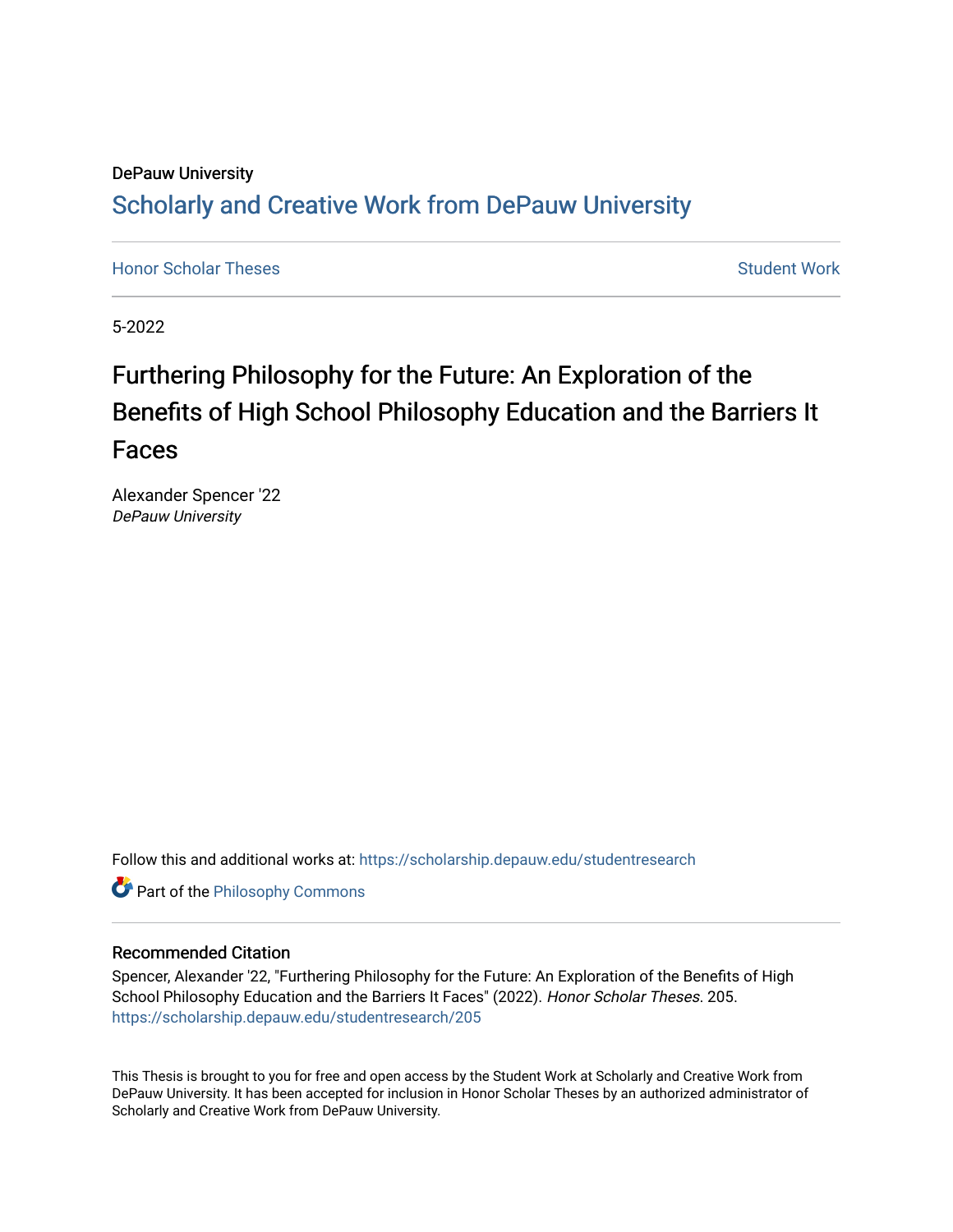**Furthering Philosophy for the Future: An Exploration of the Benefits of High School Philosophy Education and the Barriers It Faces**

Alexander Spencer

DePauw University Honor Scholar Program

Class of 2022

Dr. Jeremy Anderson

Dr. Beth Benedix

Dr. Rebecca Alexander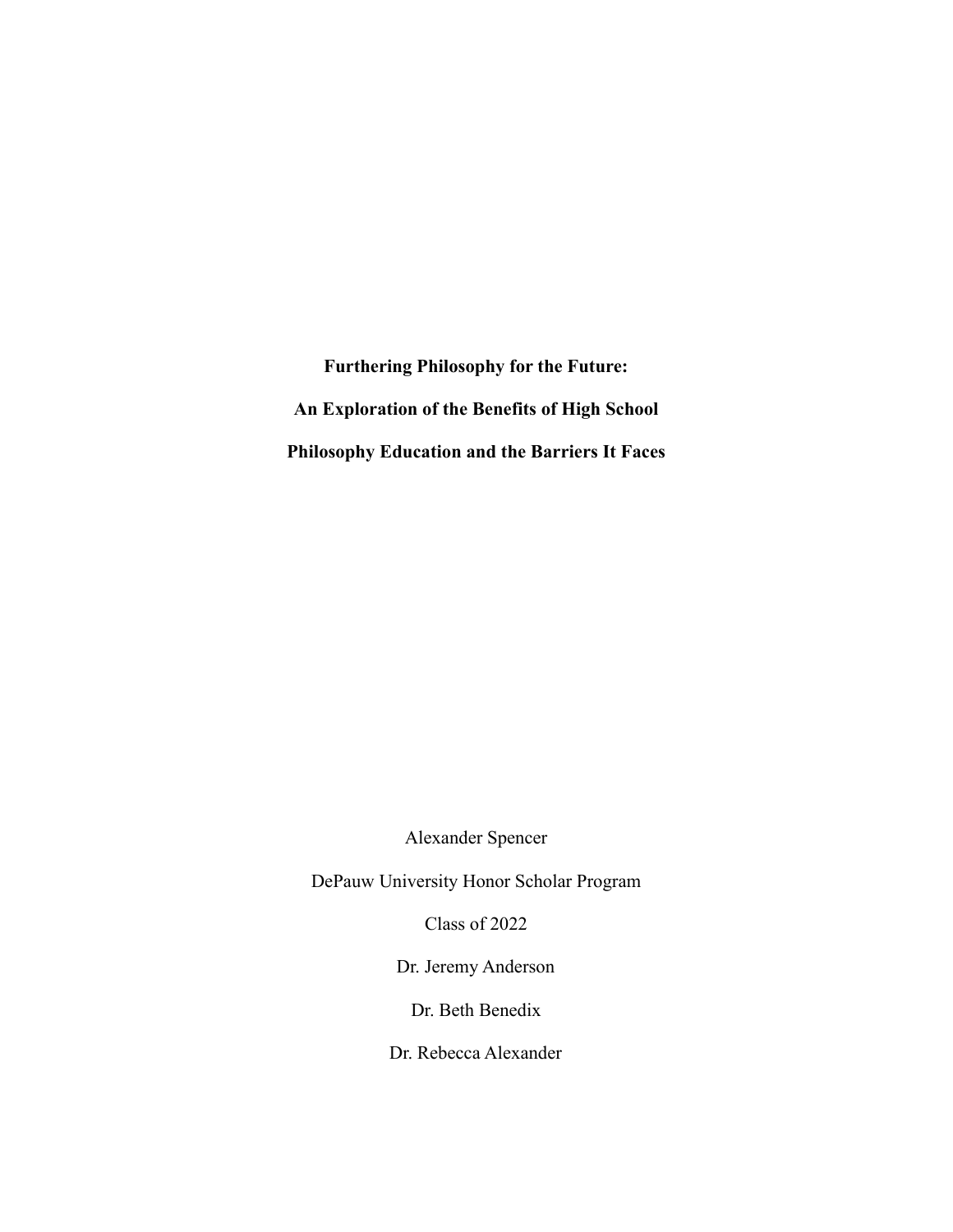#### **Acknowledgements**

This thesis has been many months in the making and I could not have made it as strong as it is without the help of many people. First, I must thank Professor Jeremy Anderson, for meeting with me regularly and frequently to discuss the progress of my research, outlining, and thesis drafts. His feedback was always very pointed and very helpful. Second, I must thank Professor Beth Benedix, for the unique insights she provided, in meetings and in comments on my drafts, arising from her passion for more democratic alternative methods of education, and for outreach from the academy to public schools. Third, I must thank Professor Rebecca Alexander, who helped me focus my thesis topic and directed me toward sources critical of established modes of education, and of the status quo idea of education in general, that heavily influenced the latter half of my thesis, and that I would not have thought to look at without her help.

I would also like to thank Ms. Traci Kyle and Mr. Aaron Warner, teachers of mine in high school, who were willing to be interviewed by me for this project. From conversations with them, I got an on-the-ground perspective about the problems facing public education, and facing my proposal for public education in particular, that I would have been hard-pressed to get from just reading articles on the subject.

Finally, I must thank my family, friends, and partner, for their tolerance of the long hours I spent at the computer reading articles, writing notes, and constructing this thesis, and for their support. Their help as a support network moderated the great stress it has been to take on a project as lengthy as this one.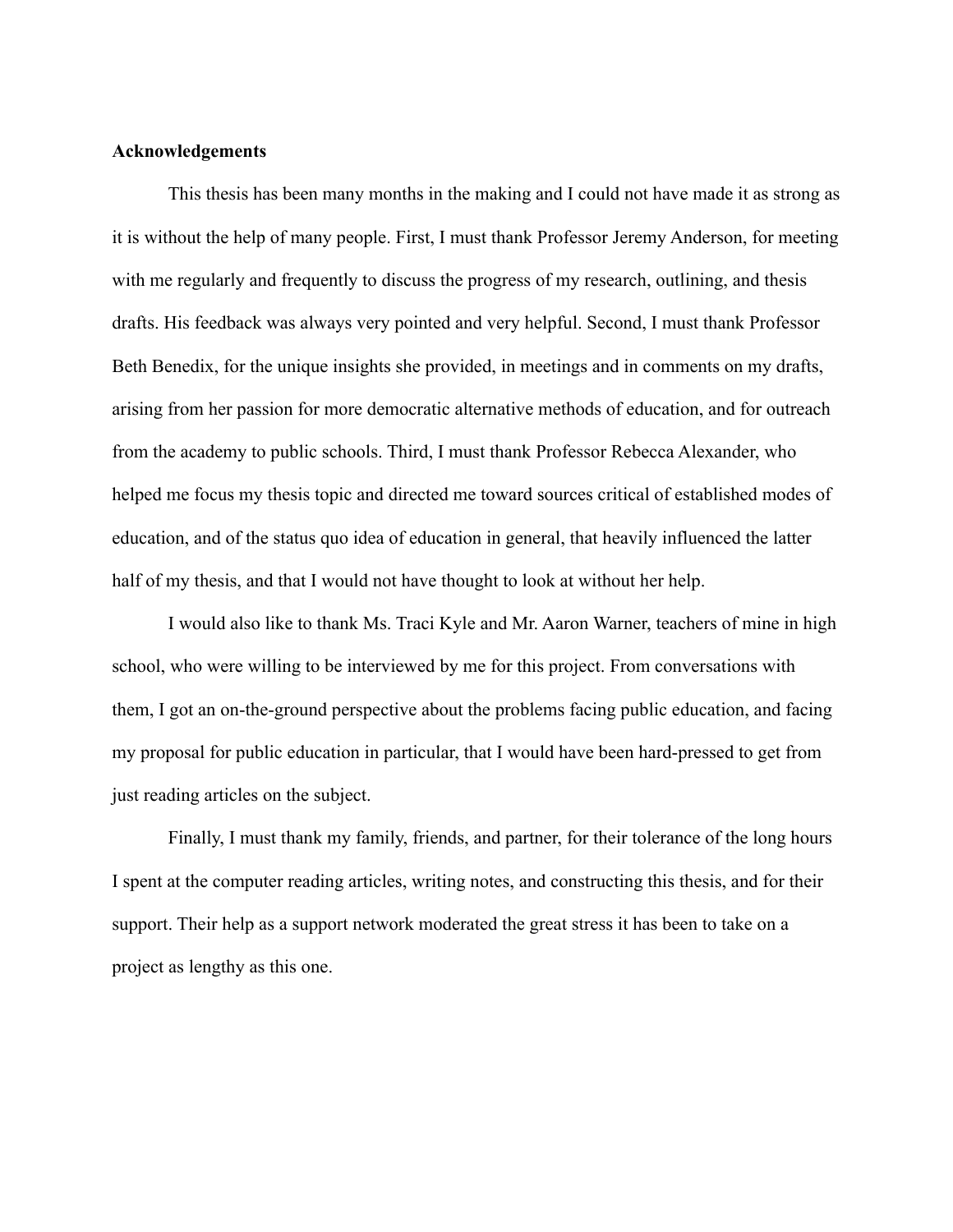# **Table of Contents**

- I. [Introduction](#page-5-0)
- II. [Roadmap](#page-7-0)
- III. [What Should High School Philosophy Education Look Like?](#page-8-0)
	- A. [Painting a Picture of High School Philosophy Education](#page-8-1)
	- B. [Analyzing the Painted Picture of High School Philosophy Education](#page-20-0)
- IV. [Collaborative Philosophical Inquiry \(CPI\)](#page-21-0)
- V. [How Does CPI Fit into the Field of Philosophy?](#page-25-0)
	- A. [Philosophy as a Guiding Opinion](#page-26-0)
	- B. [Philosophy as an Academic Discipline](#page-26-1)
	- C. [Philosophy as a College Class](#page-28-0)
	- D. [Philosophy as a Mode of Conversation](#page-30-0)
- VI. [How Does CPI Compare to Other Forms of Philosophy Education?](#page-32-0)
- VII. [What are the Benefits of CPI?](#page-35-0)
	- A. [Cognitive Benefits of CPI](#page-36-0)
	- B. [Social/Political Benefits of CPI](#page-39-0)
- VIII. [What are the Practical Impediments to Integrating CPI into American High Schools?](#page-40-0)
	- A. [The Problem of Poverty](#page-42-0)
	- B. [The Problem of Buy-In](#page-44-0)
	- C. [The Problem of Ideology](#page-46-0)
	- IX. [Can the Problems with Philosophy Education be Dealt With?](#page-47-0)
		- A. [Responding to the Poverty Objection](#page-47-1)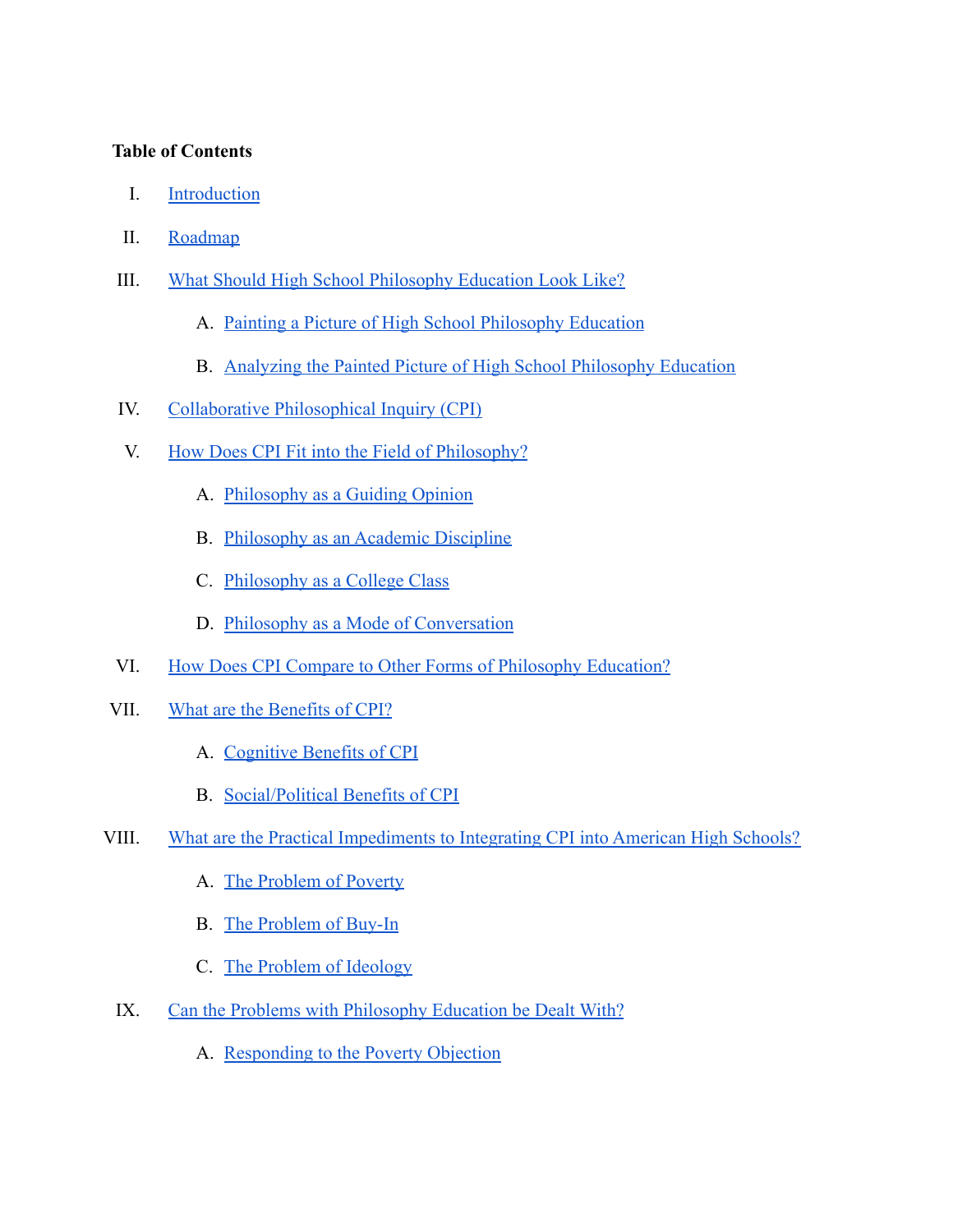- B. [Responding to the Buy-In Objection](#page-53-0)
- C. [Responding to the Ideological Objection](#page-65-0)
- X. [Theoretical Objections to Philosophy Education and Responses](#page-69-0)
	- A. [Utility Objection](#page-69-1)
		- 1. [Responding to the Utility Objection](#page-71-0)
	- B. [Critical Objection](#page-73-0)
		- 1. [Responding to the Critical Objection](#page-77-0)
	- C. [Focus Objection](#page-78-0)
		- 1. [Responding to the Focus Objection](#page-81-0)
- XI. [Conclusion](#page-83-0)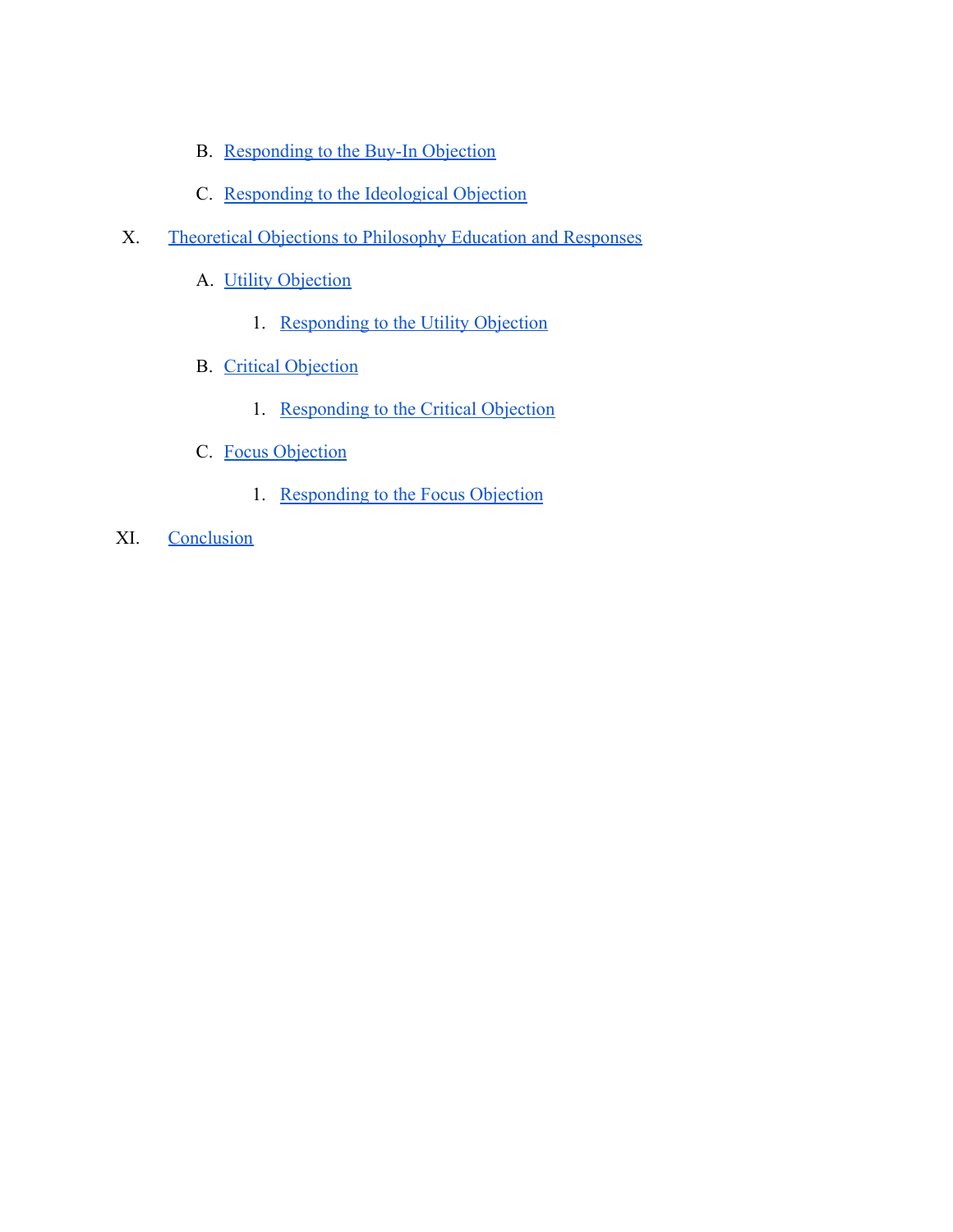#### <span id="page-5-0"></span>**Introduction**

"But, why? Why, exactly? What are your reasons? Okay, but have you considered…? What about...?" When I would speak with high school students about philosophy, my contribution to the conversation would mainly be questions like these. As a student at DePauw university, I worked for the Prindle Institute for Ethics, an organization dedicated to improving K-12 ethics education. What is ethics? Well, that is one of the questions that the folks at the Prindle Institute ask and answer during the workshops we hold in high school classrooms. Ethics is the field of study which concerns right and wrong. It asks "is there such a thing as right and wrong?" but also "what is the right standard for judging right and wrong?" and, most practically, "What should I do?" We focus on that latter question. In a typical workshop, we present a case study, real or imagined, that presents some ethical problem, some situation where it is difficult to determine what someone in that situation should do. Then, we have the students discuss the case in small groups, supplemented by someone from the Prindle Institute helping guide the discussions in each group. It is at that point that I ask questions like I mentioned at the beginning.

Some students, when asked those questions, would stare at me like a deer in the headlights. It is always some combination of uncertainty at what to say, some surprise at being asked to give more than their mere opinion, and some worry that they will be judged for what they will say. Most students, however, quickly open up. As it turns out, teenagers are eager to share their opinions, since they are typically told to listen more than they are told to speak. And, even after just an hour-long workshop, the students would be more confident and you could see they were still thinking, even wondering, when you left them.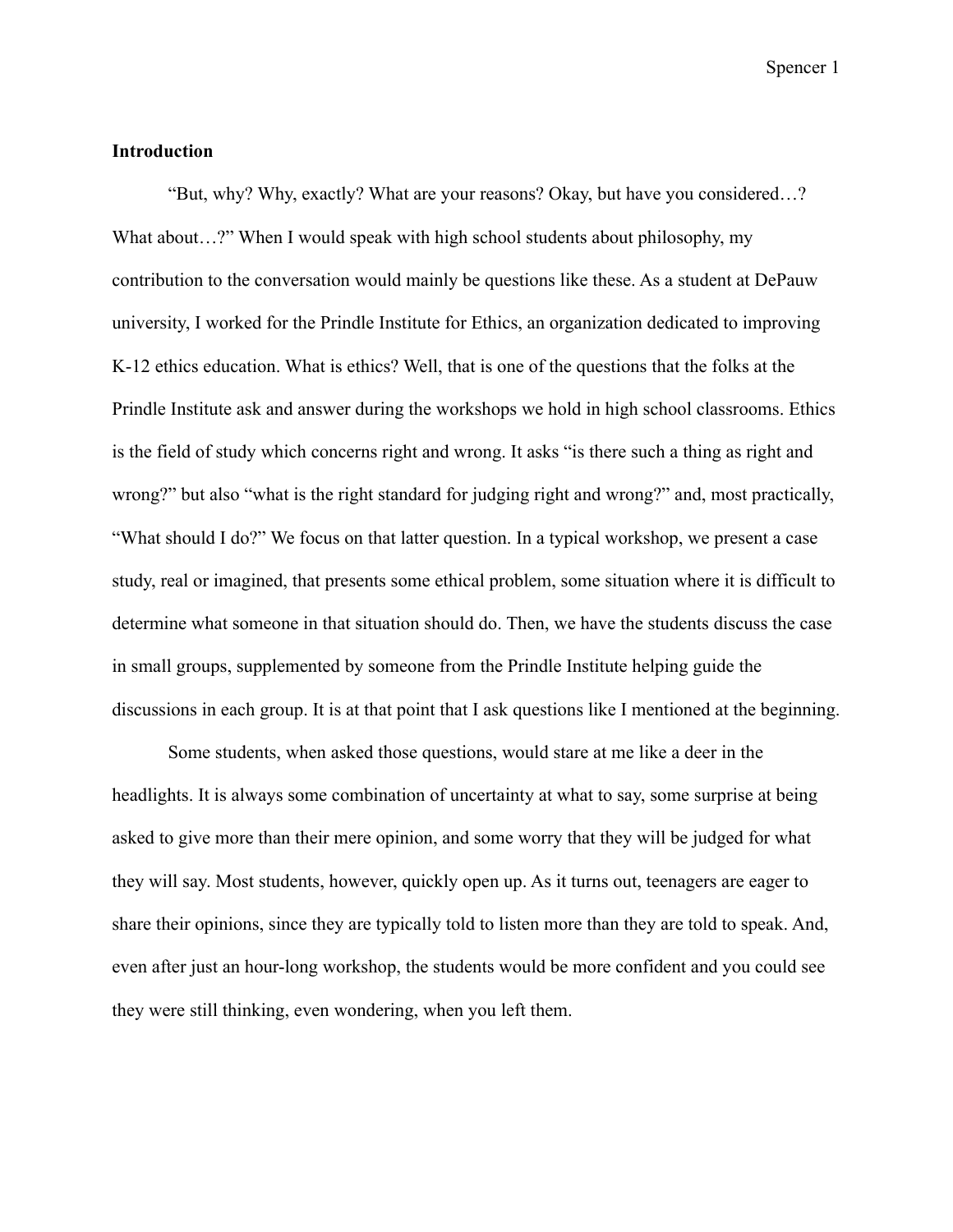When I came to university and took my first philosophy class, I had much the same experience, just as the student rather than the teacher. The class was Ethical Theory. Each day, my professor, Dr. Erik Wielenberg, would come in, write some notes or diagrams on the chalkboard, talk about whatever we had read for a few minutes, and then sit down on the table in front of the class and ask us "Now how does that grab you?" And then, silence. For as long as no one spoke he would just stare at us. The onus was clearly on us to engage with the text, with him, and with philosophy. Eventually someone would say something, and someone else would disagree. And, they would argue. Or, if no one disagreed, the professor would poke holes in the argument or belief the class agreed on. He would ask pointed questions and would just stare at us till we responded, maybe cracking a joke about the silence. Everyone loved that professor, and I was always left thinking about whatever we had talked about until long after class. Many of my own opinions about ethics shifted as a result of that class and the way I had been compelled to grapple with the issues.

I realized that *this* is what I had been missing all my years of school thus far. Why had I only been introduced to philosophy, and this mode of discussion in university? As time went on, I became a philosophy major and began to work at the Prindle Institute for Ethics, where I tried to practice what I had learned about what the classroom could be like in the workshops we held at high schools. There I saw that not only *could* philosophy be taught to younger students, but also that students enjoyed it and seemed to thoroughly benefit from it like I myself did. Based on my experiences, I believe that it is critical that philosophy education be integrated into high school classrooms.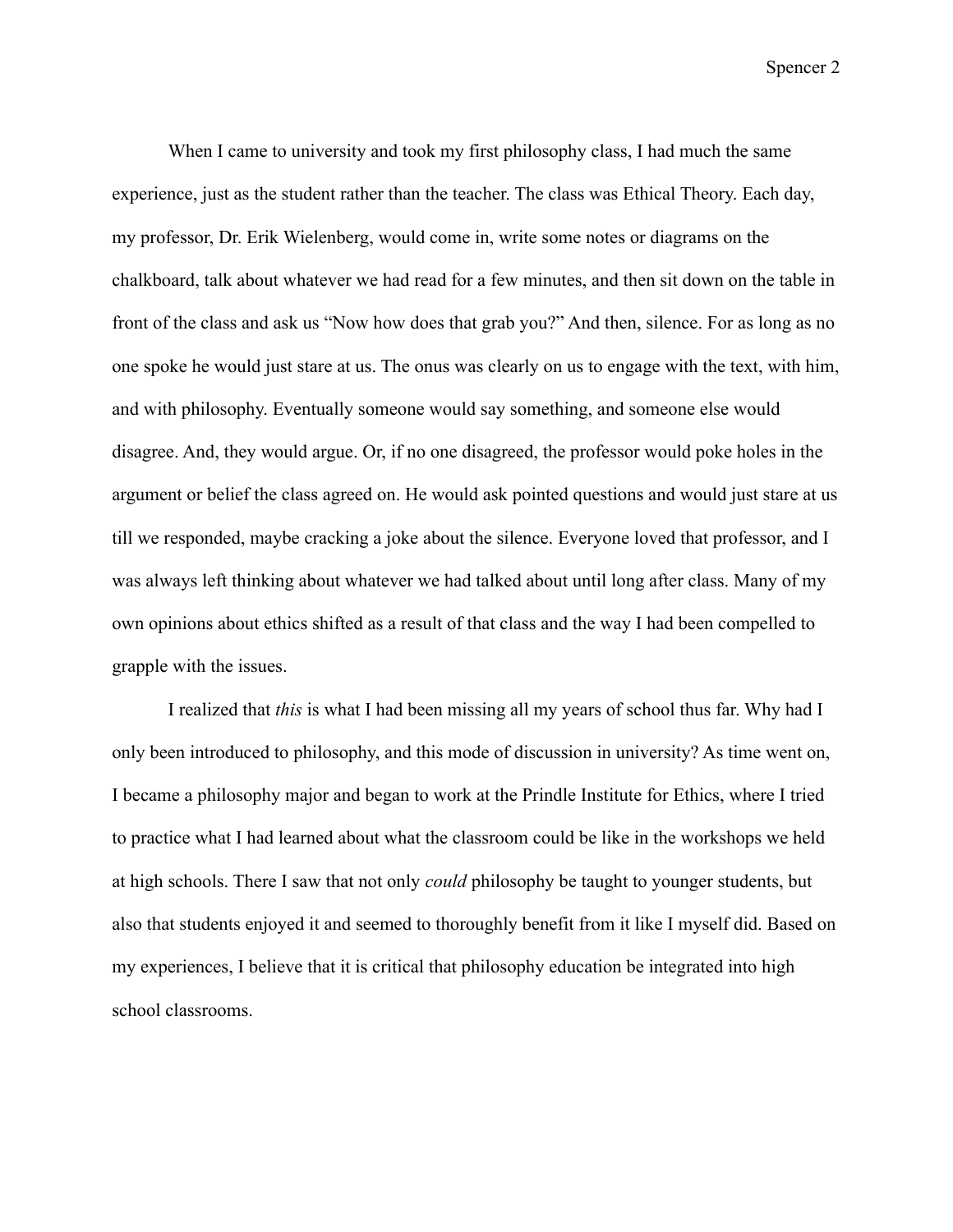In this paper, I will present a picture of how philosophy education should be integrated into American high schools, I will build a case for the benefits of this integration, and I will respond to some challenges to the process of bringing philosophy into the classroom. I hope to show that expanding philosophy education and encouraging critical thinking is important. American high schools are in need of new methods of instruction in this era of misinformation and fruitless political discourse. I hope to show that philosophy education is one tool in the project of improving education, and thus society in general. In essence, I hope to make a case that philosophy education is a vital part of any successful future for education in America.

# <span id="page-7-0"></span>**Roadmap**

First, I will paint a picture of what high school philosophy education would look like according to my ideal. I will then analyze and contextualize this picture, considering how philosophy education of the form I describe is connected to philosophy and philosophy education more broadly. I will expand on the evidence in favor of this form of philosophy education, known as collaborative philosophical inquiry (CPI), from the literature. I will detail the way it measurably improves reasoning, and has the potential to provide serious social and political benefits. With the picture of CPI in mind, along with the empirical evidence for its benefits, we will look at the challenges to my proposal, practical and theoretical. That is, first, we will look at the impediments that stand in the way of any teacher or administrator that would be interested in bringing philosophy education to their school district. Then, we will briefly consider theoretical objections to the proposal. That is, not practical impediments for someone who wants to bring philosophy education to the classroom, but arguments that might persuade us that we shouldn't *want* to bring philosophy education to the classroom in the first place. I do not doubt that my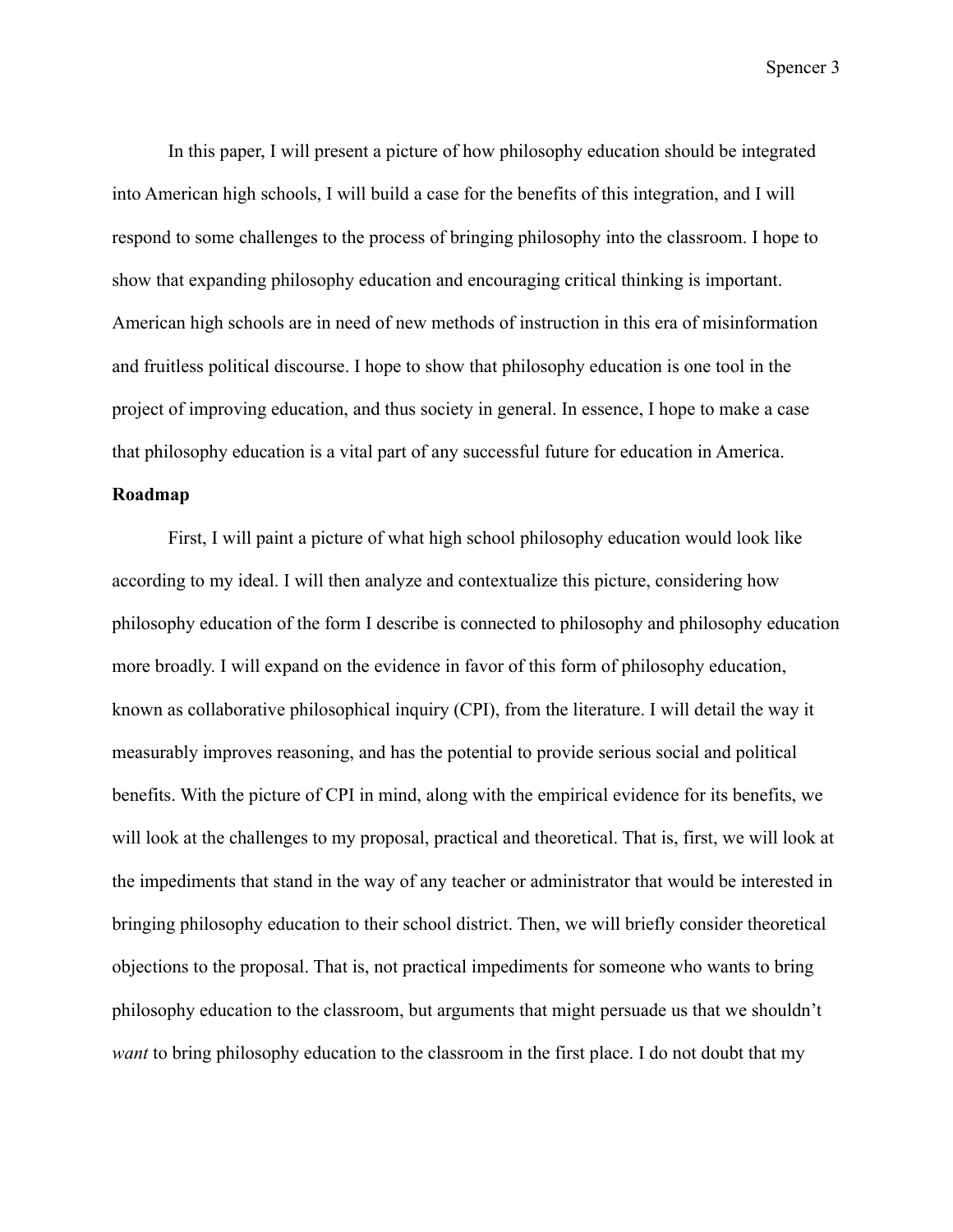case can survive these objections, but by considering them, I think we will better see how CPI ought to be implemented. Ultimately, I will find that we should want to support CPI and that my picture of high school philosophy education can survive and even flourish despite the practical impediments to its implementation.

### <span id="page-8-0"></span>**What Should High School Philosophy Education Look Like?**

#### <span id="page-8-1"></span>*Painting a Picture of High School Philosophy Education*

An English teacher stands, leaning over a table at the front of her classroom, looking once more over the handout she created for the senior literature class she would be teaching to the students soon to be pouring in.<sup>1</sup> Soon, the bell rings and the hallways are flooded with the cacophony of hundreds of students hurrying to their lockers and chatting with their peers along the way. A few minutes later and the classroom is full of students. The bell rings again and the chatter slowly stops. The students sit down, their desks arranged in a circle around the room, the teacher sitting at the front.

"Hello everyone, how did the reading treat you last night?" the teacher asks, brightly. The students had been assigned to read Act III, Scene 1 of *Hamlet*.

The class grumbles a bit, hesitant to say much of anything. One student, the exception in terms of confidence, raises her hand:

"Ms. Honey, I'm just not sure what was going on at all!"

 $<sup>1</sup>$  The construction of the following imagined discussion was significantly aided by research that assessed the relative</sup> efficacy of differing modes of teaching philosophy such as in Natascha Kienstra et al., "Doing Philosophy Effectively: Student Learning in Classroom Teaching," *PLOS ONE* 10, no. 9 (September 17, 2015): pp. 1-23, https://doi.org/10.1371/journal.pone.0137590.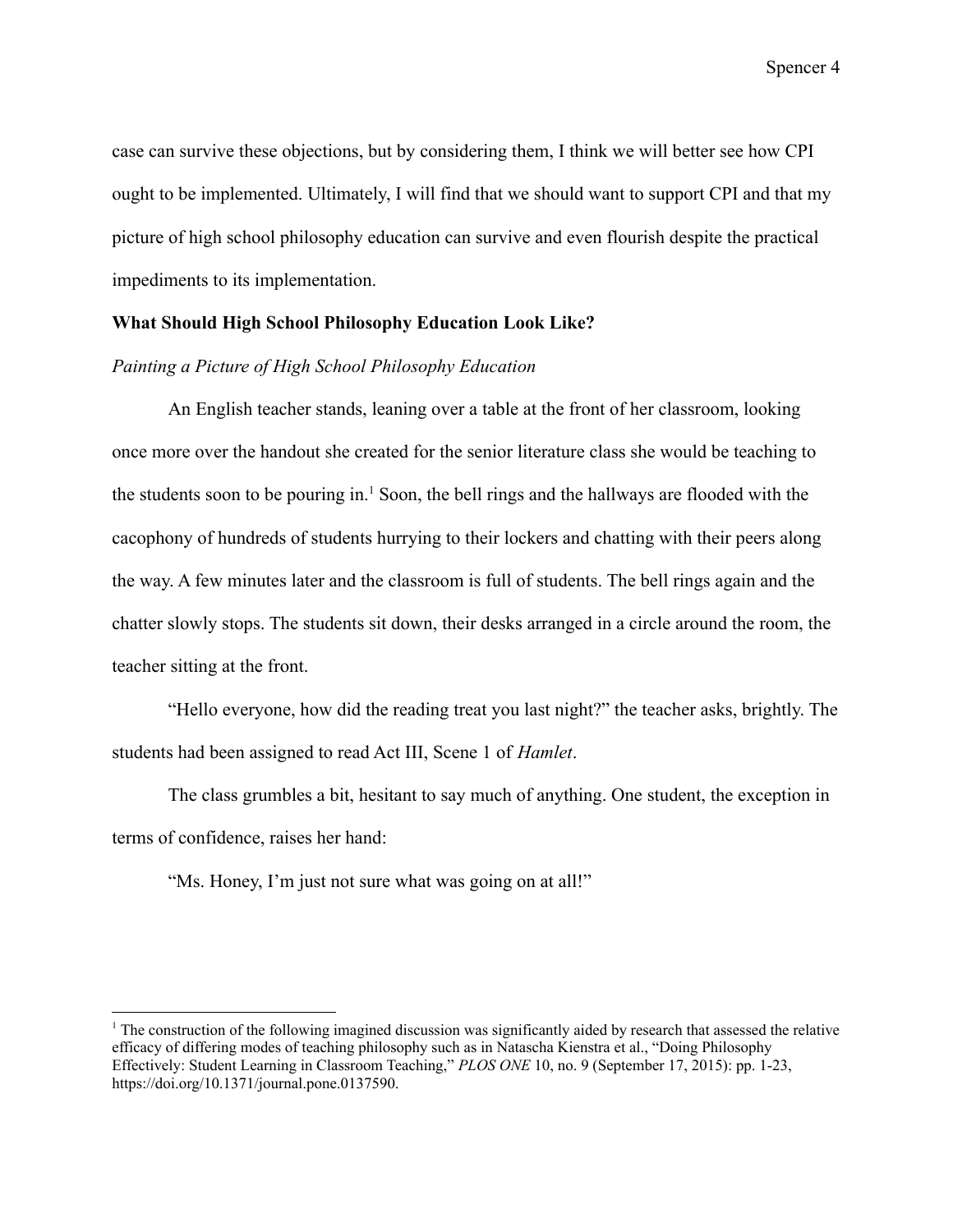"That's alright!" said the teacher, "Even though it's famous, it's pretty hard to get what Hamlet is saying when he gives that 'To be or not to be' soliloquy. Does anyone remember what a 'soliloquy' is?"

Some students raise their hands and the teacher eventually gets a satisfying answer.

"Now, let's have someone read Hamlet's soliloquy aloud and we'll try to figure out together what it means and what we think of what he's saying," Ms. Honey says. The teacher calls on the first hand she sees and the student reads:

To be, or not to be, that is the question: // Whether 'tis nobler in the mind to suffer // The slings and arrows of outrageous fortune, // Or to take arms against a sea of troubles // And by opposing end them. To die—to sleep, // No more; and by a sleep to say we end // The heart-ache and the thousand natural shocks // That flesh is heir to: 'tis a consummation // Devoutly to be wish'd. To die, to sleep; // To sleep, perchance to dream—ay, there's the rub: // For in that sleep of death what dreams may come, // When we have shuffled off this mortal coil, // Must give us pause—there's the respect // That makes calamity of so long life. // For who would bear // the whips and scorns of time, // Th'oppressor's wrong, the proud man's contumely, // The pangs of dispriz'd love, the law's delay, // The insolence of office, and the spurns // That patient merit of th'unworthy takes, // When he himself might his quietus make // With a bare bodkin? Who would fardels bear, // To grunt and sweat under a weary life, // But that the dread of something after death, // The undiscovere'd country, from whose bourn // No traveller returns, puzzles the will, // And makes us rather bear those ills we have // Than fly to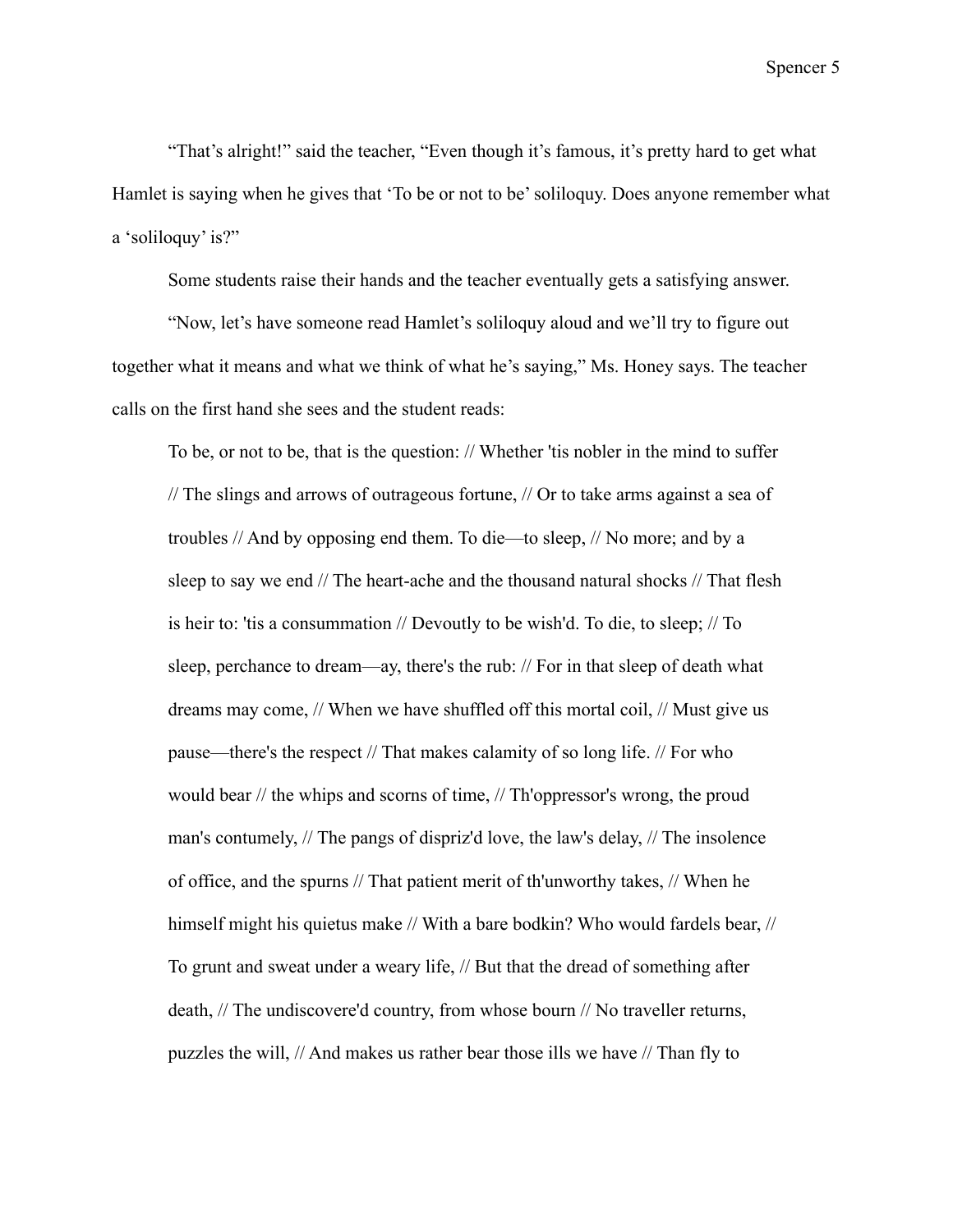others that we know not of? // Thus conscience doth make cowards of us all, // And thus the native hue of resolution // Is sicklied o'er with the pale cast of thought, // And enterprises of great pith and moment // With this regard their currents turn awry // And lose the name of action.

The teacher goes over the archaic vocabulary of the passage and they reread the passage a couple of times till everyone seems to understand the basic sense of the sentences, if not the overall thrust of the passage. The teacher then asks:

"Now, what is Hamlet getting at in this soliloquy?"

The classroom is quiet, most students still unsure. A few students hazard guesses till one gets close to the meaning:

"I'm not sure, but I think Hamlet is, uh, well, he's deciding whether to um… he's thinking about ending his life. Like he's really frustrated with the whole situation he's in. That's the whole 'To be or not to be' thing. He's thinking like 'why don't I just end it all?' but… uh… well he's just not very confident. I'm not really sure about the details or the last half though."

"Yeah you're really getting to the heart of it. Does anyone else have any thoughts?" Some other students raise their hands and add on to the first student's analysis. They note that Hamlet is uncertain about what comes after death. His dilemma, essentially, is between the known evils and suffering of his present life with the complete unknown of what comes after death. The teacher summarizes and clarifies the analysis of the students for the other students in the classroom. She passes out a handout describing much the same analysis and then the tenor of her voice shifts to become a little graver: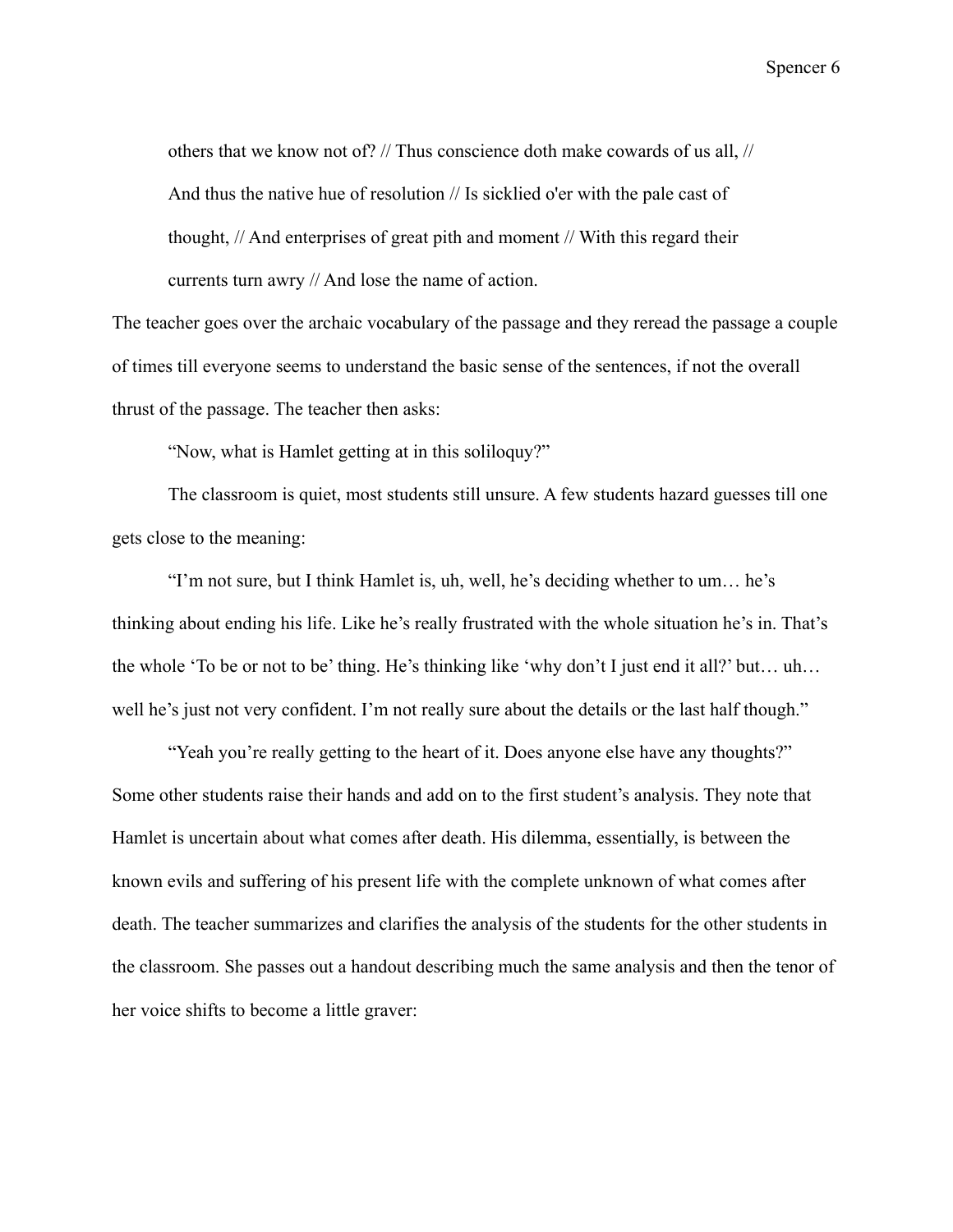"Now, we're going to shift gears a bit. Hopefully we all have a better sense of what Hamlet was saying after that discussion. But, I want to broaden our discussion. As we talked about, Hamlet is contemplating suicide in this passage. I want us to discuss the topic of suicide and wherever else that discussion takes us. So, we may be talking about mental health, depression, and a lot of other difficult stuff. Like we talked about at the beginning of this semester, we are a *community of inquiry*. That means we all need to be sensitive to the feelings of everyone here. What that means, first off, is that I want to make sure everyone is comfortable having this discussion. So, everyone put your heads down." The students did, "and raise your hand if you're not comfortable with talking about this subject more in-depth." No student raised their hand.

"Okay, everyone is okay with starting this discussion. So, let's start. Just remember to be respectful of each other. If you disagree with your classmate, do so respectfully. We all may have different perspectives and that's okay. We learn and grow by sharing and exploring everyone's different perspectives. Now then, does anyone want to start us with a philosophical question about what we read? If you don't have any yourself, there are some on the handout I've passed out. If one of those is particularly interesting to you, raise your hand and we can start with it. Once we pick a question to start with, we'll take a couple of minutes to write down some thoughts or reasons we have for our answers to the question. Then, we will get into a discussion. After we get started with that, it's all going to be on you guys. I'm going to jump in only if I see us getting too far off topic, or if the way someone is speaking does not match the spirit of *collaborative philosophical inquiry,* or if I have something to add that could help your discussion. There's no need to raise your hands after we start. Just be careful not to interrupt one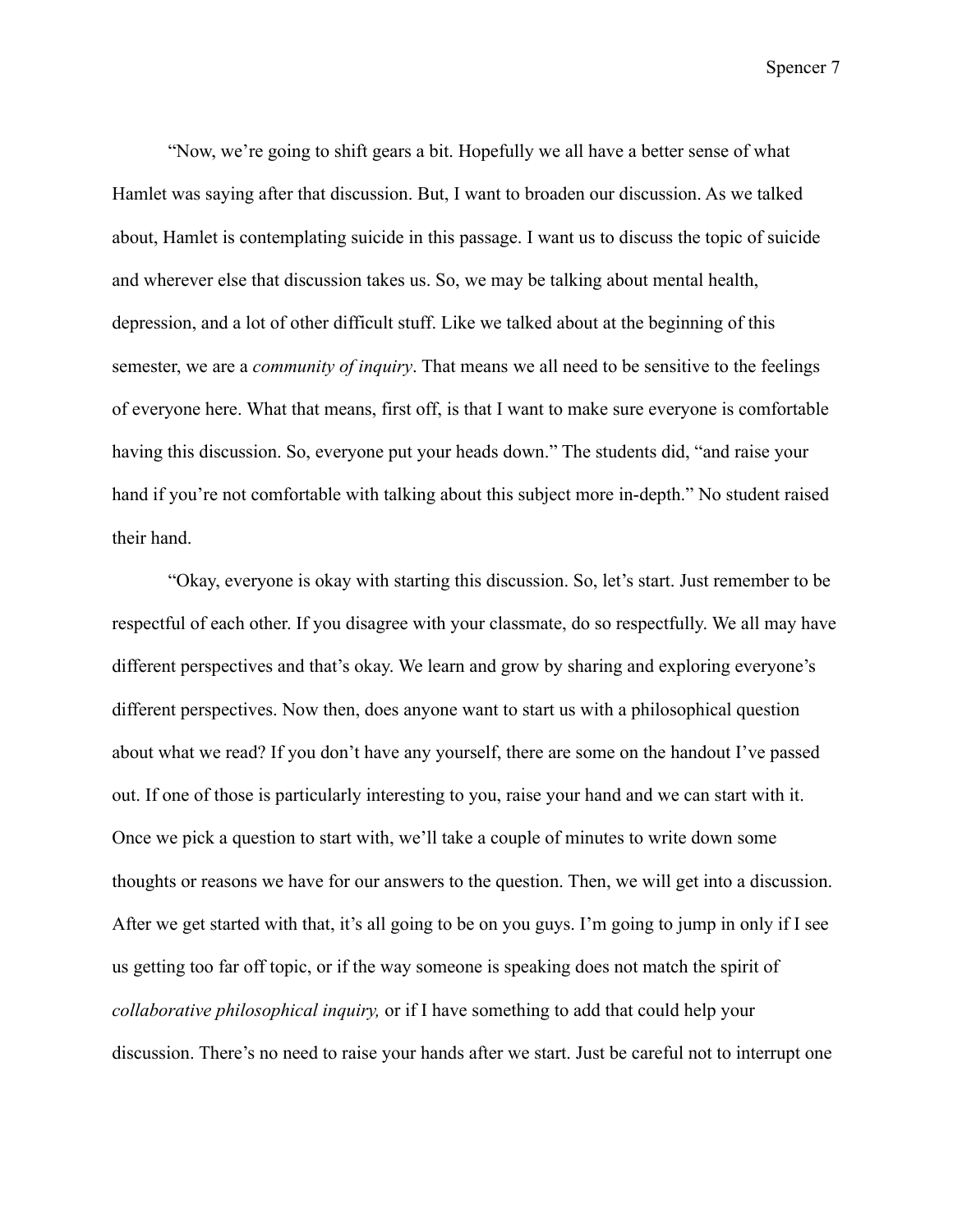another. Remember: that means you listen, you build off of the ideas of your peers, and you make *arguments*. Don't just state your opinion. Give us your *reasons*. And, if you just have a feeling, but you're not sure why, that's okay. Just say so and we can try to work together to figure out if there are some good reasons behind that feeling. Alright, who wants to start? Who has a philosophical question about what we read?"

The class was quiet for a little while while students composed their thoughts. Eventually, a few students raised their hands. The teacher called on one student who hadn't spoken yet in class:

"Okay, this may be too simple but, uh… what should Hamlet do? Like, I dunno. I just think it's… well he's in a bad place. And, a bad time too. Like obviously people shouldn't hurt themselves. Everyone knows you should talk to a counselor because they can help with depression. But, I mean Hamlet is living in Denmark in the Middle Ages. I'm pretty sure there weren't any counselors back then. I don't think it's good to kill yourself, but in Hamlet's situation I kinda get it. Or, at least.. Well, I wouldn't blame him…."

"Great question to start us off, Sally! Now, before anyone else answers, let's take a little while to think carefully about the question and gather our thoughts," said the teacher, "Get out a piece of paper, or just write in the margins of the handout I gave you—what do you think? Why do you think what you think? Write down some reasons. I'm going to give you all two minutes to gather your thoughts and write them down." The two minutes passed and the teacher spoke again, "Alright, now who wants to share their thoughts first?" One student, Jameela, began: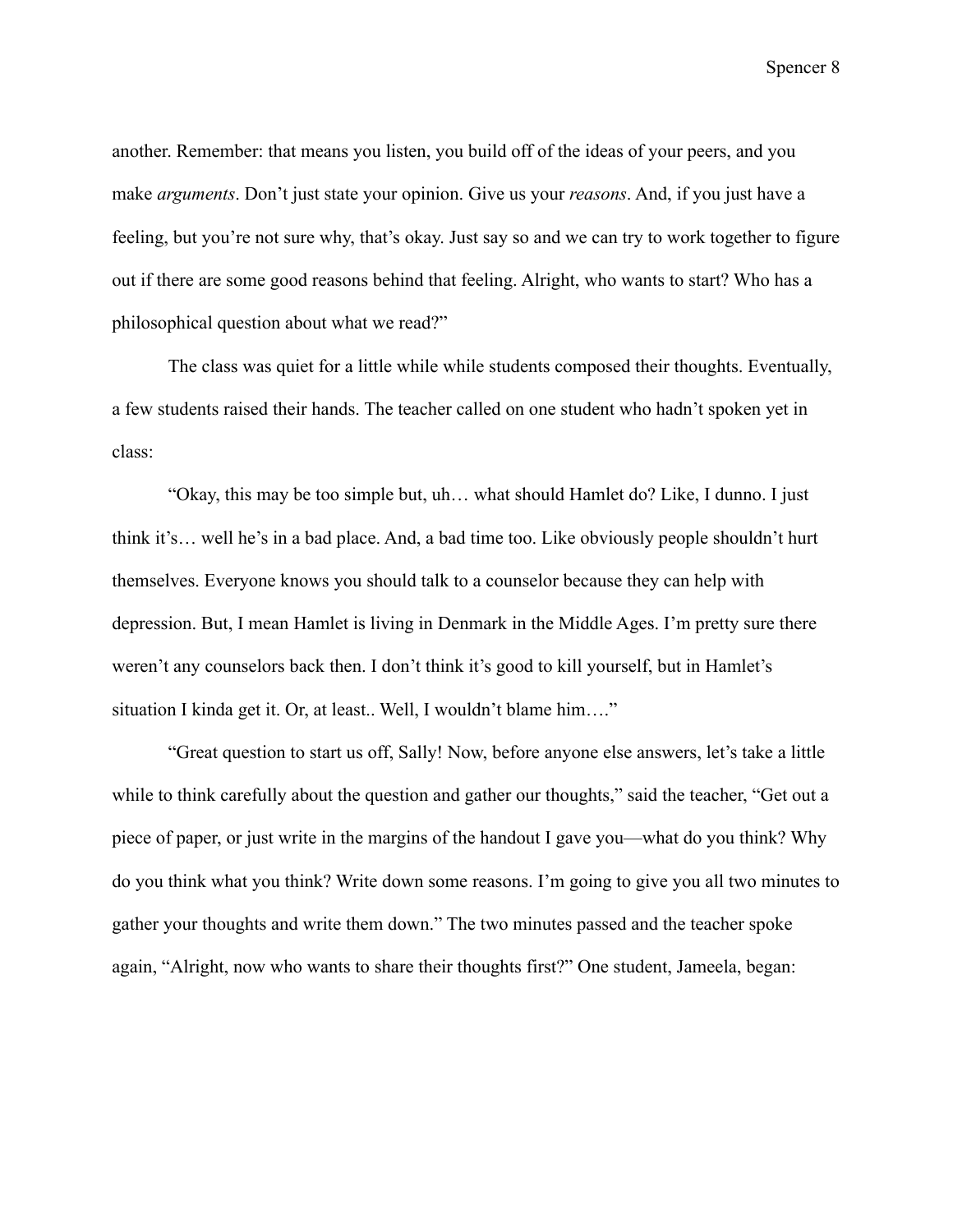"Okay, Sally, I get what you're saying. But, like there's always a way out. People who have depression—my older sister has it—they always think it's their only option. But, it never is."

And, another student added:

"Yeah, like Hamlet is a prince, right? So, he probably has the money to run away from his whole situation if he wanted to. And, after that he could try to figure things out for a while." Sally replied:

"I agree with both of you, kinda. Like, yeah, it's true that he *could do that*. And, I know there's pretty much always a way out but there's like two problems: one, I mean, his situation is really, really tough and he's already on the run and, two, I guess, well, I just think it's up to him. Like that's a super hard thing to be dealing with—wanting to kill yourself. I've never been depressed so I don't really like *get* it in the same way someone who has been might. I just don't think anyone else has the right to tell *him* what's right: it's up to him to make that decision for himself." After the student said this, a bunch of students wanted to speak.

The students went back and forth on this point for a while. Then, the teacher stepped in:

"I think you guys are confusing a few different questions. Let's focus on just one of them that I think we need to answer before we can answer anything else: do you all think that the morality of suicide is relative to the person thinking about doing it? That is, can any of us say for someone else that they should or should not commit suicide?"

The hand of the original question-asker shot up and the teacher called on her, asking "Alright Sally, what do you think?"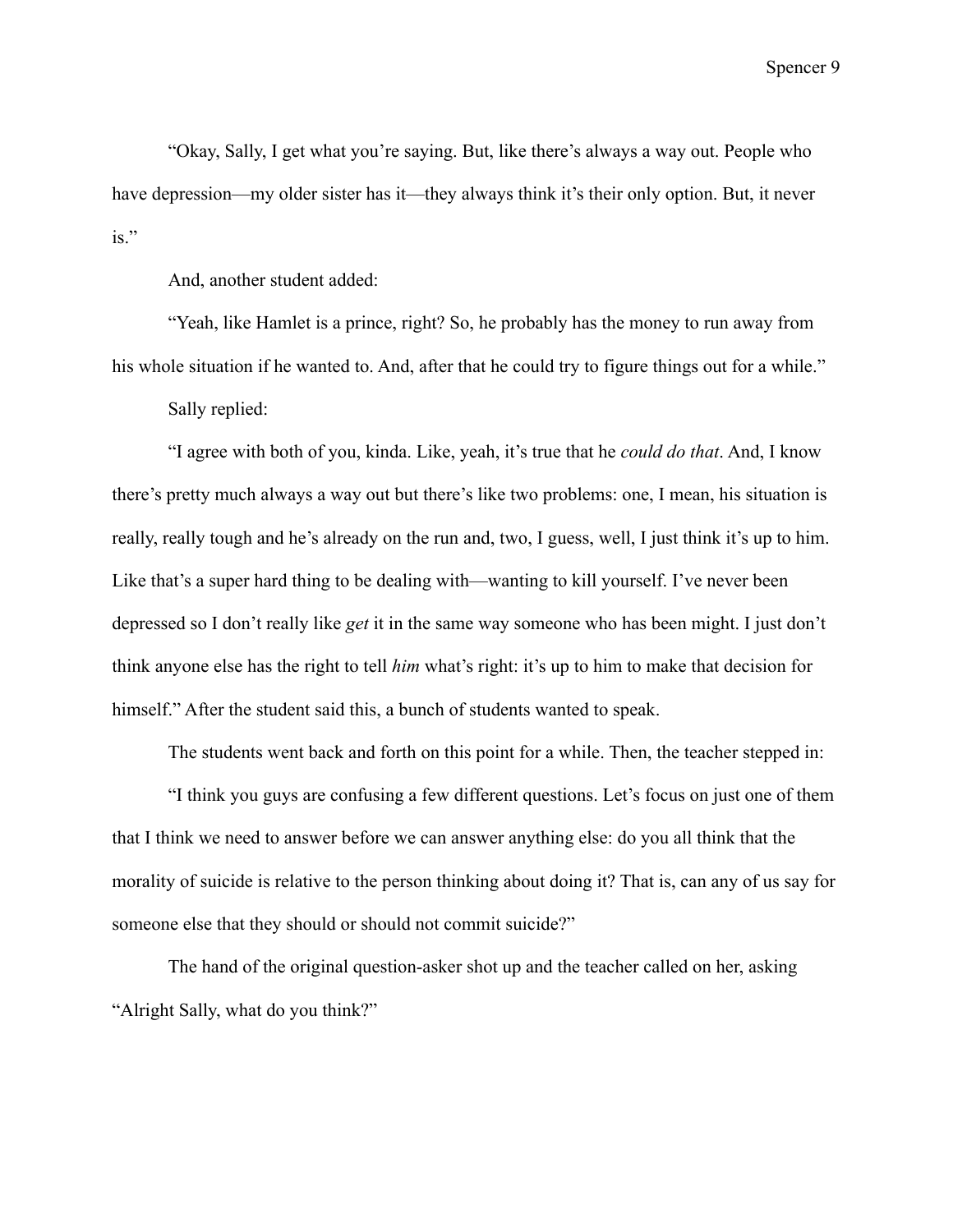"Like I said, we can't say for anyone else whether it's okay for them to commit suicide! That's such a hard personal choice. Like I just don't think it's okay to force people to live in the same way you can't force someone to die. I mean, you can't kill people, so you can't keep them alive against their wishes either. If anyone wants to kill themselves, I think they should be allowed to."

Jameela quickly replied:

"I just think that's just deeply cruel. Like, you're abandoning them! When my sister was thinking about killing herself, her friends telling her that she shouldn't and reminding her of why she should keep going are what made the difference for her. What if, when she told them she was thinking about killing herself, they just said 'okay, it's up to you'? That would be horrible!"

Sally raised her hand quickly after this, but the teacher spoke first:

"Hey guys, let's be careful here. I appreciate you all discussing this topic, and it's totally okay to have a lot of feelings about it. It's a really hard topic. Let's just all try to be more respectful. Sally, clearly what you said upset Jameela. You clearly have a strong opinion and that's okay. But, try to focus more on the reasons. If you don't state your reasons clearly, then someone like Jameela is going to be upset because they may not understand where you're coming from. On the flip-side, Jameela, recall what we learned about *the principle of charity* at the beginning of the semester. I think we all know that Sally is not a 'cruel' person. Even if she wasn't clear about them, she has reasons for her belief and she holds it sincerely. Try to be charitable, and think of why she might believe what she believes, or, if you're not sure why she would think that way, ask her. How about we start with that? Sally, would you clarify why you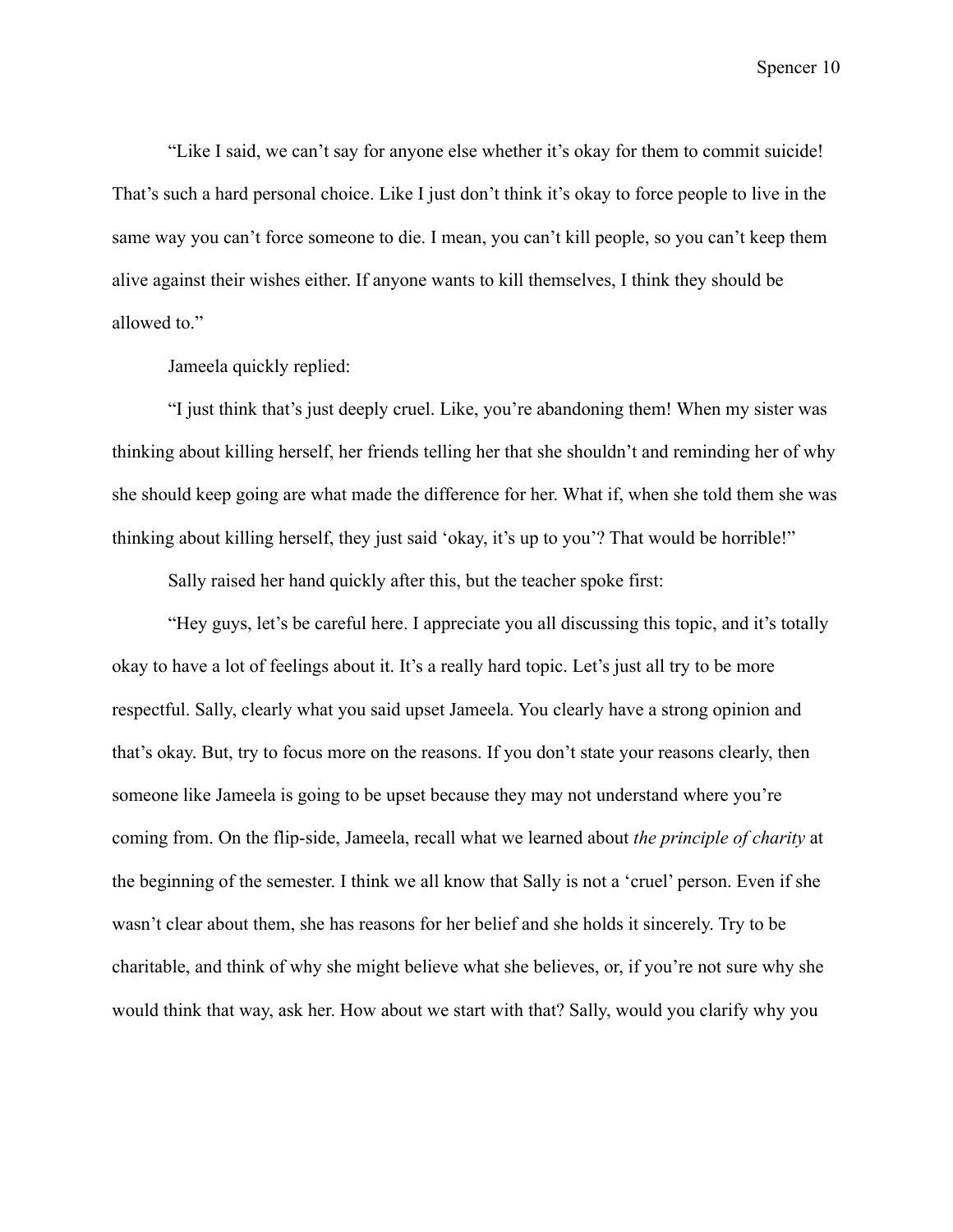said what you said? What are your *reasons*? After that, Jameela, you can respond, and then we'll move on to some other hands."<sup>2</sup>

Sally began:

"I'm sorry Jameela, I didn't mean it that way. I agree that we should still talk to people who are depressed, and remind them that we care. It's more like, we can only do so much of that. Like, in Hamlet's case, he could talk to a bunch of people about it, and maybe he should do that and try his best to get through his depression. But, if he decides, ultimately, that he doesn't want to live anymore, I just don't think anyone should be able to *force* him to go against what he decides, especially given the time period. Like, I think it's pretty different today since there are professionals you can talk to and medicines you can take. Basically, I just… I just think that someone like Hamlet, like, in that time and place, after he exhausts all his options, and after everyone tries their best to help him, then he should be able to make the decision for himself and no one should be allowed to stop him. It's up to him because it's wrong to make him go on living when he's suffering a lot and can't find any way to get out of it."

"Okay," Jameela responded, "I think I get what you're saying. I'm sorry I lashed out at you. It's just… It's really hard to hear you say what you said before given what I've seen with my sister. I could agree with what you said. Like, for Hamlet, in his place and time. But, I still don't agree with what you said in the end. It's not all about just Hamlet. Or, about the individual. I would totally understand if someone like Hamlet killed themselves after trying their best to

<sup>&</sup>lt;sup>2</sup> I am imagining the teacher stepping in here, not as an authoritarian, but as a fellow community member reminding students of ground rules they themselves would have set regarding discussion at the beginning of the semester. For brevity, I have not included a description of that class session, but those rules are necessary. Of course, a teacher could let the students try to resolve the conflict themselves. The proper teacher reaction to conflict in a class discussion like this is highly contextual. For the purposes of this thesis, I have used this intervention to keep the focus on the philosophical discussion and to point the reader to philosophical values, of charity and a focus on reasons. But, a real classroom need not be operated in the same way.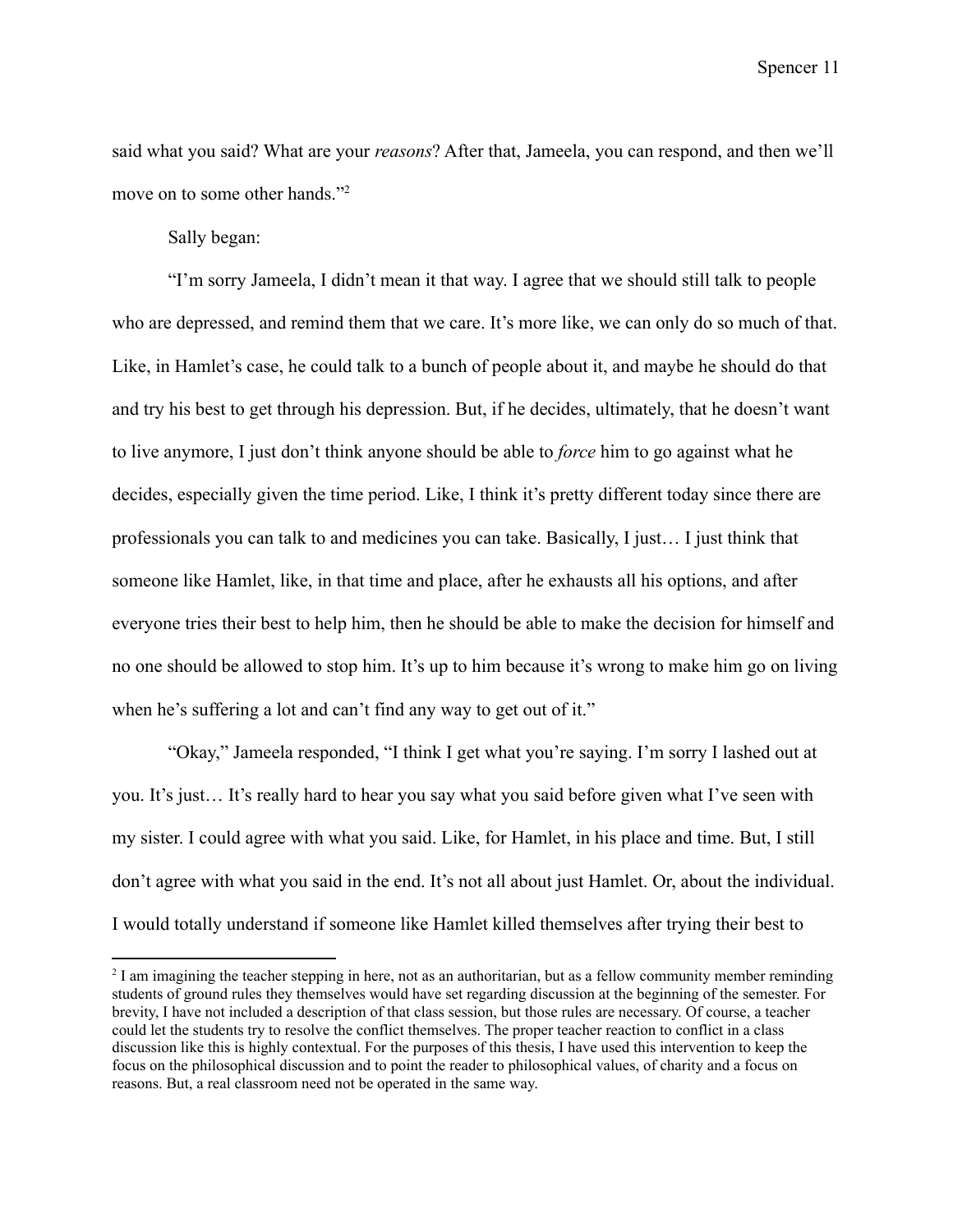escape depression, but it would still be really sad. And, that's true for pretty much anyone who ends their life. Whenever someone kills themselves, that doesn't just affect them. It affects their family members, their friends—pretty much everyone who knows them—so I just think because of all that, while it's *understandable* when people kill themselves sometimes, it just seems to me like it's almost never the right choice. Maybe Hamlet is an exception. I don't know. I still disagree though that it's *always* and *only* up to the individual. We should weigh their concerns a lot but we have to consider how it impacts other people too."

Some other students added on to both sides of this argument and offered some further perspectives: that it may be up to the individual, but they have to consider how their suicide might impact other people; that they should be *allowed* to kill themselves, i.e. that neither the government nor their peers should stop them, but that doesn't make it always right; that it's not just the time period, but also which countries people live in, and what resources they have access to that affects what we should think of their decision; etc. After a while of this, the teacher spoke at length again:

"I'm really impressed by the quality of your discussion so far. You guys are making a ton of great arguments. I really feel like we're getting somewhere—that's that *inquiry* we've talked about, yeah?" Some students nodded their heads. "I'm going to summarize one of the issues you all have been talking about and then I'm going to add something to the mix that might give you all a totally different perspective than anything that has been mentioned so far.

"Alright so first, about your discussion so far: I said you guys were confusing two different questions and I pointed you toward answering just one of them, you know, about whether anyone can decide for Hamlet about whether it's right for him to kill himself. In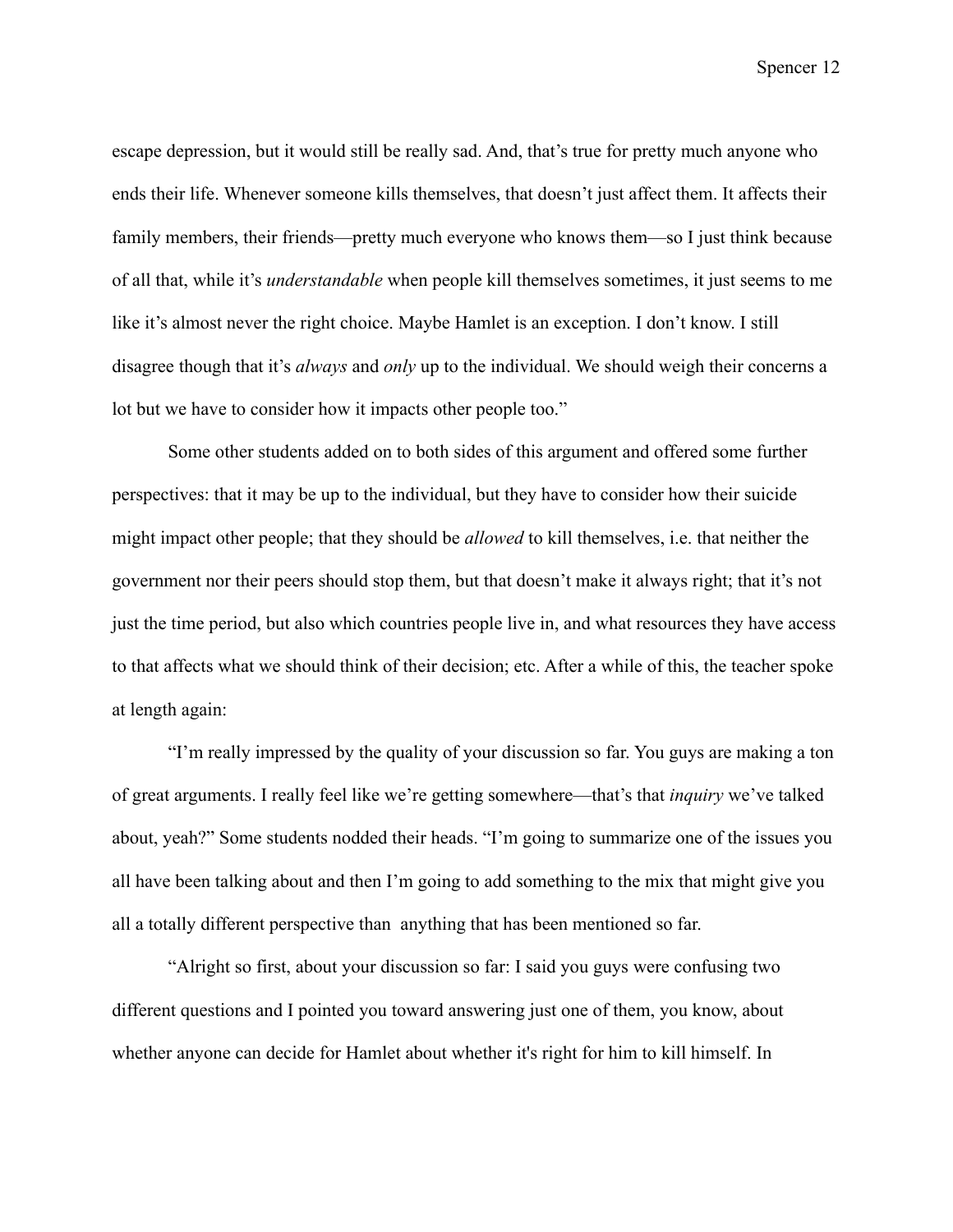philosophical terms, this is a question of whether there's an objective 'right answer' about whether or not Hamlet should kill himself. The other question you were trying to answer was, given that there is a right answer, what the right answer is. To use some philosophical terminology, we might wonder, first, whether we ought to accept *moral relativism* about the question of suicide. That is, we might think that the morality of suicide in a particular case is relative to person considering doing it to themselves. And then, second, once we have an answer to that question, there's two ways we can go. If we decide that the morality of suicide is relative to the individual contemplating it, then the discussion stops there, because it's up to Hamlet and we can't say if he's right or wrong unless he tells us, and from the text it's clear he isn't sure. If we decide that the morality of suicide isn't relative, and we can say whether it's right or wrong objectively, then that's a further question. Got it?"

The students nodded and looked agreeable.

"Great! Now, let's add something new to the mix. Flip your handout over. You'll see here that I've put some quotes about suicide from some people with Latin-looking names. These are quotes from the *Stoics*. The Stoics were a school of people in Ancient Greece and Rome who believed that the most important thing in life, the best way to achieve happiness, was through virtue. Now, they weren't a literal school, though they did have some of those. They were just a bunch of people with similar ideas who read some of the same foundational texts. Some of you might know that, in fairly recent history, suicide was a crime. The Catholic Church views it as a sin and many people did too. Many still do. But, the Stoics actually thought that the act of suicide could be part of a virtuous life. How is that? If you look at some of these quotes and historical accounts, you'll see the binding factor: people the Stoics praised for committing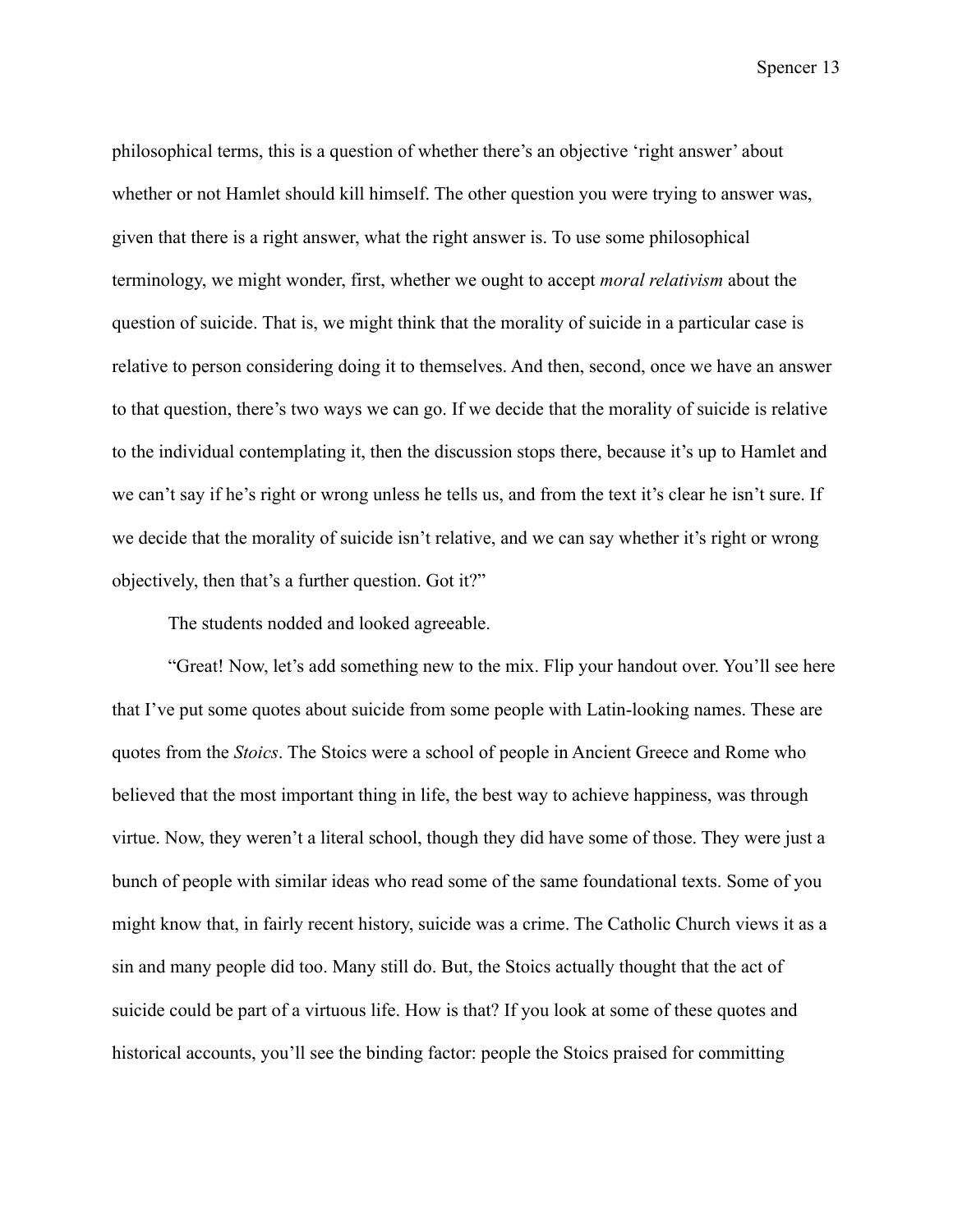suicide did so for what they took to be noble reasons. For example, in Rome, if you were executed by the government, your property would all be taken by the government, and your family wouldn't inherit any of it. But, if you committed suicide, your family would get to keep the inheritance. In another famous case, the statesman Cato ended his life to avoid participating in what he viewed as the tyranny of Julius Caesar. Living would have meant living viciously, rather than virtuously, and so he did what he and his fellows thought was the right thing, and ended his life. Let's read some of these quotes aloud and then you all can discuss your thoughts about the Stoics' reasoning. I think the Stoic's perspective is quite different from the typical perspective we take on suicide today. While people usually think suicide is cowardly, or tragic today, at least from the perspective of the Stoics, it could be courageous and virtuous. Alright, now who wants to read the first quote?"<sup>3</sup>

The students read the quotes, and discussed them. Discussion flowed smoothly as the students tried to wrap their heads around the perspective of the Stoics. Most students didn't really buy the Stoic perspective, but many were convinced that there were at least some rare cases where the Stoic perspective might be right. The students naturally shifted toward discussing the second of the two questions the teacher had separated: though there were some disagreements, the students were gradually untangling the issue and discovering for themselves when they believed that suicide was morally permissible, obligatory, and supererogatory, terms which the teacher introduced so that the students could more readily and precisely state what they meant when they said that suicide was "okay" or "wrong" or "right" or "understandable,"

<sup>&</sup>lt;sup>3</sup> The point of bringing in the Stoics here is to add new perspectives to the mix for students to engage with and assess. However, another teacher might use the Stoics as an opportunity to have students practice textual analysis. They might be encouraged to read the quotes first, without context, and interpret their meaning and its relevance to their discussion. Especially in a longer class period, this may be a good idea. For brevity of description, I have simply had the teacher introduce the ideas of the Stoics instead of having students engage in interpretation.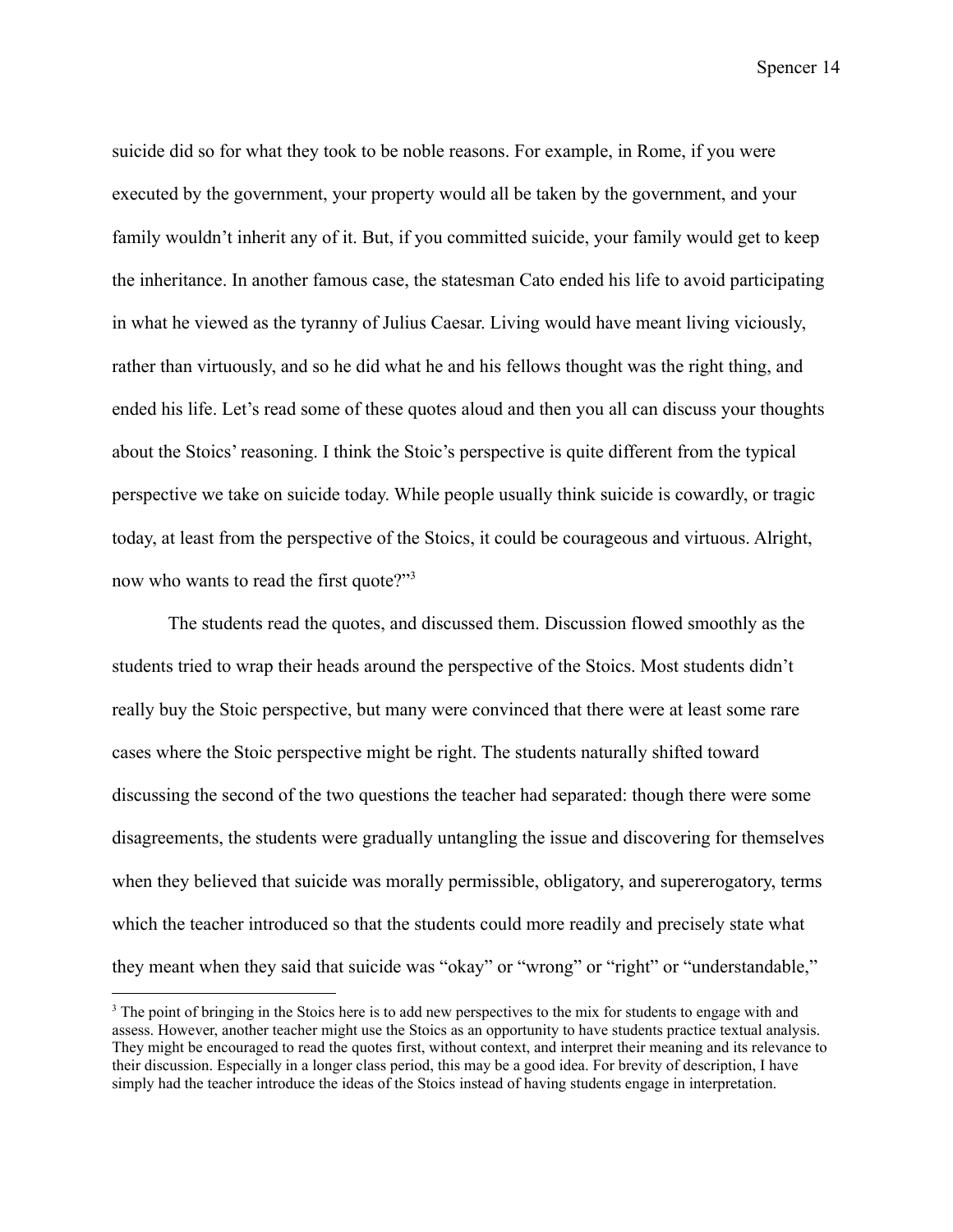etc. In other words, the teacher gave them the terminology to discuss concepts that they were already talking about, without having specific words to refer to those concepts. As the discussion went on, and the class had only 10 minutes remaining, the teacher asked the students to spend the remaining time writing out their positions on a class forum online. Their homework would be to finish writing their position, to respond to the argument of at least one other student with whom they disagreed, and to consider how Hamlet would respond to what they were arguing. The teacher told them that their responses would not be assessed based on their position, but on the clarity with which they expressed their position, as well as on how thoroughly they explained their reasons for their position. Their response to their classmates would be assessed by looking at how well they practiced charity toward the target of their response, how well they identified the point of disagreement they had with their classmate, and how thoroughly they explained why they disagreed.<sup>4</sup>

Overall, the 45 minute class was divided into about 10 minutes of analyzing the text, i.e. what it meant. The next 25 minutes were spent on philosophical discussion of the issues in the text. Finally, the last 10 minutes were spent on independent writing. In this particular class, the students had these sorts of philosophical discussions twice a week. In classes with longer periods, philosophical discussion might be held more frequently. This class cordoned off parts of two class periods a week for philosophical discussion so that the class retained plenty of time for

<sup>4</sup> The goal of this top-down approach is to promote values in argument that are vital for characteristically *philosophical* discourse. For an example of how these values are respected in philosophy even today, one can look to the American Philosophical Association's own statement on what proper teaching of philosophy consists of: "Statement on the Teaching of Philosophy," American Philosophical Association (American Philosophical Association, 1995), https://www.apaonline.org/page/teaching. I take it that the benefits of philosophy education rely on philosophical values being inculcated in students. But, as this is an English class, the teacher might encourage students to come up with their own creative responses to their discussion that are less heavy on clear philosophical reasoning, but more engaging for them to do. After all, a class like this cannot be successful without students being invested.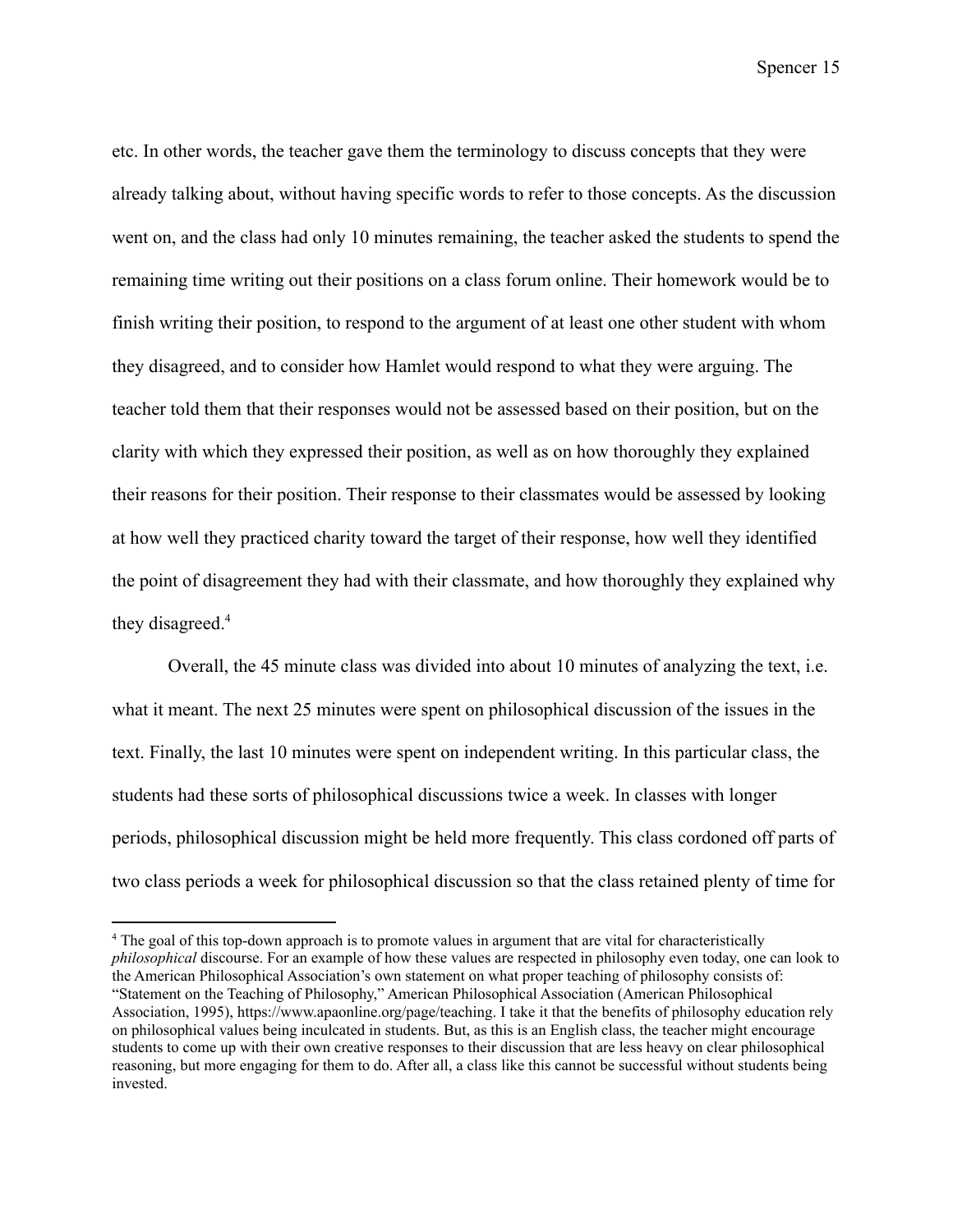basic textual and more comprehensive literary analysis on the other days of the week. Usually, the days with philosophical discussion would be days where a character in a text they were reading was thinking about a difficult decision, or made some difficult or controversial decision. *Analyzing the Painted Picture of High School Philosophy Education*

<span id="page-20-0"></span>The last few pages are what I take to be an idealistic, though not unrealistic picture of what philosophy education could look like in a high school classroom. Over the course of the next few sections, I will point out different parts of this imagined class session and I will explain why I described them as happening the way they did. First, we will look at the idea of collaborative philosophical inquiry (CPI), a phrase that our imagined teacher mentioned. We will look at how CPI relates to philosophy in general and how it compares to other kinds of philosophy education. Along the way, I will explain what a community of inquiry is, and its central importance to CPI. I will also point to particularly important parts of the imagined class session and I will relate them to the measurable, studied benefits of CPI. Having gotten a firm grasp on what CPI is, and on what this picture I have painted is meant to illustrate, I will then explain how my picture falls short. That is, I will explain why it might be considered overly idealistic. Moreover, I will consider how various practical impediments teachers and classrooms are subject to might prevent the typical attempt at integrating philosophy into high school classrooms from looking like the class session I have imagined. I should note that while this class session is imagined, it is based on the dynamics of philosophical discussions I have moderated among real high schoolers through my work at the Prindle Institute for Ethics. Thus, I believe that by examining it, we can get a good grasp of what CPI is, where it is beneficial, and why it may be difficult to realize in practice.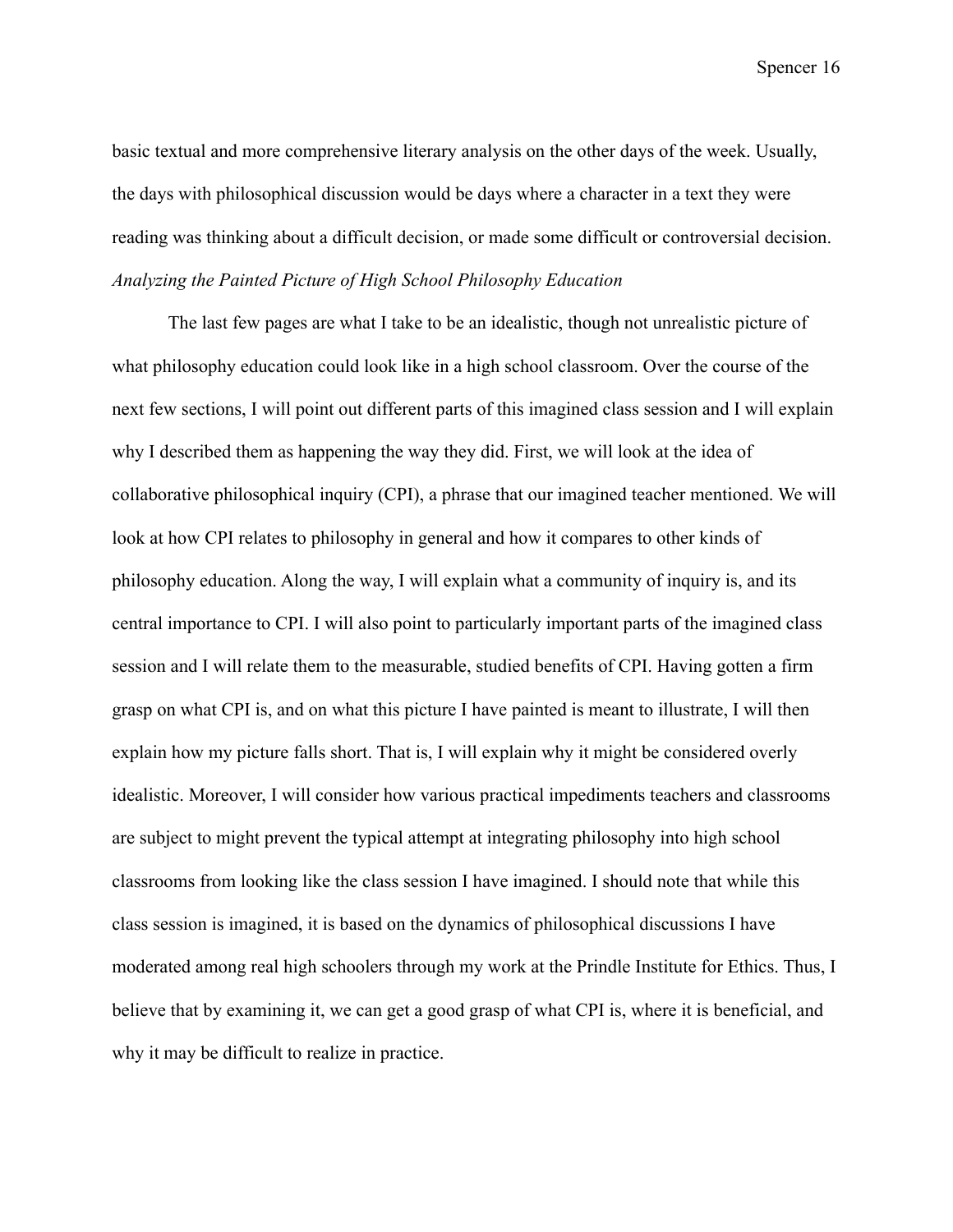#### <span id="page-21-0"></span>**Collaborative Philosophical Inquiry (CPI)**

As the teacher in this imagined narrative mentioned, what the students were doing in that narrative was collaborative philosophical inquiry (CPI). While we saw the spirit of CPI in the classroom already, let's look more closely at how it is defined by its practitioners. We will consider the significance of each of the three components of the phrase "collaborative philosophical inquiry."

First, CPI is collaborative in the sense that it takes place in a "community of inquiry." This means that students are not learning and discussing philosophy as strangers to one another, as might happen in a large lecture course in philosophy at a university. Students participating in CPI get to know one another, learn to care about one another, and so engage in philosophical discussion as a *community*. The community element of CPI is vital: when students form a community, they learn to trust one another, and so can have more productive discussions. When someone says something you disagree with, you are likely to respond to it differently if it is coming from someone you know and trust as compared to coming from a stranger. The students in the narrative were still fairly early on in the process of developing this sense of community. As such, there was some conflict because of which the teacher stepped in, to remind the students of the fact of their collaboration as a community. We can look at university philosophy courses to see the contrast. In an introductory philosophy course, students will hear arguments from their professor and their peers, but the arguments may feel empty, an exercise done merely for class participation points. That is not to say students are not interested in the subject—they often are—but even if they are, they are interested *as* individuals. The philosophical questions that come up in class are questions the answers to which each student seeks for themselves. The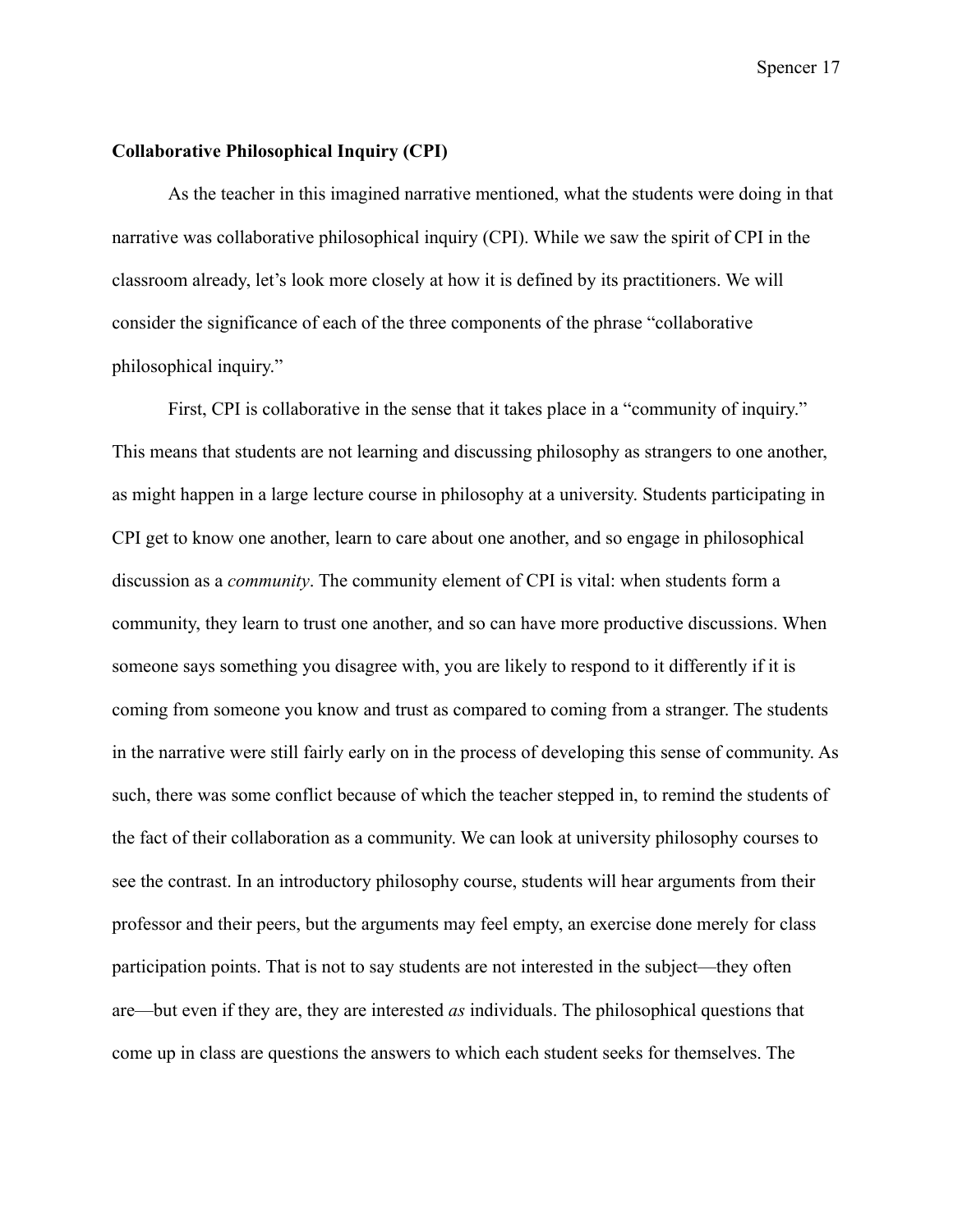questions will not be regarded as ones the students *as a community* must answer, i.e. because they are relevant to all the students individually, or because they are questions that face the community that students share in. I think this is why teachers often struggle to get students to talk in class about even questions that seem relevant to their students. When students don't feel like they are part of a learning community, there is no reason to speak up: they can respond to the questions in their heads, since they are only relevant to themselves as individuals. The arguments they hear in class are rigorous and may be personally meaningful, but don't seem worth talking about with their classmates. Meanwhile, outside of class, students may argue about ethics or politics, but rarely in a rigorous way. They engage with their friends since they see their friends as part of their community. But, these conversations are rarely rigorous, like those they hear in class. Developing a community of philosophical inquiry combines the benefits of these two modes of conversation without either of their drawbacks. Students who recognize each other as part of a single community will see value in speaking up, since they will see the importance of understanding and persuading their fellow classmates and community members. This is the value of a community of inquiry.

CPI is philosophical just because the topics discussed are philosophical. They have to do with ethics, epistemology, metaphysics, or some other part of philosophy. In the narrative, for example, students discussed the ethics of suicide. But, they could have just as easily, using the same source material, discussed whether there is a soul that lives on after death (metaphysics) or whether Hamlet is right that we cannot know what comes after death (epistemology). Feasibly, you could conduct collaborative inquiry in all sorts of subjects. If collaborative inquiry is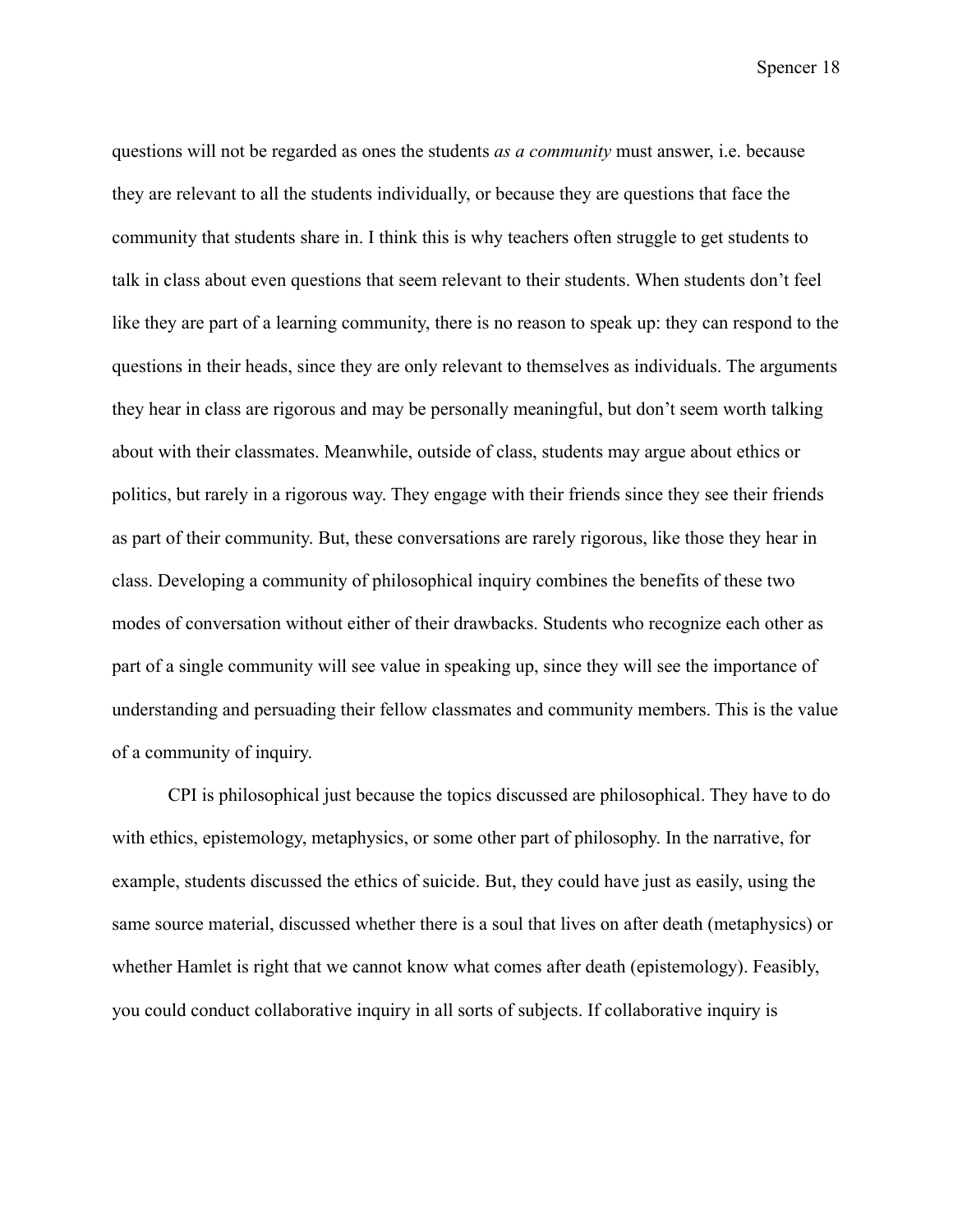particularly linked to philosophy over any other discipline, it is likely because of its history, i.e. that history of collaborative inquiry going back to Socrates.

Finally, CPI is inquiry in that students do not merely share their opinions with one another. As we saw in the classroom I imagined, students build upon each other's view, critiquing each other, and asking questions so that they progress in their understanding, rather than merely displaying their current level of understanding.<sup>5</sup> Many discussions people have, inside and outside of the classroom are deficient in this regard. They involve simply stating opinions back and forth, with the occasional reason thrown in. Inquiry goes further than this, and it makes all the difference. With inquiry, students are not defending themselves, but their arguments, and must look carefully at their reasons and the reasons of those they are talking with to come to a better understanding of the topic of discussion. Shifting to an inquiry-based model of discussion, rather than mere opinion-sharing, can have unintended consequences. Since students are substantively responding to one another, conflict can develop, as we saw in the narrative. However, since this inquiry is conducted within a *community* of inquiry, students are likely to trust one another more, and so to be more respectful and understanding while practicing inquiry. In this way, we can see how the elements of collaborative philosophical inquiry work together. Inquiry that is not collaborative is impeded, and so is collaborative discussion not dedicated to inquiry.

But, more than all this, proper CPI is practical. Topics of inquiry must be philosophical, but also relevant to students so their inquiry is meaningful.<sup>6</sup> Like I mentioned before, sometimes

<sup>&</sup>lt;sup>5</sup> K. J. Topping and S. Trickey, "Collaborative Philosophical Enquiry for School Children: Cognitive Effects at 10-12 Years," *British Journal of Educational Psychology* 77, no. 2 (2007): pp. 271-288, https://doi.org/10.1348/000709906x105328, 274-276.

<sup>6</sup> Cristina Cammarano, "On Philosophizing as Education," *Precollege Philosophy and Public Practice* 3 (2021): pp. 5-20, https://doi.org/10.5840/p420214716, 10-12.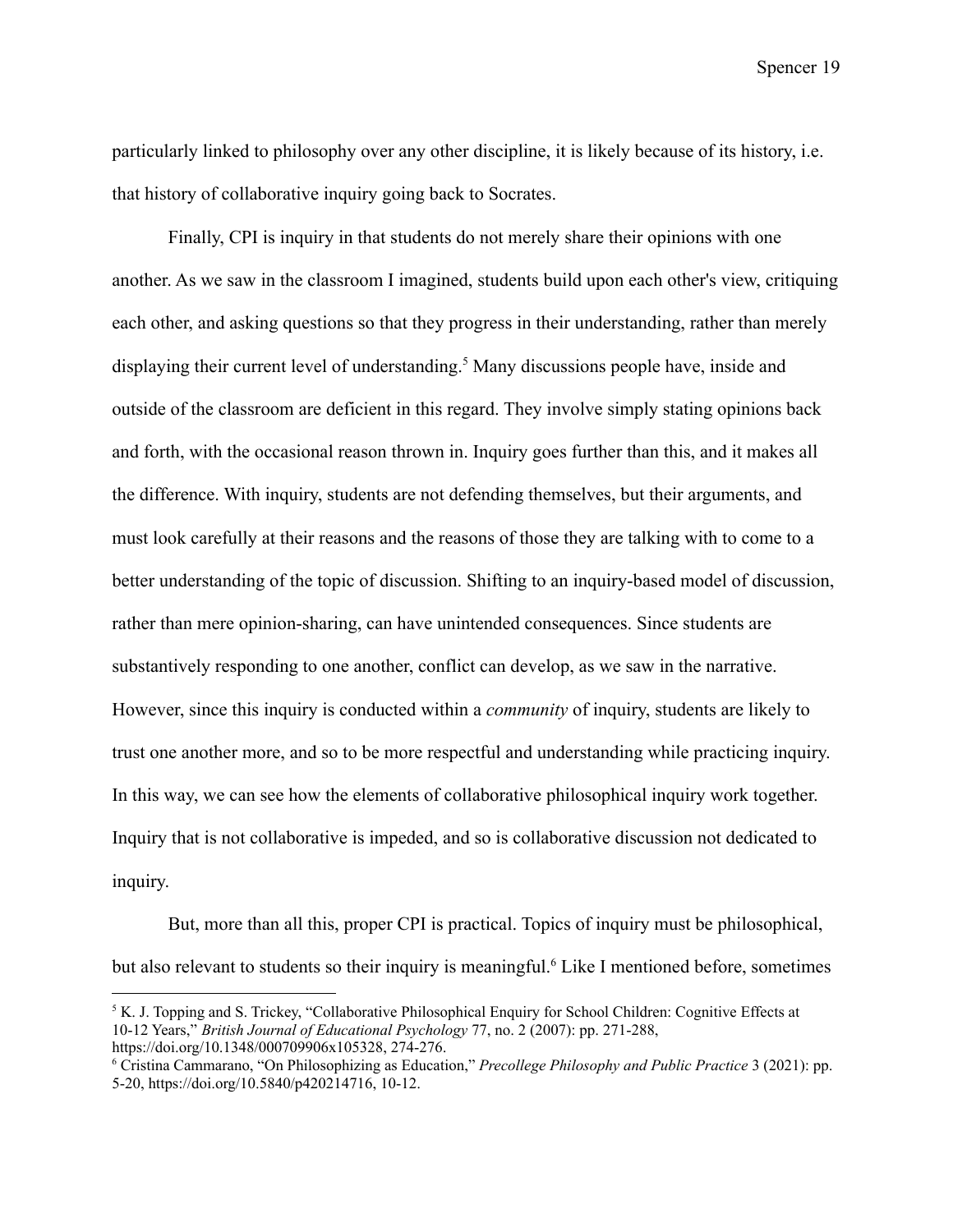the questions of philosophers and of young people today overlap. Usually, this occurs with those timeless questions of why the world is the way it is and how it ought to be. But, students are likely to feel like their philosophy education is irrelevant if the philosophy they are learning is not applied to contemporary issues. Although some forms of philosophy<sup>7</sup> may frequently be obscure and detached from the here and now, pursuing, as they often do, eternal truths, philosophy as we understand it here cannot be. When students are learning in a community of collaborative philosophical inquiry, they are working to answer the questions *they* and their fellow community-members have, not the ones that philosophers of history thought were important (though these categories will almost certainly overlap). In this way, CPI is, at its root, practical. There cannot be impractical CPI.<sup>8</sup> This is not to say that students must exclusively talk about ethics and political philosophy. In the right sort of class, you might have a productive CPI discussion about whether mathematics is discovered or invented, about what constitutes knowledge, or whether we have free will, among any other number of epistemological or metaphysical questions. I am only saying that the questions that will most commonly be interesting to students will be ones with some ethical or political character (and many epistemological and metaphysical questions have ethical implications!). But, as long as the topic is relevant or interesting to students, I think it is in a sense practical. Not only could this practicality encourage students to pay attention and participate in class, but it seems likely they will also retain more of what they learn since the skills they learn are practiced on subjects they care about and people generally remember what interests them more than what doesn't (e.g. song lyrics vs. math theorems). As an example of making the discussion of Hamlet and Stoicism even

<sup>7</sup> Such as disciplinary philosophy, as we shall see later.

<sup>&</sup>lt;sup>8</sup> That is, if we are optimistic. As we shall see in examining objections to philosophy education, critical theorists are more pessimistic about this.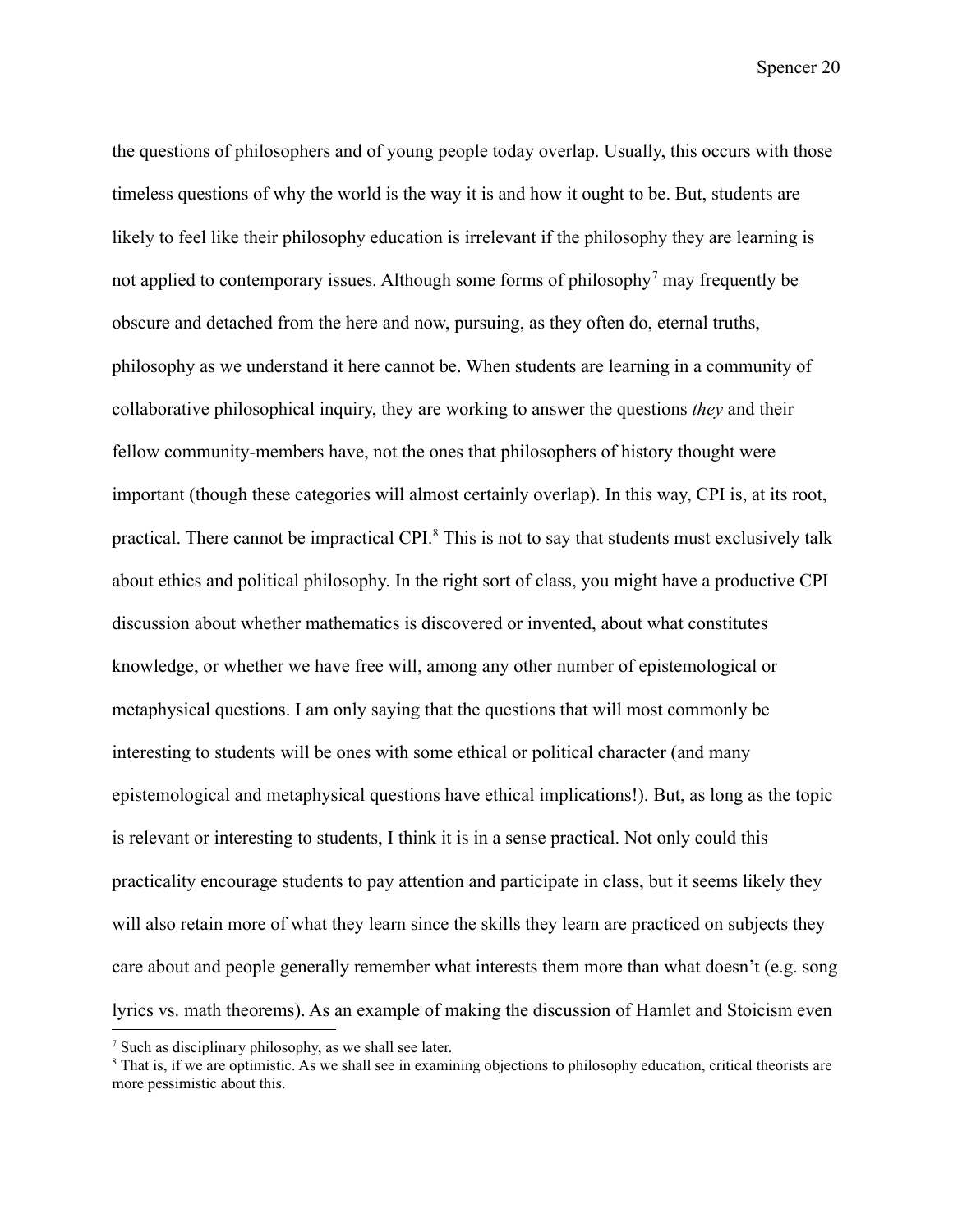more contemporary and interesting to students, high school English and psychology teacher Shawn Adler has created a lesson plan for connecting those two topics to Batman. <sup>9</sup> Plus, there are a variety of activities that can be done to deepen the skills developed through CPI, activities which have helpfully been cataloged by Danish researchers.<sup>10</sup>

Finally, for this project, CPI must be understood at the high school level in particular. College students may read the 18th century German philosopher Immanuel Kant and properly understand how to apply him to their own lives, thus practicing CPI. Likewise, primary school students can read or be read story books and think about and discuss basic philosophical questions while being heavily guided by teachers. CPI at the high school level differs from both of these in being intermediate. Students can be more independent, and can engage with more abstract questions than primary school students, but will practice CPI through deep analysis of primary philosophical texts less frequently than undergraduates. Philosophical texts, on this model, will be supplementary to, rather than the focus of, high school students' CPI-based discussions. As we saw in the narrative, philosophical texts can open students' minds to unfamiliar viewpoints. They should be used for that purpose rather than as a way of limiting discussion to a historical philosopher's or group of philosophers' view of a philosophical problem.

#### <span id="page-25-0"></span>**How Does CPI Fit into the Field of Philosophy?**

<sup>9</sup> Shawn Adler, "Teachers Assemble: Sample Lesson Plan for Philosophy in High School English," Blog of the APA (The American Philosophical Association, May 11, 2021), https://blog.apaonline.org/2020/01/15/teachers-assemblesample-lesson-plan-for-philosophy-in-high-school-english/.

<sup>10</sup> Natascha Kienstra, Machiel Karskens, and Jeroen Imants, "Three Approaches to Doing Philosophy: A Proposal for Grouping Philosophical Exercises in Classroom Teaching," *Metaphilosophy* 45, no. 2 (April 2014): pp. 288-318, https://doi.org/10.1111/meta.12085, 300.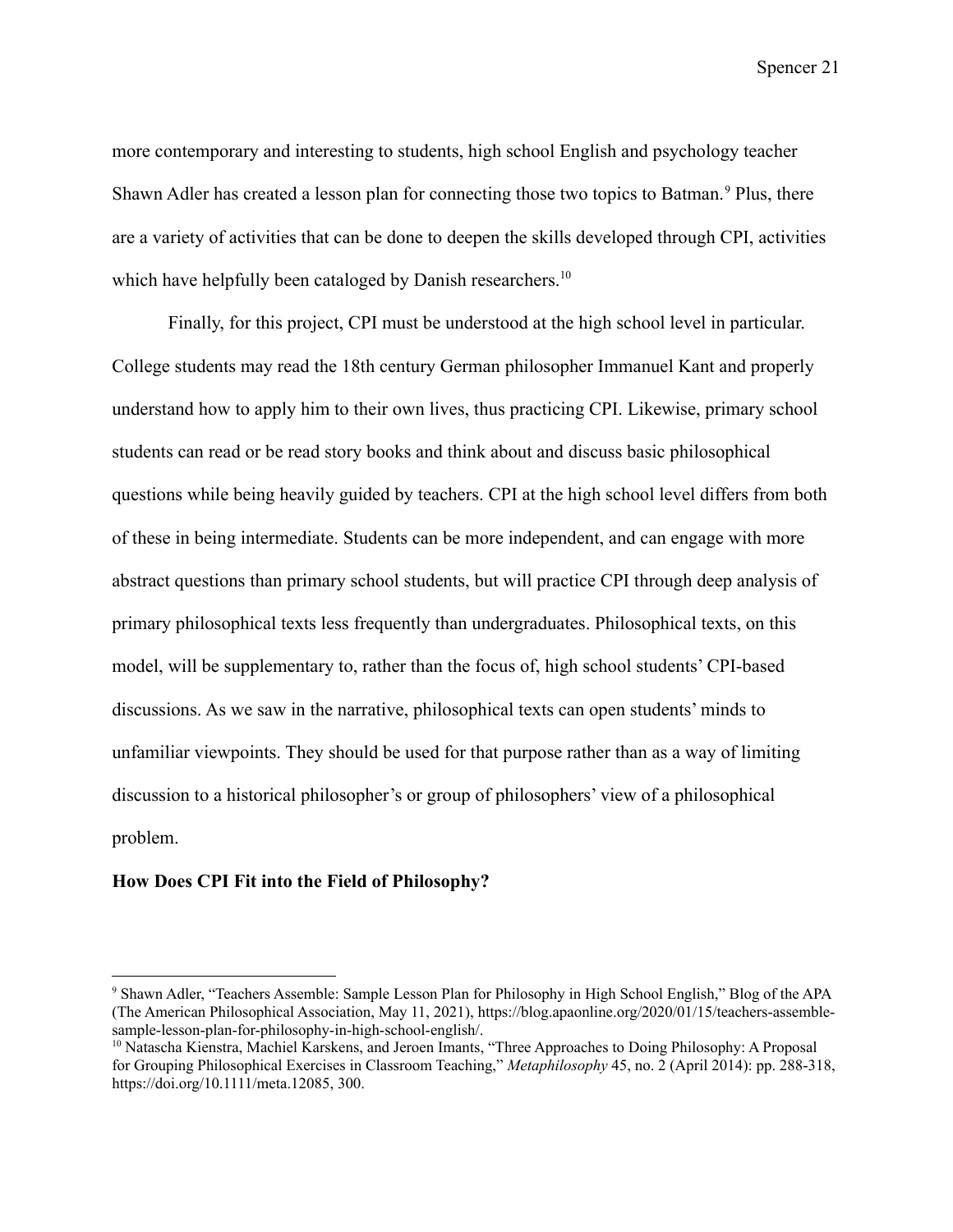The benefits of collaborative inquiry seem unambiguous. But, what is the unique importance of that inquiry being philosophical too? From my discussions with teachers,  $\frac{11}{11}$  high school students, and peers, I have found that people understand philosophy in a variety of ways. These different definitions are not *wrong*. The word "philosophy" has many valid meanings. But, let's go through some of the most common understandings that do *not* speak to the way in which CPI is philosophical. If you have any doubts about the program of CPI based on understanding philosophy in one of these ways, this section may provide some clarity.

## <span id="page-26-0"></span>*Philosophy as a Guiding Opinion*

The most common understanding of philosophy is probably as it is used colloquially. People say things like, "It's my philosophy that anyone can make it if they make an effort." Here, "philosophy" means something like "strong opinion" or "well-thought out opinion," particularly one that is guiding in some way. I do not believe "philosophy" in this sense can or should be taught: each person must determine their own "philosophy" in this sense. Students of CPI may develop a new personal philosophy like this. But, as we discussed, the philosophical nature of CPI does not mean that it just involves the sharing of deeply held opinions, nor does it mean that teachers will be trying to impose guiding opinions on students.

# <span id="page-26-1"></span>*Philosophy as an Academic Discipline*

Another common understanding of philosophy is of philosophy as the thing philosophers do. Philosophers are distant, rather strange creatures residing up in the ivory tower. They pass papers back and forth on such arcane subjects as "Bayesian epistemology" and "Hegemony in the Superstructure." Philosophy, in this sense, is academia in its purest form. This is philosophy

<sup>&</sup>lt;sup>11</sup> Traci Kyle (public high school English teacher) in discussion with the author, November 2021; Aaron Warner (public high school science teacher) in discussion with the author, February 2022.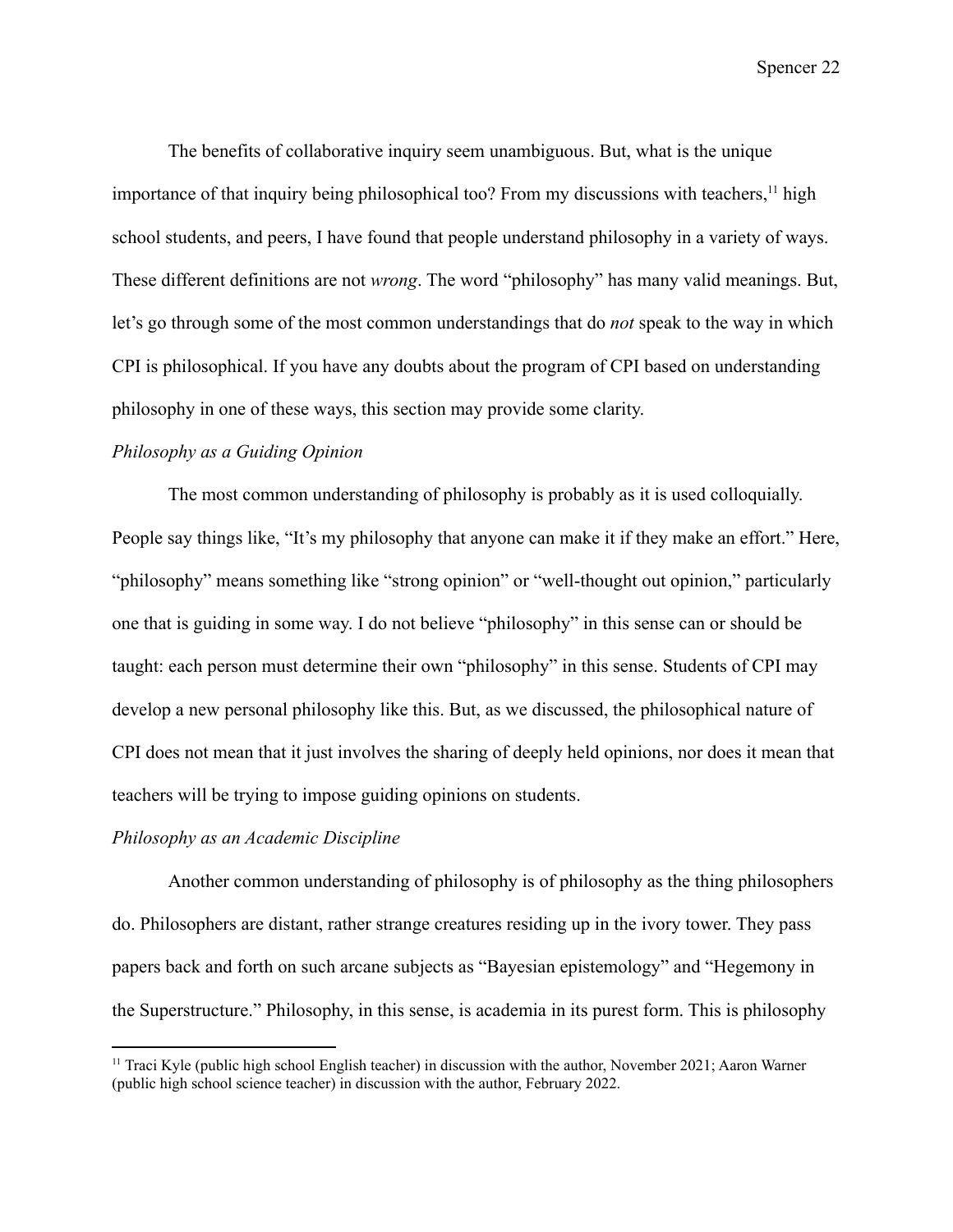as "disciplinary philosophy."<sup>12</sup> Disciplinary philosophy is characterized by its language, its participants, and its subjects. Its language is full of specialized jargon. Its participants are all academic philosophers. Its subjects are those of interest to said academic philosophers, as guided by a historical path and certain shifts in the culture of academic philosophy. For example, philosophy's focus on metaphysics (the study of what exists fundamentally) has varied significantly over time. In the late 19th century, metaphysics was an incredibly popular topic for academic philosophers. By the early to mid-twentieth century, people were rejecting the idea of metaphysics completely, regardings metaphysical problems as mere confusions of language that could be *dissolved* rather than *resolved*. Then, metaphysics came back into fashion toward the end of the twentieth century. This kind of philosophy *can* be taught, but certainly only to graduate students who have spent years understanding the jargon and context for the discussion. And, once they learn it, they become themselves philosophers. This kind of philosophy is not suitable for high schoolers and is certainly not the kind of philosophy involved in CPI. High schoolers, and non-experts in general, (a) do not understand the complicated jargon of disciplinary philosophy, (b) are by position in society excluded from being participants in it,  $13$ and (c) are not privy to the historical and cultural trends in academic philosophy. The philosophical questions of interest to non-experts, such as high schoolers, are either timeless ("why is there anything at all?" "will we live on after death?") or utterly contemporary ("how do I know what to believe on the internet?" "how should I work to achieve *x* political goal?"). Philosophy done and taught in high schools must, then, be mostly free of jargon, doable by

<sup>12</sup> Adam Briggle, "Dialogue and next Generation Philosophy," *Precollege Philosophy and Public Practice* 1 (2019): pp. 75-88, https://doi.org/10.5840/p420181256.

 $\frac{13}{13}$  That is, high schoolers don't work in universities being paid to research and teach and interact with academic philosophers.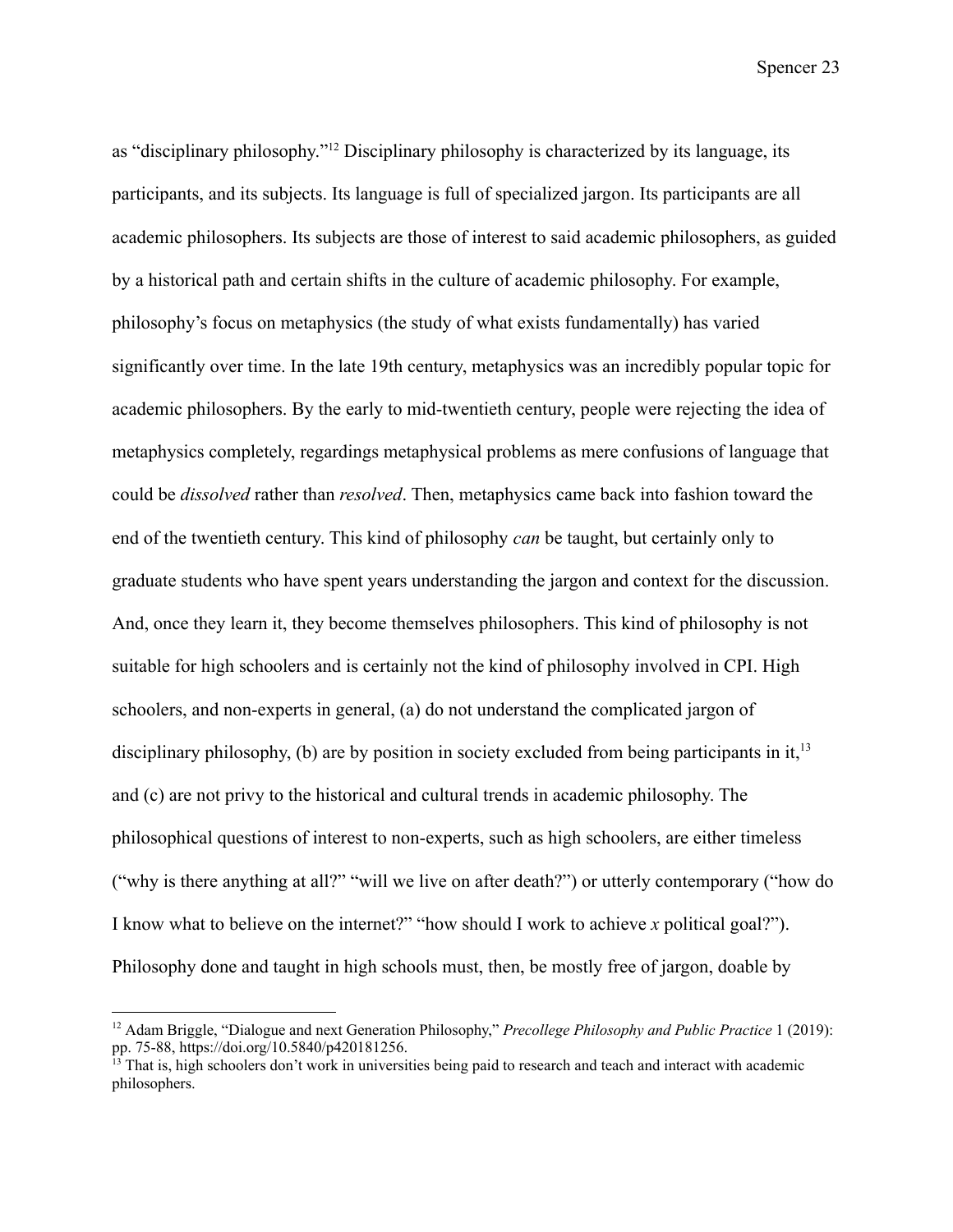non-experts, and free from the chains of history and the particular culture of contemporary academic philosophy. Some of the opposition to teaching philosophy in high schools may come from thinking that philosophy cannot be understood in this way, that it is necessarily opaque and scholastic, but as we will see, it isn't.<sup>14</sup> In fact, my imagined discussion of philosophy in *Hamlet* shows how philosophy can be made approachable.

Now, you might wonder why I am setting up this kind of philosophy in opposition to CPI when, in the narrative I began this paper with, the students engaged with the writing of philosophers, i.e. the Stoics. As philosopher Adam Briggle <sup>15</sup> gets into, philosophy has not always been a distinct discipline, defined by departments in universities wherein philosophers mainly or exclusively talk to one another about philosophy. Philosophy has followed a trend of increased specialization and departmentalization over the last 200 years that began with the division of "natural philosophy" into the fields of physics, chemistry, biology, psychology, zoology, anthropology, etc. which all became sharply defined from one another. Thus, more ancient philosophy sources are frequently more understandable by non-philosophers. Plato's dialogues, for example, are known for being paradigms of literature as well as philosophy. Even modern philosophy can sometimes be suitable for the classroom. However, it can never *define* the practice of CPI, which must be open-ended and interdisciplinary in a way modern disciplinary philosophy is not. The problem is not with using the texts produced through disciplinary philosophy, but with doing philosophy in the classroom the way disciplinary philosophy is done. *Philosophy as a College Class*

<span id="page-28-0"></span> $14$  As I will get into much later, this sort of thought is part of what drives the Utility Objection, one of the theoretical objections to teaching philosophy in high schools that I consider toward the end of the paper.

<sup>&</sup>lt;sup>15</sup> Adam Briggle, "Dialogue and Next Generation Philosophy," 79-81.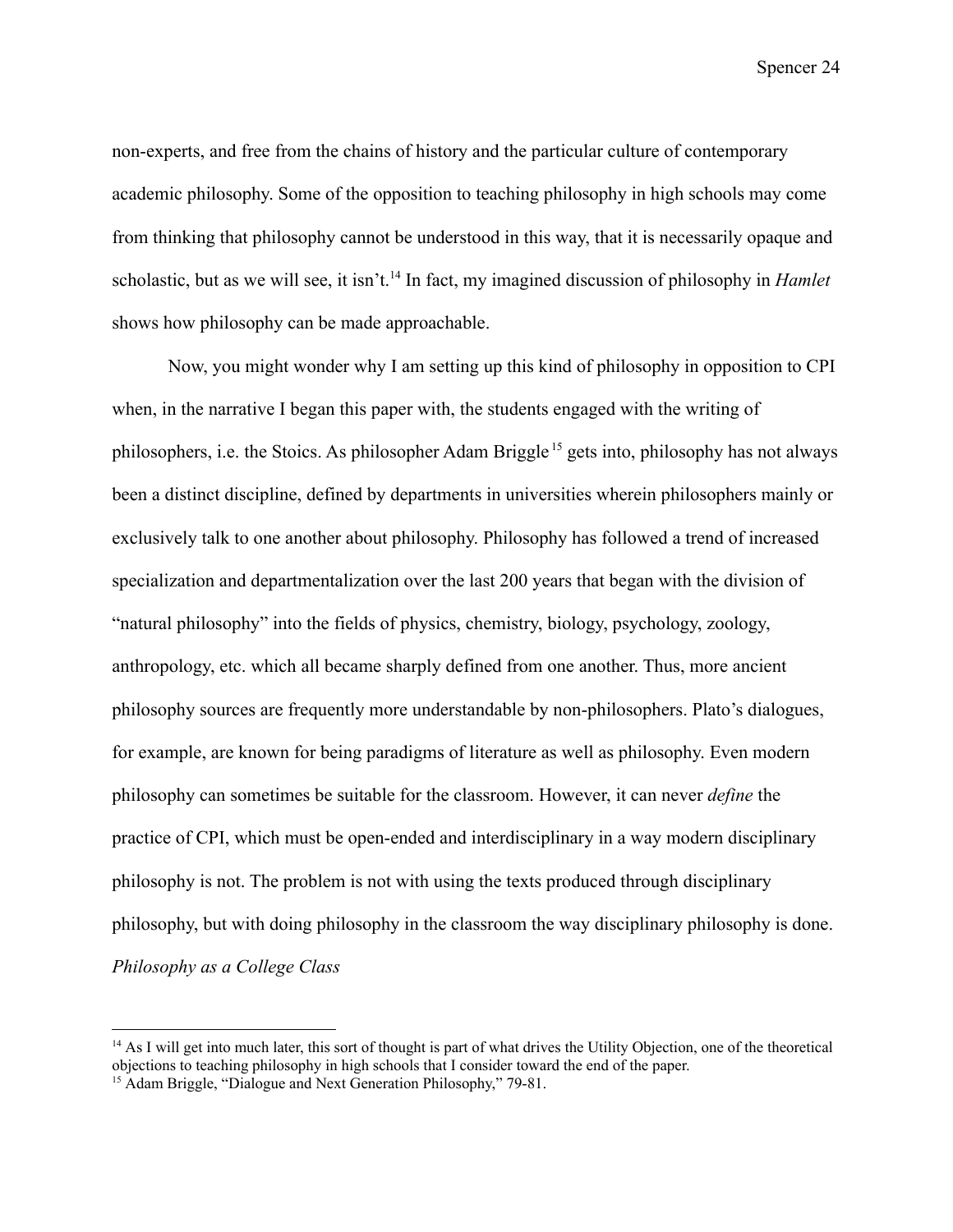Yet another idea of "philosophy" comes from those who have taken a college philosophy course or who know someone who has. In this sense, philosophy is a subject of a college class. Specifically, "philosophy" is the subject when you go listen to a philosopher lecture on past philosophers or on particular philosophical topics. "Philosophy" is the ideas of Plato, Descartes, Kant, etc. It is arguments for and against the existence of God, of free will, of morality, etc. There is a great deal of value to this kind of "philosophy," and it could be instituted in public high schools to a limited extent. A few schools in the United States give students the option to follow the International Baccalaureate (IB) curriculum, which includes a "Theory of Knowledge" class that discusses a number of philosophical topics.<sup>16</sup> But, this kind of philosophy still has some difficulties: first, most schools have neither the time nor the resources to develop separate philosophy classes; second, many high school students struggle with literacy, with two-thirds graduating from high school while reading below grade level.<sup>17</sup> It is difficult to ask such students to read and analyze philosophical texts, which are often quite difficult. Like the texts in math and science classes, philosophy texts are full of jargon. And, just like the texts read in English classes, philosophy texts span history, which results in texts being written in unfamiliar styles and with archaic vocabulary. In addition, perhaps unlike many high school English classes, many of the texts are read in translation, increasing even more the distance between author and reader as said authors come from vastly different cultures spread across time and space. Finally, reading philosophy stretches the mind in a way no other subject does because of how often philosophy asks us to think at the edge of our experience, to push at the

<sup>&</sup>lt;sup>17</sup>Amy Rea, "How Serious Is America's Literacy Problem?," Library Journal (MSI, April 29, 2020), https://www.libraryjournal.com/story/How-Serious-Is-Americas-Literacy-Problem. <sup>16</sup> "So You Want to Teach Pre-College Philosophy," American Philosophical Association (The American Philosophical Association), accessed September 26, 2021, https://www.apaonline.org/page/precollege.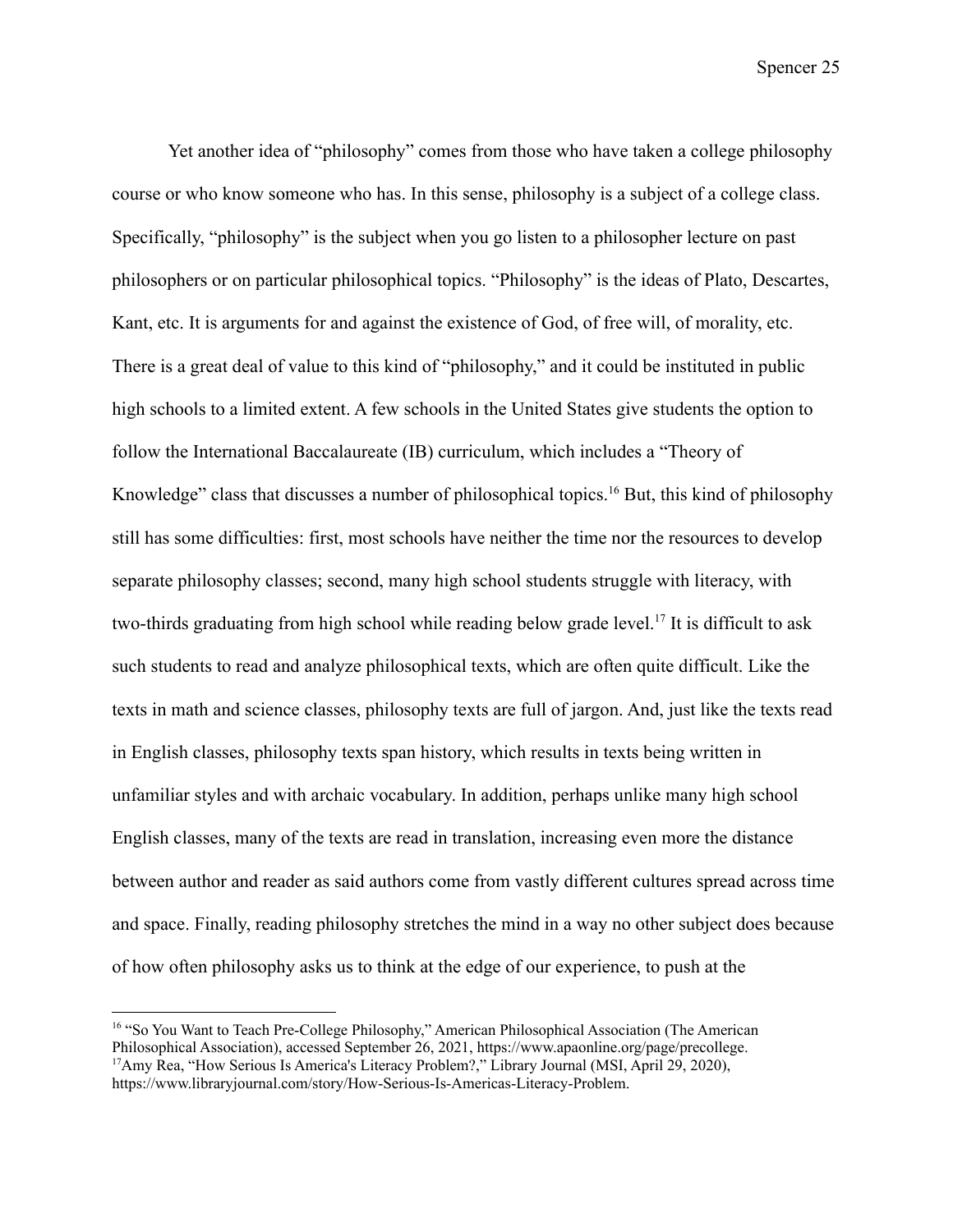fundamentals. Questions of ethics will come up in literature and philosophy, but questions like "what is time?" and "how do we know anything?" arise only in the latter. These questions are valuable, of course, but they involve concepts that are very difficult to pin down and discussions of them frequently require extraordinarily precise reasoning and definitions to be valuable. This is all to say that we should not envision CPI as involving difficult philosophical texts, or extremely precise, involved reasoning in the same way that college philosophy courses require. CPI should be down at the level of high schoolers and involve questions that are more relevant to them. After all, a high school class that involves philosophy is meant to be applicable to everyone while college philosophy courses are meant as an introduction to philosophy as a disciplinary subject.

Thus, the content of philosophy as a college class is problematic for our purposes in the same way disciplinary philosophy is. But, the format of college philosophy is unsuitable for CPI too. Statistically, if you have taken a philosophy class, it has probably been at a large public university. If so, most of your class time is spent listening to lectures. As the narrative I gave shows, CPI can be nothing like this. With CPI students are encouraged to engage with texts and ideas, as well as with their peers. In a large lecture class, students need only engage with the texts and professor as much as they need to get the grade they want in that course.

# <span id="page-30-0"></span>*Philosophy as a Mode of Conversation*

The sense of "philosophy" which I think is most useful for the present project and most representative of the narrative that started this paper is philosophy in the sense of what Socrates did with his interlocutors. Or, in some more familiar contexts, what philosophy students do among themselves in some seminars, or what students sometimes do when they talk with one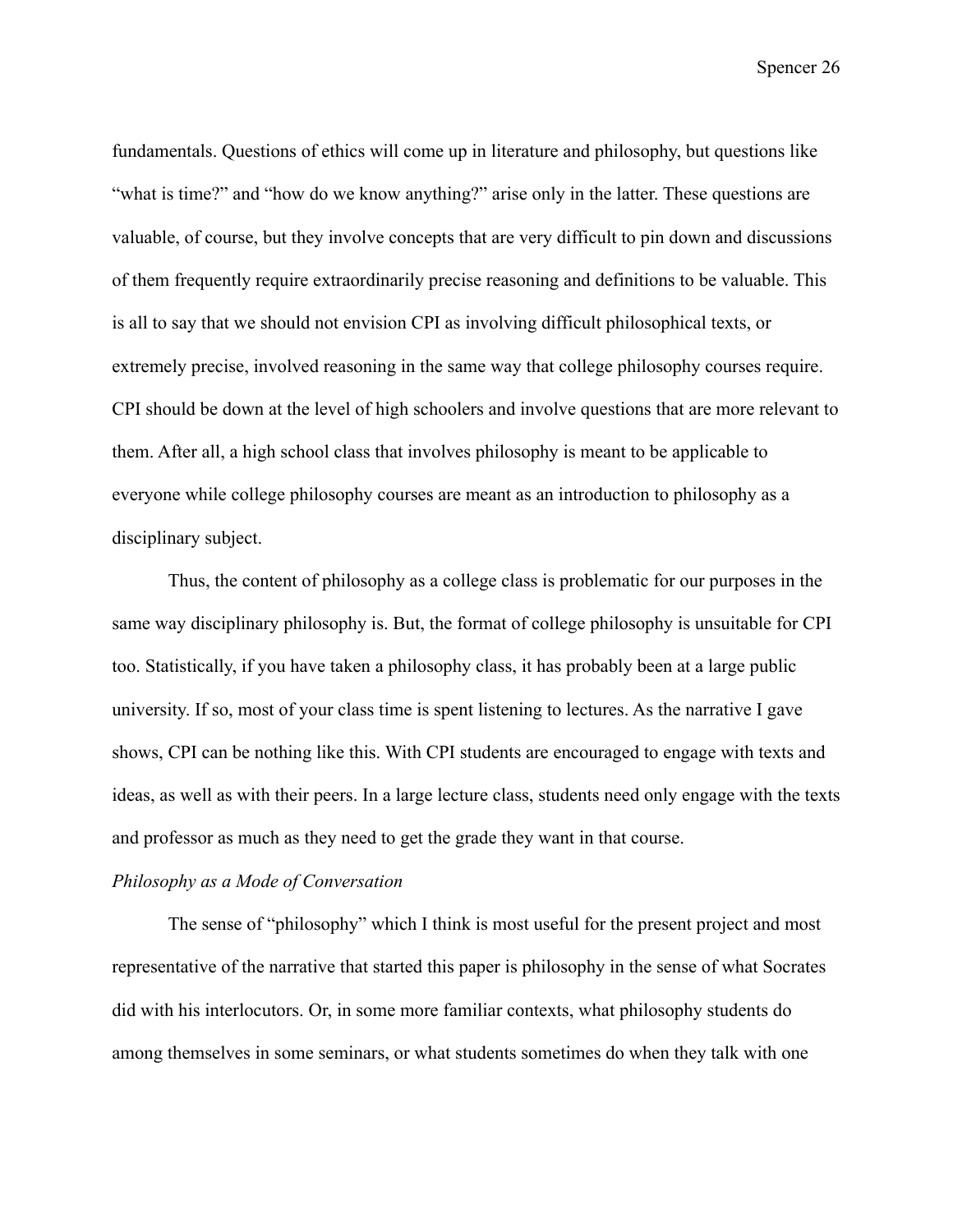another about politics and hot topics in culture and society. In this sense, philosophy is a kind of conversation, one in which people are careful with what they say and are looking to learn something about important subjects. Philosophy is respectful, practical, and something you do with people you know and whose opinions you value. We can see now how the philosophy of CPI can be beneficial in a way that the other forms of philosophy we have discussed are not.

Philosophy as a mode of conversation is accessible, malleable, and yet nonetheless rigorous. Philosophy as mere statement of opinion (e.g. "my philosophy") is malleable, but lacks rigor. Philosophy as disciplinary philosophy is rigorous, but inaccessible. And, philosophy as a university class subject is fairly accessible, but painfully rigid. Philosophy as a mode of conversation takes all the strengths of these forms of philosophy without their weaknesses. Anyone can state their opinion on some philosophical question when those questions are the kind that come up naturally in dialogue, and are not artificially imposed by the history of philosophy or the topics of interest in the contemporary discipline of philosophy. Thus, philosophy as a mode of conversation is accessible. Furthermore, unlike philosophy as a university course subject, where lecture is central and the syllabus is written, philosophy as a mode of conversation is highly malleable. Conversation naturally flows according to what is interesting to the participants. In a philosophical conversation, the same is true. Thus, though the conversation may start in one place, any number of subjects can arise and be discussed. Finally, and most critically, philosophy of this sort can be rigorous. In fact, learning how to make one's ordinary conversations philosophical in large part is learning how to make one's conversations more rigorous.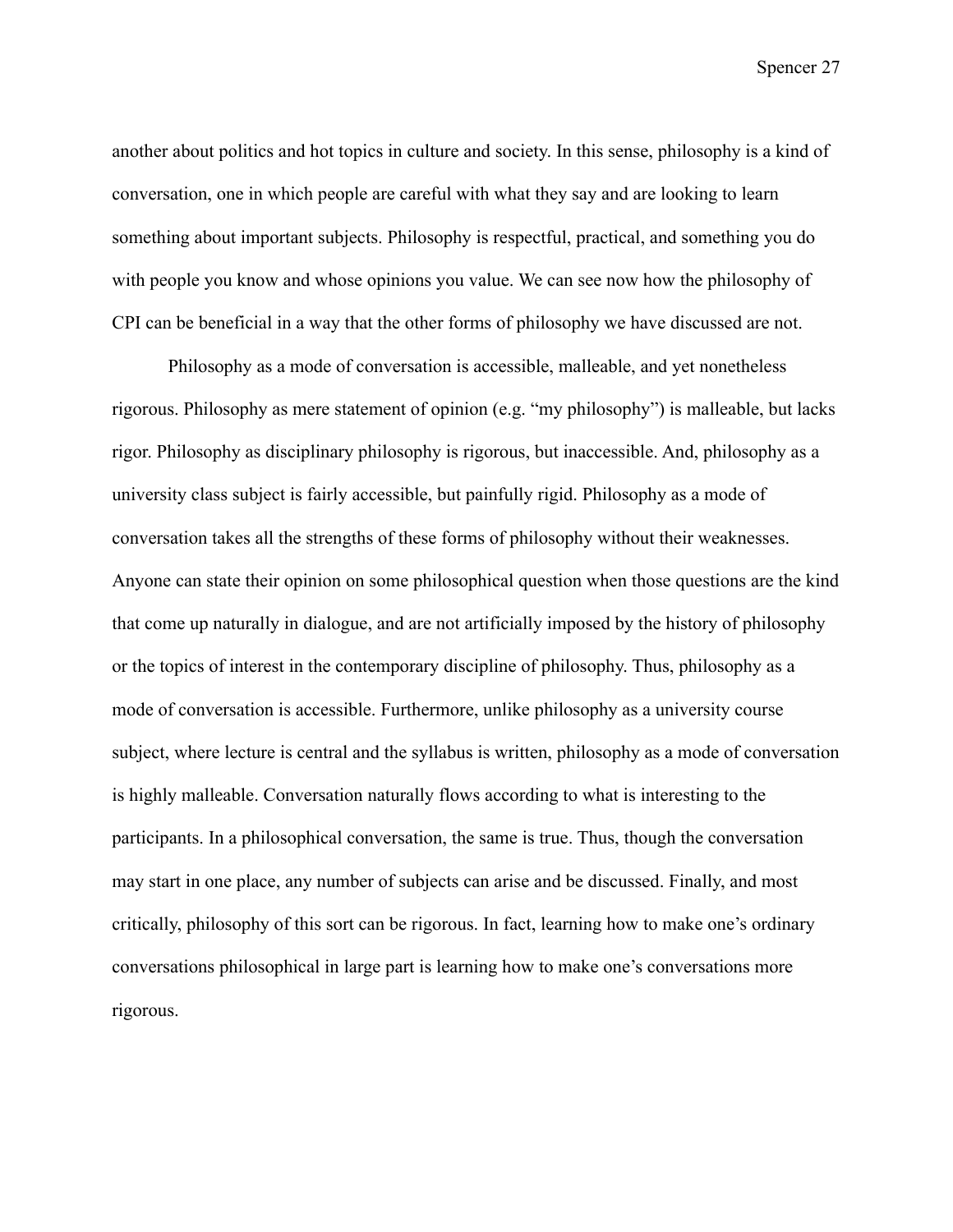It is important that our understanding of philosophy be one that is accessible, malleable, and rigorous because, ultimately, this is a kind of philosophy that should be able to find its home in high schools. That means that it should be accessible to all, just as high school is. It should be malleable so that it can fit into the disparate curricula that exist across school districts in the United States since they are determined at the state or local level. Finally, it must be rigorous because, if it were not, it would have no value at all. Philosophy as a mode of conversation without rigor is just the passing of opinions back and forth. When people think critically about what they are saying and what they are hearing from others, they are truly doing something valuable.

From all this, we can see that the philosophy that is part of CPI is uniquely valuable compared to other kinds of philosophy. But, CPI is not only a particularly fruitful form of philosophy. After all, it is a method of philosophical education. Thus, it is worthwhile to compare CPI to other forms of philosophy education. You may believe that philosophy would be valuable to teach in high schools, but as we will see, there are many ways philosophy can be and *is* taught to students.

# <span id="page-32-0"></span>**How Does CPI Compare to Other Forms of Philosophy Education?**

Philosophy education can be understood in about as many ways as philosophy itself. Philosophers Stephan Millett and Alan Tapper categorize all modes of philosophical education as falling under five categories: (1) dogmatic/ideological, (2) historical/patrimonial, (3) problem-solving, (4) democratic/discussionary, and (5) decision-making/ethical.<sup>18</sup>

<sup>18</sup> Stephan Millett and Alan Tapper, "Benefits of Collaborative Philosophical Inquiry in Schools," *Educational Philosophy and Theory* 44, no. 5 (July 2012): pp. 546-567, https://doi.org/10.1111/j.1469-5812.2010.00727.x, 3-4.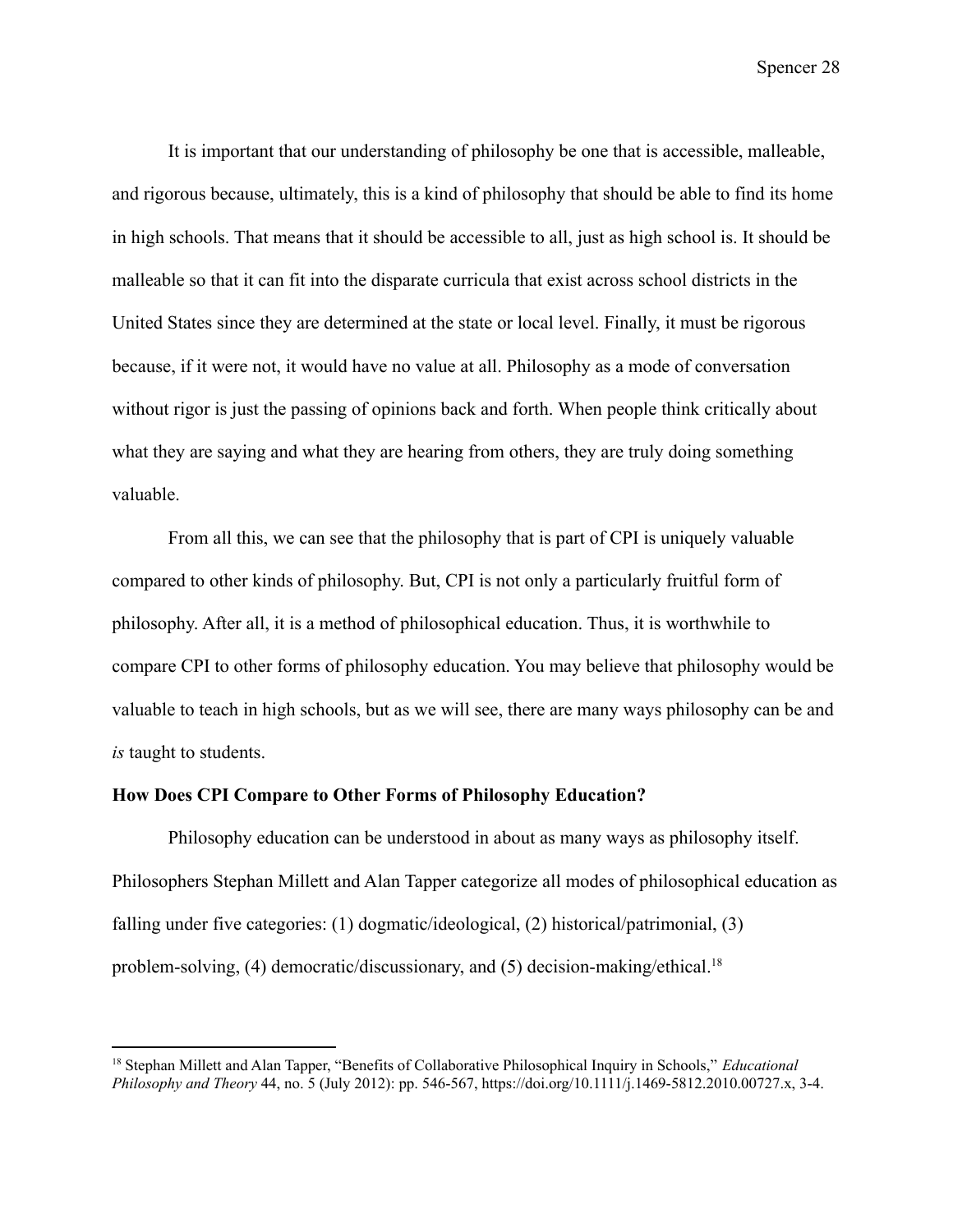The dogmatic/ideological mode of philosophical conversation exists where philosophy is taught as a body of knowledge: for example, in Vietnam, public high school students are required to learn the philosophy of Marxism-Leninism to graduate. Likewise, in Catholic schools, students learn the philosophy that has accreted onto the dogma of the Catholic Church.

The historical/patrimonial mode exists where philosophy is taught as a history of ideas, particularly with people (usually of a particular culture) growing to better understand themselves. For example, philosophy taught as the history of philosophy, beginning with Greek mythology, moving into the pre-Socratics, then to Ancient Athens, through the ancient and medieval periods, to Descartes and then the Enlightenment, the Scientific Revolution, and the modern era. This is often the primary mode of university philosophy courses as we saw in the previous section.

The problem-solving mode exists when students are taught to philosophize, that is, in the sense of thinking carefully about the answers to rigorous philosophical questions and pursuing knowledge. We might think of this paradigm as roughly mapping to the study of disciplinary philosophy. Students who go on to graduate school are taught the history of philosophy and the main topics of discussion in the field, but they are primarily trained in analyzing philosophical problems so they can contribute to the field themselves, beginning with their PhD and continuing for the remainder of their career in academia.

The democratic/discussionary paradigm exists where philosophy is taught as a means to develop an active, thinking citizenry capable of competently participating in democracy. The aim of this paradigm differs from those discussed so far, but its method is perhaps more unique. While the dogmatic and historical paradigms involve learning the truth from others, and the problem-solving paradigm involves determining the truth for yourself, the democratic paradigm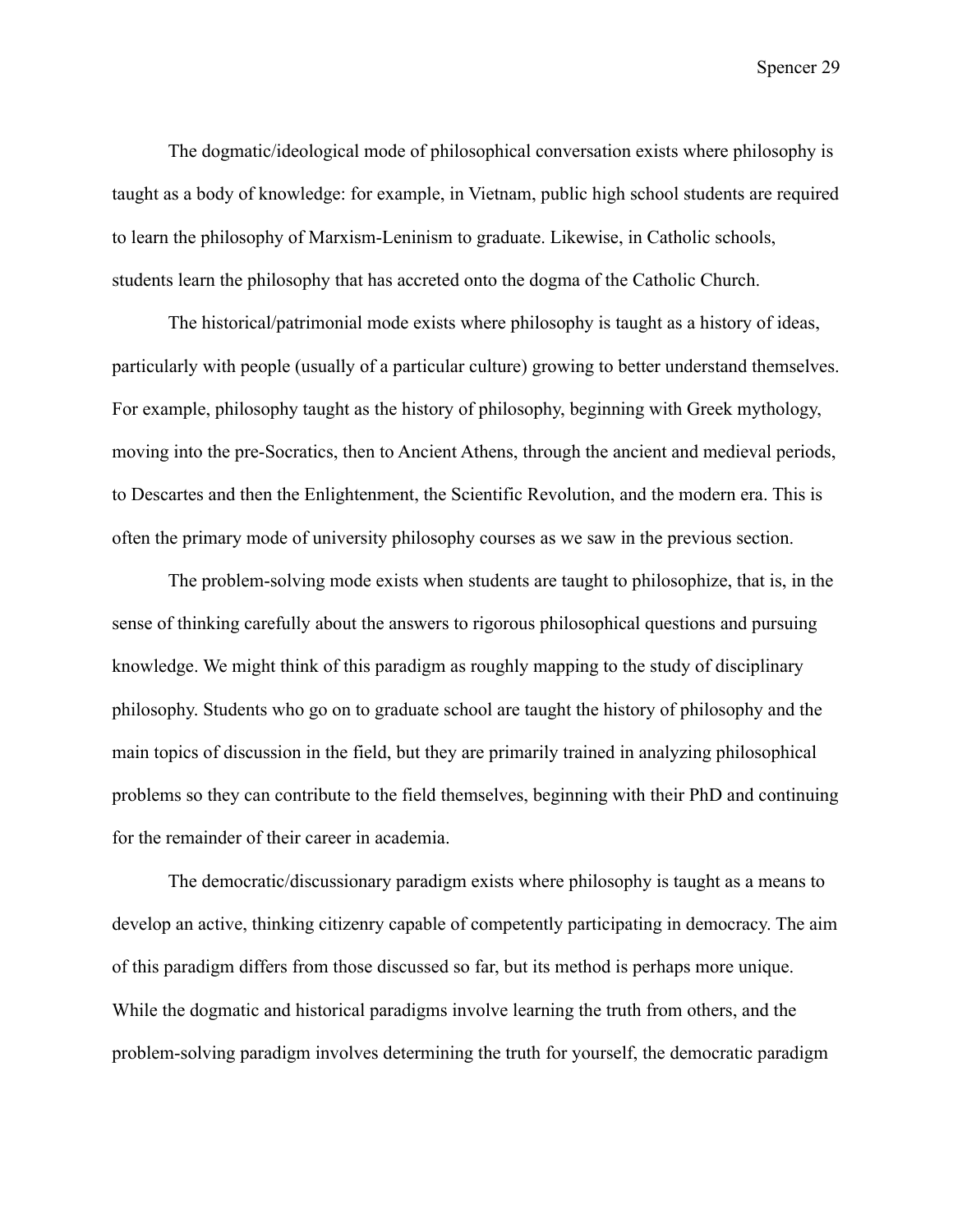encourages people to seek the truth together. Necessarily, then, it is a more collaborative means of philosophy education.

Finally, there is the decision-making/ethical mode. This mode of philosophy education involves learning philosophy in a practical way. In other words, it is philosophy directed at learning to act ethically. We can distinguish it from the democratic paradigm through this ethical focus. With the democratic paradigm, the focus is more epistemological: the goal is for philosophy students to become better at finding, assessing, and integrating information so they can make good voting decisions. With the decision-making paradigm, students are encouraged to use philosophy as a means of making life-choices, relevant to the democratic process or otherwise.

Some of these categories are similar to the way modes of education in general are categorized.<sup>19</sup> The dogmatic/ideological framework corresponds to the Marxist view of education as a means of reproducing the dominant class's values. Meanwhile the democratic/discussionary paradigm is similar to the liberal educationalist view, that the purpose of education is to "promote individual development whilst also developing respect for others."<sup>20</sup>

Looking back at the categories of philosophy education, we can see that CPI fits into the democratic/discussionary and decision-making/ethical categories of philosophical education with elements of the historical/patrimonial and problem-solving categories. By requiring a community of inquiry, CPI assumes the value of the democratic/discussionary approach. It recognizes that the answers to the most important questions in philosophy cannot be placed in a textbook, since they remain up for debate. Students cannot simply be forced to memorize them, since we don't

<sup>19</sup> Steve G. Bartlett and Diana Burton, "Introduction," in *Education Studies: Essential Issues* (London: SAGE, 2003), 1-3.

<sup>&</sup>lt;sup>20</sup> Steve G. Bartlett and Diana Burton, "Introduction," 2.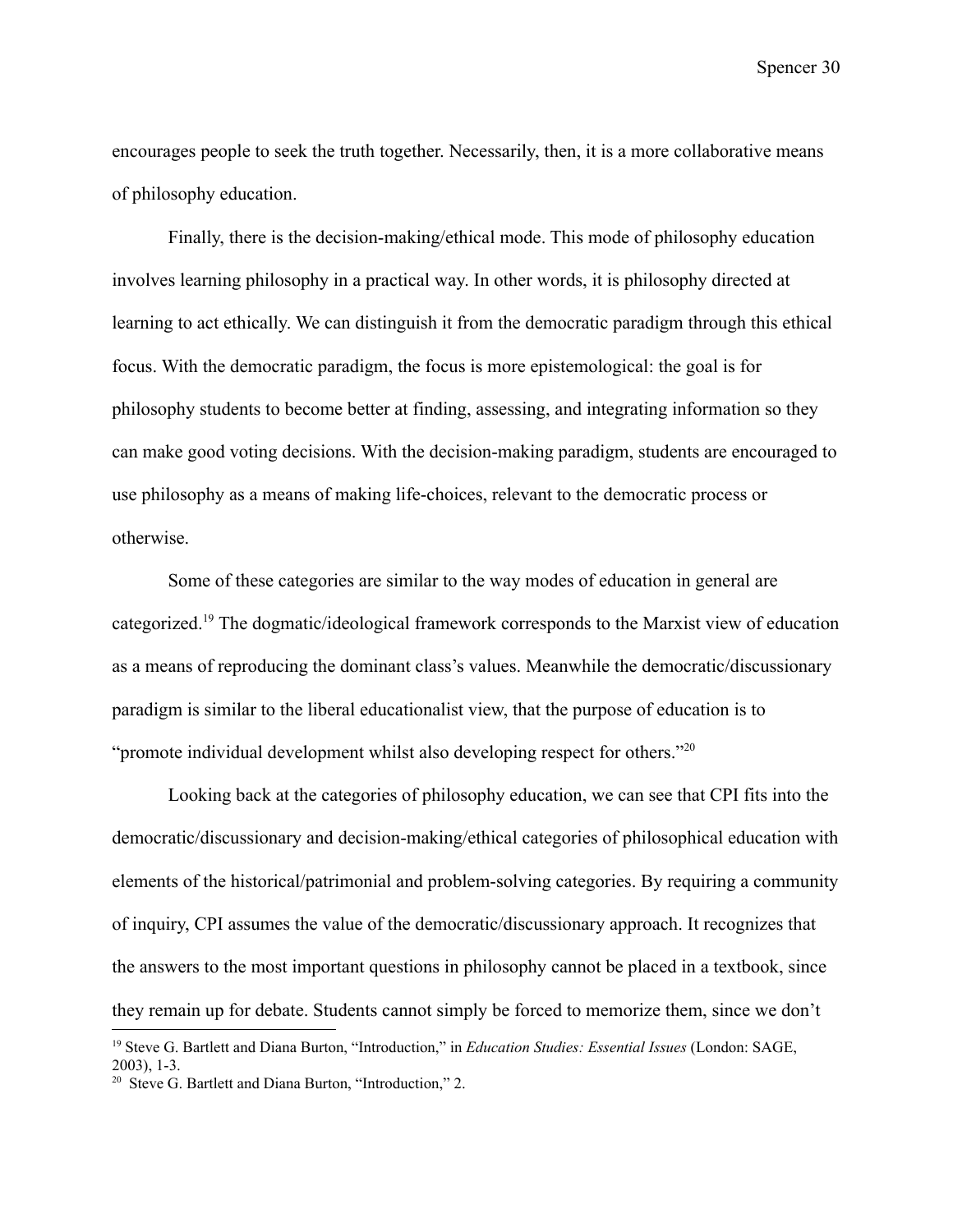know for sure what they are. As may occur in the dogmatic/ideological approach, they may be forced to memorize *one answer* to these questions, but it is implausible that these are likely to be the right ones. Meanwhile, by focusing on the contemporary, practical concerns and interests of the particular community members who are doing philosophy together, CPI demonstrates the decision-making/ethical approach of philosophical education. The conversations students have while practicing CPI are not aimed solely at eternal truths, but at practical questions of action: how should we live and act right now? What do we need to figure out?

I hope by now to have persuaded you that CPI is the best way of integrating philosophy into American high schools. The kind of philosophy it teaches is the most valuable to high schoolers and the way it is taught is superior to the other forms of philosophy education. But, in this discussion I have assumed that philosophy is valuable in general. In this next section, I will back up the claims I have been making about the value of philosophy education. There, we will look at the evidence that supports CPI as found in meta-analyses and detailed studies of schools that tried out CPI. Then, I will make some arguments for the harder to study potential benefits of CPI—those that have to do with social practices and political discourse.

## <span id="page-35-0"></span>**What are the Benefits of Philosophy Education?**

Philosophy education, in the form of CPI, could provide significant benefits for American students. Meta-analyses, surveying the best available evidence, have found that there are moderate positive effects of CPI in aiding student reading ability, reasoning, cognitive ability, self-esteem, and behavior.<sup>21</sup> When students are practicing CPI, they are developing important thinking skills and practicing useful conversational methods. In other words, they are developing

<sup>21</sup> S. Trickey and K. J. Topping, "'Philosophy for Children': a Systematic Review," *Research Papers in Education* 19, no. 3 (September 2004): pp. 365-380, https://doi.org/10.1080/0267152042000248016, 371-375.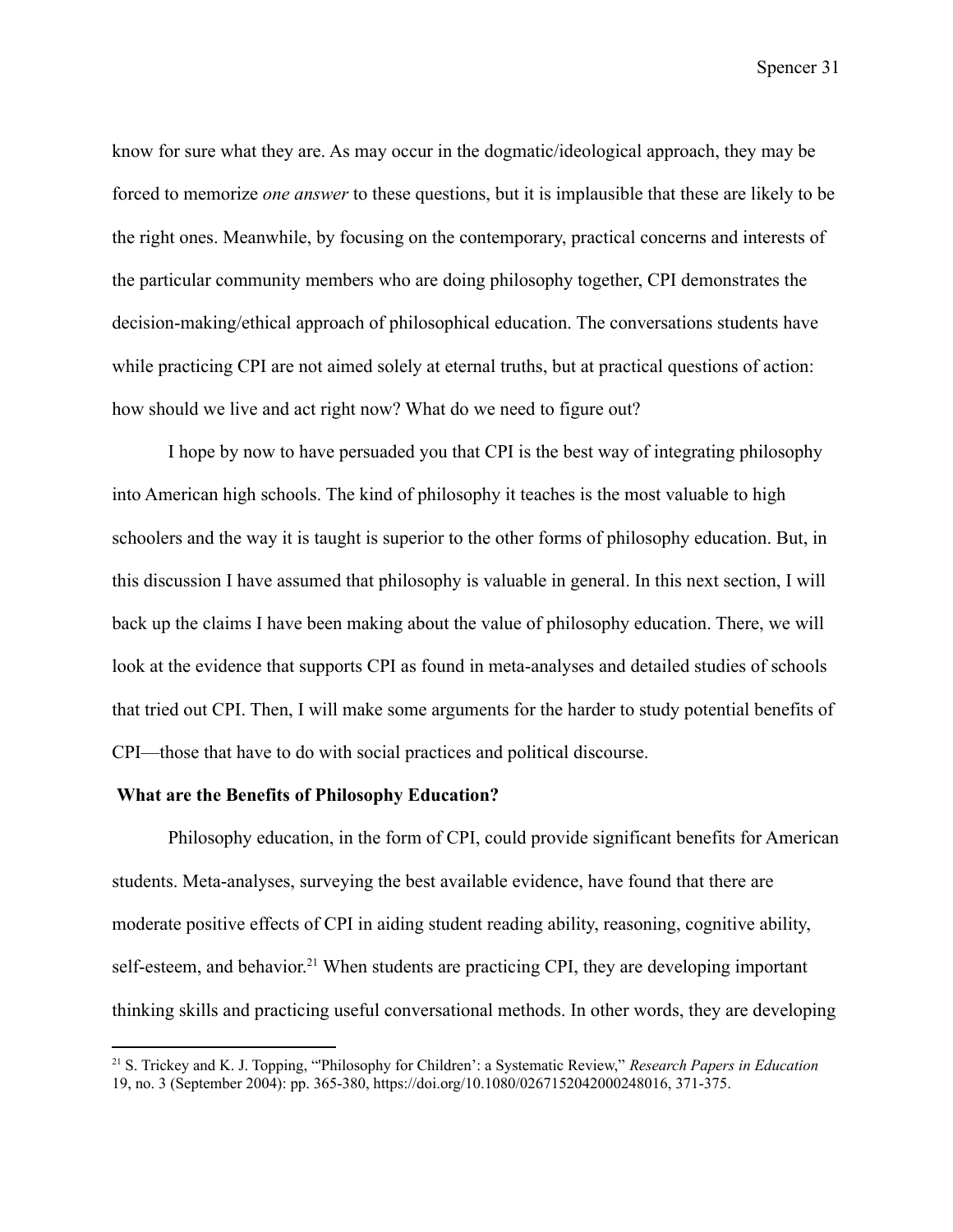the skills to have productive discussions about important topics, in particular discussions that may have ethical or political consequences.

### *Cognitive Benefits of Philosophy Education*

After finding a variety of benefits to philosophy education in the meta-analysis just mentioned, researchers Trickey and Topping set up their own study to test the benefits of CPI in a more rigorous way than previous studies had done.<sup>22</sup> They compared several hundred students ages ten to twelve in about ten schools who received 16 months of regular CPI instruction to about the same number of students who were instructed as usual. They conducted tests of cognitive ability before and after the intervention. They found that students in the group who received CPI instruction had significantly improved cognitive ability as compared to the students who continued on with their regular instruction. This finding is highly significant because it shows the very unintuitive result that basic cognitive ability can be altered through education. Cognitive ability is frequently thought of as static, or at least something that changes very gradually, but these researchers found that students' foundational abilities to reason and problem solve changed in less than 2 years because of just a few hours a week of CPI instruction. Male and female students experienced much the same benefits. The students improved in verbal and quantitative reasoning (though less in the latter). Even more astounding, these cognitive gains were retained 2 years after students stopped receiving CPI instruction.<sup>23</sup> The data is solid, but why is CPI so effective?

<sup>&</sup>lt;sup>22</sup> K. J. Topping and S. Trickey, "Collaborative Philosophical Enquiry for School Children: Cognitive Effects at 10-12 Years," *British Journal of Educational Psychology* 77, no. 2 (2007): pp. 271-288, https://doi.org/10.1348/000709906x105328.

<sup>&</sup>lt;sup>23</sup> K. J. Topping and S. Trickey, "Collaborative Philosophical Inquiry for Schoolchildren: Cognitive Gains at 2-Year Follow-Up," *British Journal of Educational Psychology* 77, no. 4 (December 2007): pp. 787-796, https://doi.org/10.1348/000709907x193032.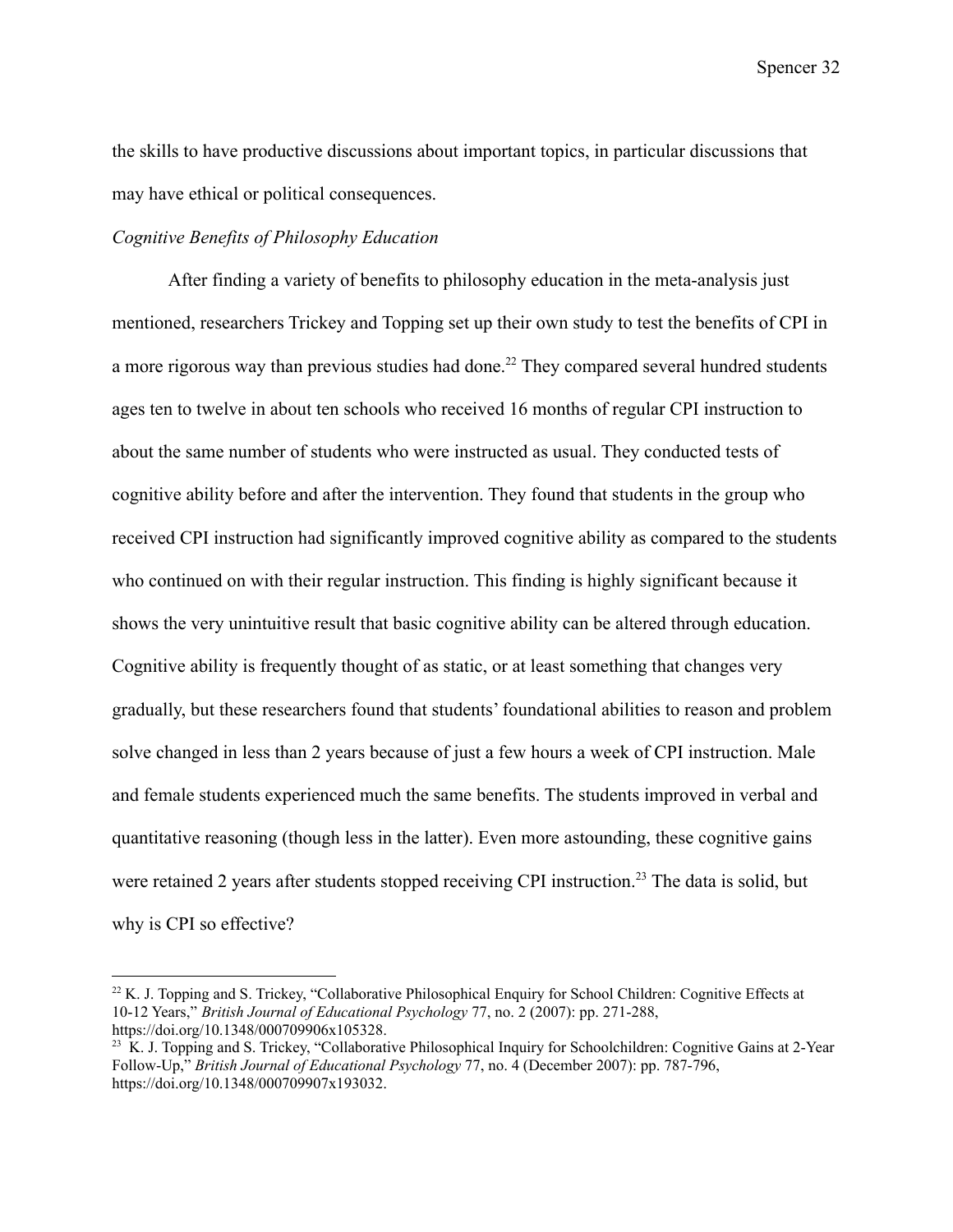The structure of CPI explains its benefits. Look at each of its components. It is collaborative, philosophical inquiry. As we discussed earlier on, this means that when practicing CPI students are discussing and attempting to find solutions to practical problems which are relevant to their community, in a rigorous and respectful way. This means that students who practice CPI will get used to going through the process of making arguments, raising objections, and building up the truth in a variety of contexts. Moreover, what contexts they choose to practice CPI in are never going to be limited to what a textbook author could think of when they wrote it, perhaps years prior. Like we saw in the narrative, students develop the ability to think about the question, "Is suicide ever morally permissible?" in three radically different contexts: a sixteenth-century play (*Hamlet*), ancient Greek philosopher's writings (the Stoics), and their own experiences (students' reflections on facts about suicide in the modern era).

Compare CPI to an ordinary high school's teaching of biology or history. It is possible to teach biology or history in such a way that facts are simply relayed to students who are then expected to memorize them and regurgitate them on a future test. There is little student participation and less discussion. After all, the facts are the facts. Now, some biology and history classes in high school classrooms do more than this. The AP courses for these subjects, for example, emphasize analytical skills over rote memorization, though a great deal of the latter is still required, or at least very helpful. In contrast, CPI requires little to no memorization of facts and focuses exclusively on developing broadly applicable skills. It is impossible to teach a CPI class the way the worst forms of biology and history classes are taught. Discussion, student involvement, and the development of critical thinking and conversational skills are foundational to the subject. And, though a student may become proficient in analyzing a biological or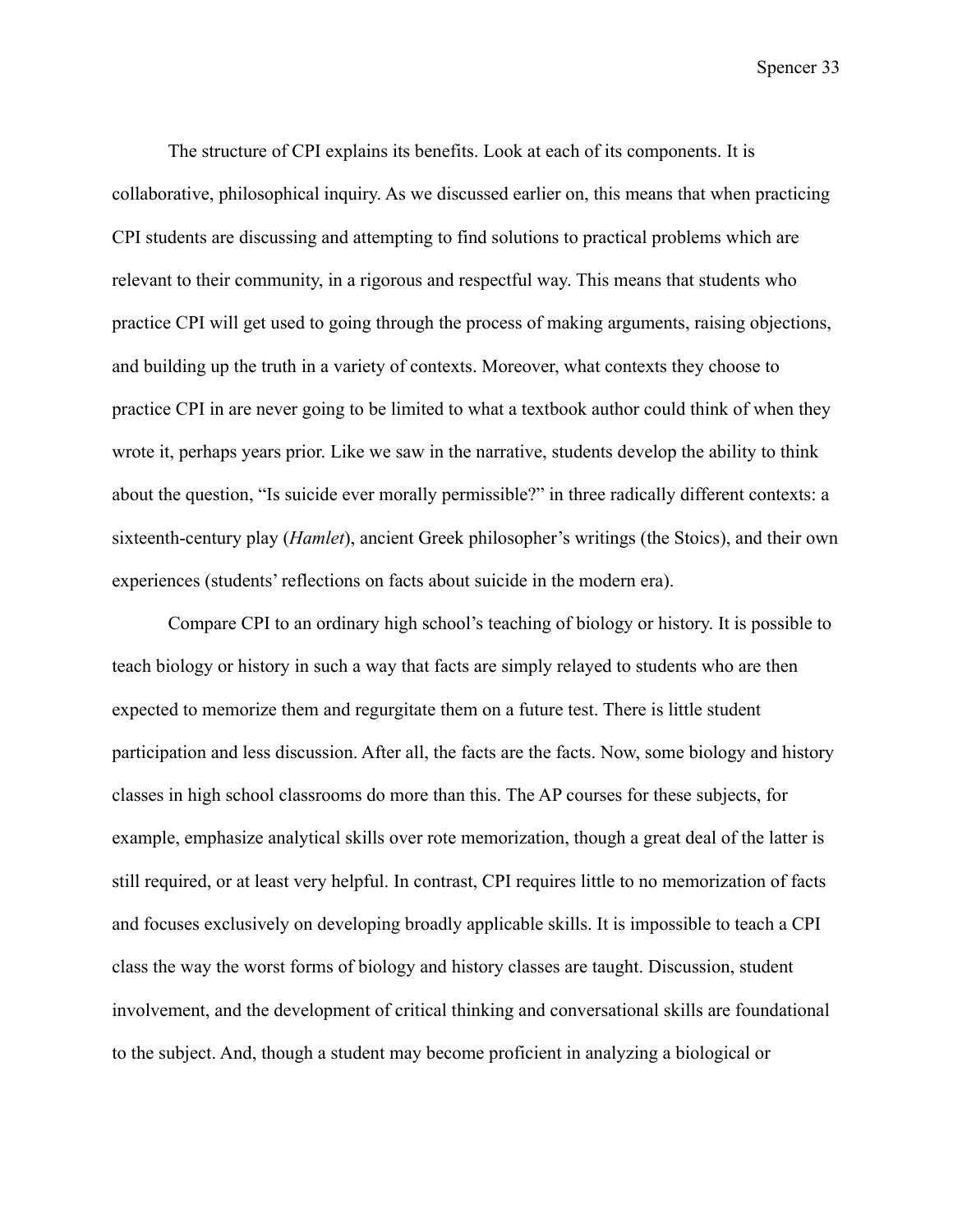historical system in the corresponding courses, they will frequently learn to do so *only* in that context. The skills are not transferable in the same way that those developed in a CPI classroom are.

In a rapidly changing world where new contexts for analysis and critical thinking arise every day, having these highly transferable skills is vital. For example, the ongoing crisis of misinformation, the presence of social media, and the gig economy all arose in the last two decades. A citizen who practiced CPI as a student is going to be able to think carefully about these new parts of the world, productively discuss them with their friends and family, and wisely decide how they should react. A student who learned just "the facts" will be utterly unprepared since they know only about the past or what was present when they were in school. A student who learned analytical skills as applied to their history or biology courses will be more prepared, since they might make the leap to apply those skills to these present problems. But, neither of them will be anywhere near as prepared as the student of CPI.

Though in a biology class or history class connections to the contemporary may arise (e.g. in a biology class, how does the debate about evolution compare to the debate about climate change today? Or, in a history class, how does the rise of fascism in the early 20th century compare to the rise of authoritarianism today?) those connections are not the point. Whereas, in a CPI class, they are. And, that is mainly because in those other classes, the primary relationship is the relationship between student as student and teacher as teacher. The lecture format is the paradigm case of this. In a CPI class, in contrast, the relationships of every student to every other student and to the teacher, not only as students and teachers, but as citizens and community members, are central. I am not saying these sorts of relationships do not exist in classrooms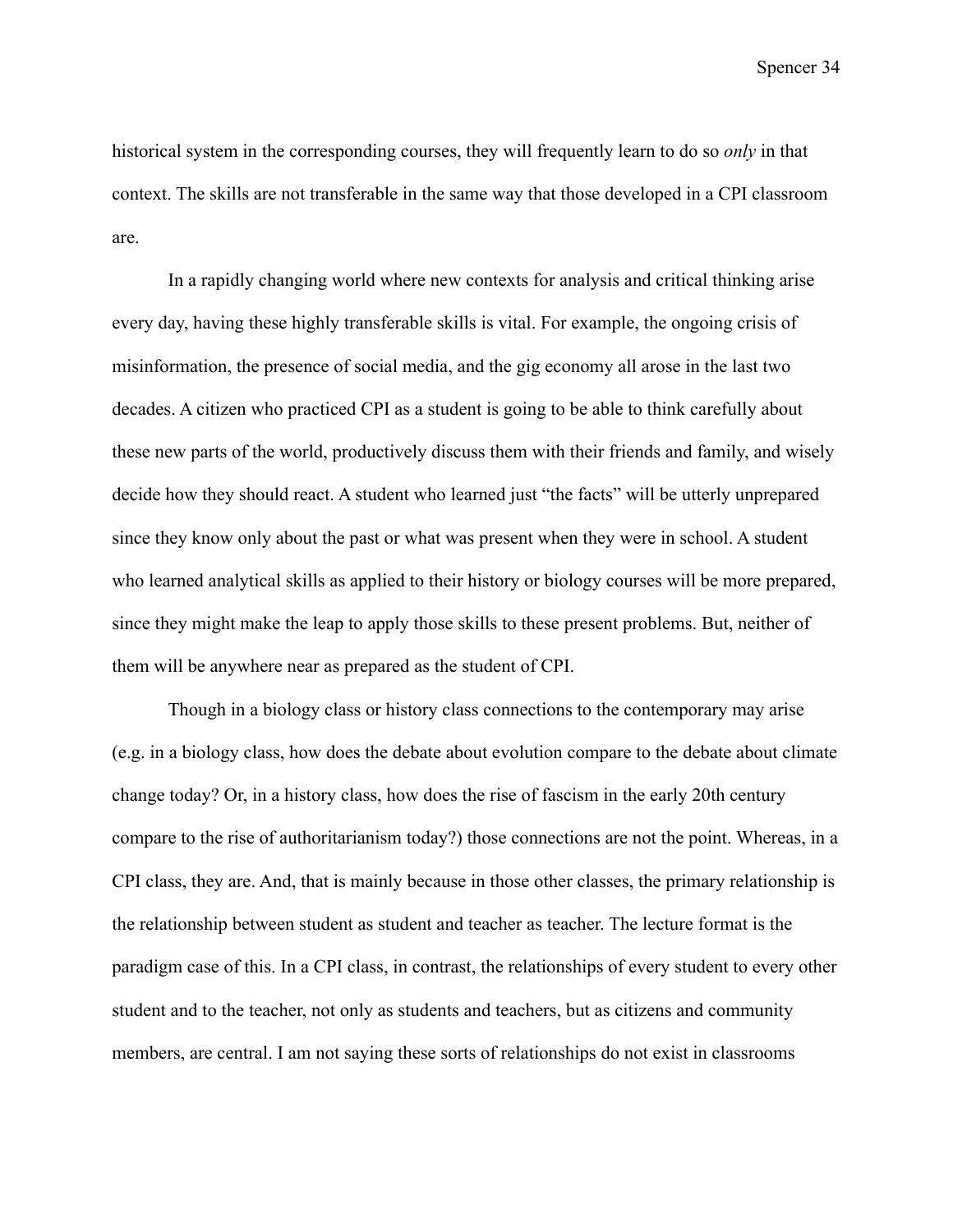without CPI. Rather, the practice of CPI makes ignoring these relationships difficult if not impossible. In other classrooms, these other relationships can be made secondary. When these relationships are kept central, students are more likely to apply the questions they are discussing to their own experiences and contemporary problems. These and like comparisons explain why the benefits of CPI, particularly the cognitive benefits, are so great and last for years after students stop formally learning CPI.

### *Social/Political Benefits of Philosophy Education*

We should recognize these concrete benefits to CPI. But, the benefits of CPI go beyond these readily measurable improvements to cognitive ability and social skills. One of the most important benefits of philosophy education is also one of the most difficult to assess. Thus, for it we must rely on argument rather than scientific evidence: philosophy education benefits us all because of how it helps fulfill one of the most important purposes of education, the development of good citizens.

As John Dewey<sup>24</sup> and Thomas Jefferson<sup>25</sup> have argued, education is inherent to humankind and is particularly vital to the functioning of a democratic society. In such a society, citizens are also voters. And, to elect representatives and leaders, they must have a wide breadth of knowledge as well as the ability to reason and think critically. Furthermore, citizens must participate in free and open public discourse to aid the progress of society. But, they can only do so if they know how to, essentially, engage in collaborative philosophical inquiry. The most important political questions are generally also *moral* or *epistemological* questions. That is, they

<sup>24</sup> John Dewey, *Education and Democracy* (Pennsylvania State University, 1916).

<sup>&</sup>lt;sup>25</sup> Thomas Jefferson, "Thomas Jefferson on Educating the People," ed. Reid Cornwell, The Center for Internet Research, accessed March 21, 2022,

https://tcfir.org/opinion/Thomas%20Jefferson%20on%20Educating%20the%20People.pdf.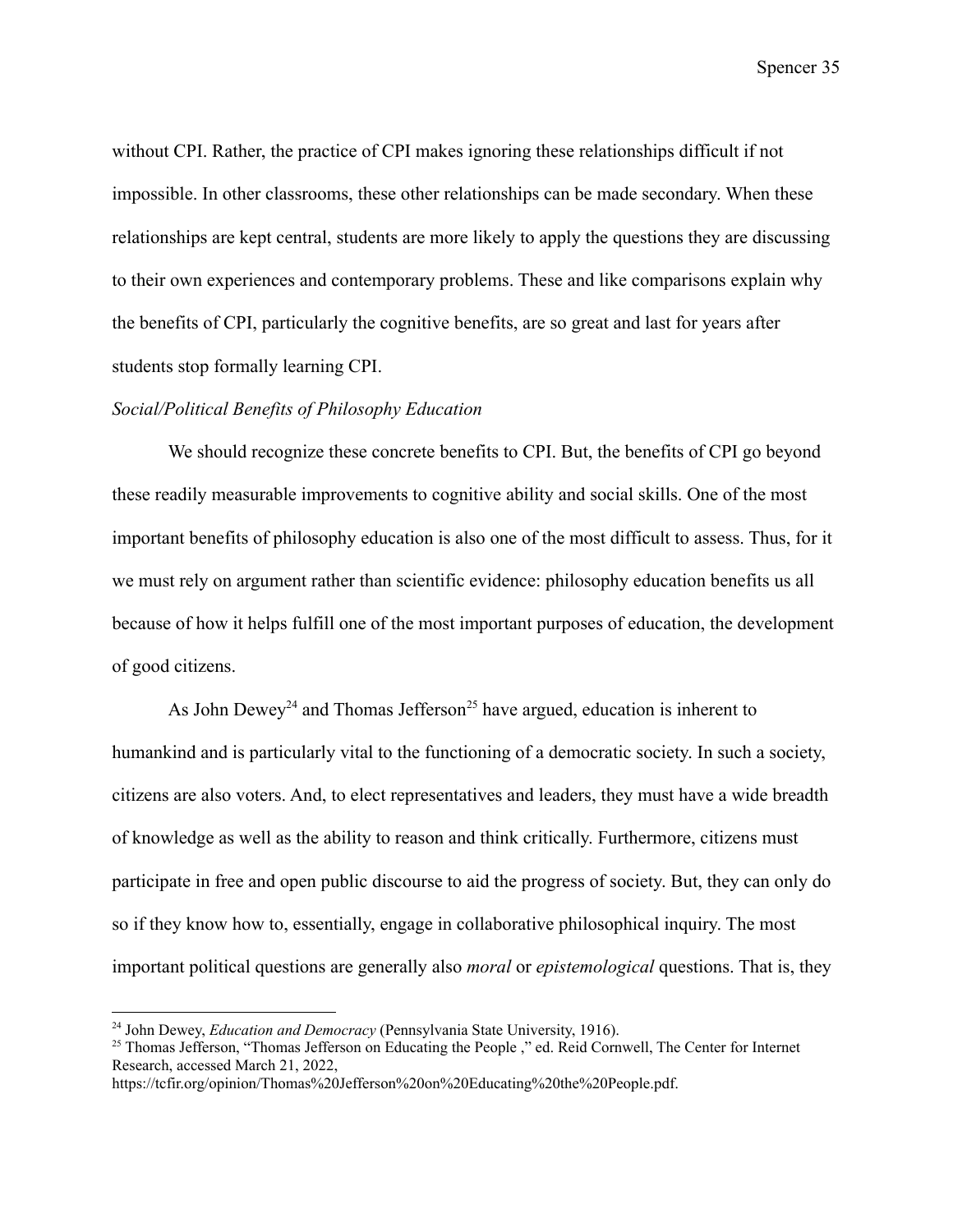either ask us what we should do (moral), or how we know what's true (epistemological), information which helps us find the facts about the world that help give us context for answering the aforementioned moral questions. In other words, political questions are generally *philosophical*. As a community our discussions with each other help us engage in *inquiry* that allows us to *collaboratively* get closer to the truth and the right decisions for our future. Our lack of philosophical education may be part of the reason we, as citizens in the United States, are struggling to have beneficial and enlightening conversations about politics. I should note that I am not saying that this lack of education is the *only* reason this is the case. For example, there are many wealthy individuals and corporations that have a vested interest in preventing changes to the status quo. They may achieve this goal by fomenting misinformation and aggressive rhetoric that discourages conversation. The institution of CPI in public schools would make the tools of good conversation available to all<sup>26</sup> and would advance our political discourse considerably, but it is, of course, only a partial solution to making political discourse clear and productive.

## **What are the Practical Impediments to Integrating CPI into American High Schools?**

Despite these cognitive, social, and political benefits to CPI, it is extremely rare in American high schools. At the same time, Americans are not clearly opposed to integrating philosophy education into their high schools. This is unlike the situation with "critical race theory," for example, which is opposed by, at the very least, a loud minority. If CPI is so great, we might wonder why it isn't already everywhere. In this section, I will explain several significant impediments to bringing CPI to American high schools. I have two objectives: first, I hope to show that the reasons CPI is rare are not because it lacks value, but because of other

 $^{26}$  As we shall see later on, this is only an ideal: a central objection to CPI is its inapplicability to those in poverty or of lower socio-economic status more broadly.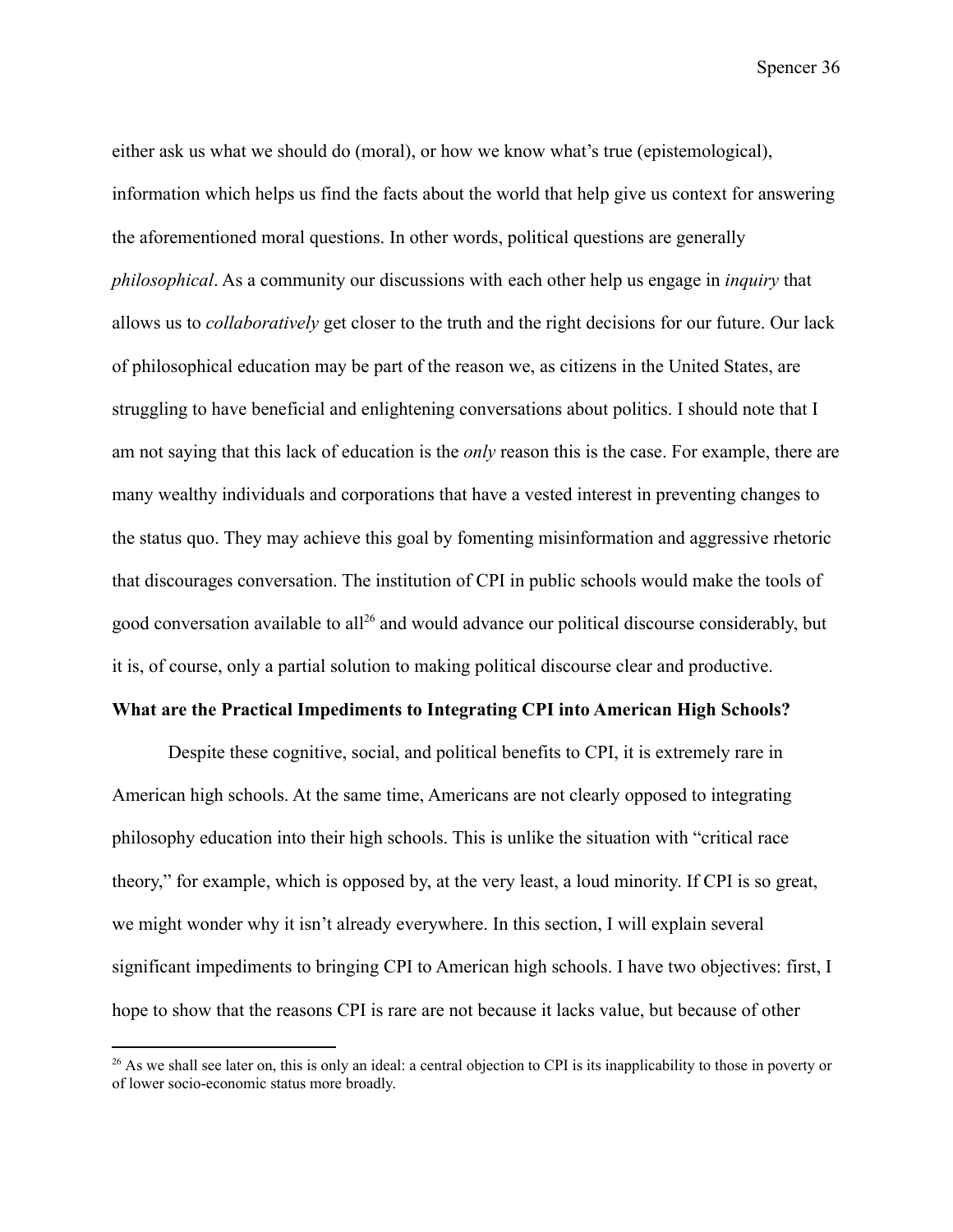factors; second, I hope to make clear what needs to happen for CPI to become widespread in high schools and indicate where your attention should be directed to deal with, if not entirely overcome those impediments.

There are three important impediments to integrating CPI into American high schools which I will discuss in this section: poverty, lack of buy-in from students, teachers, administrators, and parents, and ideological opposition at all levels. I am choosing to focus on these difficulties in particular for a reason. These concerns, I think, will be relevant no matter where in the United States people try to implement high school philosophy. At the same time, these are problems that came up in the discussions I had with high school teachers in my local area. Thus, I can examine these problems both in a way that is broadly applicable and theory-based, and in a way that is highly local and detailed. In another way of saying it, these objections represent systemic problems that impede the implementation of philosophy education in high schools and I will discuss these objections both in terms of them *as* systemic problems, *and as* examples of those systemic problems as they pop up in my local area. In doing so, I hope to create a strong case by showing how these problems originate and can be dealt with systemically as well as how they can be dealt with locally, even while it seems difficult or impossible to remove the systemic problems themselves.

Some problems that I am not going to be addressing in this paper, but that are still problems for the *universal* implementation of philosophy education in the United States are as follows: the difficulty of doing CPI in a homeschooling setting, the difficulty of doing CPI in largely segregated school systems, the difficulty of doing CPI in unsafe schooling environments, the difficulty of doing CPI remotely, and much, much more.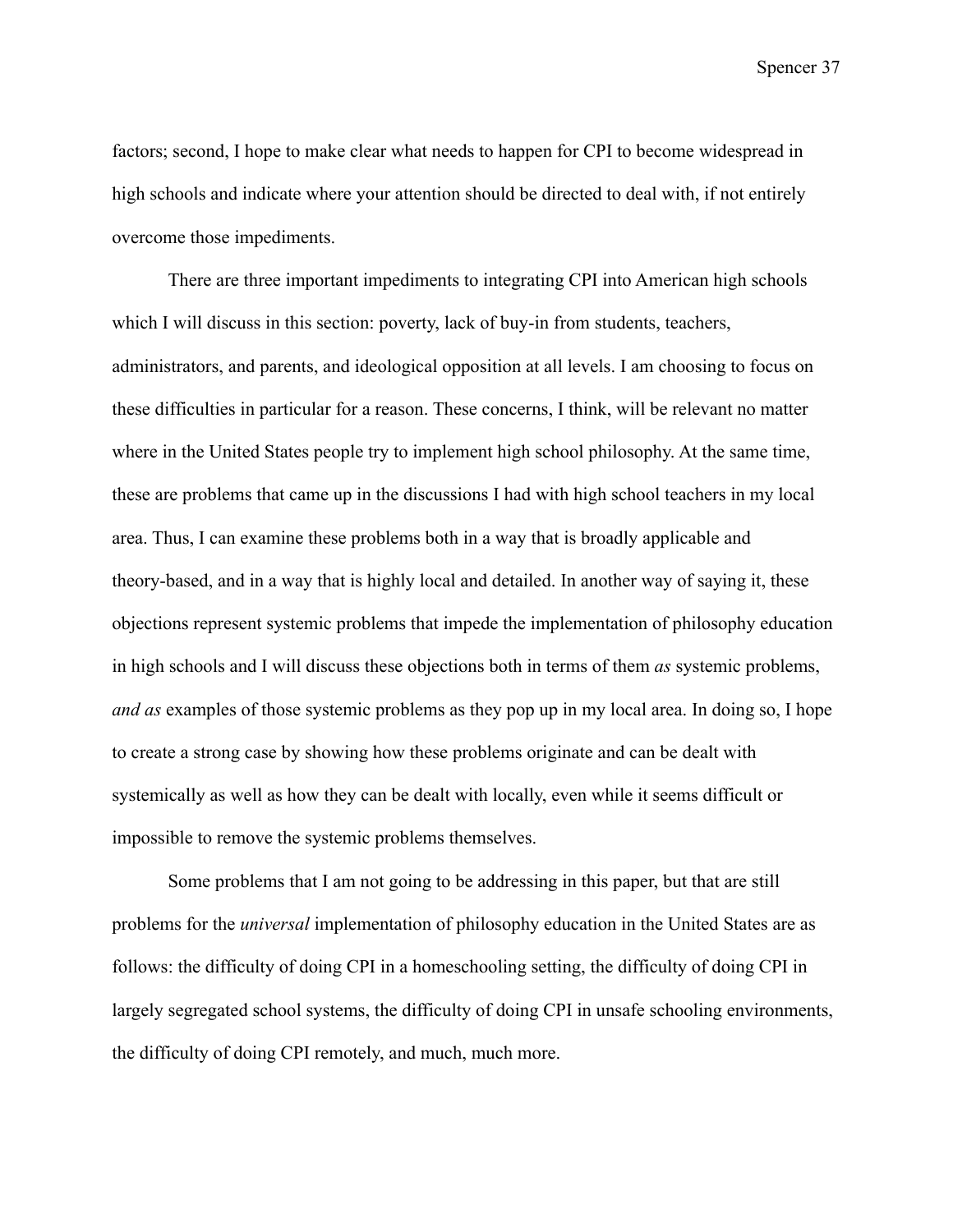## *The Problem of Poverty*

The first practical objection to philosophy education has to do with poverty, and systemic inequality in general.<sup>27</sup> Because of poverty, many students often have poor parental support, both during early childhood and later on. This leads students to frequently move around between schools, preventing them from developing the relationships necessary for a community of inquiry.<sup>28</sup> Impoverished students are rarely placed in advanced or honors academic tracks,<sup>29</sup> and so they are treated as less capable of high level thinking, like that necessary in philosophical inquiry. Thus, they never learn to practice these skills. It is easy to see how this problem could be compounded year after year as they fall further behind the students in higher tracks. Finally, impoverished students, and other students of lower socio-economic status, such as students of color, are more frequently disciplined in school, with 3.8 times as many Black students receiving out-of-school suspensions as white students in K-12 schools despite there being around 5 times as many white students as Black students.<sup>30</sup> Clearly, when suspended these students are unable to participate and engage as part of the learning community. Plus, they may simply grow to resent the school system and so be unwilling to really engage with it. Since many students are impoverished, it would be impossible to practice CPI with all students. And, if it were only

<sup>&</sup>lt;sup>27</sup> Credit for this objection goes to one of my high school English teachers, who I interviewed for this project: Traci Kyle (public high school English teacher) in discussion with the author, November 2021.

 $28$  I first heard about this problem from Traci Kyle (public high school English teacher) in discussion with the author, November 2021. And, the data backs up her anecdotal report: Center on Rural Education and Communities, "Poverty, Housing Insecurity and Student Transiency in Rural Areas," PSU College of Education (Penn State College of Education), accessed April 4, 2022, https://ed.psu.edu/academics/departments/department-educationpolicy-studies/eps-centers-councils-and-journals/center-rural-education-communities/poverty-housing-insecurity-an d-student-transiency-rural-areas.

<sup>&</sup>lt;sup>29</sup> Rashea Hamilton et al., "Disentangling the Roles of Institutional and Individual Poverty in the Identification of Gifted Students," *Gifted Child Quarterly* 62, no. 1 (2017): pp. 6-24, https://doi.org/10.1177/0016986217738053, 21-22.

<sup>30</sup> U.S. Department of Education, "2013-14 Civil Rights Data Collection: A First Look - Ed," U.S. Department of Education (U.S. Department of Education, 2016), https://www2.ed.gov/about/offices/list/ocr/docs/2013-14 first-look.pdf, 3.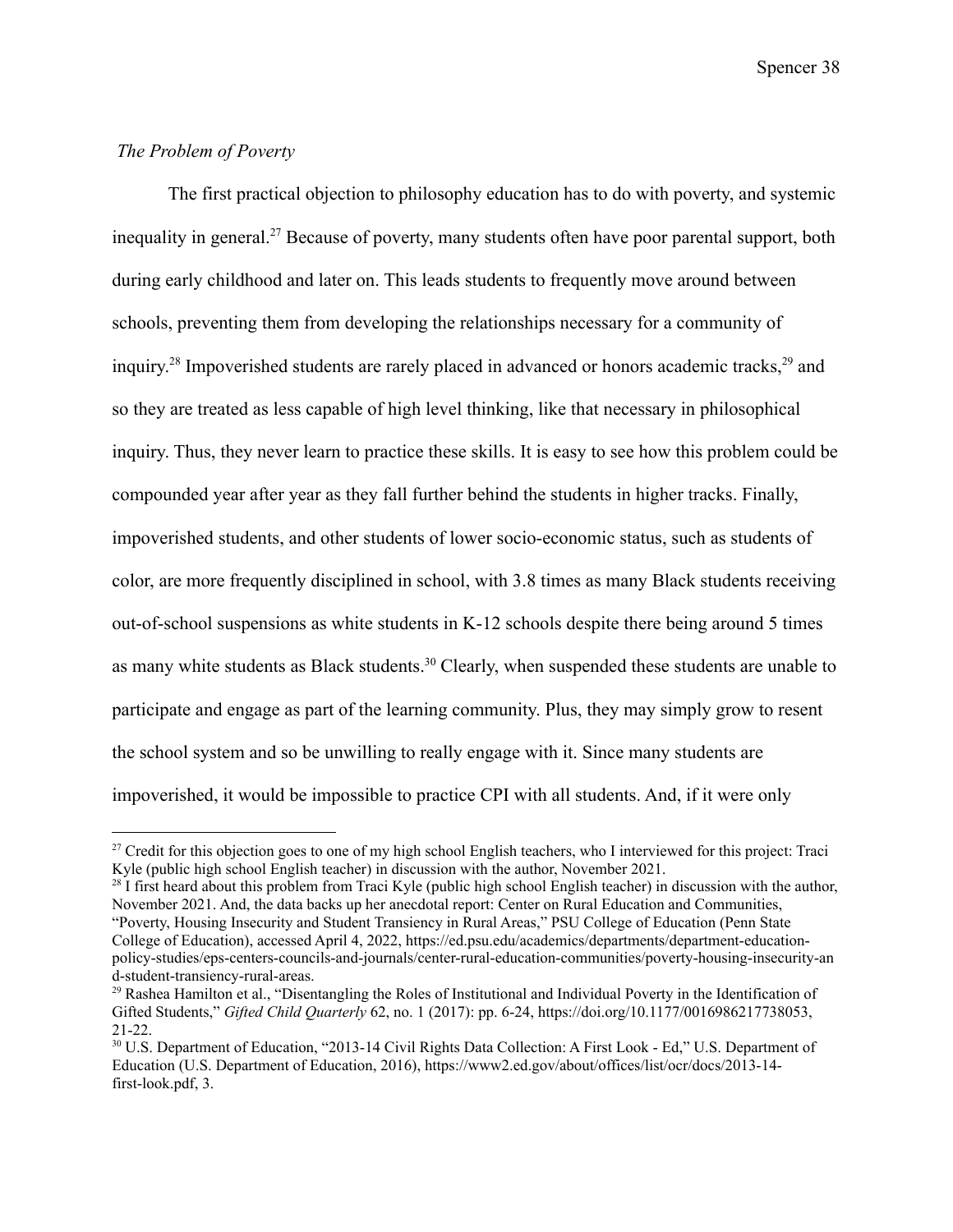practiced with wealthier students, doing so would exacerbate existing inequities. Wealthier students would get smarter, and achieve more, while poorer students would remain the same. In short, poverty is a huge obstacle for the success of CPI. And, when you look further at the ways class intersects with race, gender, sexuality, and other identities to make things worse for students who belong to multiple power minorities, the problem seems intractable.

Poverty is probably the largest obstacle to bringing CPI to American high school classrooms. This impediment is so significant because it inhibits CPI in two distinct ways. First, poverty limits the effectiveness of CPI. And, second, poverty and systemic inequality may turn the benefits of CPI into drawbacks. Or, at the very least, there may be unintended consequences of promoting CPI. The limited effectiveness is the more minor problem of the two. Effectiveness must always be compared to cost. If CPI were extraordinarily difficult to implement and had a high cost, *and* had limited effectiveness, that would be a serious problem for it. But, the impediment due to poverty is still important if there are sizable unintended consequences that outweigh whatever benefits are accrued from doing CPI. Those unintended consequences would be, as stated before, the exacerbation of existing inequities. Poorer students would gain very little, while wealthier students, already ahead, would gain even more. Given the benefits of CPI, including improved cognition and communication abilities, it is easy to see how an inequity in receiving those benefits could turn into further inequities of college acceptance, of lifetime earnings, and thus of socio-economic status. I doubt an opponent of CPI would claim that the differences that would arise from trying to teach CPI would be enormous on their own. Rather, the central idea of the objection is that, in a world with such sizable inequities already, why make things worse? It seems even worse to add on some new inequity when there's already so much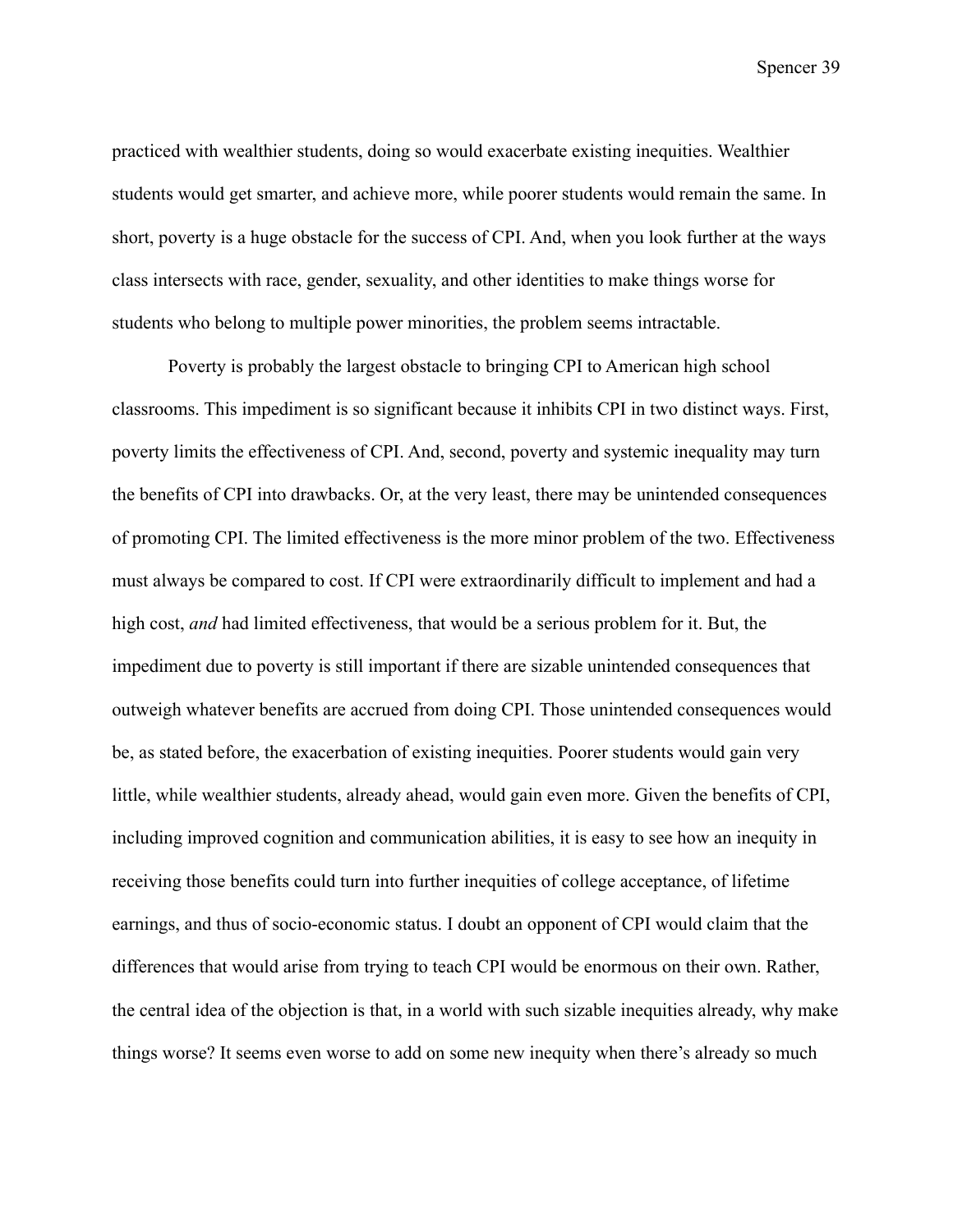than when there is only a little. It shows disregard for the seriousness of the already existing inequity.

Of course, it may not be obvious why inequity is, in itself, bad. From how I have described it, it seems like making CPI universal in American high schools would help some students, while doing little to help others. The effect is a net positive: more students were helped than would have been helped had CPI not been employed at all. One might think it unfortunate that the impoverished students were not helped, but that's no injustice done to them. What makes this problem of increasing inequality so serious is that employing CPI vs. doing nothing are not the only choices. Whatever cost there is to employ CPI could be put toward doing something else. There is an opportunity cost to CPI in addition to its cost in dollars and cents. That opportunity cost, should it be true that the practing CPI in systemically unequal schools will have significant drawbacks, is being unable to help those most in need, i.e. the impoverished students. It is intuitive that the wealthiest students would gain the least marginal benefit from CPI successfully employed: they are already better at reading, communicating, and analysis. And, their lack of the benefits of CPI would be no great impairment. But, for an impoverished student, getting something like an intervention to improve their basic literacy (instead of getting CPI) could mean the difference between being literate enough to get a decent job and being unemployed or in a dead-end job. For a wealthier student, that dichotomy is not present. The fruit of CPI for them would likely be a marginally better job, a marginally better salary, and marginally better quality of life. Helping students like these when impoverished students could be helped much more for the same cost—that is injustice.

*The Problem of Buy-In*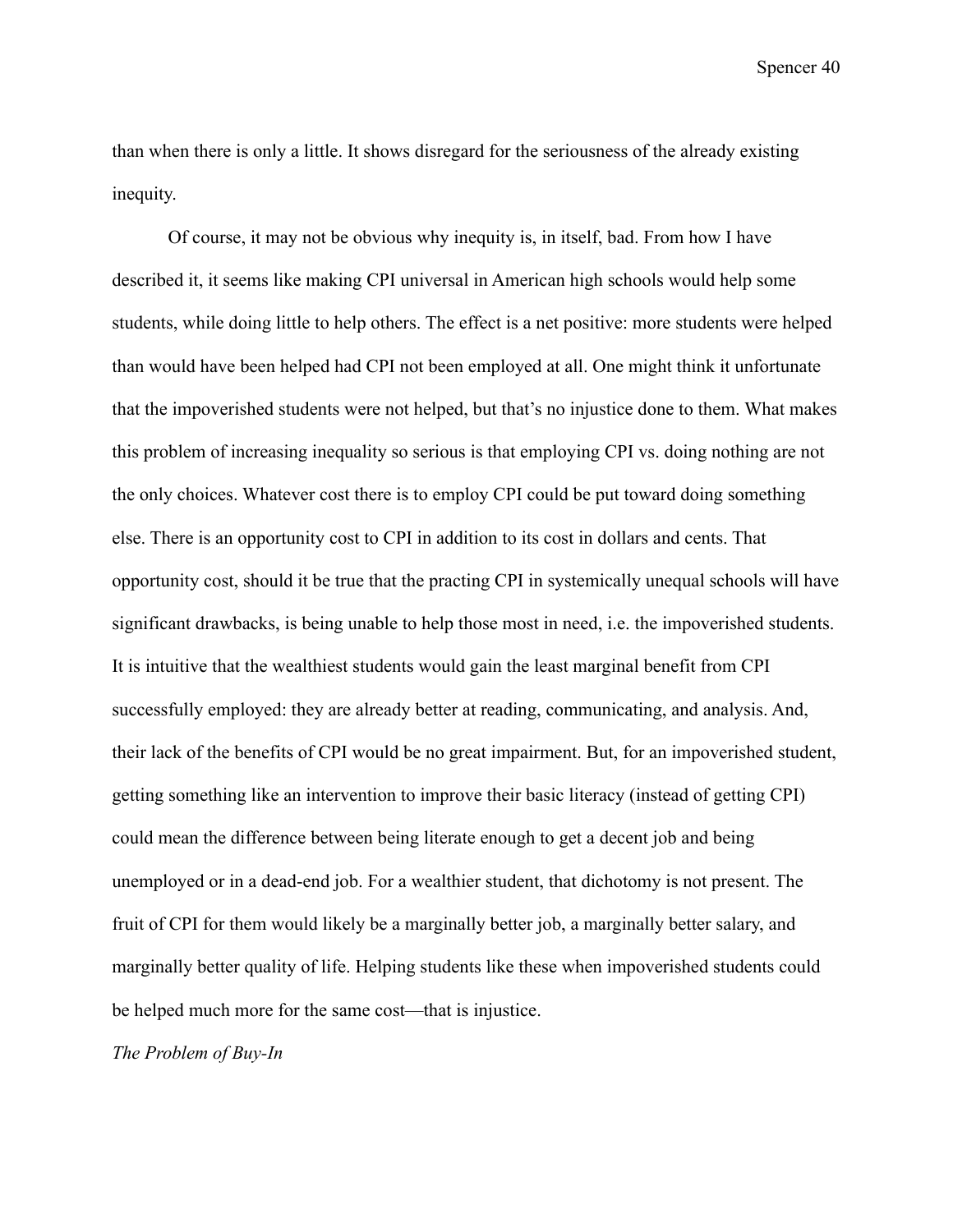The second practical impediment to bringing CPI to American high school classrooms has to do with a consequence of popular opinions of philosophy.<sup>31</sup> As we discussed, people's usual understandings of philosophy are generally ambivalent and confused. When hearing that students are learning philosophy, their minds will not leap to the idea of CPI. This leads to problems on several levels. First, students themselves will be conditioned to think the subject is boring. Teachers will be unfamiliar with the subject and so will require training to teach it. Plus, as the teachers I interviewed reported, administrators are loath to pay for the professional development of teachers unless they understand it well and see its benefits because of the cost of doing so. And, of course, most administrators, like most people, do not know much about philosophy and may have a superficially negative view of it.

Moreover, teachers of certain subjects, like in the sciences, will likely not see how philosophy could fit into their classes. This was the case with one science teacher from my high school to whom I spoke for this project. He liked the idea of CPI in general, but he was doubtful that it could be well-practiced in many science classes outside of a few exceptions, such as in an environmental science course. In such a course, he said, there is ample room for discussion about the ethics of various environmental policies, provided there is sufficient class time of course.<sup>32</sup> Moreover, even if it were possible to show science teachers how they could include philosophy in their classes, they might still doubt its usefulness. After all, science gives students an understanding of the world they can be confident in. Philosophy doesn't have the same track record. Oftentimes, philosophy teaches you more questions to ask than answers to have. We can

<sup>&</sup>lt;sup>31</sup> Traci Kyle (public high school English teacher) in discussion with the author, November 2021.

<sup>&</sup>lt;sup>32</sup> Aaron Warner (public high school science teacher) in discussion with the author, February 2022.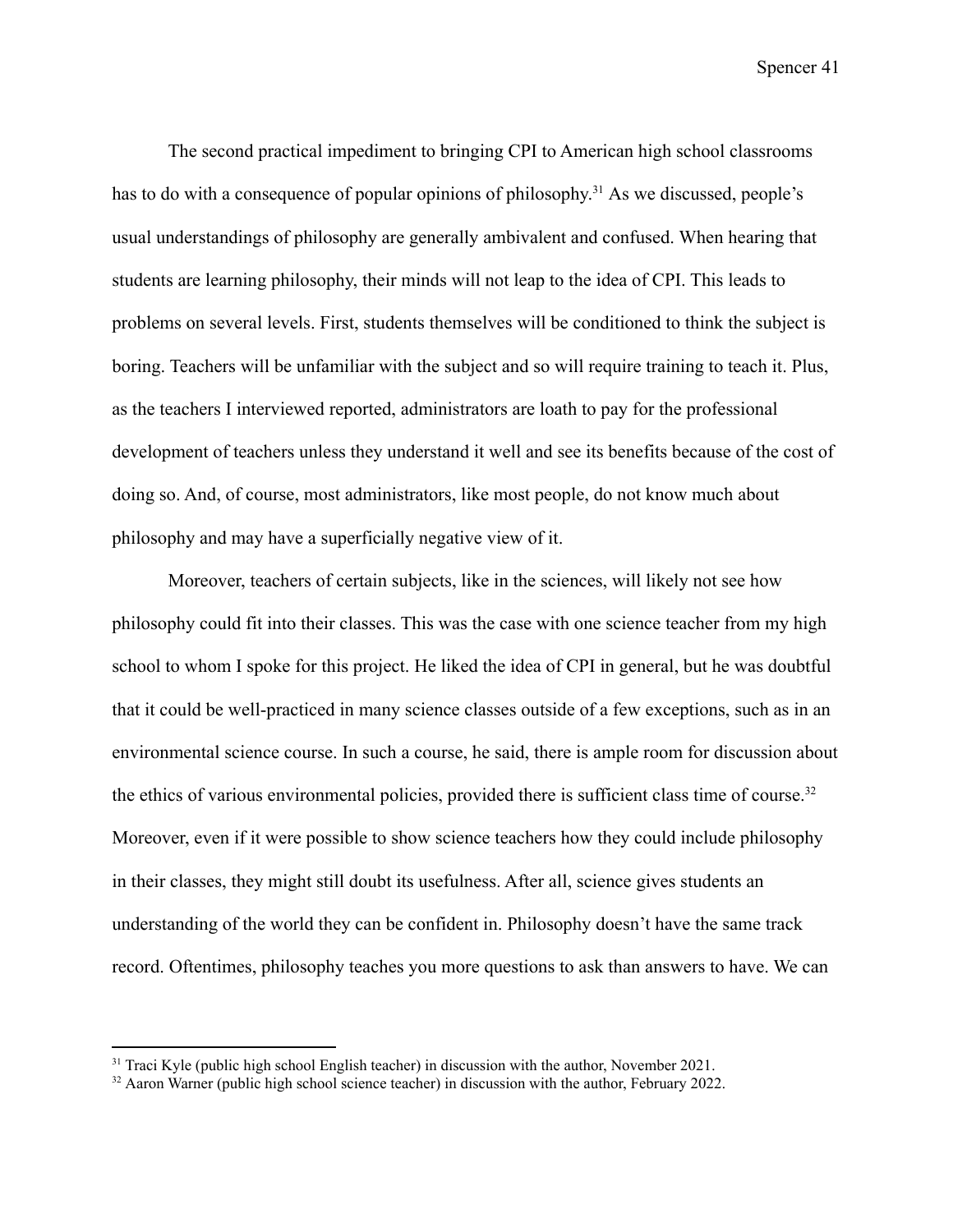call these related problems the problem of lack of buy-in, since they have to do with difficulties in getting buy-in at all levels—student, parent, teacher, and administrator.

The problem of buy-in, then, is getting people to understand the value of CPI given the backdrop of people's negative attitudes toward philosophy. But, beyond that, it is also the problem of practically persuading administrators, teachers, and students to participate in any new educational intervention when they have competing concerns. For administrators, they are concerned about the cost of professional development for any such intervention. For teachers, they are worried about the time it would take to reformulate their curricula. And, for students, they may not want to engage with something like CPI that requires their thorough participation when they are used to just sitting through class listening to a lecture, or they may just not be used to participating in that way even if they want to.

# *The Problem of Ideology*

The final practical difficulty with promoting CPI that we will consider has to do with ideological opposition to it: some people, primarily administrators and parents, may be ideologically opposed to philosophy education because of how it encourages people to be critical of conventional narratives and of dogma, political, religious, or otherwise. These people would serve as barriers to the widespread institution of philosophy education.

This problem is not unique to the implementation of philosophy education. Biology has had its share of ideological objections, such as when parents rally against the teaching of evolution, or of comprehensive sexual education. Physics has had to deal with this problem when it discusses the Big Bang. History deals with it when it lingers on the injustice of slavery too long. In all cases, there is one contingent of people who oppose new subjects of education on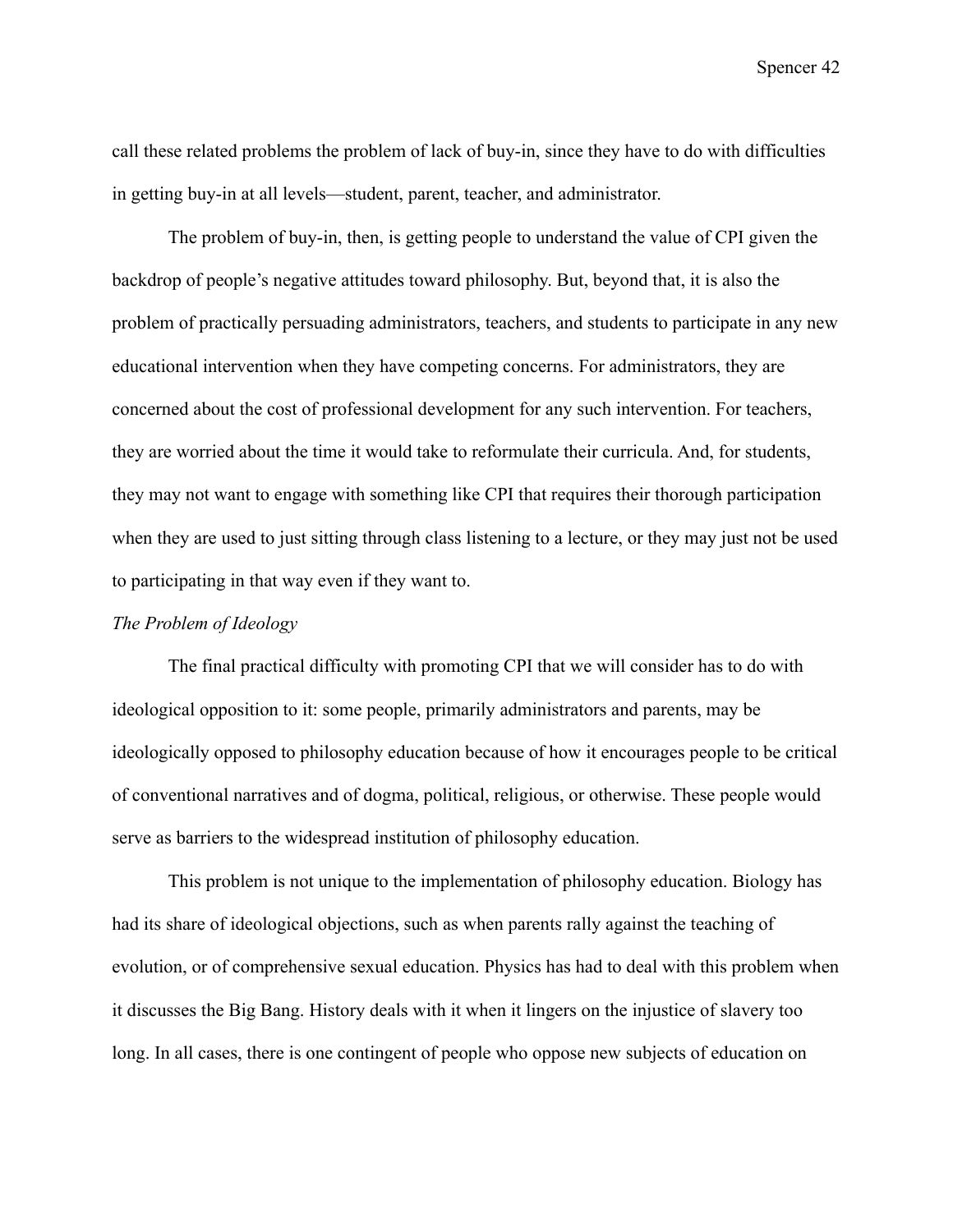ideological grounds: Evangelical Protestants.<sup>33</sup> And, in all these cases there is one reason that they stand in opposition to the new subjects of education: those topics challenge their religious dogma or traditions. The ideological opposition some people might have to philosophy could be even stronger as it does not simply dispute religious dogma, but actively encourages students to question any beliefs they or others might hold without sufficient argument. Philosophy in the form of CPI is inherently critical.

#### **Can the Problems with Philosophy Education be Dealt With?**

For it to be possible for classrooms across America to have discussions like I portrayed in that narrative at the beginning of this paper, these practical difficulties must be overcome. However, I am not so idealistic to think that barriers like widespread poverty and inequality, student, parent, teacher, and administrator disinterest, and ideological opposition from Evangelical Protestants can be solved quickly. I also do not claim that solving these problems is merely instrumental to getting CPI into schools. In this section, all I hope to do is to show how these barriers may be circumvented, or otherwise dealt with so that, even without large-scale structural change to the society of the United States and its economic, political, and educational institutions, CPI can still be brought to schools, and that it would be valuable to do so.

# *Responding to the Problem of Poverty*

As I discussed earlier, the problem of poverty for CPI is two-fold: first, poverty may prevent CPI from being successful in its aims, but also the fact of poverty may make CPI do more harm than good due to increasing existing inequalities. We must confront the question, why

<sup>&</sup>lt;sup>33</sup> On this and related political habits of evangelical conservatives, see Michael Gerson, "The Last Temptation," The Atlantic (Atlantic Media Company, March 11, 2018), https://www.theatlantic.com/magazine/archive/2018/ 04/the-last-temptation/554066/.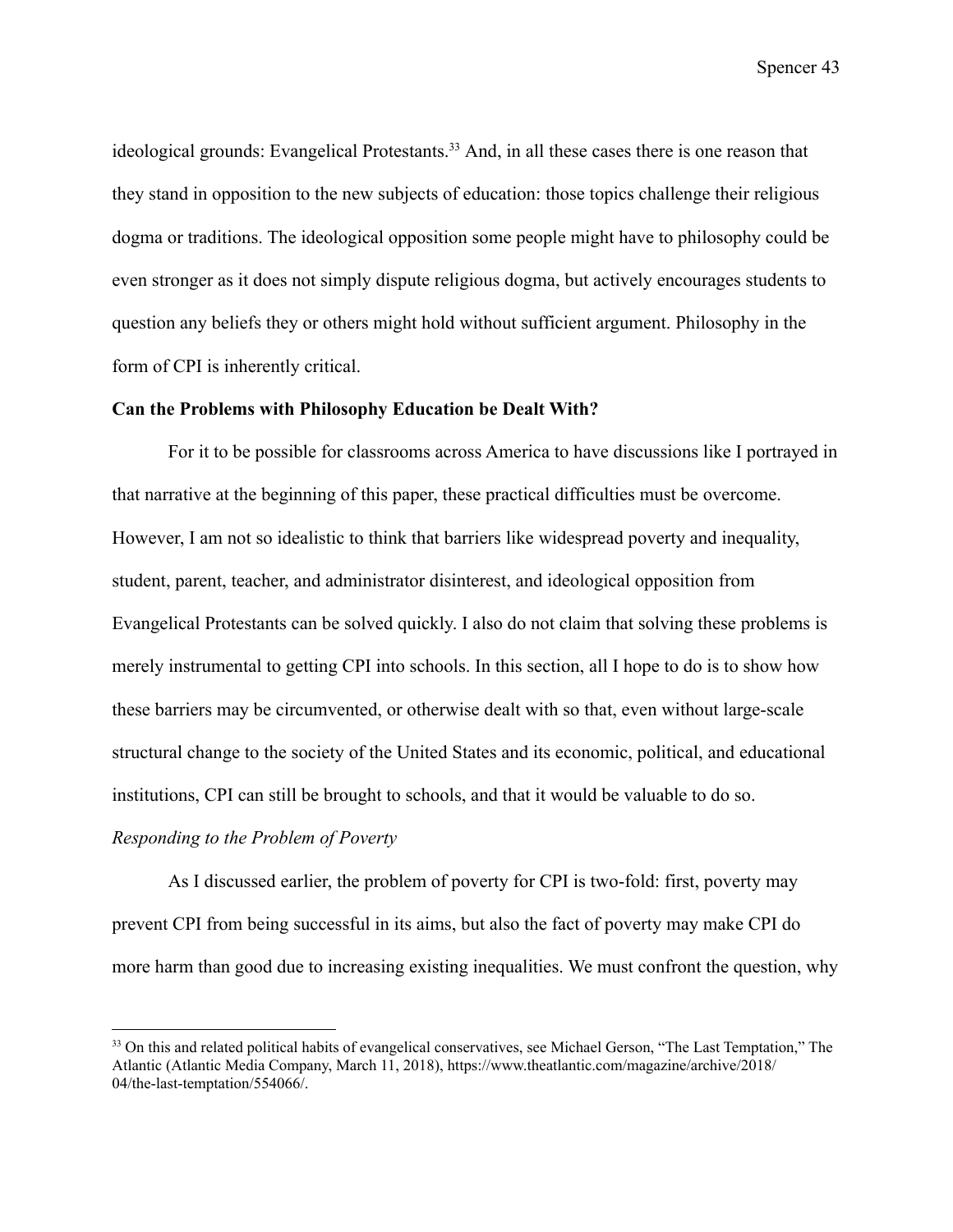do CPI at all instead of any other educational initiative that is more effective at lifting people out of poverty?

The first response we must have is humility. We must admit that every dollar going to fund CPI initiatives would be better spent improving educational outcomes for the students who struggle the most. Rather than focusing on CPI, these students should be helped with graduating high school, with becoming functionally literate, and with learning basic mathematics. These skills will allow the students who have the hardest time, who are frequently impoverished, who are people of color, or who have intellectual or learning disabilities, to have a better chance at flourishing in their lives. Education isn't always, as the old saying from nineteenth century education reformer Horace Mann goes, "the great equalizer." Clearly, schools reproduce the inequities of the societies they exist in. However, education unquestionably can improve social mobility.

All this is true, but this either-or is artificial. The move toward integrating CPI into classrooms does not have to be part of a zero-sum calculus where every dollar spent on CPI is taken away from struggling students who need it. There are two reasons for this: first, there are situations where spending dollars on improving the outcomes for struggling, impoverished students is not an option; second, schools are not the only, and may not be the best, place through which poverty can be reduced. I will explain each of these reasons in turn.

What are these situations where we don't have a chance to make what I have said is the "better" choice, i.e. to help the worst off students gain basic skills like literacy? The most obvious case is in wealthy school districts. If I could snap my fingers and cut these school districts' budgets in half, sending the other half to impoverished school districts, I would. But,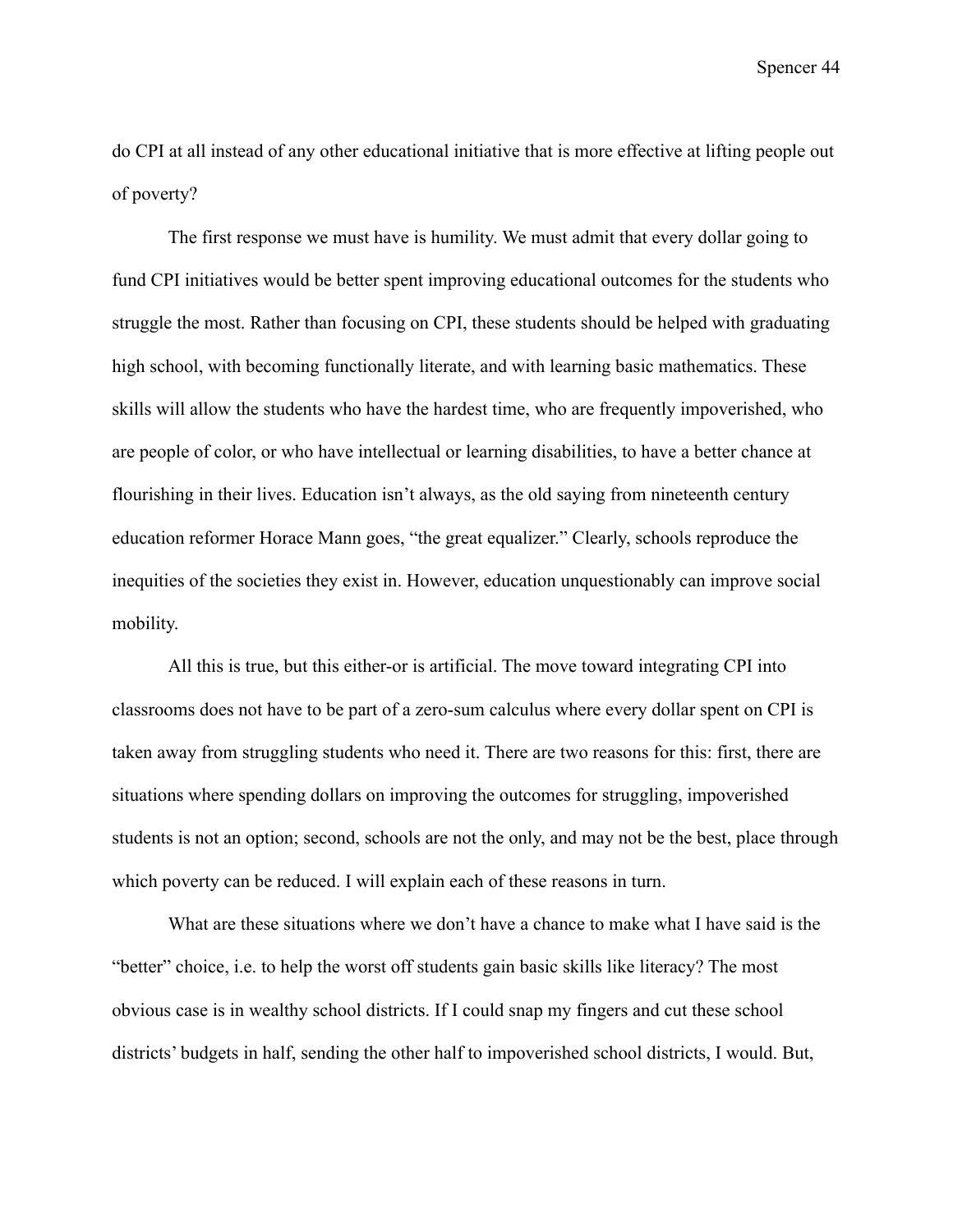the unfortunate reality is that this is rarely possible. When considering integrating CPI into schools, we have to look at the choice as it can be made by individual school districts. As citizens, we should advocate for increased educational spending in the school districts struggling the most and reduced funding in those that struggle least. But, for an educator, or a school district administrator, this is not a choice that is on the table, so-to-speak. Even so, school districts should choose to work in this direction as best they can: the worst off districts should preference basic skill development with their limited budgets; middling districts should do the same, preferencing the needs of worse-off students; but, the best-off school districts will likely be able to dedicate plenty of resources to their struggling students with a great deal of money to spare. In these districts, the impediment of poverty is minimal, and so integrating CPI into these classrooms is a no-brainer. This will exacerbate inter-district inequality, but what is the alternative? Simply fail to give a boon to their wealthy students just because it might exacerbate inequality nationwide? I imagine it would be enormously difficult to make this argument to parents, even progressive ones. And, those parents would be reasonable. We *must* resolve inter-district inequality in education. It is a disgrace that students receive differing educations according to which district they are born in, especially when school districts are largely segregated by race.<sup>34</sup> But, that is not the responsibility of district administrators and teachers *qua* administrator and teacher. Rather, that is their duty *qua* being citizens. As teachers and administrators, they must help *their* students the best they can.

Even low- and middle-income districts, however, will not always come across a difficult choice between funding CPI integration and funding basic literacy initiatives. Certainly, we can

<sup>&</sup>lt;sup>34</sup>Will McGrew, "U.S. School Segregation in the 21st Century," Washington Center for Equitable Growth (Washington Center for Equitable Growth, March 7, 2022),

https://equitablegrowth.org/research-paper/u-s-school-segregation-in-the-21st-century/?longform=true.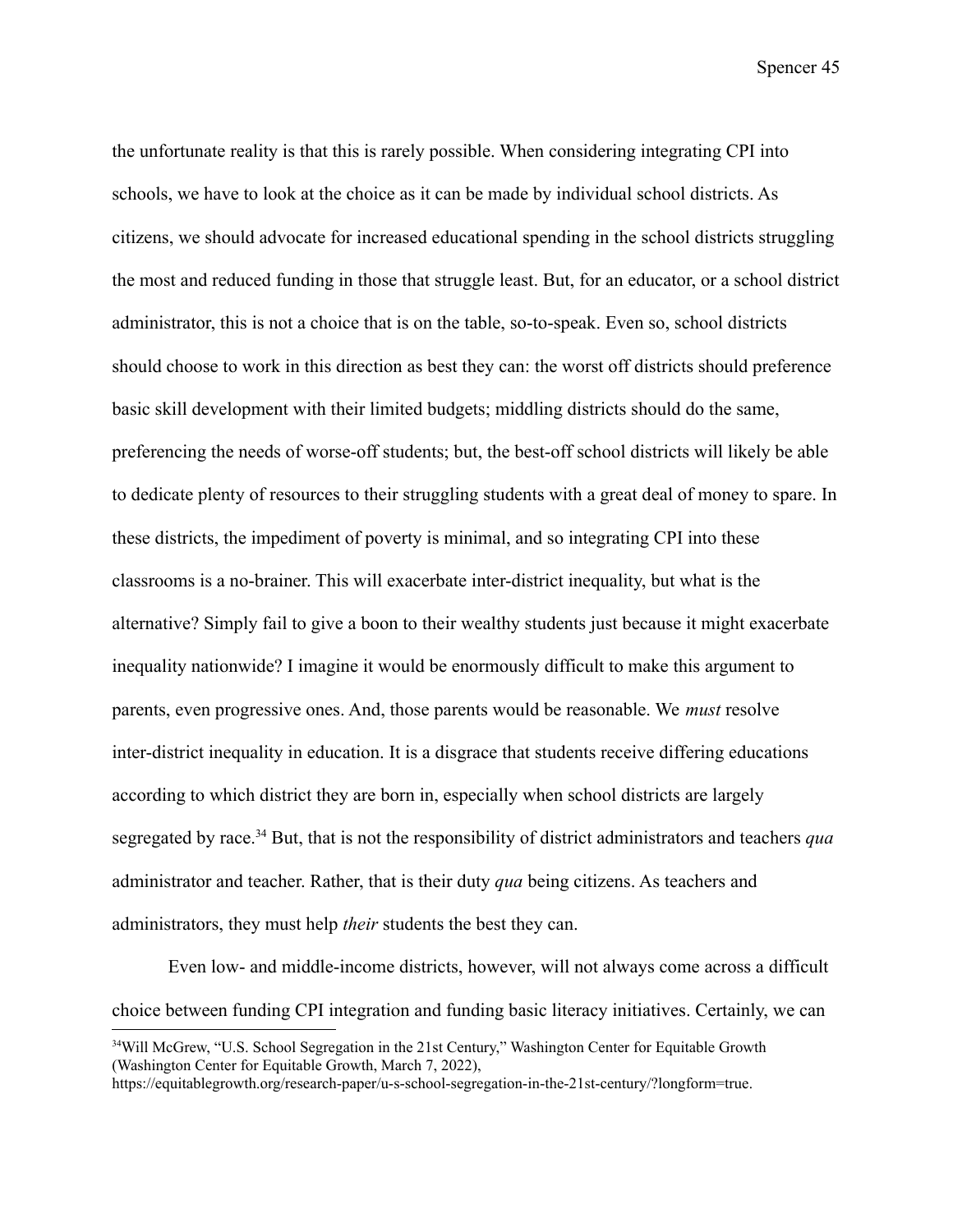imagine some such cases: suppose a low-income district has an extra \$10,000 allocated for professional development and they are deciding between spending it on training teachers in CPI or on training teachers how to better help the most struggling students stay in school and achieve the best educational outcomes. In this case, the choice is obvious. But, in other cases, it may not be. After all, as we have seen, the data suggests that CPI is valuable in a very broad way. It improves students' basic reasoning abilities, which are useful in a variety of domains. Thus, CPI may be a worthwhile part of a larger initiative to improve educational outcomes for struggling students. It has been shown that some of the best ways to improve students' basic educational outcomes (graduation, literacy, etc.) don't come from directly focusing on developing those skills. Funding the arts and humanities in schools, or even sports, can keep kids in schools and, as a consequence, they will develop those basic skills better. Getting the chance to do philosophy in the classroom may have a similar effect. CPI is more engaging than ordinary lecture-based discussion.

The other reason we may doubt that spending money on CPI takes away from spending money on helping impoverished students succeed is that, at least in some cases, those students will not be able to be helped by the school system. Now, I am *not* saying that there are students who are not worth helping in schools. Every student deserves everything a school can do to help. But, the effectiveness of educational interventions undoubtedly varies. You can put as many dollars as you want toward improving what happens to students *inside* the school building. But, it won't necessarily make much difference because what happens *inside* often isn't the problem. For some students, their problems in the classroom come from without, e.g. abusive parents, difficulty getting enough to eat, cold nights without power, responsibilities to work to help their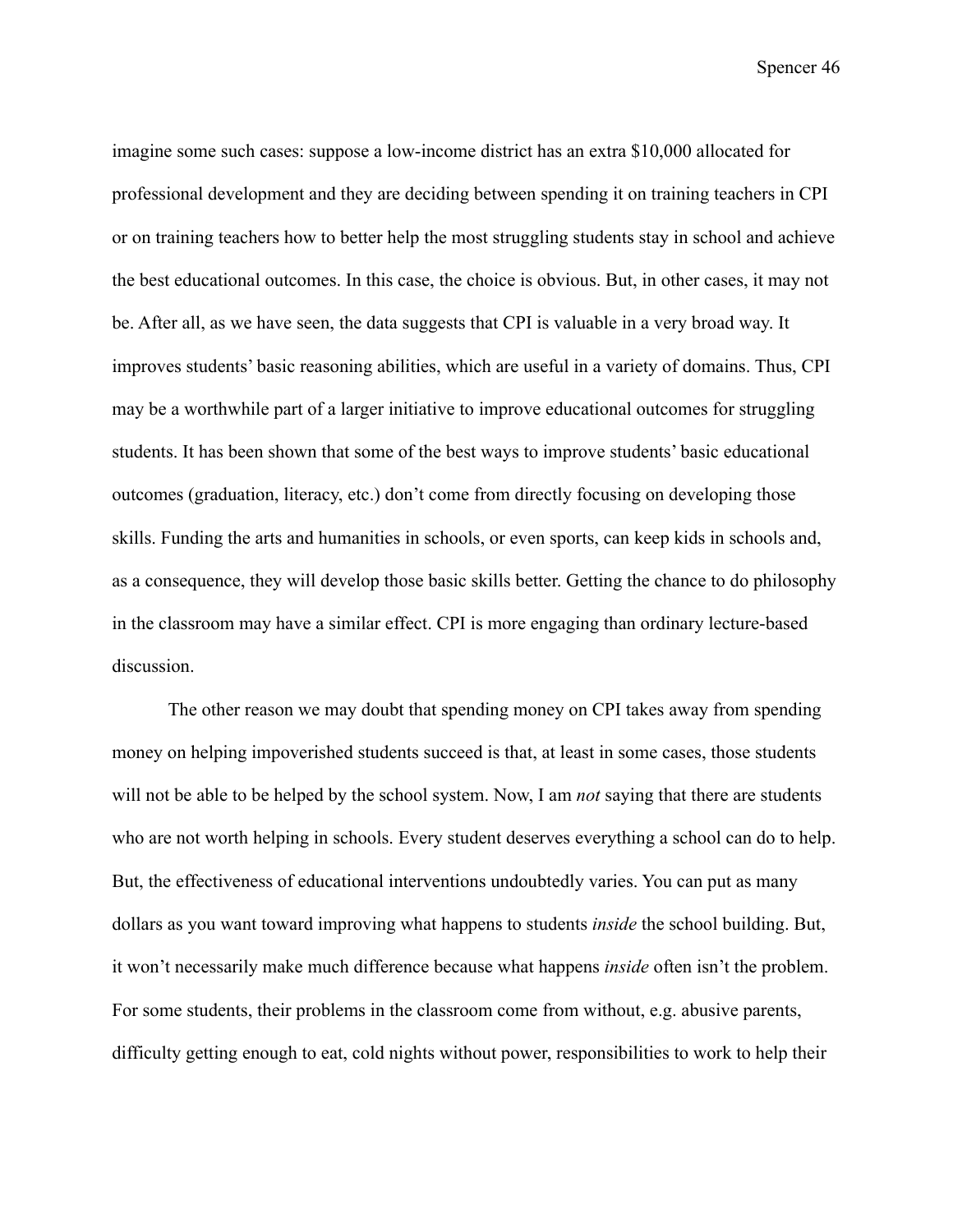families, or to care for their siblings, dealing with parents' addictions, etc. If CPI benefits the most well-off students, but does actually provide a significant benefit to them, then it is worth doing over an intervention that benefits all students equally little. In other words, an intervention that is significant to a decent number of students, like CPI, is preferable to an intervention that would be virtually negligible to all students. I am *not* saying that CPI for well-off students should be preferenced over interventions for other students as a rule. Rather, I am saying that we ought to do the most good for the most students with the limited resources of a school district, prioritizing the students most in need.<sup>35</sup> In a low-income school district, there may still be some well-off students. They might be on the borderline of college-readiness. CPI could pay dividends for these sorts of students, even if more impoverished students fail to benefit much, if at all, from it. And, if the needs of impoverished students have been met as well as a low-income school district can meet them, it is reasonable to promote CPI for the benefit of students like these. Now, it may be that most low-income school districts lack the resources to do the best they can for the students there who are struggling the most with basic skills. In those cases, the cost of CPI might be an unaffordable luxury. Nonetheless, it is conceivable that, at least in *some* school districts, spending on helping struggling students has reached the point of diminishing marginal returns. In such cases, schools should implement initiatives like CPI training for teachers that would help other students.

<sup>&</sup>lt;sup>35</sup> To clarify my background moral theory, I believe that a form of utilitarianism defines what is right and wrong. However, I also think basic utilitarianism is insufficient. I think that resolving pain and suffering is ultimately more important than promoting pleasure and satisfaction. The former is more bad than the latter is good, generally. And, this is more true the greater the suffering is. We, as humans, have a much greater capacity for suffering than for pleasure. Thus, on my view, we ought, generally, to focus on prioritizing relieving the suffering and difficulties of the worst off first, followed by less bad instances of suffering, and finally on making students positively happy.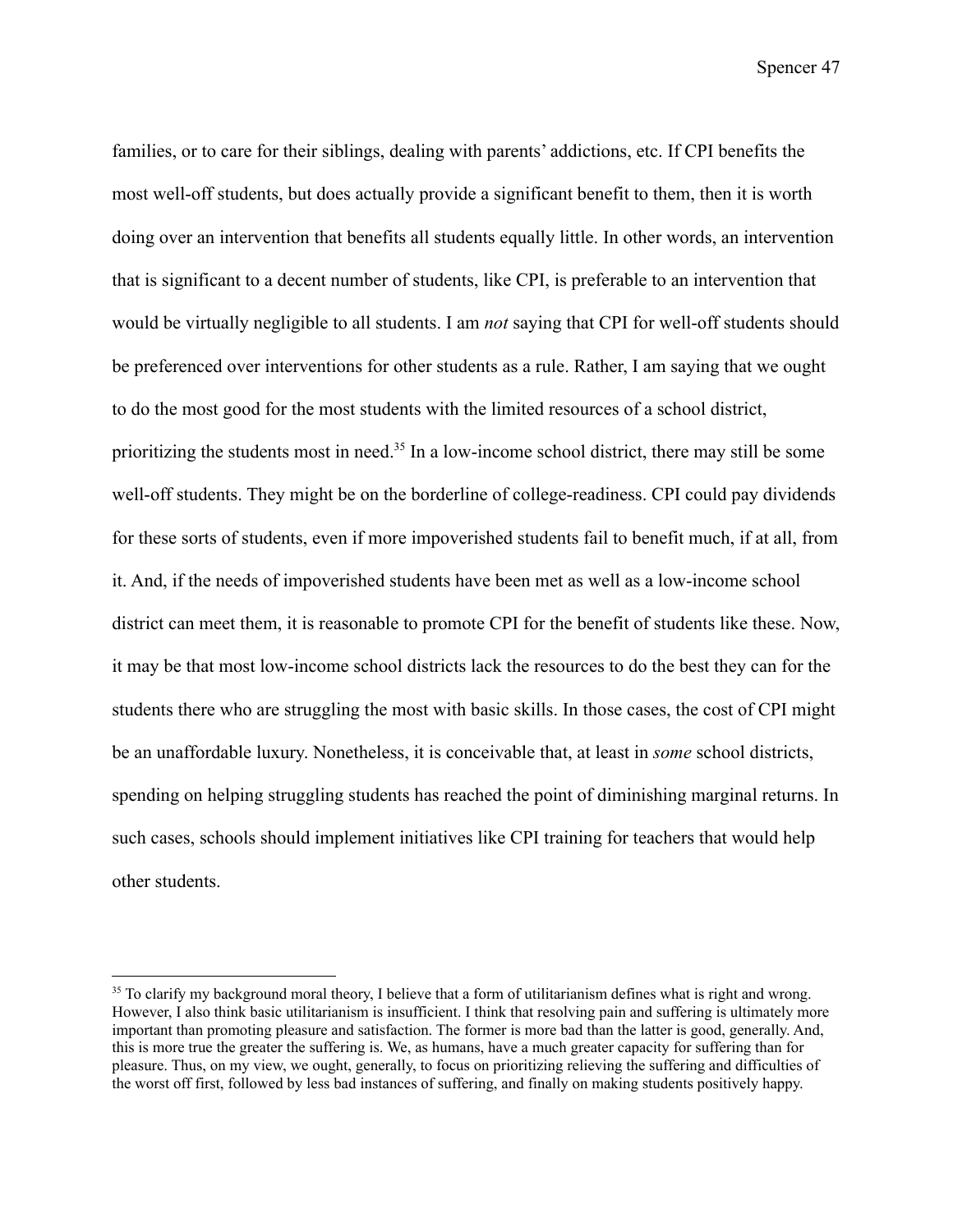Overall, then, we can respond to the difficulty poverty poses for integrating CPI into American classrooms as follows: first, we must recognize that CPI is a luxury that should only be integrated into schools when doing so does not enact further harm on the worst-off students; second, we must note where there are schools for which spending on CPI would not increase intra-district inequity (recognizing that it may increase inter-district inequity in an unavoidable way), i.e. in wealthy districts; third, we consider how CPI could actually be beneficial even to the worst-off students in low- and middle-income districts, namely, in the same way that arts and humanities education can also be thought of as a luxury, but is still extremely helpful for helping the worst-off students' educational outcomes; fourth, and finally, we see how in-school spending on the worst-off students can become inefficient when the causes of those students' problems lie mainly outside of the classroom, and so we can justify instituting CPI even if it takes away marginally from helping the worst-off students, since it benefits better-off students significantly.

Where does this response get us? Well, it means that we can now see a variety of contexts where CPI could be useful, even in situations where poverty is a factor. The main problems poverty posed for the integration of CPI into American schools were that poverty would make it ineffective at helping students and that, given poverty, CPI could exacerbate systemic inequity. From our discussion, we can now see that CPI could be perfectly effective for some students despite it being ineffective for some impoverished students. We can also see that bringing CPI to classrooms *could* exacerbate inter-district inequity, but doing so is unavoidable given the structure of education in the United States. It would fail to help impoverished students in lowand middle-income districts, but it would not actively *harm* them. It could also exacerbate intra-district inequity, but, again, this would not be because the worst-off students went unhelped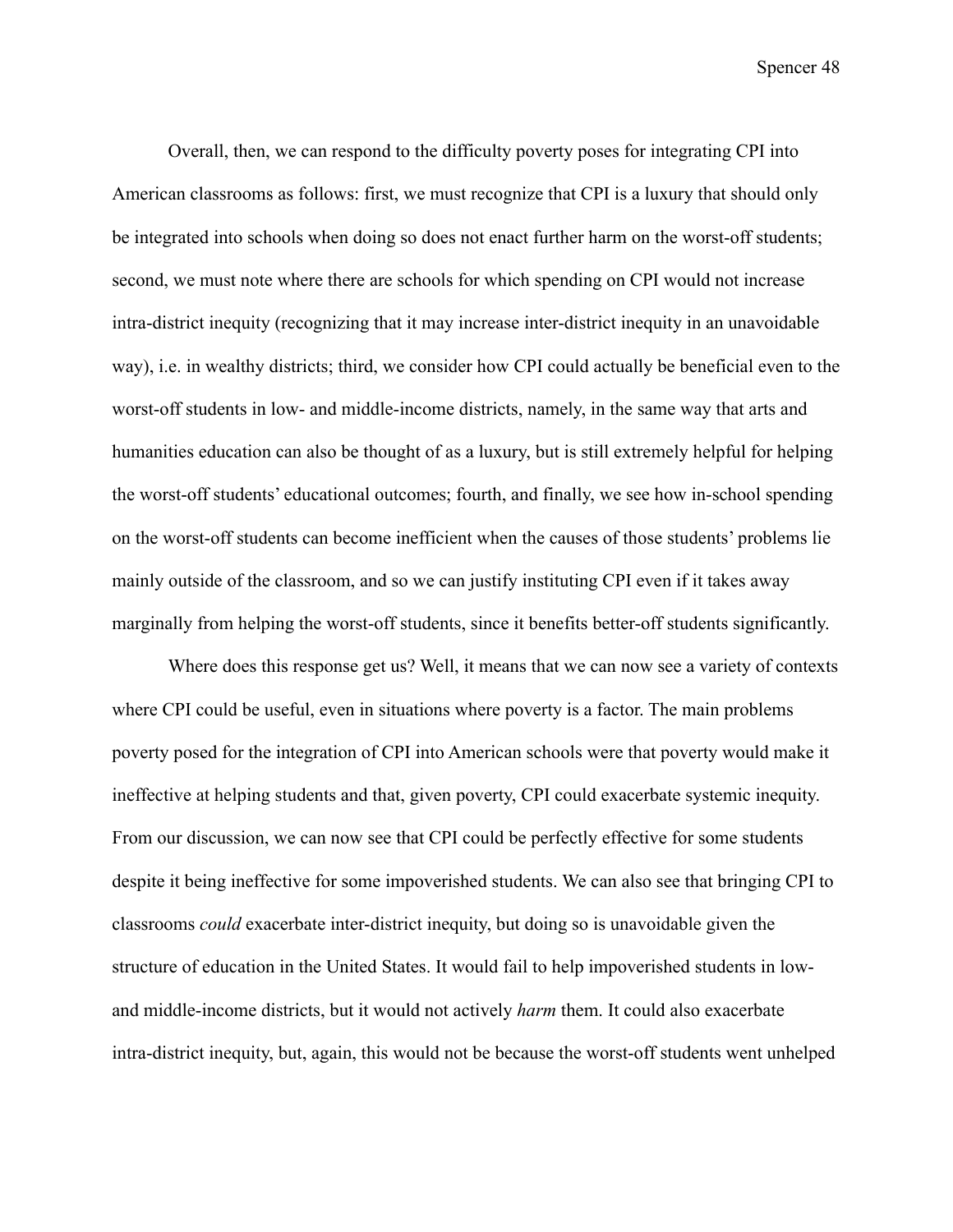when they could be helped. Rather, since their difficulties cannot be efficiently solved by schools, it is morally acceptable to further help better-off students. Doing so increases inequality, but not in an unjust way, or in a way that harms the worst-off students. Crucially, however, this must be done only under great duress, when administrators and teachers have a very clear view of the situation and have extremely good reason to think that some particular worse-off students cannot be efficiently helped any more than they already can. I am imagining a district that already does a great deal—far more than average—to help its worst off students and has resources leftover. In these cases, administrators and teachers could decide to preference the better-off students, but it would wholly be up to them.

### *Responding to the Problem of Buy-In*

The problem of buy-in is basically the difficulty in convincing administrators to fund the training of teachers in CPI, the difficulty of persuading teachers that they should learn to teach CPI, and the difficulty of getting students to participate in CPI when teachers teach it. I will explain how we can respond to each of these difficulties. But, there is one response necessary for all three groups which we must consider first.

While there are numerous practical difficulties associated with trying any new educational intervention, philosophy has an additional problem: people have negative attitudes toward it. They think of it as some ivory-tower pursuit and are not familiar with the way philosophy can be done in the form of CPI. Administrators, teachers, and students will need to be informed about the differences between the different senses of philosophy, as I discussed toward the beginning of this paper. Most importantly, they must learn about the difference between disciplinary philosophy and CPI. To that end, advocates of CPI seeking to develop buy-in on this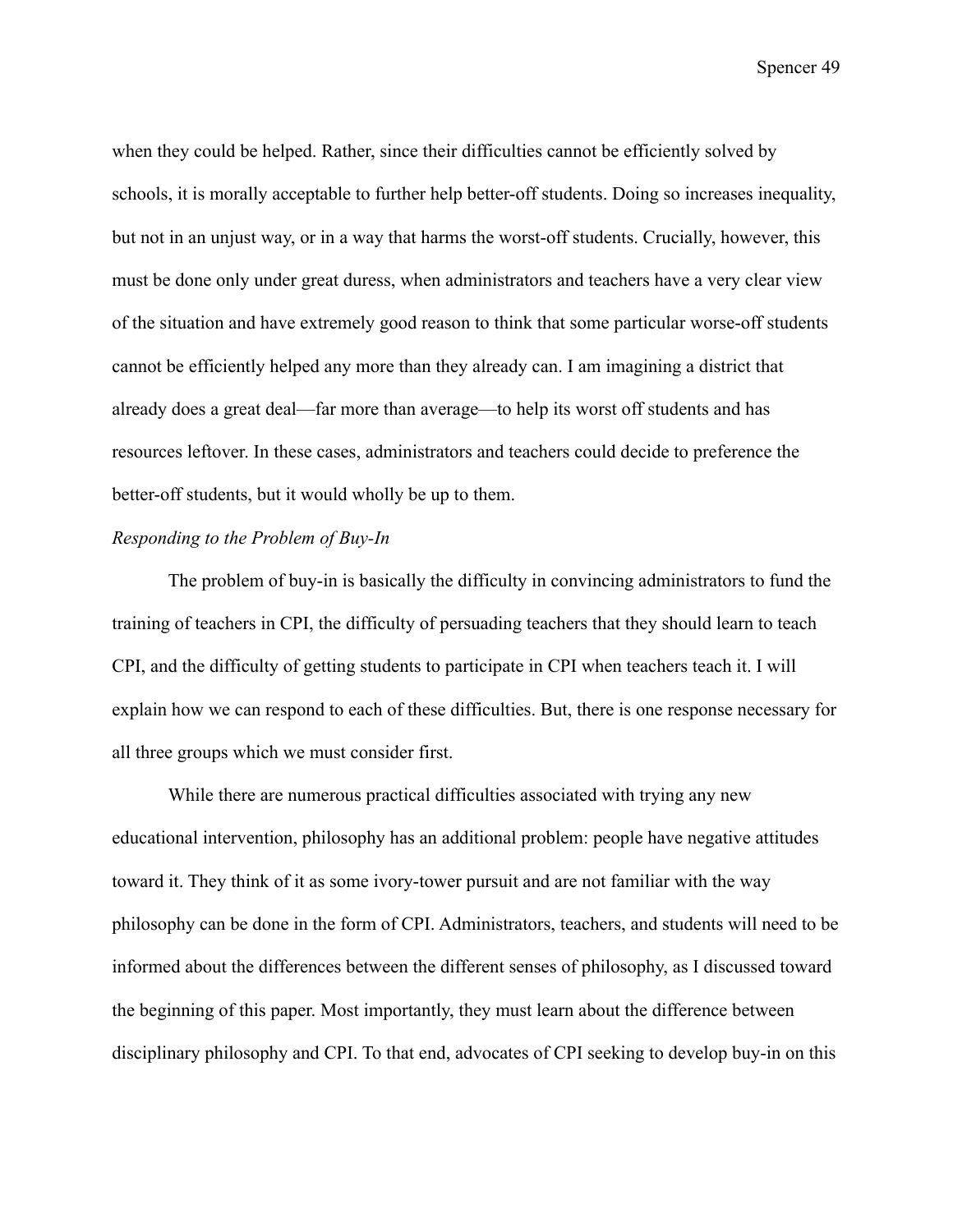foundational level ought to learn these distinctions well themselves and share them with the administrators, teachers, and students they hope will practice CPI. Only after recognizing that philosophy education is worthwhile in this basic way can the process of dealing with the practical difficulties of implementing a new educational intervention begin. Now, let us look at that practical process in more depth, beginning with how it ought to be conducted with administrators, then teachers, and finally students.

Convincing administrators to fund the training of teachers in CPI could be a trivial task, or the most difficult of the three we have before us. Any parent or teacher interested in getting CPI integrated into high schools in their district would likely have to start with convincing administrators and local factors would predominate the discussion. How large of a budget does this district have for professional development? Is there a shortage of teachers that would make it difficult to convince administrators to let teachers spend time on professional development? Is the administration ideologically opposed to CPI (as we will discuss in the next section)? Despite these highly contingent considerations, I believe there are two general strategies that proponents of CPI could use to develop administrator buy-in: promotion of CPI from within, and promotion of CPI from without.

The first strategy for developing administrator buy-in for CPI would be to have one or more teachers be interested in CPI themselves. That teacher or those teachers would learn about CPI on their own time at their own expense, and then institute it in their classrooms. As I discussed with teachers from my district,<sup>36</sup> individual teachers have a great deal of leeway in how they teach their classes. Then, they would talk with other teachers, teaching them about CPI and

<sup>&</sup>lt;sup>36</sup> Traci Kyle (public high school English teacher) in discussion with the author, November 2021; Aaron Warner (public high school science teacher) in discussion with the author, February 2022.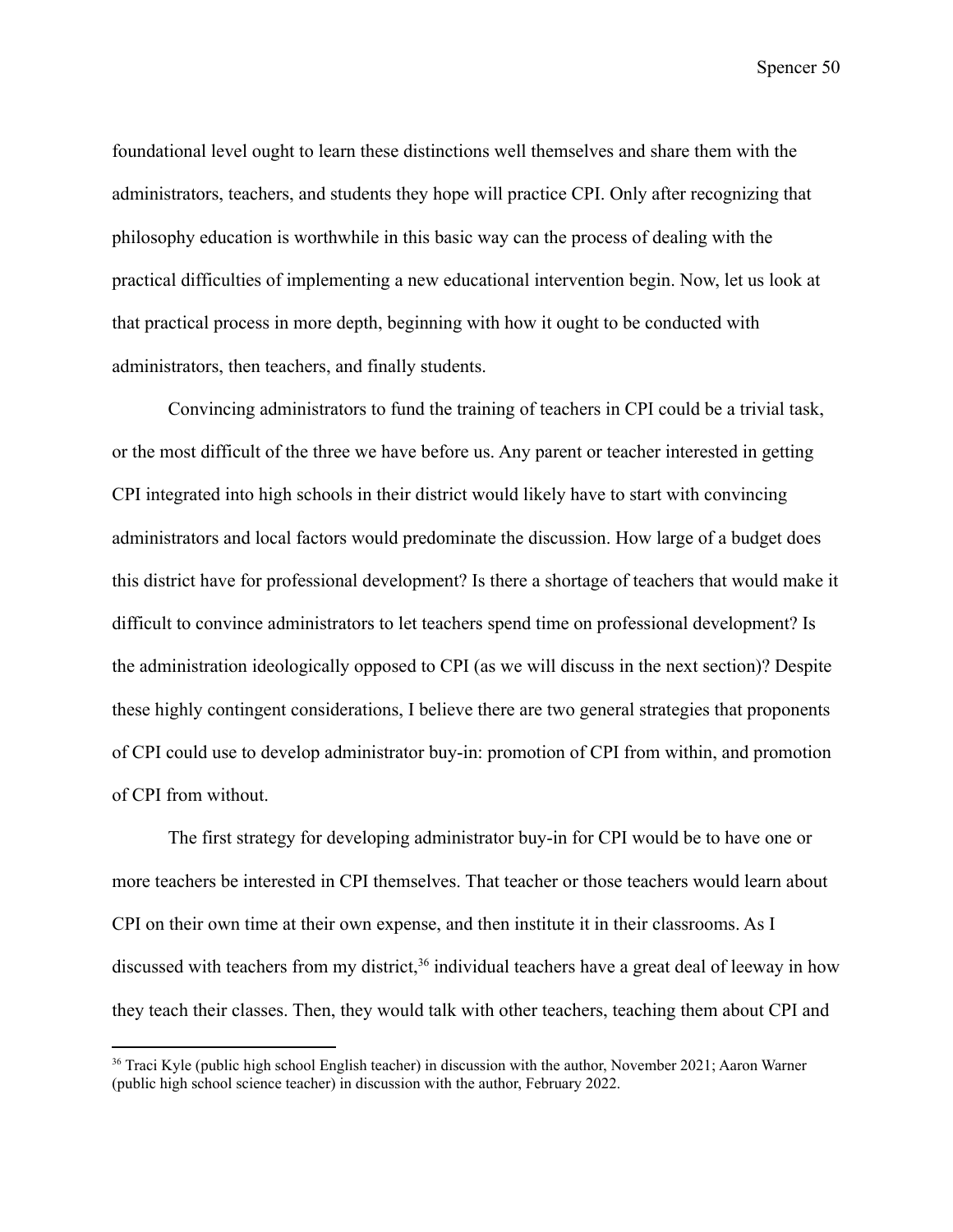educating them as to its benefits. From there, the group of teachers could work together to advocate for CPI to their school's administrators. They could point to benefits like I have explained at length in this paper, but they could also point to their own experiences in the local school. Local evidence of an intervention's effect is far more compelling to the locals themselves than studies conducted far away or abstract arguments about the intervention's possible effectiveness. From there, the movement could make its way up the administrative chain and hopefully the weight of the evidence and the support by lower level teachers and administrators would encourage the buy-in of those at the top. Funding approved by them could then allow for more and more teachers in the district to learn about CPI and get training until CPI would become a common practice.

The other strategy would come from without. With this strategy, parents or other citizens of a district would try to educate other parents and citizens about CPI to gain more supporters. Then, they would attempt to convince district administrators from without. With enough support, the administrator or school board could be persuaded to allocate funding for CPI training. Teachers would receive it, and CPI would become common in the district. I worry that this strategy would be less effective since it comes from outside the school system, but it does have the advantage of not relying on overworked teachers to take even more of their time to develop CPI curricula for their classrooms without institutional support. Ultimately, the particular strategy used would depend on highly localized factors. There is no universal method for enacting change.

Given the discussion of administrator buy-in, there are also two ways of approaching teacher buy-in: either administrators are already convinced and the difficulty is persuading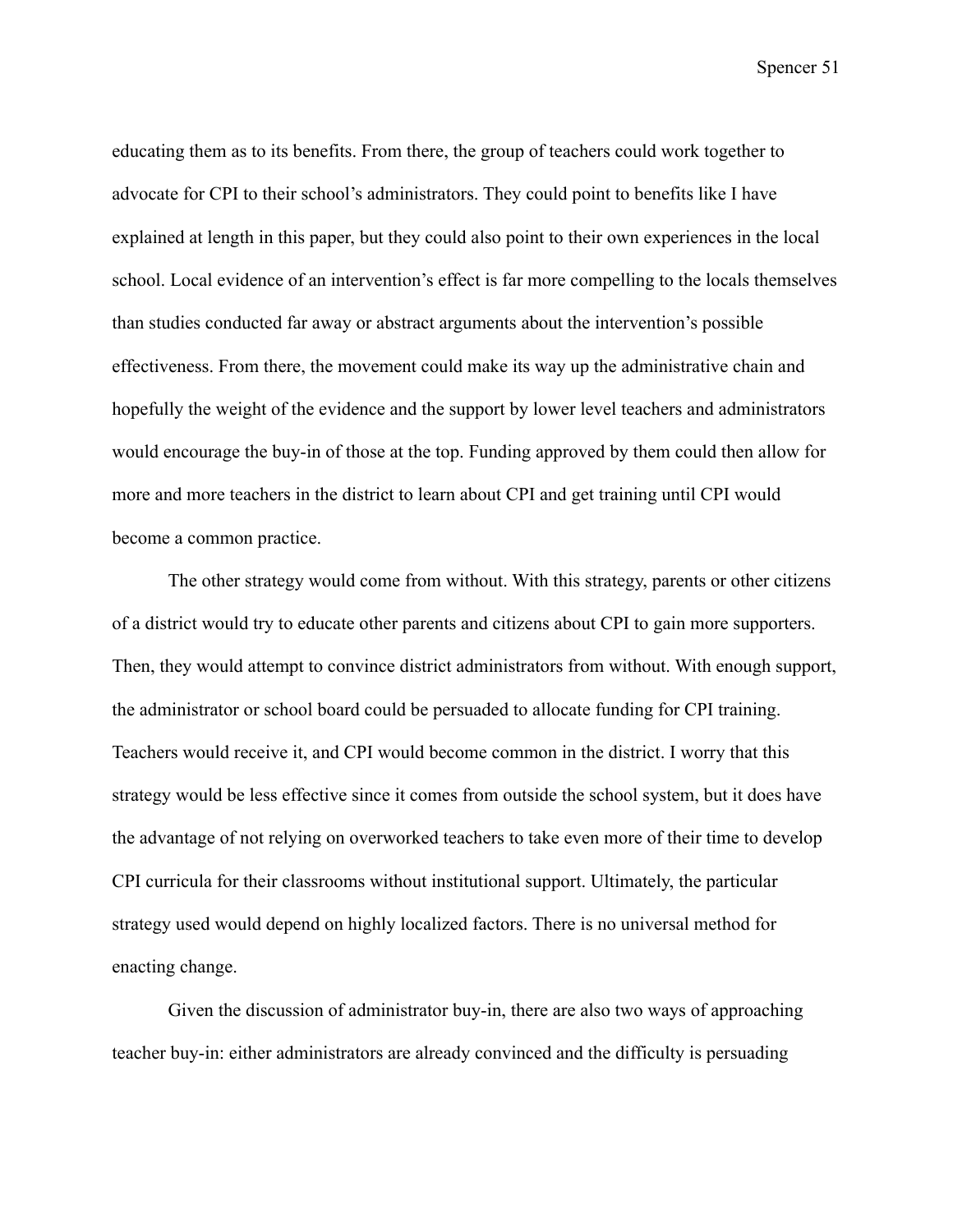teachers to attend professional development trainings in CPI and to implement CPI in their classes, or administrators are yet to offer support and teachers need to be persuaded to implement CPI on their own. The latter approach raises a question: in this case, who is trying to get teachers to buy-in to CPI? It cannot be administrators because that would mean administrators have already bought-in to CPI, which is the former case. Thus, it must be parents or students. But, teachers have extremely good reasons not to radically change their curricula without institutional support. Their jobs give them little time and less money for doing such things. Thus, I think they would not be persuaded by parents or students to do so on a lark. Otherwise, I think papers like the present one are the main way of achieving this kind of buy-in. Some teachers will read about the benefits of CPI and be persuaded to make the significant effort of including it in their curricula. The English and psychology teacher Shawn Adler is one example of a teacher like this who now advocates for CPI himself.<sup>37</sup> But, I don't think this kind of buy-in can be relied upon. Thus, it would be best to work to persuade administrators alongside a few teachers who might be the most amenable to testing out CPI in their classrooms.

It is still worth talking about getting teacher buy-in after convincing administrators of the value of CPI. After all, teachers cannot (and should not!) be mandated to adjust their curricula to include CPI. Even if there is institutional support, teachers won't necessarily use it. There are three reasons for this that we have to consider: first, as a teacher I interviewed suggested, some teachers are likely to already have a great deal of confidence in their teaching methods<sup>38</sup> and so would be unwilling to make *any* significant changes to their curricula; second, teachers may have

<sup>&</sup>lt;sup>37</sup> Shawn Adler, "Teachers Assemble: The Case for High School Philosophy across Disciplines," Blog of the APA (The American Philosophical Association, January 15, 2020),

<sup>&</sup>lt;sup>38</sup> This point was raised by my biology teacher, Mr. Warner: Aaron Warner (public high school science teacher) in https://blog.apaonline.org/2020/01/08/teachers-assemble-the-case-for-high-school-philosophy-across-disciplines/.

discussion with the author, February 2022.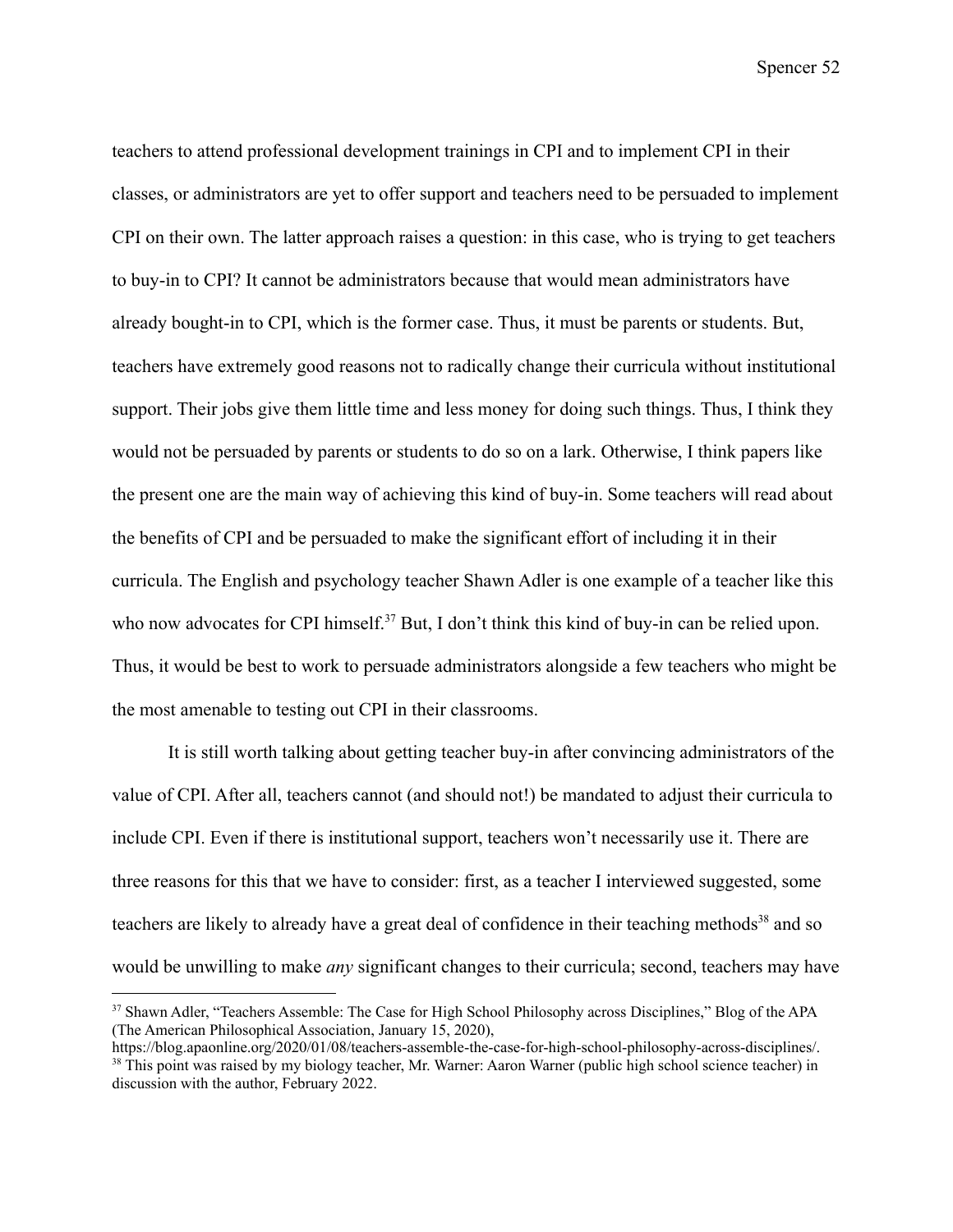good reason to choose other kinds of professional development over CPI; third, even with institutional support, teachers may be unable to, or feel unable to, take the time to attend professional development. Let's look at each of these reasons teachers may have against getting into CPI.

We can respond to the fact that some teachers have confidence in their teaching method due to years of experience in three ways. First, teachers are usually intelligent, curious people who care about doing the best for their students and by default they are likely to be interested in adjusting their curricula to better serve those students. Only a fraction of teachers with confidence in their teaching methods (as many teachers should!) will be so *over*confident to decline any further training. No teacher is perfect, though many are very good. Second, we can recognize that these teachers constitute a minority of the overall pool of teachers. Even if we assume no teacher like this could be reached, a district could still become a "CPI-focused district" just by working with teachers who are not as far along in their careers, and so have less confidence in their teaching methods and curricula. Third, and finally, a district could seek to persuade these teachers after persuading most of the others. After all, though more experienced teachers may be more conservative in their attitudes toward changing their curricula and teaching styles, if many other teachers change and students in those courses are performing better and are more engaged, they may be persuaded by that sort of local evidence. Think: if you were an experienced teacher with a tried and true way of teaching, why would you significantly change that approach just based on studies on abstract arguments from someone like me? You would want to *see* the impact of CPI on the same sorts of students as you yourself would be teaching. Less experienced teachers or those who are more open to change in general could try out CPI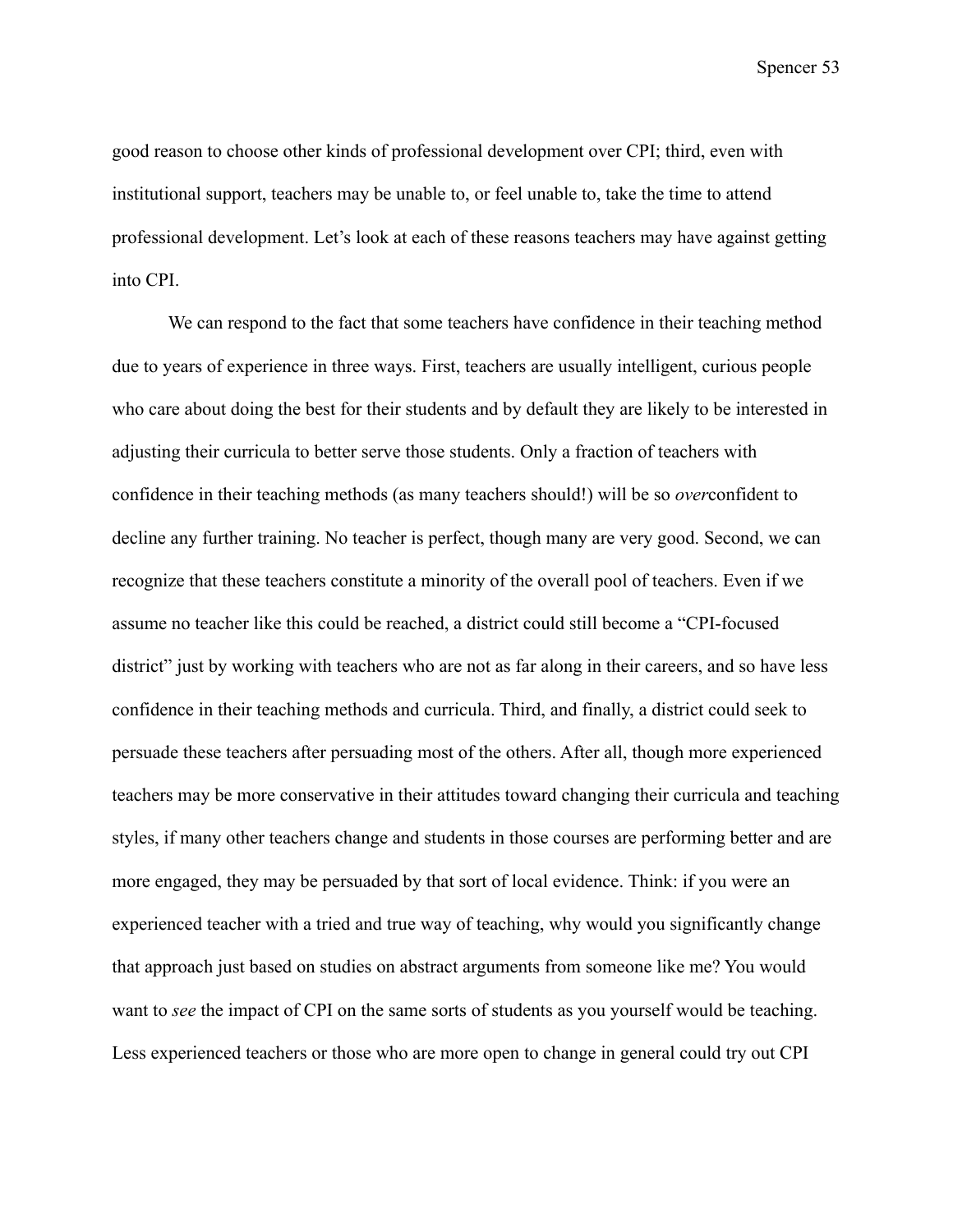and allow more experienced, or more resistant teachers in general, to adopt CPI gradually as it becomes commonplace in the district. There will always be teachers unwilling to adapt to a new educational paradigm. But, we can recognize that that is not a problem unique to CPI. That was once a problem for convincing teachers to give assignments and to grade them instead of simply lecturing to students. It was once a problem for getting teachers to let students speak and even discuss in class. CPI, in a way, is just the next step and will face all the same hurdles as these previous advancements.

The second reason teachers might have for declining CPI professional development is that CPI has to compete with other new ways of teaching that teachers may rightfully be interested in. For example, consider a teacher who teaches some AP classes. Suppose they are choosing between using their allotted professional development time to learn more about how the AP exams are graded so they can teach their students to perform better on those exams, and learning about CPI to improve their students' reasoning in general. Teachers want to help their students. And, in this case, it seems like their students would be more concretely helped if they took the former training over the latter. Better AP exam performance means students can get credit from universities, which means they can save thousands of dollars. For this reason, AP exams are critical for many students. It seems hard to justify learning about CPI over AP grading. Plus, there are far more options than CPI vs. AP. Teachers might take professional development time to learn how to create a more inclusive learning environment for minority students. They might want to learn about improving students' oral engagement in class, or how to foster their writing skills, or how to deal with students with below grade-level reading ability, or any number of other important things for a teacher to know.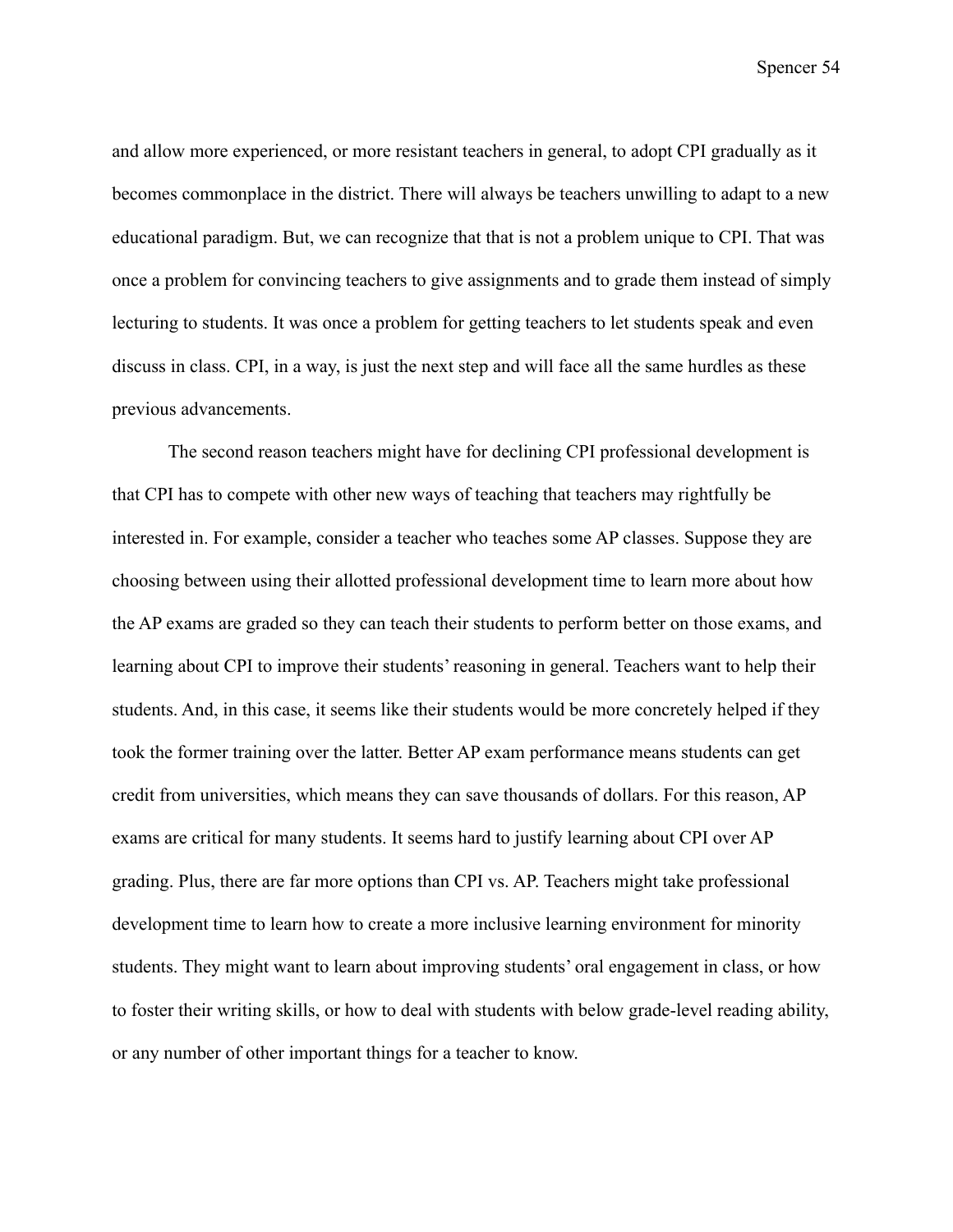This is a serious difficulty for CPI, though, like with the problem of change-resistant teachers, it isn't unique to CPI. I think there are three ways of responding to this problem. The first involves recognizing that oftentimes these teachers will just be *right*. CPI is a great thing, but in a particular situation may not be the intervention that helps students the most. The second concerns marketing and the third involves finding an ideal starting target audience. As was noted by one teacher I spoke to,<sup>39</sup> if you want teachers to get interested in some novel educational approach, you need to meet them where they are and make the process as low-friction as possible. The ideal would be something like paying teachers to attend CPI professional development exclusively, and providing them with the materials to quickly and easily implement CPI into their curricula. But, that would be a rare circumstance indeed. As the teachers I spoke to about this noted, many teachers are lucky to be provided time or funding to do any professional development at all. So, let's assume that a district has a small amount of time and money set aside for teachers to attend professional development of whatever kind they are interested in. This is already somewhat idealistic, but is certainly an easier "ask" from administrators than the ideal we described would be.

In such a case, advocates for CPI would have to market CPI in some way. In the case we are considering, administrators would need to persuade teachers to preference CPI. Outside of obvious economic incentives (e.g. only paying for CPI professional development or giving them bonuses, etc.) what can we do? One suggestion I got from a teacher I spoke to was to, in emails marketing CPI, provide materials that teachers could readily integrate into their classrooms as a sort of sample of what further CPI professional development has to offer. For example, as this

<sup>&</sup>lt;sup>39</sup> Aaron Warner (public high school science teacher) in discussion with the author, February 2022.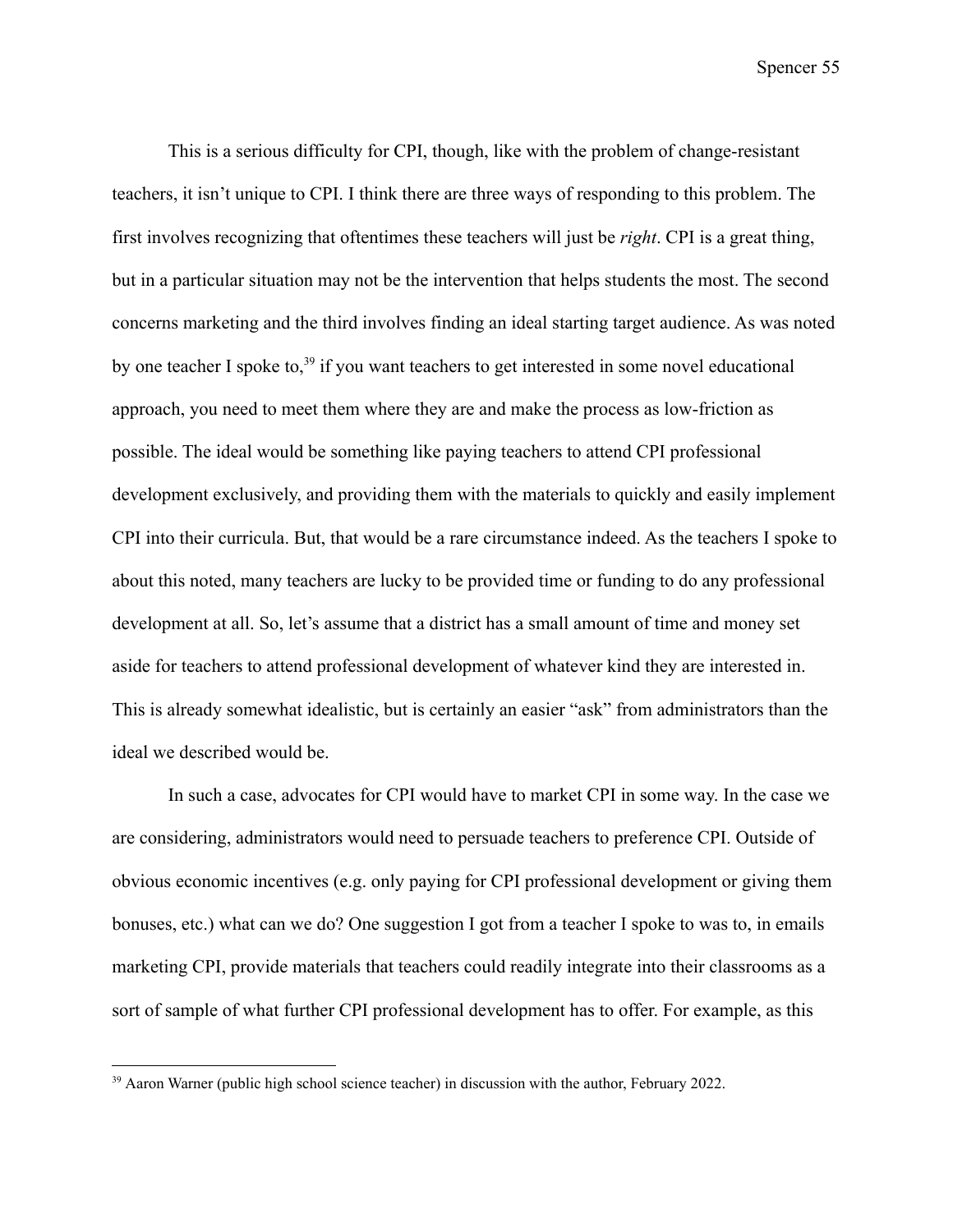teacher suggested, the folks advocating for CPI training might send along sets of discussion questions that fit the philosophical *ethos* of CPI that teachers who already have time set aside for discussion in class could use. If students respond well to these sorts of questions as compared to what the teacher would have used otherwise, that might make them more interested in CPI. Another strategy is to develop, or merely distribute, existing lesson plans for CPI. Many such lesson plans already exist, Shawn Adler providing just a few examples.<sup>40</sup> If teachers are merely introduced to the principles of CPI, and are asked to take time to come up with new lesson plans based on those principles, they will have some difficulty since CPI is new to them. Being able to use pre-made lesson plans would allow teachers to test out CPI in their classrooms before taking the time to get a deeper understanding of CPI through professional development. There is stiff competition for teachers' attention given how many responsibilities already occupy it, but initiatives like these could give CPI an edge over other opportunities teachers may have for professional development and so help to achieve buy-in from those teachers.

The final impediment to teacher buy-in is that, even with institutional support, teachers may not feel like they have the time to pursue professional development given their other responsibilities. Teachers have to teach, of course, but they also have to develop lesson plans, grade assignments, and communicate with students, parents, and administrators. Many of them mentor new teachers. Many help run extracurricular activities for students, such as by coaching sports teams or sponsoring clubs. Oftentimes, teachers even act as counselors for struggling students. Plus, they have their own families to take care of, often their own kids to raise, and they have their own interests to pursue. Why take the time to do professional development when they

<sup>40</sup> Shawn Adler, "Teachers Assemble: Sample Lesson Plan for Philosophy in High School English," Blog of the APA (The American Philosophical Association, May 11, 2021), https://blog.apaonline.org/2020/01/15/teachersassemble-sample-lesson-plan-for-philosophy-in-high-school-english/.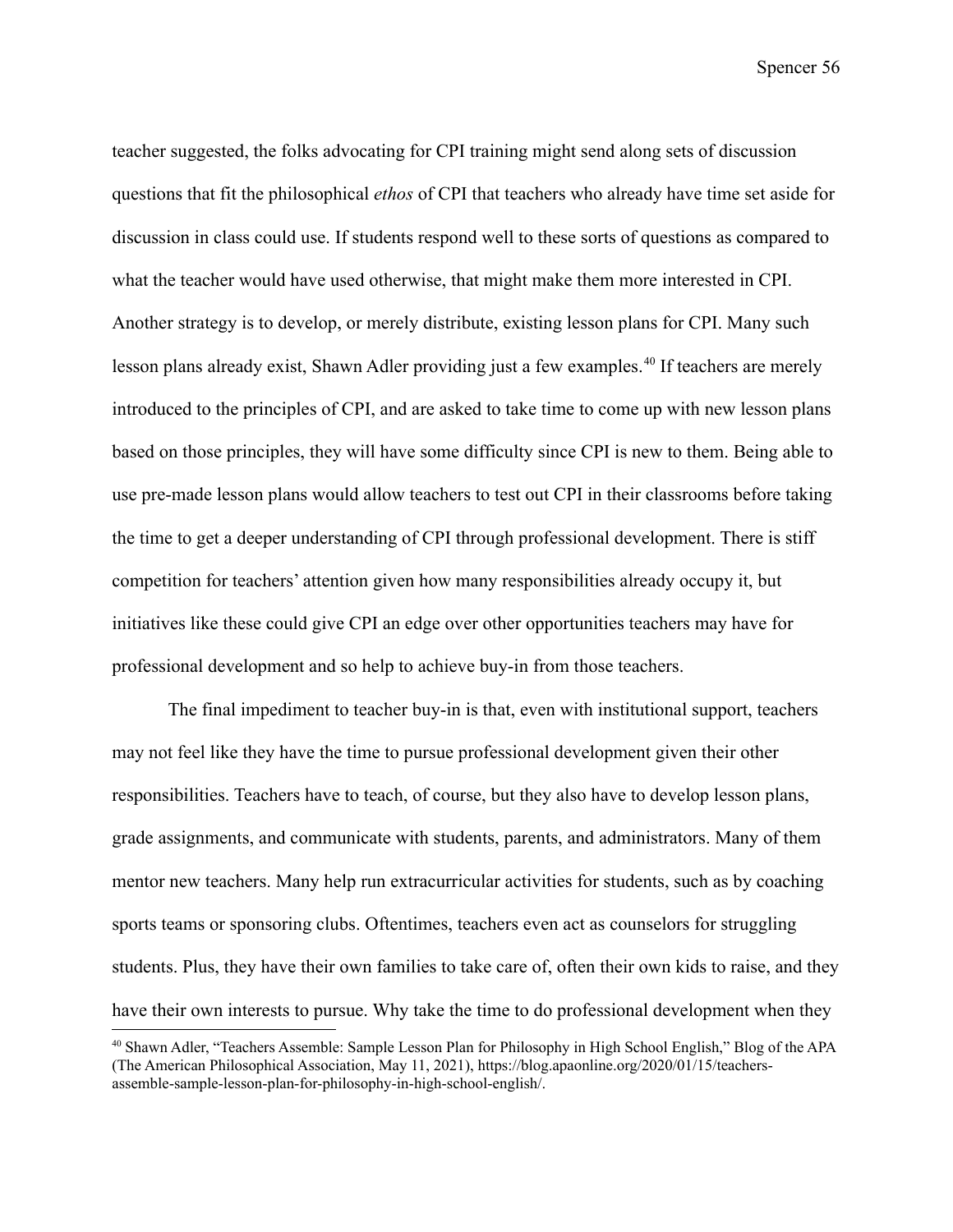have all this to do already and are being paid so poorly to do it? Unfortunately, the fact of the matter is that many teachers may simply conclude it isn't worth it to them to do the professional development necessary to really get CPI integrated into their classrooms. We ought to conclude from this fact that institutional support for teachers is critical to getting CPI to be commonplace. Administrators have to make the professional development worth it to teachers when they have so much else going on. But, we need not give up because of this unhappy fact. Teachers *already* do many noble, altruistic things that they are not paid to do. Of the responsibilities of teachers I listed, only a few are required of them, only a few of them are responsibilities for which teachers are paid. Even without strong institutional support, it is very possible that CPI can grow in a district. Like water, some institutional support is required to make the flower of CPI bloom, but it will still grow without perfect care, albeit more slowly and it may bloom less beautifully. Note, I am *not* saying that overworked teachers who already volunteer tons of their hours when they are not required to should take on *even more*. Teachers are workers, and some of the most exploited workers at that. Instead, what I mean to say is that, given lots of teachers are already willing to volunteer *some* of their time to help students, *some* of those teachers will likely choose CPI as "their thing," that is, the way they go above and beyond. Others may coach, or help with extracurriculars. Some teachers will learn about CPI and work to market it to other teachers.

Finally, we have to deal with the problem of student buy-in. We might persuade the administrators to offer teachers time and money to learn how to teach CPI. We might persuade those teachers to attend that professional development training. But, even then, we might struggle to get students to care or participate in the discussions that are critical in CPI. After all, CPI is fundamentally *collaborative*. Fortunately, or unfortunately, this problem is not unique to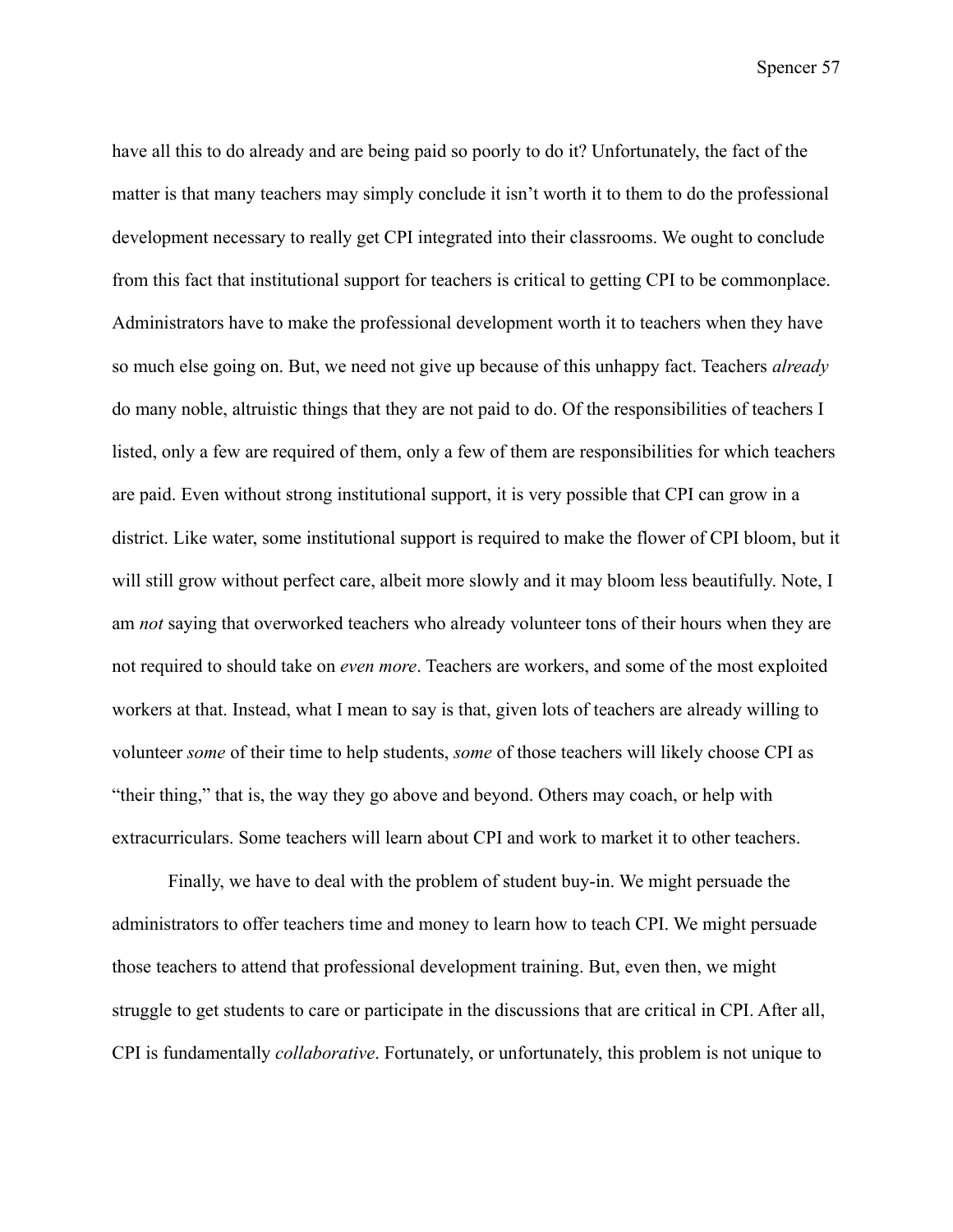CPI. Teachers often struggle to get students to actively participate in class at all, and it is even more difficult to get *all* the students in a class to participate in a sophisticated discussion like I imagined at the beginning of this paper. What happens if the teacher asks her students whether suicide is ever morally permissible and, rather than engaging in impassioned discussion as I described, they sit by apathetically and silently? The teacher could describe all the possible arguments on all sides of the issue, but that would not be CPI and it would have little value comparatively. This is the problem faced by all teachers, and the problem is more stark the more lively and sophisticated the teacher expects student participation to be.

I don't intend to show how a teacher can guarantee student participation—there is no way to do that—but I will explain how I think the method of CPI will lessen the very common difficulty of low student participation and then I will recall some of my personal experience with doing something quite like CPI. Consider again the question that was raised in my imagined classroom: is suicide ever morally permissible? Compare this question to those you might ordinarily find in an English class when students are studying Hamlet. We might have questions of comprehension (and in my scenario, the teacher did ask what the students thought Hamlet meant in his soliloquy). The teacher might also ask students to identify literary devices. Or, they might ask students to explain why Hamlet says what he does, i.e. questions of contextualization. All these questions require students to (a) have read the passage that was assigned, (b) to have understood the passage, and (c) care about answering the question. In an ordinary class, a majority will fulfill (a), but then only a fraction will fulfill (b) and only a fraction of *those* will fulfill (c). It becomes obvious why student participation is low in answering these questions.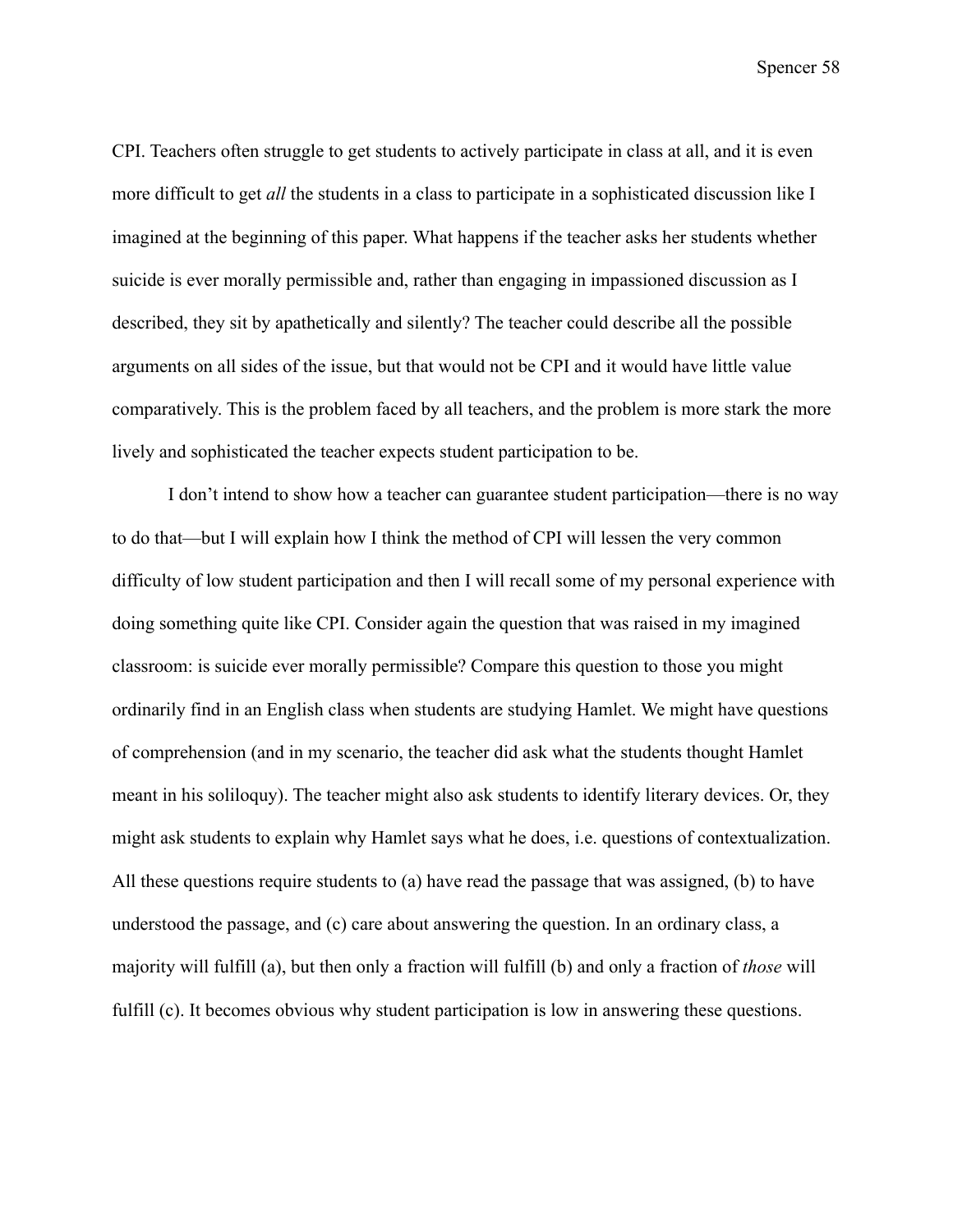The question my imagined teacher raised requires (c), but not (a) or (b) from the students. And, the kind of question she raised is far more likely to be the sort of question that students care about than would the other kinds of typical questions I mentioned. After all, mental health is a huge problem for high schoolers and suicide, in the popular imagination, is closely linked to mental health. Plus, students *know* about suicide while the setting and events of Hamlet are extemely disconnected from their experience, comparatively. The kinds of questions that CPI encourages are like the one I raised: they are questions of perennial philosophical importance that everyone has thought about implicitly or explicitly before, and so they have some sense of how to answer them, if only naively at first. The types of questions typically asked in an English classroom, of comprehension, identification, contextualization, etc. are important and teach vital analytical skills. But, they are not terribly interesting. CPI helps students develop analytical skills too, but the sort of questions it asks are quite different and so aid discussion in a way that is rarely possible in most classrooms. The closest analog to CPI-style questions in my high school experience was in my government class. There, we debated political questions about topics like gun control and abortion rights. I could have done the reading for that class day or not and I would still have an opinion on the issue, or, at the very least, I could respond to my peers' claims. CPI is like this, but far more often than is typical in most classes. Thus, student buy-in will be difficult to accomplish, but, I hope, less difficult than in most classes as they are taught today.

And, this is backed up by my own experience. While working for the Prindle Institute for Ethics, I have led or helped with dozens of what we call "moral reasoning workshops." In these workshops, staff from the Prindle Institute come to high school classrooms at the request of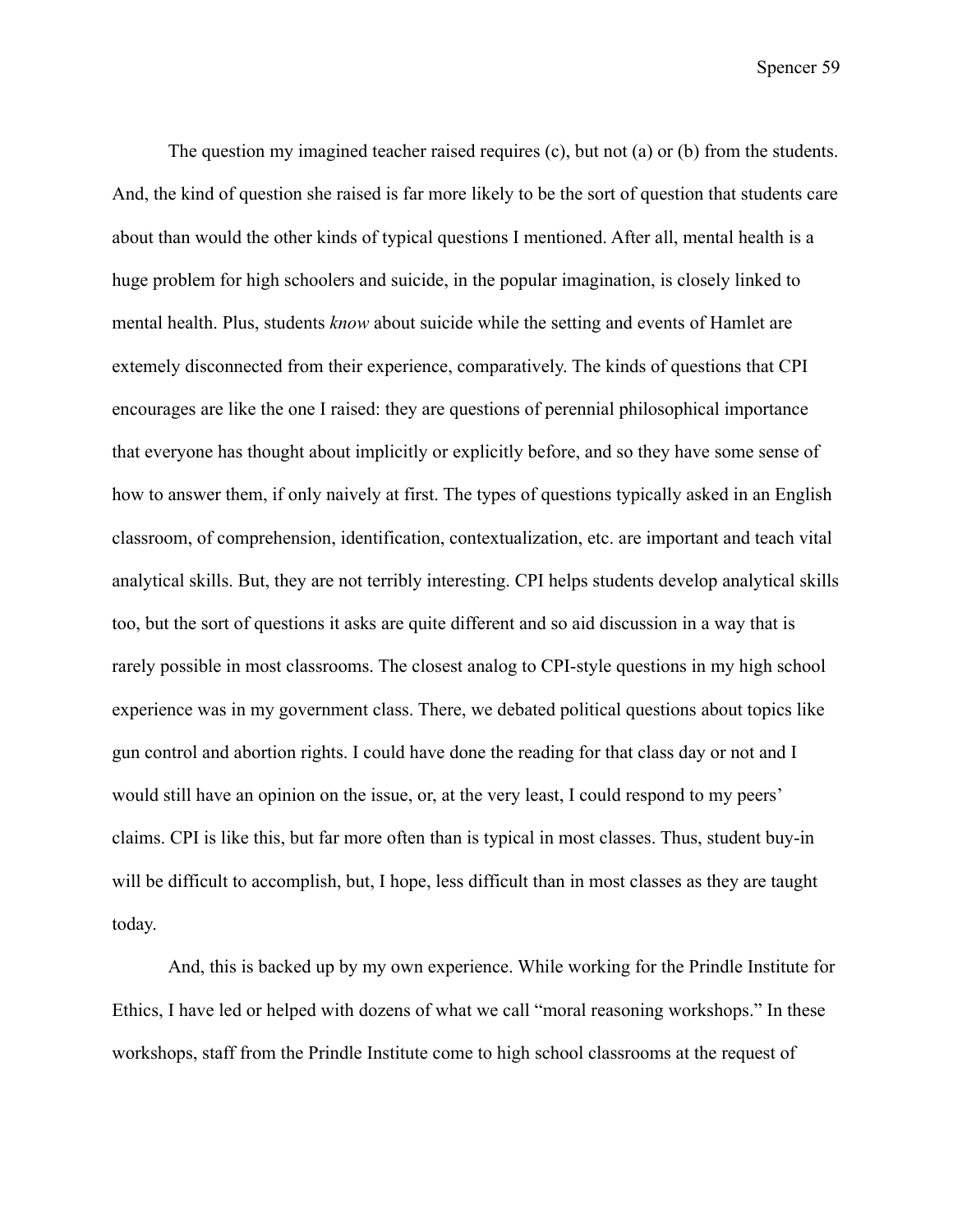teachers in those high schools. We present a case study of some situation that involves some moral controversy. We hold small and large group discussions where students give *reasons* for and against various positions on the moral controversy. Plus, we introduce some of the historically developed moral frameworks for thinking about moral problems (e.g. consequentialism, deontology, virtue ethics, care ethics, and social contract theory). These workshops are significantly different from CPI as it ought to be done: there is no established community of inquiry and discussion is more structured, with questions determined by Prindle Institute staff rather than students. But, despite that additional direction and structure, students are enthralled. I have helped with some workshops as early as 7:30 in the morning and the high schoolers still enthusiastically discussed the issues. I have helped with or led workshops with students in low-, middle-, and high-income schools, from rural and urban areas and they all responded similarly. In fact, the students in the worst-off school districts were often particularly enthusiastic after it became clear that we, as discussion helpers actually wanted to hear their opinions. I must imagine that when students are more bound together in a community of inquiry and when they have more power in directing the conversation, they will be even more invested and interested in participating.

We have now investigated the ways we can deal with problems of buy-in on the level of administrators, teachers, and then students. These are not solutions. They provide no assurance that administrators, teachers, or students will be convinced of the merits of CPI. But, there are no such assurances with any new educational initiative. All I hope to have shown is that the problem of buy-in is not intractable and, *compared to the situation with other initiatives*, getting buy-in for CPI at all levels will be easier. With this done, we can now move on to the last of the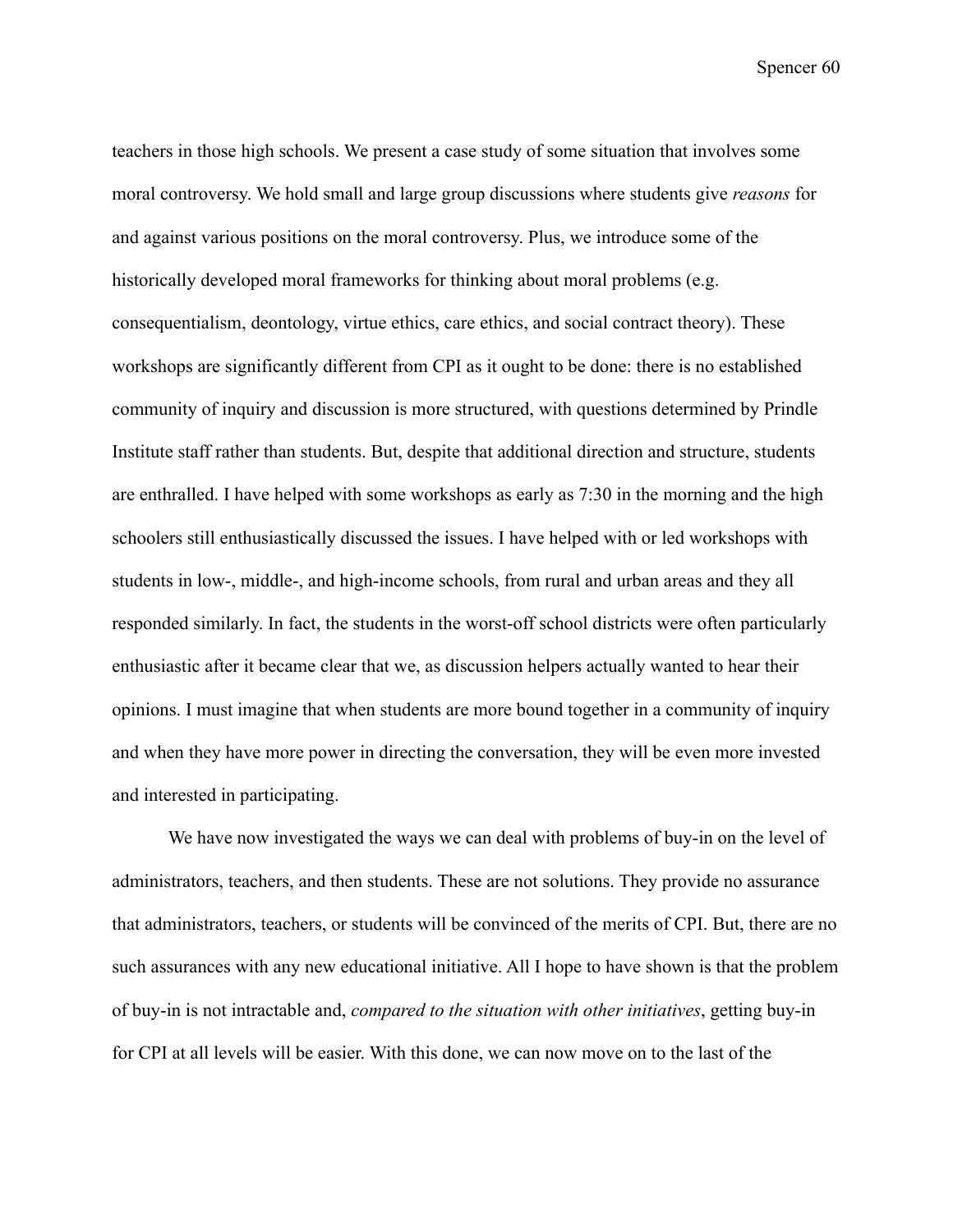practical impediments to CPI that I will be considering: the problem of ideological objections to CPI instruction.

### *Responding to the Problem of Ideology*

The problem of ideological objections is not the most pressing or significant. In most places, the problems of poverty and buy-in will be far more important. However, it seems possible to deal with these problems wherever they are. The same is not true for the problem of ideological objections. Where administrators or teachers are *ideologically opposed* to philosophy education, there is little that can be done. Fortunately, I do not think such areas predominate. But, where they do exist, this problem may be the most intractable.

The solution to this difficulty will be primarily rhetorical and pragmatic: on the one hand, teachers and administrators must emphasize the practical benefits of CPI, such as how improved cognitive benefits could improve graduation rates, standardized test score performance, future income, etc. On the other hand, parents cannot ultimately stop a school district from teaching students as it does without removing their students from the district. That is, ultimately the only means of preventing students from being taught in accordance with a teacher's or a school district's curriculum or standards is to physically remove them. They may move them to another school or home-school them. But, in practice this is difficult for most parents to accomplish. Usually, the most they can do is put pressure on administrators to stop what teachers are doing. Conceivably, parents could also shift their community's political opinions enough to replace the school board with anti-CPI members, but that would be a far more difficult—and so rare—endeavor. So long as teachers are being balanced, and allowing free and open discussion, regardless of the philosophical topic, administrators will be loath to clamp down on their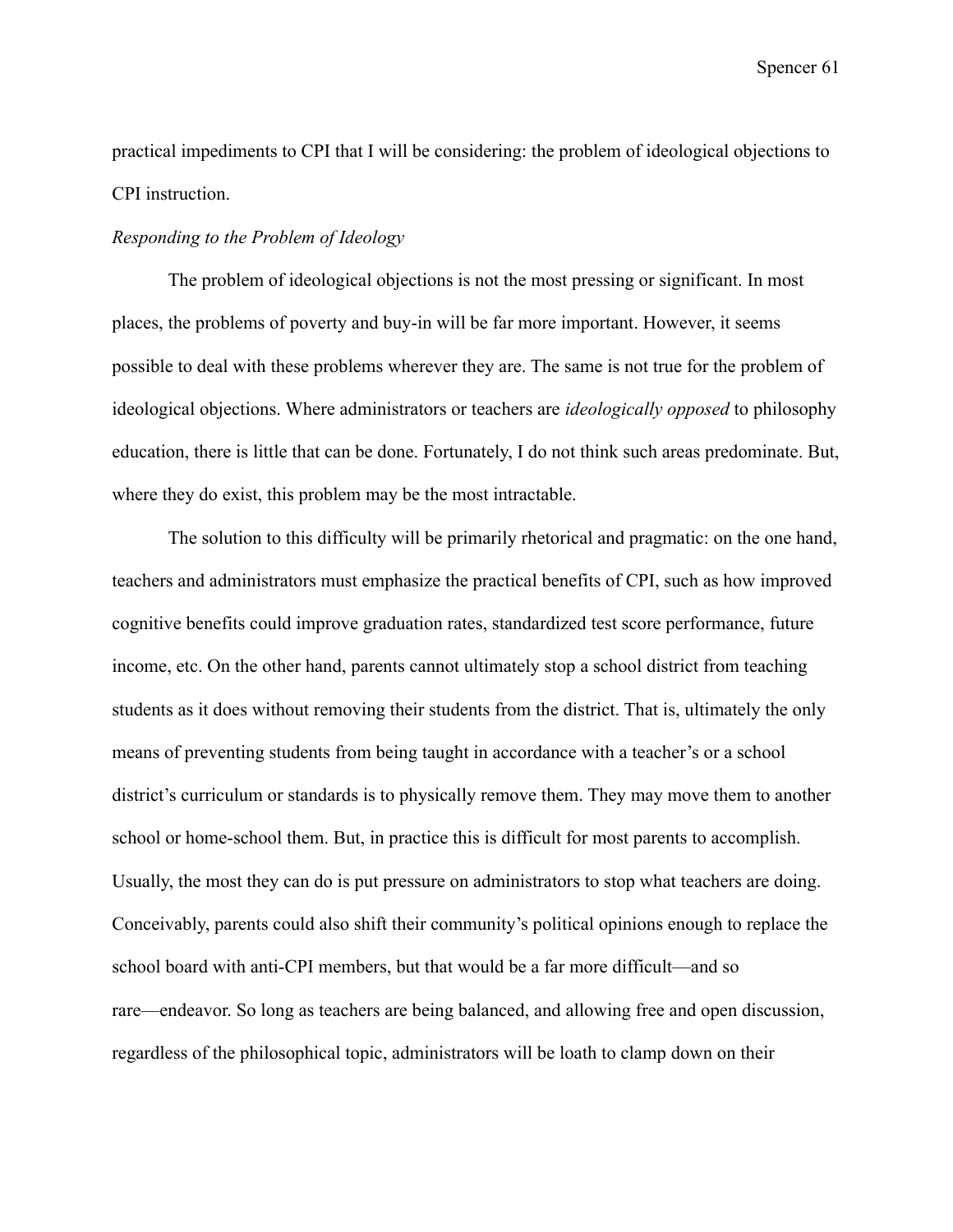teaching, even if parents complain. Even with an anti-CPI school board, it would be hard to clamp down on something like CPI, which can be conducted in such a wide variety of ways.

After all, teachers have a great deal of pedagogical freedom. While they must cover certain subjects, or teach certain skills, they can teach those subjects and skills in almost as many ways as there are teachers to teach them. This is the situation as the teachers I spoke to relayed it to me.<sup>41</sup> Teachers are sometimes observed by administrators to ensure they are performing adequately, and they may give the teachers feedback. But, given the shortage of teachers, at least in Indiana, even poor quality teachers are never threatened with being fired for their teaching. All this is to say that the conditions are not favorable for administrators to coerce teachers into teaching a certain way on ideological grounds. And, given how CPI is not straightforwardly ideologically one-sided, it is even less likely to be questioned.

Unfortunately, there may be some cases where ideology prevails. As discussed above, the risk of this is greatest where Evangelical Protestants control school districts. I will briefly explain what I think anyone in one of these school districts who wishes to bring CPI to their district's high school classrooms should do to succeed despite ideological objections. First, the teacher or individual administrator promoting CPI ought to create as much buy-in as they can with fellow administrators and teachers as discussed previously. Given the ideological conflict between the dogmatism of Evangelical Protestantism and the critical approach of CPI, those interested may have to go about this in a slightly different way. Ultimately, if it is not possible to bring CPI into the classrooms in its fullest form, critical and skeptical of all dogma, the proponent of CPI has to make a decision: is it preferable to do CPI in a limited way, taking certain dogmas as

<sup>&</sup>lt;sup>41</sup> Traci Kyle (public high school English teacher) in discussion with the author, November 2021; Aaron Warner (public high school science teacher) in discussion with the author, February 2022.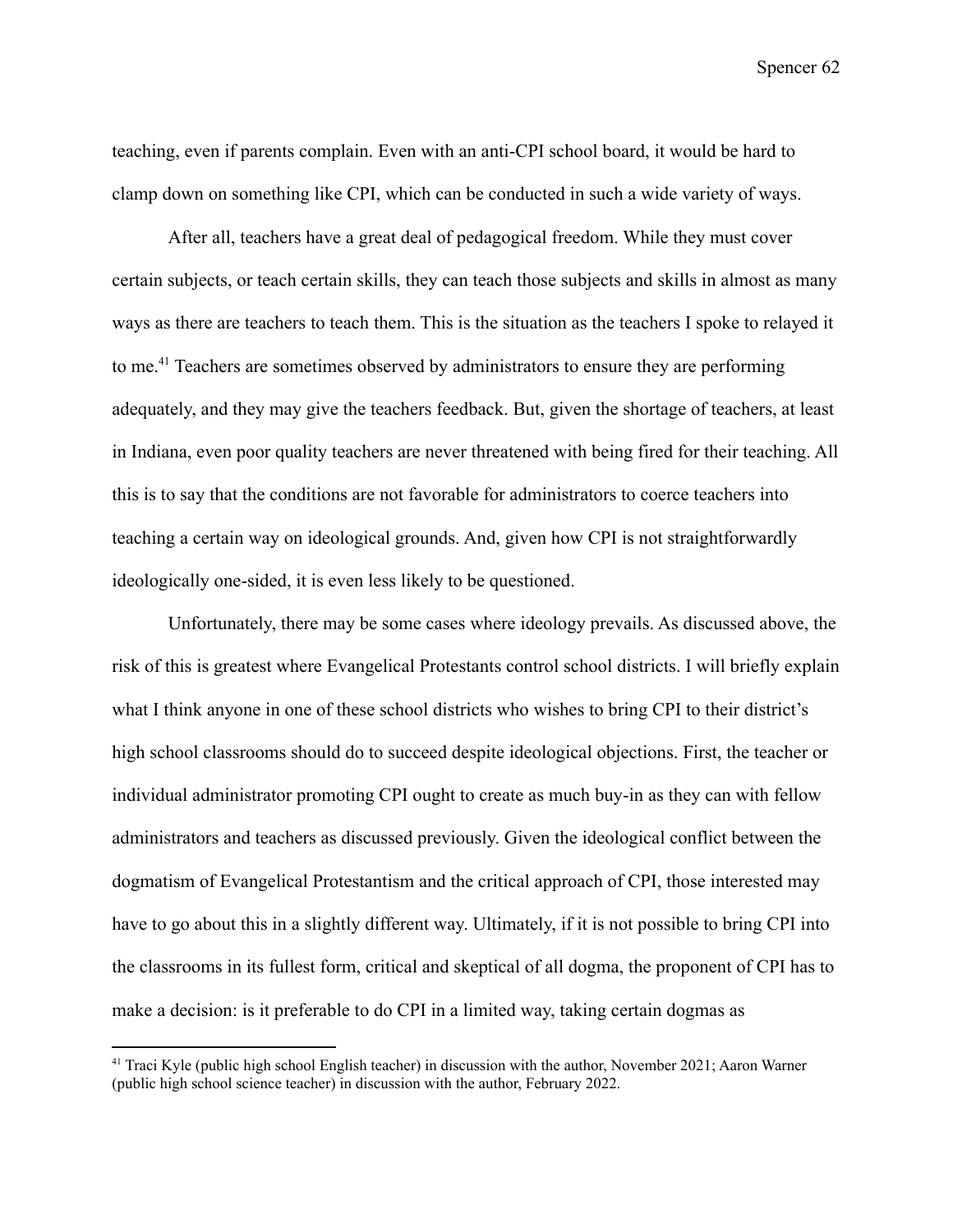unquestionable, while practicing CPI in areas still open to debate? Or, is it preferable to not do CPI at all? You might prefer the latter answer if you worry that by teaching CPI as a way of critically investigating the world *and* simultaneously refusing to apply it to certain dogmas, the teacher of CPI may reinforce those dogmas. But, you might as well prefer the former answer if you worry that without the critical skills taught by CPI, even in a limited way, your students will be much less capable of questioning the dogmas they are raised with at all. Moreover, you might worry your students will be missing out on the notable benefits to cognitive ability that CPI provides, benefits that will help them no matter what they want to do.

Personally, I think that teaching CPI in a limited way is preferable to not teaching it at all. After all, CPI helps students question their assumptions and become better citizens, but that is not its only benefit. CPI has clear cognitive benefits. Students who study CPI are just *smarter* than they would be otherwise. Note that the areas dominated by Evangelical Protestantism<sup>42</sup> are already some of the worst-performing on standardized tests<sup>43</sup> and are, economically, the worst-off.<sup>44</sup> If helpful educational interventions are needed anywhere, it is in these areas, primarily in the American South.

Plus, there can be plenty of room to teach CPI without questioning any deeply held dogmas. Although not CPI exactly, I did something similar when helping to teach elementary schoolers in Kisoro, Uganda. On one of the last days I was there, I decided to give the students, about 11 years old, a philosophy lesson. I taught them about the major areas of philosophy, and

<sup>&</sup>lt;sup>42</sup> Niraj Chokshi, "The Religious States of America, in 22 Maps (3. White Evangelical Protestant)," The Washington Post (WP Company, December 6, 2021),

<sup>43</sup> Sean Reardon et al., "Map - Mean Test Scores, in Grade Equivalents," Stanford Center for Education Policy Analysis (Stanford University, 2016), https://cepa.stanford.edu/seda/map1. https://www.washingtonpost.com/blogs/govbeat/wp/2015/02/26/the-religious-states-of-america-in-22-maps/.

<sup>44</sup> Margarita Noriega, "What US States Look like Based on Their Economic Size, Mapped," Vox (Vox, June 15, 2015), https://www.vox.com/2015/6/15/8780669/US-state-GDP-growth.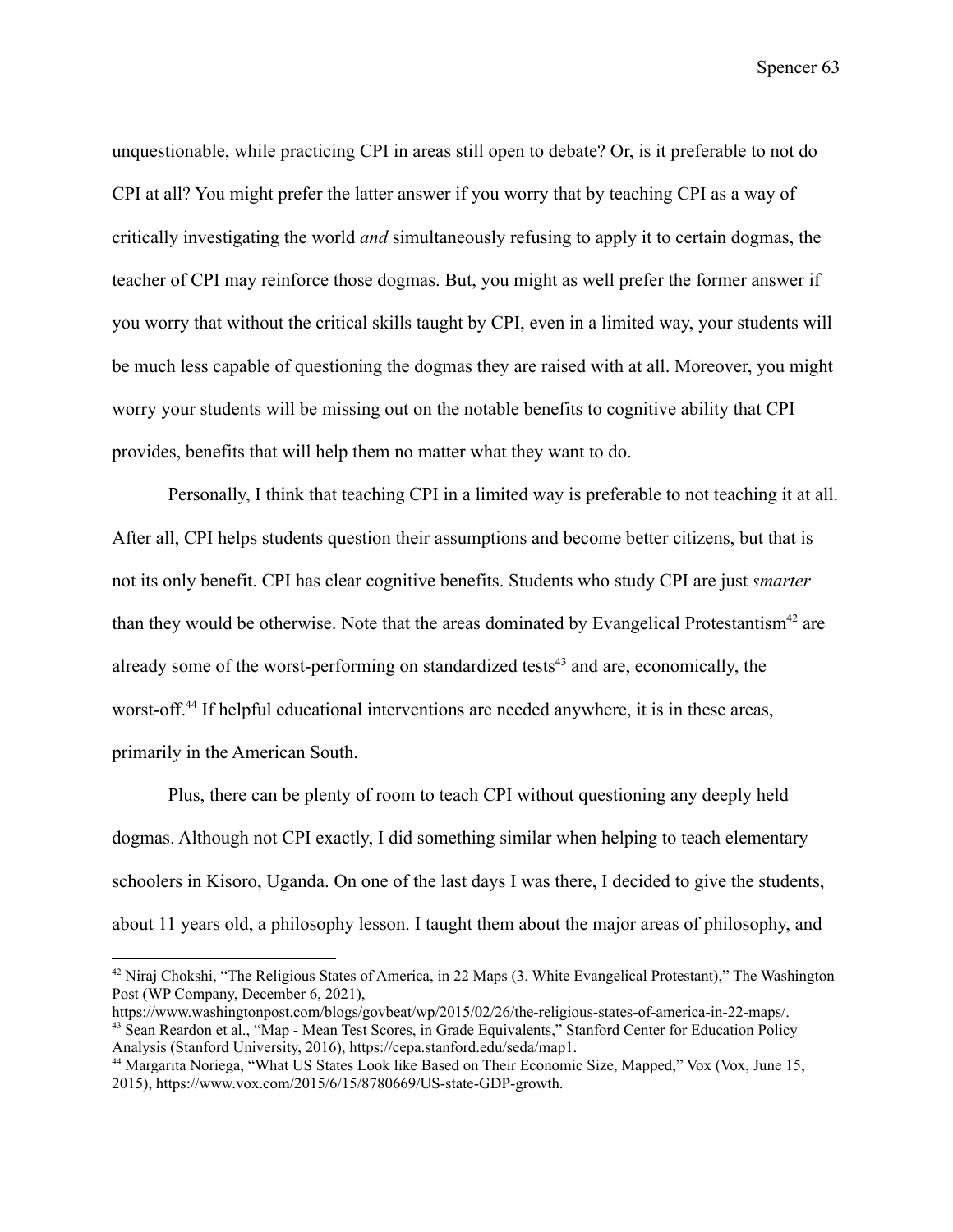engaged with them in a philosophical discussion. The students, like the rest of the people in the area, were devout Christians. As such, they were most interested in the philosophy of religion. If ideology were insurmountable, this would be exactly the wrong move. But, it isn't, and this wasn't. For example, students were happy to discuss whether actions are right just because God commands them, or if God commands them because they are right. I did not take a side in the discussion and simply cast doubt on whatever answers students came up with, so they would have to refine their thinking. More than that, I reiterated throughout my lesson that they should interpret nothing I was saying as questioning or denying anything they learned in their religion classes (which are required in Uganda) or were taught by their parents. I spoke as if I were a fellow Christian, accepting all the same dogmas, and I presented the questions I asked as difficult ones to answer even as a devout believer. I explained how engaging with questions about God can serve to strengthen one's faith and religious understanding. The students and the teacher who I was helping all took the lesson well. The point of this anecdote is that presentation matters. If you, as the teacher, are teaching students to be critical and skeptical in the way they engage with philosophical questions, you likely won't have a problem even in the most fundamentalist districts. But, if you are teaching students to *critique* and *doubt* the dogmas of the community in which they live, you are likely to bring about controversy.

Ultimately, this impediment is the least significant, I think, of the three I have considered. For 90 percent of districts, this impediment will be a non-concern. I brought it up because, in those 10 percent of districts where there are strong community dogmas, the impediment of ideological objections can be very serious. As I mentioned when I first mentioned this problem for CPI, we need only to look at how "critical race theory" has been received in many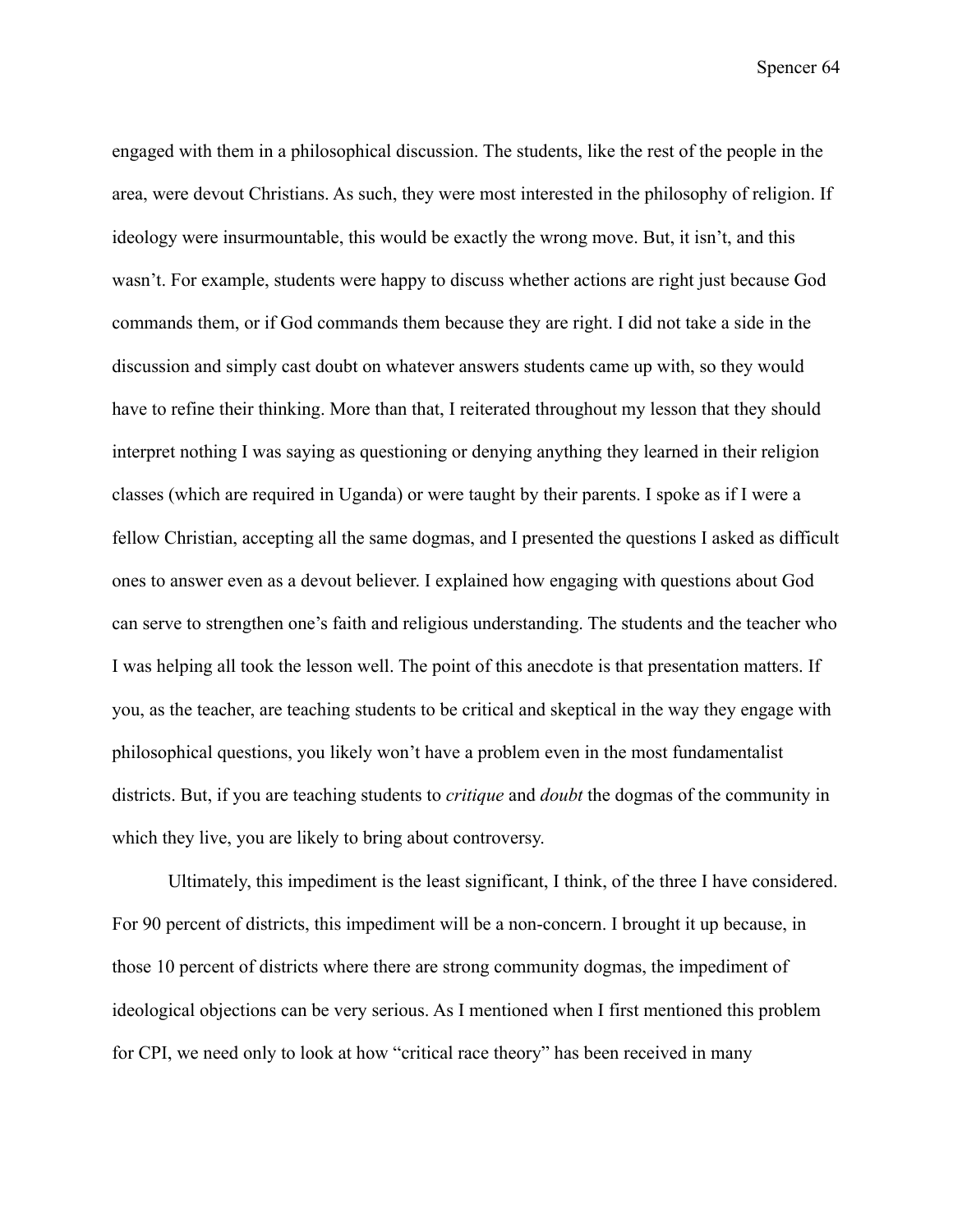conservative school districts.<sup>45</sup> As a practical impediment to CPI, then, we have dealt with the problem of ideological objections. But, there is something underlying *some* ideological objections to CPI (though not the Evangelical Protestant ideological objection). In the next section, I will briefly engage with some of these ideological or, more broadly, theoretical objections to CPI.

### **Theoretical Objections to Philosophy Education and Responses**

In this last section of this paper, I want us to take a step back and take a high-level look at this whole project we have been talking about. I think there are some reasonable critiques of CPI to be made. I am not seriously supposing, in this section, that these objections may actually damn the project of integrating CPI into schools. But, I do think a consideration of these objections will help inform the approach we should take with our project. That is, without responding to these objections, this project would still be valuable. But, by responding to them, we can develop a superior understanding of how to practice CPI that would make CPI even more valuable for those who choose to pursue it.

### *Utility Objection*

There are three main theoretical objections to CPI. First, some people think that school isn't "for" philosophy. <sup>46</sup> These objectors take a narrow view of education. They would reject that the development of citizens is a proper purpose of education. They argue instead that students

<sup>&</sup>lt;sup>45</sup> Conservatives in their school districts and their states have been pursuing legislation or curriculum changes that exclude "critical race theory," a legal theory that is not actually taught in almost any K-12 school. What they take to be "critical race theory," is more like anything regarded to discrimination, anti-racism, or being critical of the United States or its people when it comes to race issues. That is why I have put it in scare quotes. For further reading, see Sarah Schwartz, "Map: Where Critical Race Theory Is under Attack," Education Week (Education Week, March 16, 2022), https://www.edweek.org/policy-politics/map-where-critical-race-theory-is-under-attack /2021/06.

<sup>46</sup> Shawn Adler, "Teachers Assemble: The Case for High School Philosophy across Disciplines," Blog of the APA (The American Philosophical Association, January 15, 2020),

https://blog.apaonline.org/2020/01/08/teachers-assemble-the-case-for-high-school-philosophy-across-disciplines/.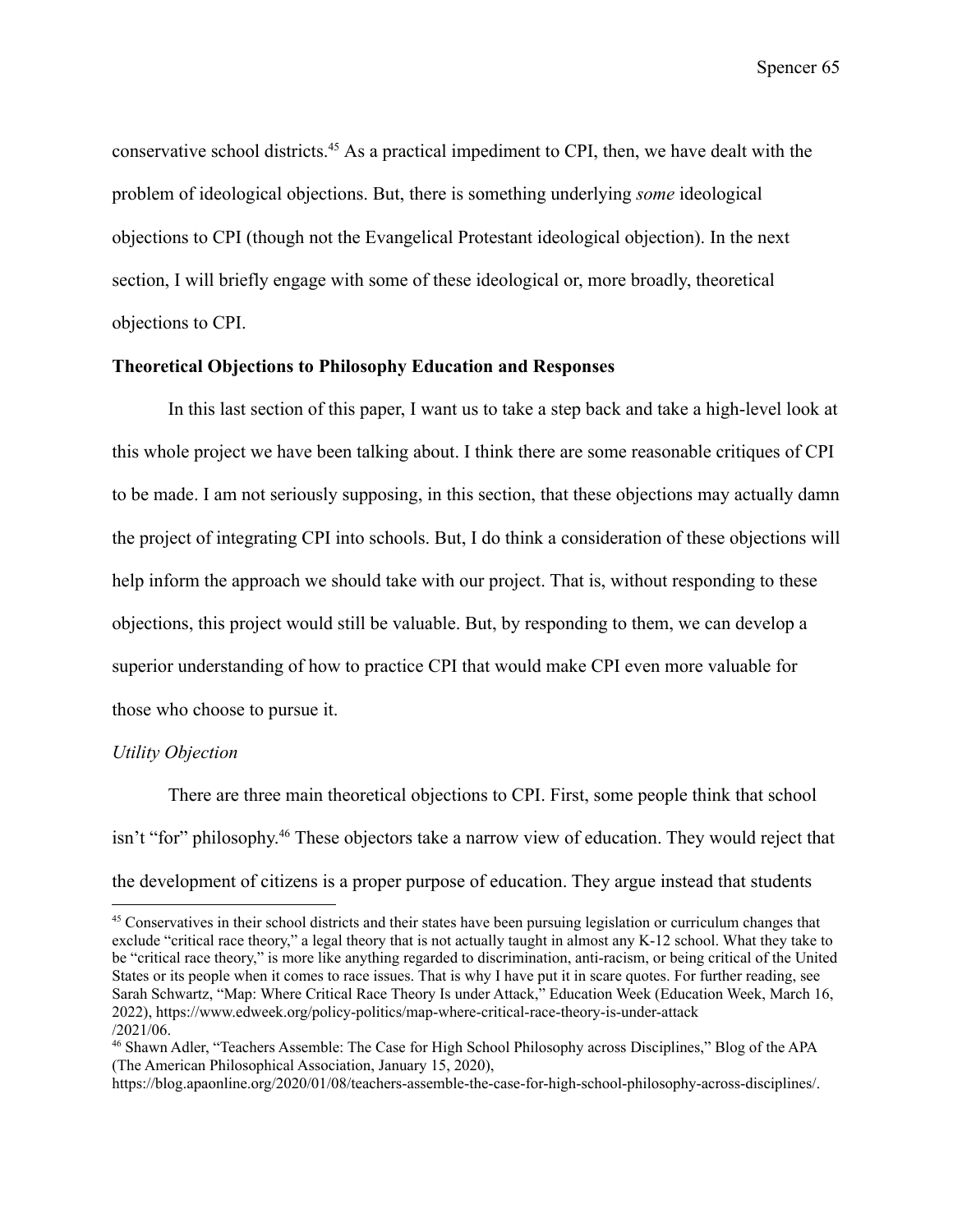(and their parents) are like consumers and deserve a service (a degree, good grades, high standardized test scores, etc.) in exchange for their tax dollars. After all, say these folks, education ought to be *useful* and philosophy isn't useful. We will call this the Utility Objection.

Given what I have related about the measurable benefits of philosophy education, the reader may find this objection to be of little substance. But, I think it is worth building up before we break it down. Here are the critical facts: wages have been stagnant for decades, good jobs are harder and harder to find, inflation has outpaced wage growth, and in that time education has changed.<sup>47</sup> People are desperate and they want their children to be better off than they were. They want to minimize risk and give their kids a solid foundation for the future. Thus, there has been a lot of rhetoric about jobs training programs, vocational training, and career preparation in high school. We are told that what we should learn should always be preparing us for a job. Even wealthier parents worry when sending their kids to college about "ROI," that is, "return on investment" or the amount of money a student at a particular university can expect to make in a lifetime, over the average, minus the cost of attendance. This is not out of vitriol toward learning for learning's sake. It is just that you cannot eat paintings, historical trivia, or knowledge of philosophy. We can look at Maslow's Hierarchy of Needs<sup>48</sup> to understand the thought process. People generally seek the essentials before pursuing abstract ideals like "good citizenship."

Relatedly, the benefits of learning philosophy, particularly in the form of CPI, are largely intangible. There is no certificate in philosophical knowledge. If you ask a student who has

<sup>47</sup> Elise Gould, "State of Working America Wages 2019," Economic Policy Institute (Economic Policy Institute, February 20, 2020), https://www.epi.org/publication/swa-wages-2019/.

<sup>48</sup> Abraham Maslow was an American psychologist who created the so-called "Maslow's Hierarchy of Needs," a helpful theory explaining the order in which people tend to pursue different goals. As originally stated, people tend to pursue physical needs (food, water, shelter) before safety (means of securing physical needs long-term without risk), personal relationships, and self-esteem, to name just a few in order. It isn't that people *never* go out of order with these, just that people *tend* to go in this order.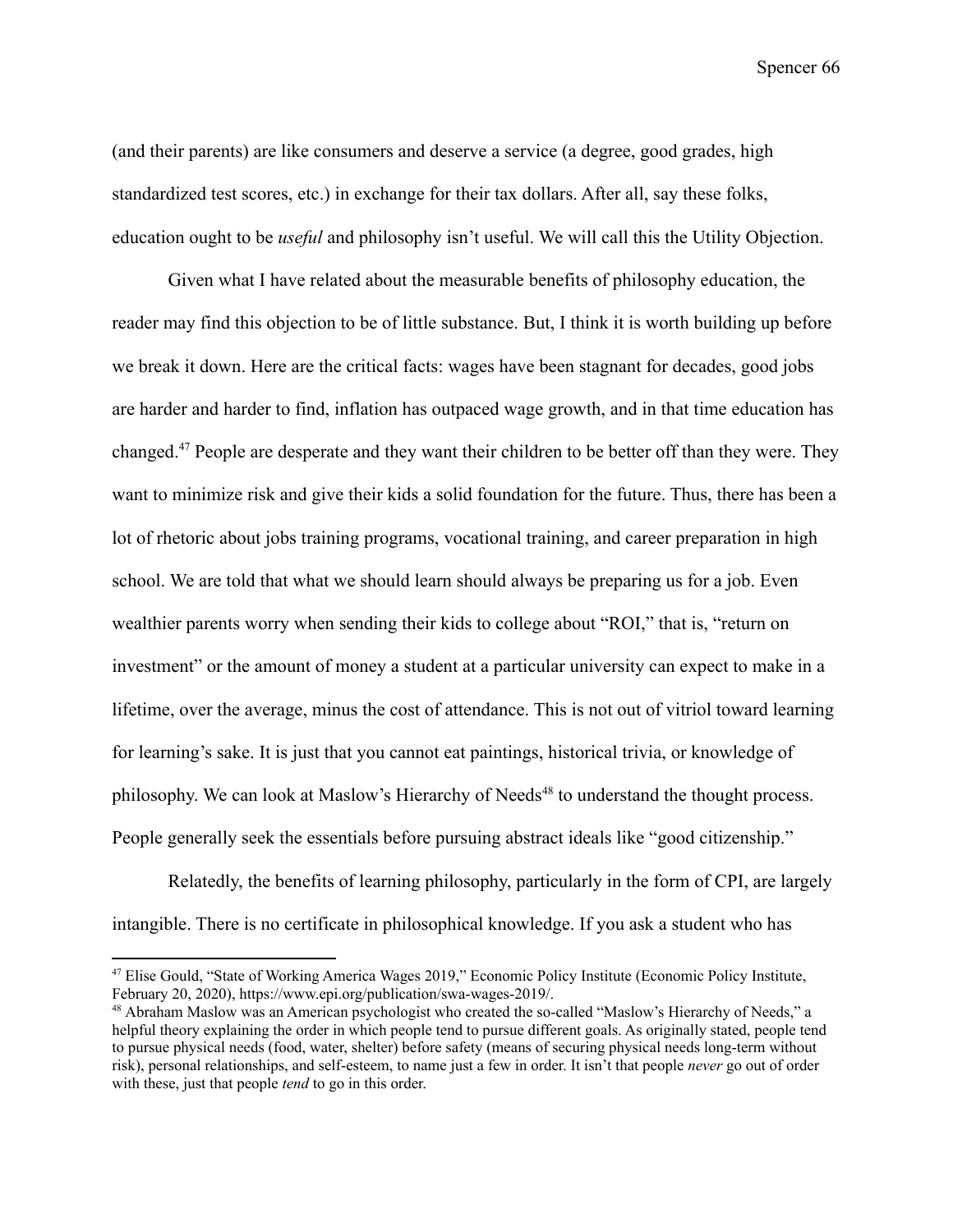studied programming to show the fruits of their labor, they can write programs that do things someone might want. A student trained in CPI is trained in the broadest possible domain: they will be better at everything, insofar as it requires reasoning and communication, but they will have no special skill set. Likewise, good citizenship is hard to see all at once: it is the sum of all one's actions as a citizen. It is easy to write a math test, but much harder to write a real citizenship test.

If we take all this, plus the fact that the US spends an incredible amount on education<sup>49</sup> while still falling behind,<sup>50</sup> it is easy to see how the Utility Objection resonates with so many people. If we are already failing to teach students to read, and to do basic math, and to have basic scientific and historical literacy, why try something new instead of trying to get the basics down? Particularly, they might say, this is true when we can easily see how math skills transfer into an engineering job or computer skills into an office job, but it is extremely opaque how philosophy training improves people's chances of obtaining good jobs.

### *Responding to the Utility Objection*

The Utility Objection relies on two false presumptions. First, it assumes that philosophy education would not materially benefit students (improved jobs, college application success, income, etc.). Second, it assumes that material benefits are the only possible benefits of something. Philosophy education provides other benefits, such as improved reasoning skills and the ability to question one's beliefs and develop arguments to hone one's beliefs. The proponent

<sup>49</sup> Erika Chen, "K-12 School Spending up 4.7% in 2019 from Previous Year," Census.gov (United States Census Bureau, May 18, 2021), https://www.census.gov/library/stories/2021/05/united-states-spending-on-public-schoolsin-2019-highest-since-2008.html.

<sup>&</sup>lt;sup>50</sup> Marc Tucker, "Why Other Countries Keep Outperforming Us in Education (and How to Catch up) (Opinion)," Education Week (Education Week, May 13, 2021),

https://www.edweek.org/policy-politics/opinion-why-other-countries-keep-outperforming-us-in-education-and-howto-catch-up/2021/05.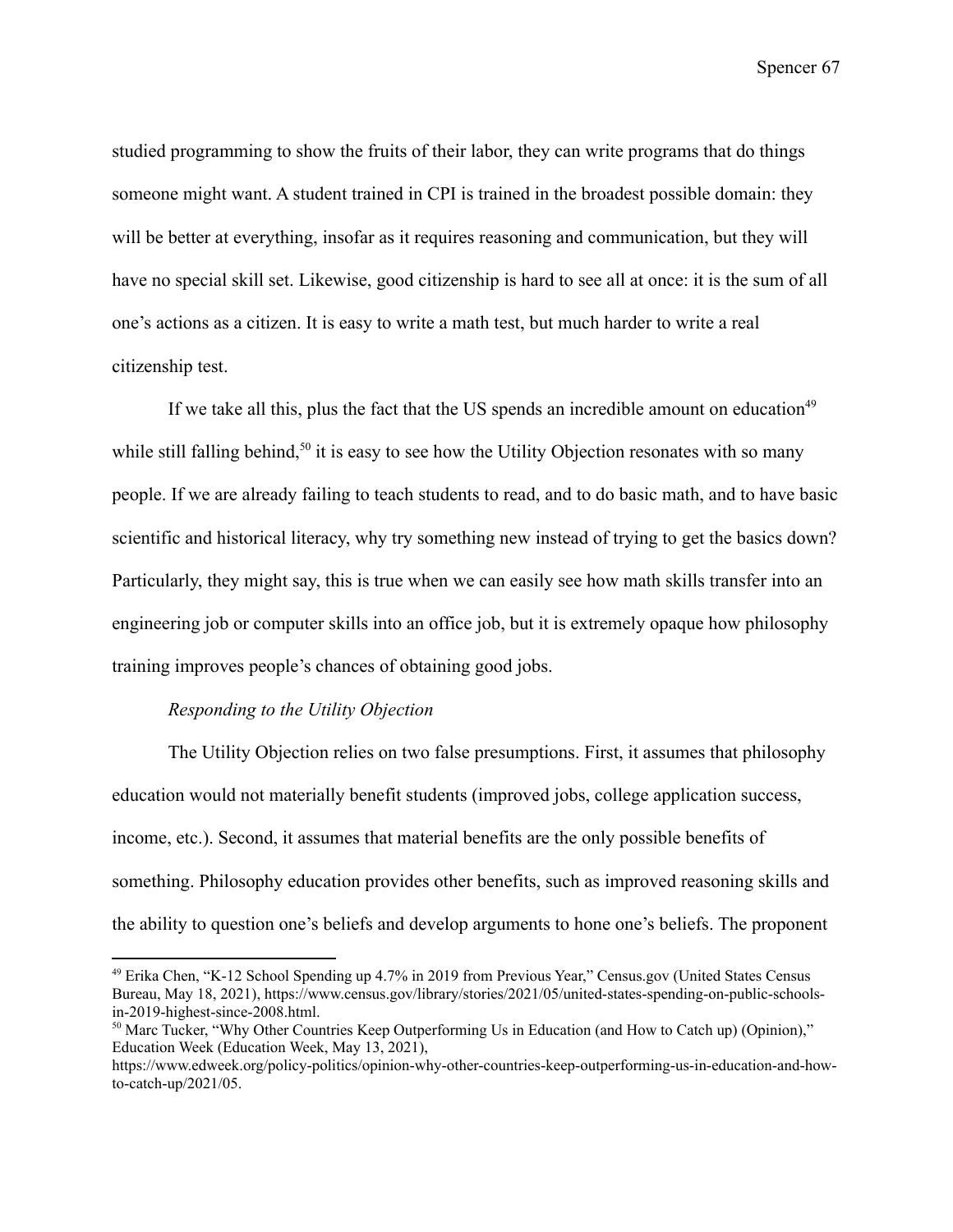of the Utility Objection is just straightforwardly wrong that philosophy education would not materially benefit students. The reasoning skills students develop from practicing CPI are generalizable and will help them succeed in all education domains. But, there is something more to their central objection, that given the material insecurity of so many people, schools should first and foremost focus on helping people improve their economic status. What should we make of this? When discussing the problem of poverty, we concluded that CPI should be funded only after students have been helped to master the basics of reading, writing, and arithmetic at the very least. At the same time, we recognized that CPI, like sports and the arts, can help keep students in school so that they master those basic skills in a way they would not have without these more interesting class subjects and practices.

But, this objection shows what people may think at the logical extreme of this approach: schools exist only to produce human capital, i.e. people with sufficient education to perform labor that will provide them with subsistence wages in exchange for helping enrich corporations and capital owners. Someone beaten down enough by the systems which keep many families in poverty across generations may simply accept that the system's goals must be their own. They can escape the worst of poverty if they master skills useful for capital, so that is what they ought to do, and that is what schools ought to help them do. The problem is that this attitude prevents us from changing these systems. Teaching CPI is essentially revolutionary because it encourages people to critique and question the foundational assumptions of the societies in which they live. It encourages moral and political agency in students, compelling them to take stands on issues and justify their beliefs. This benefit of CPI is one of its most vital.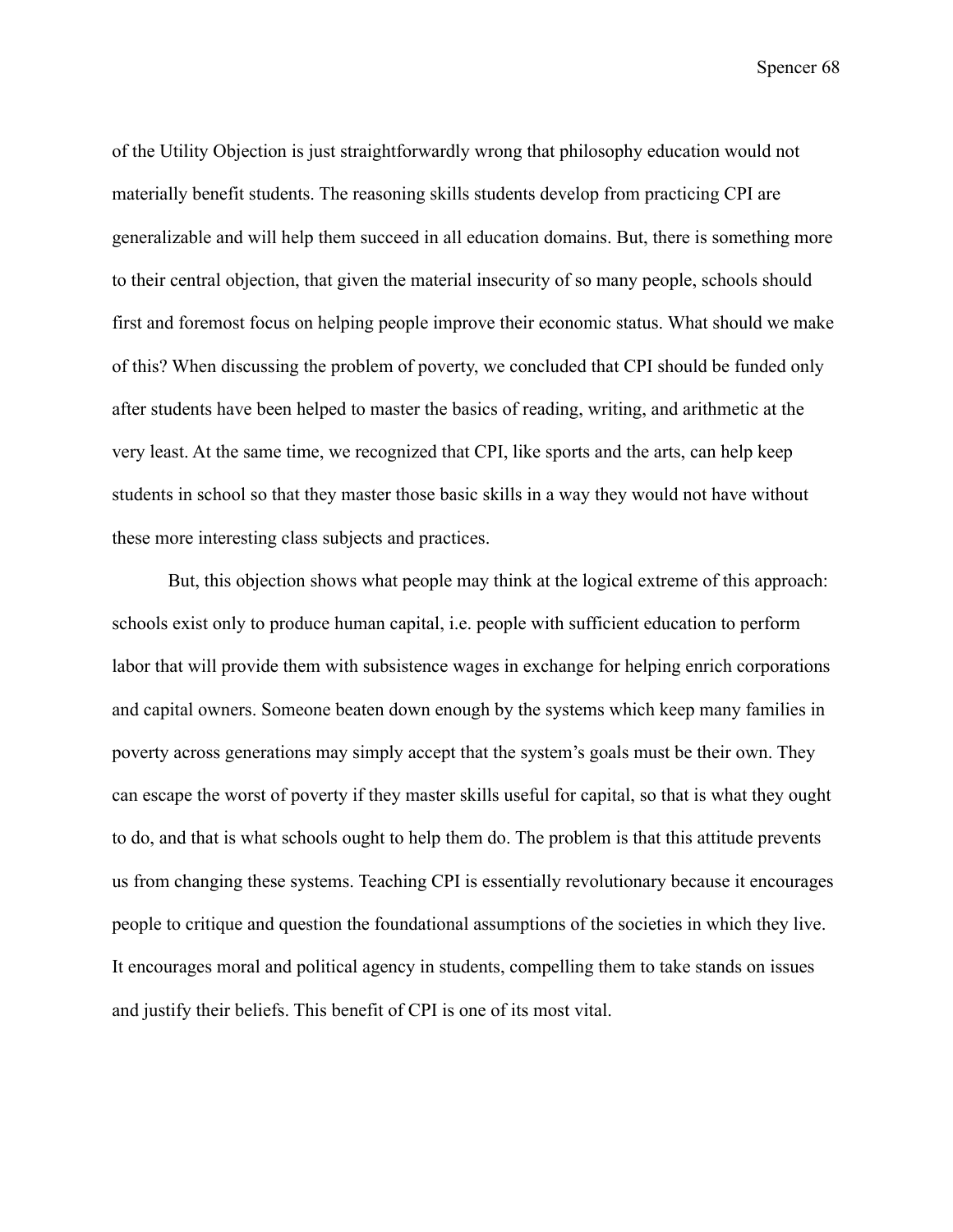So, this objection tells us something about how we ought to teach and advocate for CPI: we must balance people's practical concerns, of surviving in a capitalist society, with idealistic aims, of changing that society. CPI, like the humanities in general, is an important tool of social change. That means that, at least in some situations, practice of CPI may be preferred over mastery of basic skills because *both* are important in order for a person to live, and thrive, rather than merely *surviving*. The proponent of the Utility Objection is right that schools should advance students' material interests, but wrong about how: exclusive focus on the mastery of basic skills helps students' short-term material interests of survival, but harms their long-term material interests by preventing them from gaining the tools that they need to substantially change the societies in which they live for the better.

## *Critical Objection*

Second, on the exact opposite side of things from the proponent of the Utility Objection, some people think that teaching philosophy will harm society, by *preventing* progress via reproducing problematic social attitudes. Some of the most widely-read philosophers are also those liberal, Enlightenment philosophers whose arguments for individualism and private property, as well as racism and sexism, have justified oppression in our society. For example, many Enlightenment philosophers justified democracy only for white, property-owning men. Although American society has gradually become more inclusive and democratic, these deep-seated values linger and slow social progress. And, philosophy in general is the domain of the white and the male. The vast majority of people qualified to teach philosophy are white men, and usually fairly well-off ones at that. Their identities fundamentally bias their interpretation of readings and they will unwittingly preference ideas in student discussion that conform to their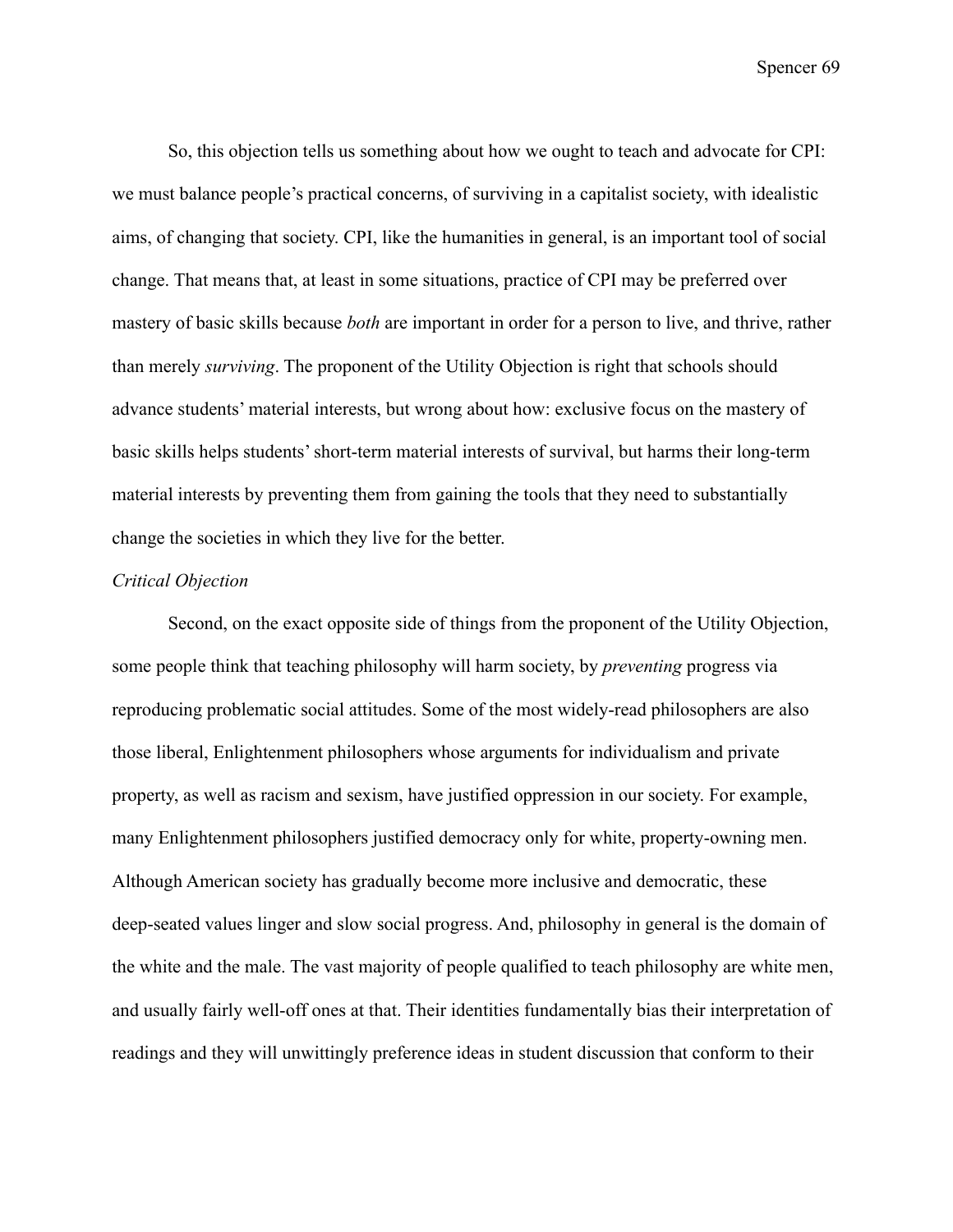own interests. We will call this the Critical Objection, as it comes from the tradition of critical theorists like Michael Apple whose writing on education inspires this objection.<sup>51</sup>

On one hand, this objection is obviously false: there are well-off, white, male, philosophy professors who are extremely critical of systemic oppression in all its forms. And, even if there weren't, these imaginary philosophy professors wouldn't be the ones teaching CPI. The existing teachers would be. And, they would be able to criticize any dominant group philosophers whose writings they choose to draw upon in the classroom. But, there is a more subtle form of the objection that I think rings more true. I am sure there are plenty of would-be philosophy teachers who might bring harmful biases into the classroom. But, even excepting those, there remains a problem: with CPI, the inquiry is only as good as the community. In the ideal case, a classroom learning CPI would be filled with a representative sample of the people of the world. After all, there is no reason to think any one community has privileged access to philosophical truth. Maximizing perspectives would make the discussions had very fruitful. But, of course, this is completely unrealistic. A real CPI class will have, at best, a representative sample of the students in a local community. But, even that is unlikely. Students, living in segregated communities, are further segregated in schools. That is, high schools in the United States remain highly segregated by race and by income.<sup>52</sup> And, in such a situation, where the community in the classroom does not reflect the community outside the classroom, CPI, which is meant to help students develop skills for thinking critically, may do quite the opposite.

<sup>51</sup> Michael Apple, *Ideology and Curriculum*, 4th ed. (New York, NY: Routledge, 2019).

<sup>52</sup> Will McGrew, "U.S. School Segregation in the 21st Century," Washington Center for Equitable Growth (Washington Center for Equitable Growth, March 7, 2022),

https://equitablegrowth.org/research-paper/u-s-school-segregation-in-the-21st-century/?longform=true.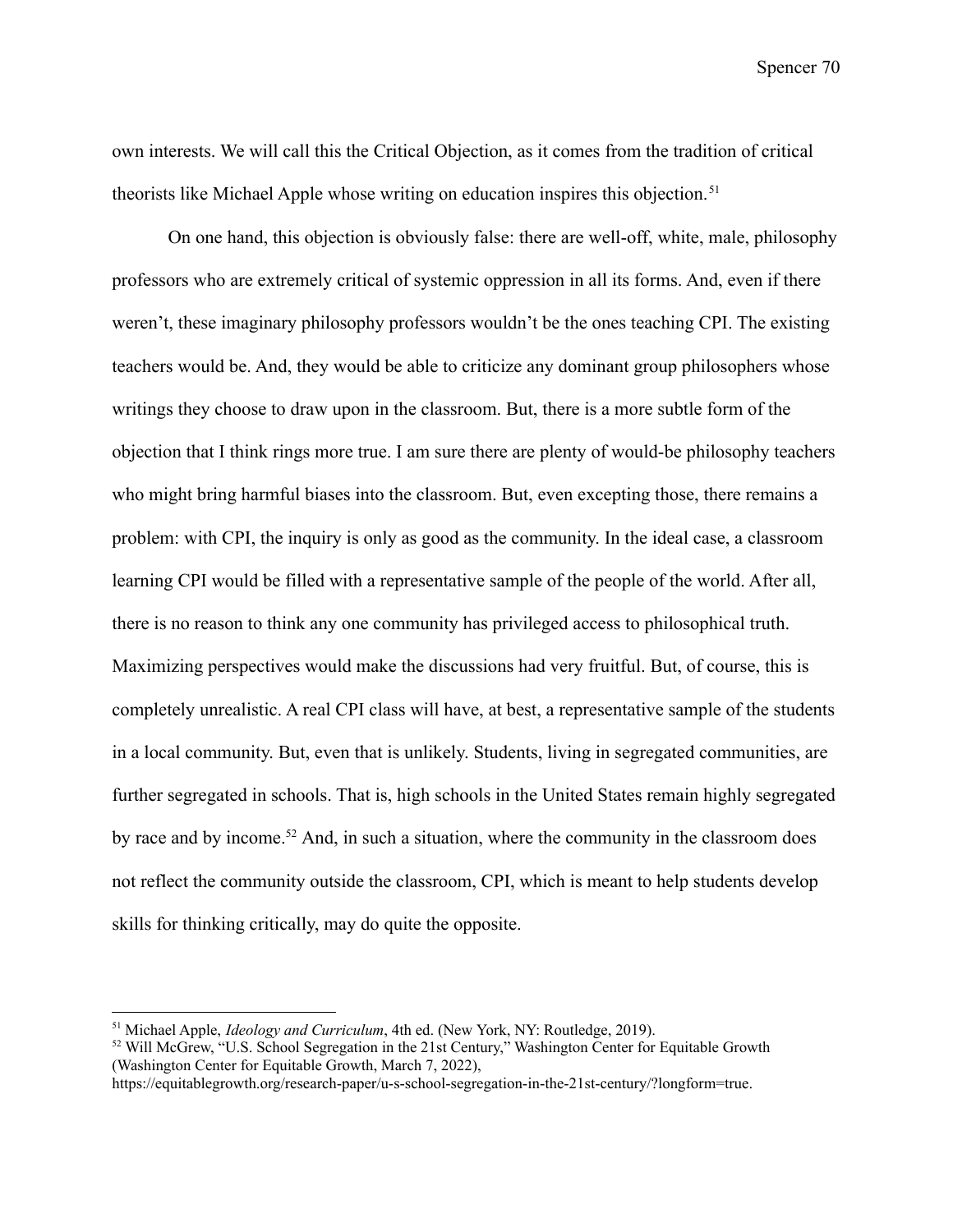Students in such a classroom, e.g. a predominantly white, upper middle-class one, are likely to reinforce each other's biases. More than that, they will feel especially confident in their biased views having put them up to what they have been told is a rigorous process of investigating the truth. CPI gives students the chance to turn low-level, poorly thought-out biases, perhaps developed from their parents and from media, into hardened, argument-backed, well-rationalized biases. In the liberal ideal, free communication gets us to the truth. But, for communication to be truly free, it cannot be segregated the way American schools are today. Thus, CPI is not capable of singularly creating good citizens, and could make worse ones. CPI cannot overcome the hurdle of the social conditions most students live in. The objective benefits, e.g. in learning to reason and communicate effectively may remain, but they may be in service of problematic goals: that is, a student may become good at rationalizing their biases and convincing others to accept their rationalizations.

Racism, sexism, classism, etc. have often been more harmful when their practitioners have taken a "rigorous" approach, not simply reacting with disgust and ire at the targets of their discrimination, but creating arguments and narratives as to why the existing hierarchies of oppression are necessary, or even the ideal. We need only look to the history of scientific racism and misogyny in Europe and the United States to see how this occurs. Physical characteristics, such as skull shape and size, were used as justifications for the superiority of men over women and whites over other races of people. If you have an intuitive dislike for someone or some group of people, you might, personally not help them, or you might even take advantage of them. But, if you think your dislike or judgment of their inferiority results from some universal or necessary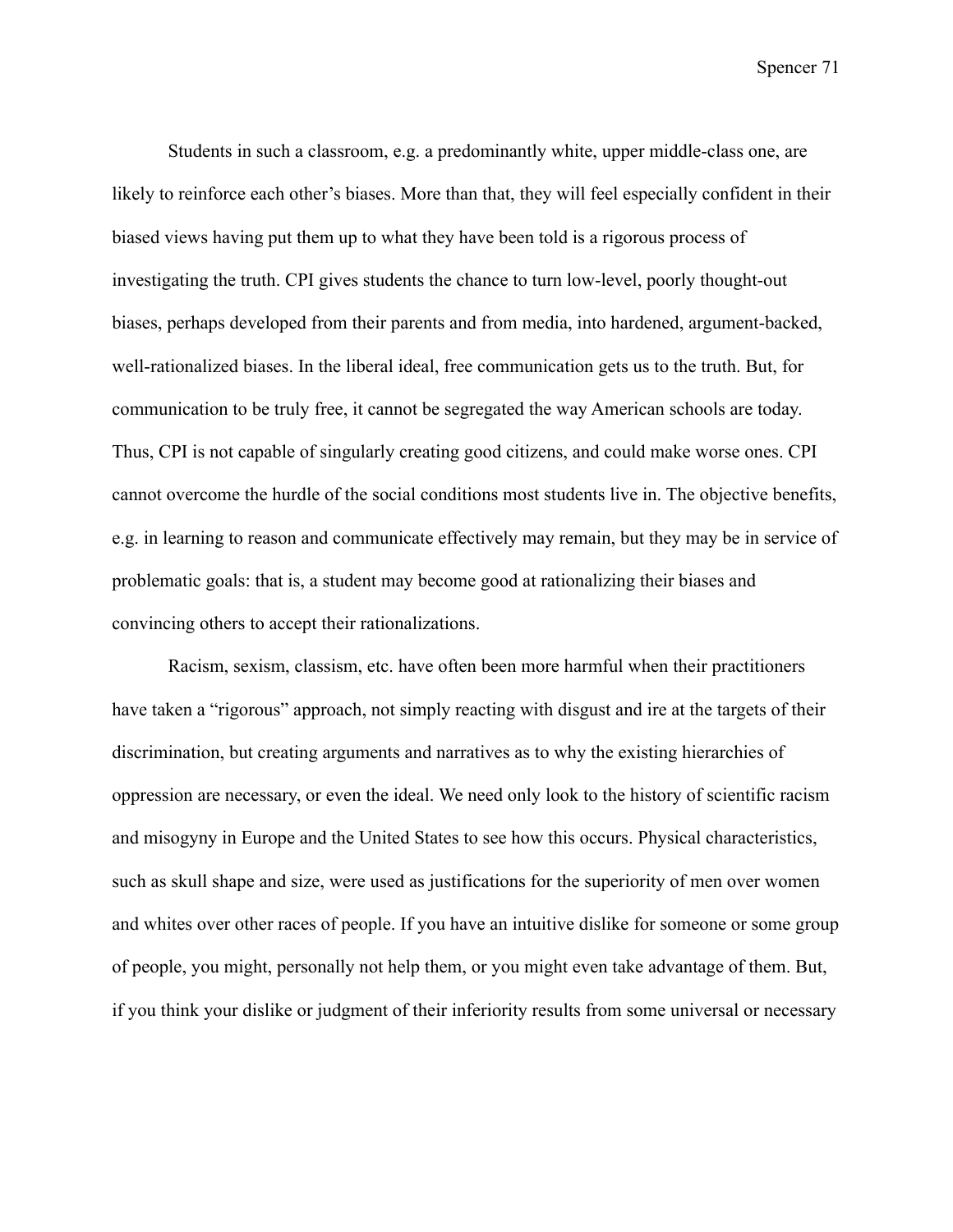truth, you might promote government policies harming or restricting the group of people you dislike.

Thus, on the Critical Objection, the problems CPI seeks to fix are better dealt with, or can only be dealt with, by remedying the material conditions of students. Then, and only then, could CPI really be helpful. Until then, it will be useful only in very specific areas, and potentially harmful in the rest. How this harm could crop up is not necessarily obvious, particularly with topics like suicide, which we saw discussed in my imagined classroom at the beginning of this paper. The situation is most clear when students are discussing something like the ethics of employer-employee relationships or the ethics around issues of discrimination, prejudice, racism, sexism, and the like. In these cases, we can see how students could come to rationalize their bigoted beliefs. But, is this avoidable by simply avoiding such topics? Well, if it avoids them entirely, it will fail to serve one of its purposes—helping people to develop the skills to have productive conversations about these issues—and so we might wonder why we should do it at all. But, we cannot cordon off the problem.

Even with some topic like suicide, there are beliefs that inhibit progress that could be given further rationalization by CPI. For example, one reason someone might have given against suicide is that it is selfish and could injure the people who depend on you for material support, e.g. your children or your spouse. But, this idea is predicated on the idea that the atomic individual is at fault for the material deprivation of his family when he kills himself, that society is properly structured when people depend for survival on some bread-winning wage-earner rather than on a strong social safety net. This is a hegemonic idea that could be solidified in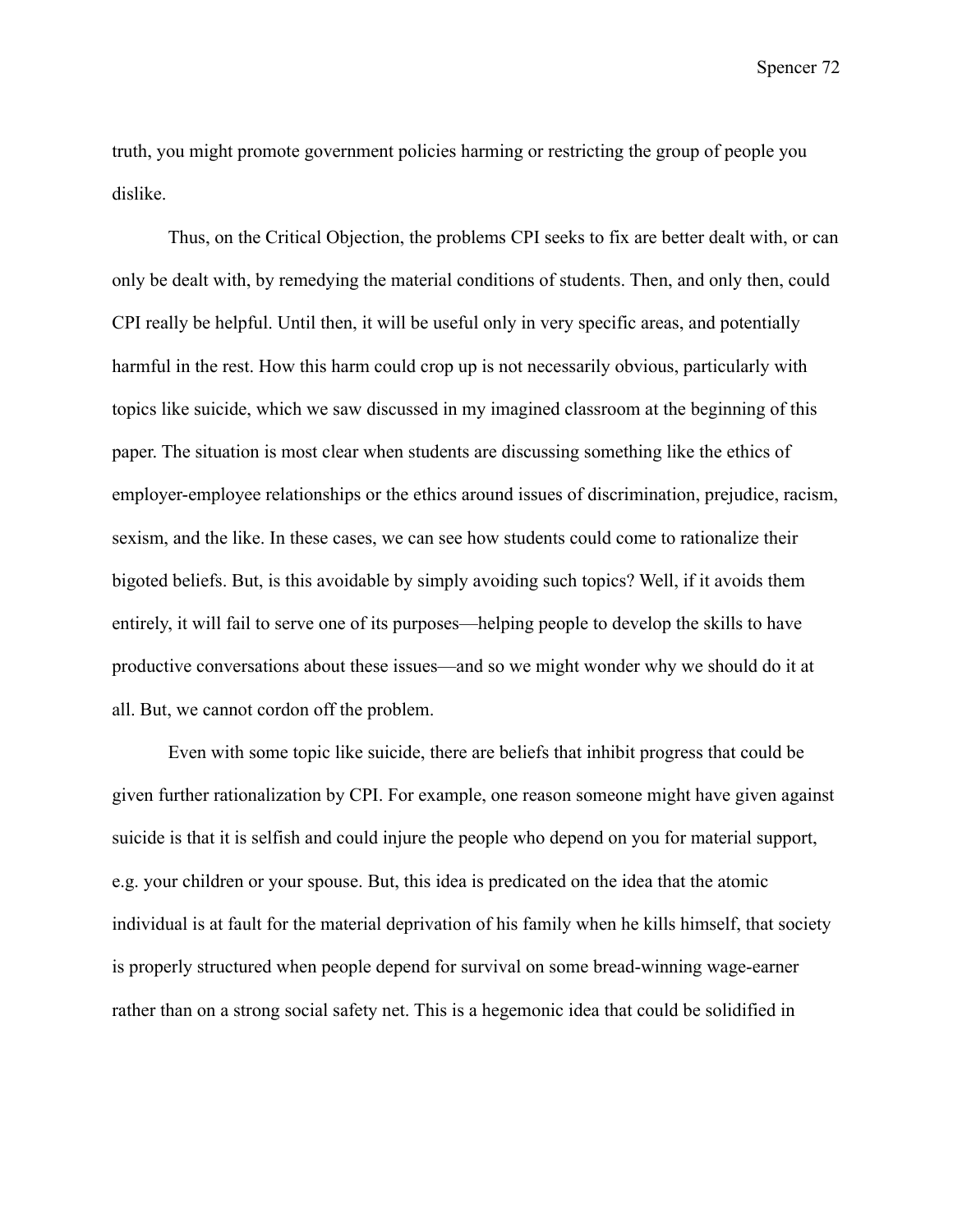students' minds by CPI. The problem the proponents of the Critical Objection are responding to is thus pernicious. Nonetheless, I think it is soluble.

## *Responding to the Critical Objection*

In response to the Critical Objection, I would argue that philosophy, though it can reproduce problematic values and judgments, is also the most potent tool for overturning those judgments. Philosophy has always been critical of the established authority. Its questioning of tradition is inherently opposed to the mere reproduction of societal values. After all, the liberal individualism of many Enlightenment philosophers was, in their time, a form of progressivism and they were attacked by the conservatives and religious fundamentalists of their time just as progressives are attacked today. Individual rights, property rights for all—these are certainly examples of progress over the feudal system of complete deference by the vast majority to the aristocracy and Church. To be completely successful, the Critical Objection requires that CPI be like Sunday School, when it is completely the opposite. But, there still seems to be something to the more subtle form of the objection—that the bias of a teacher or community will problematically inform the range of CPI as it takes place in a classroom, and so lead students to a false confidence in previously held dogmas.

This more subtle form of the objection is, I think, mostly correct. As proponents of CPI, we must recognize that bringing CPI to the classroom will not radically shift students' fundamental views in the vast majority of cases. After all, for a class to openly discuss a question, they must take that question seriously. And, if a class has a widely shared view about the answer to a question—for example, on whether suicide is moral or immoral as the case study I imagined considered—that class is unlikely to have as productive a discussion as I imagined. A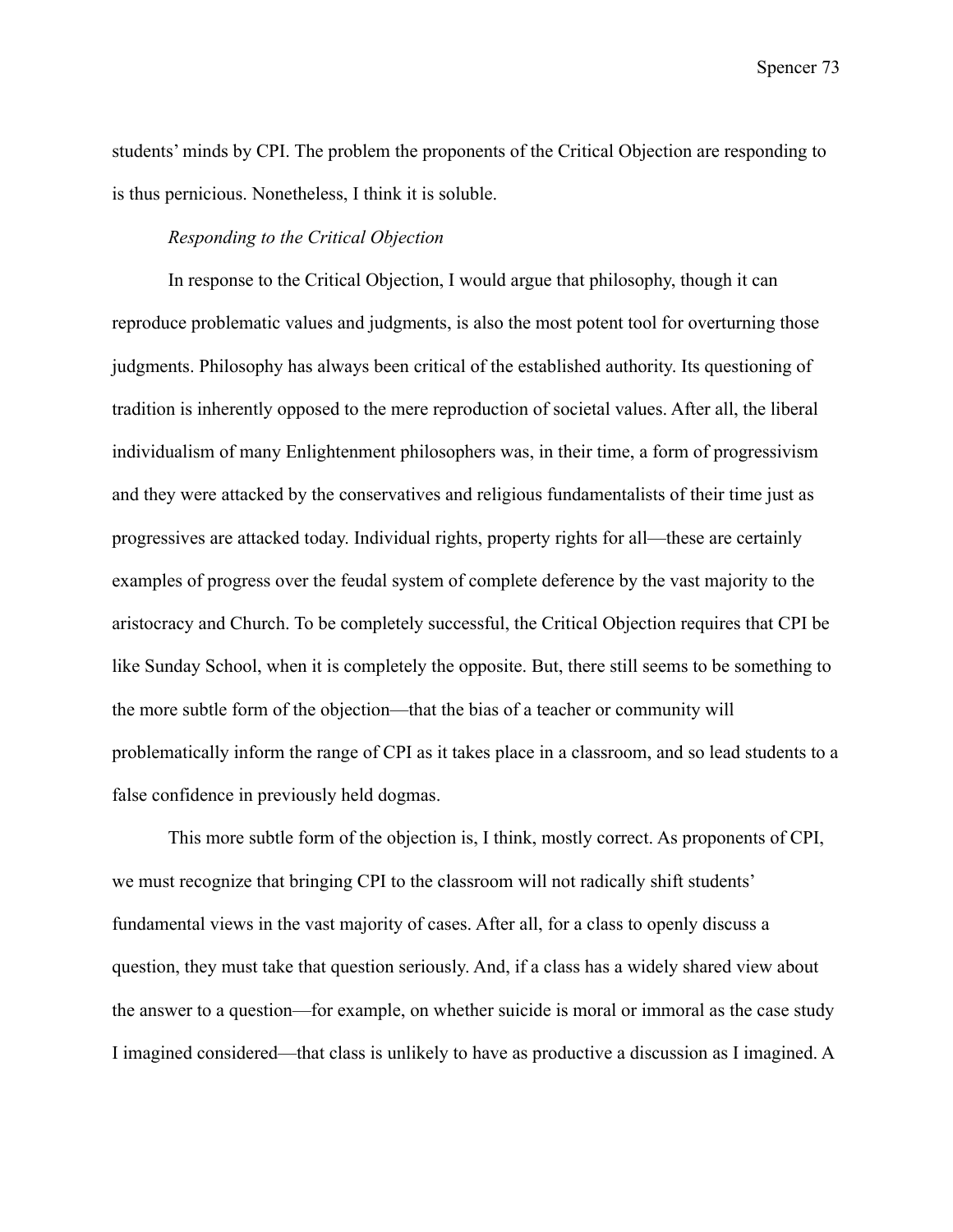classroom of religious fundamentalists led by a religious fundamentalist teacher will have difficulty discussing suicide beyond "it's tragic, and it's wrong."

This objection, then, gives us two conclusions about how we should understand proper CPI: first, the teachers of CPI must do their absolute best to make no discussion out of bounds, no dogma unquestionable (outside of the practical concern of creating too many ideological objections from administrators and parents that we discussed before). This is a challenge, but one that can be lessened by strong training in CPI for teachers. Second, advocates of CPI should recognize that CPI will rarely have a magical effect on students to shift their thinking. Rather, CPI may in many circumstances merely serve to keep students' minds open to alternative viewpoints. Simply not *solidifying* old dogmas helps to change people's mind about them.

I agree with the proponent of the Critical Objection that CPI *can* have all the negative effects that I described in presenting the objection. But, it need not have them if teachers are trained properly. I agree with them also that remedying the material conditions of students would help them enormously in becoming better reasoners and citizens. But, as we saw in discussing the problem of poverty, that is easier said than done. CPI, taught properly, can give students the tools to promote social change and remedy their own material conditions in the short-term and the long-term. It is also worth noting that this response, that the Critical Objection can be met through proper training of teachers, is in tension with the problem of buy-in we examined earlier. Ultimately, any implementation of CPI will have to be a balancing act—it may be in some cases that insofar as we respond to the buy-in problem, we fail to respond to the Critical Objection and vice versa.

# *Focus Objection*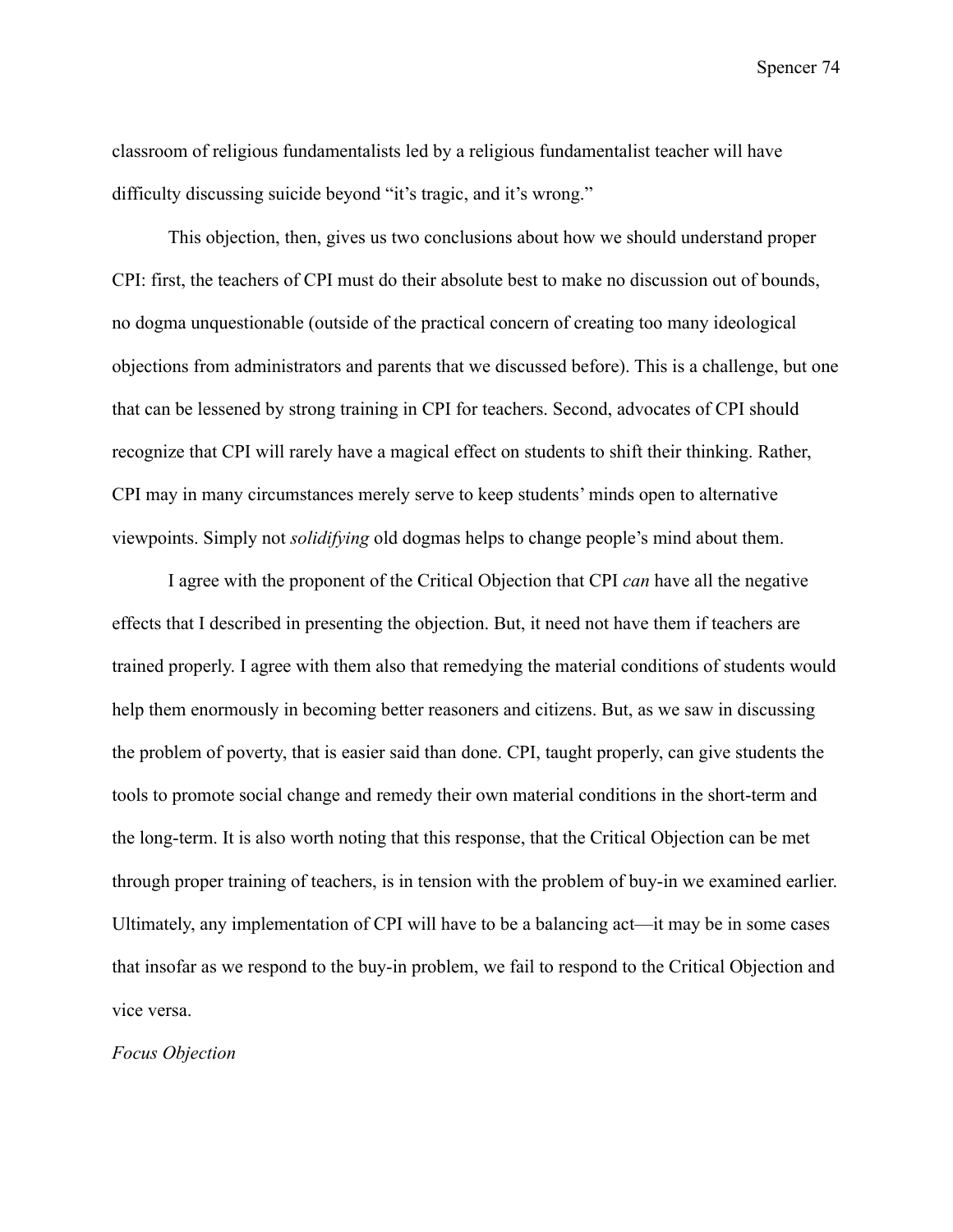Third, almost blending the theoretical and practical, some might think that philosophy education, at least in the form of CPI, would be detrimental to students as compared to traditional instruction. CPI requires lengthy student discussion. It requires taking time to build community among the students. And, the topics students would independently seek to talk about may not be those that they need to understand the subject. As a result, CPI, these folks might say, ends up teaching students certain skills, but fails to get them the knowledge of the subject that they need. CPI is inefficient at getting knowledge into students' heads. This objection is based on the objections science educators make of the movement toward more discussion and problem-solving oriented learning in their own field.<sup>53</sup> Objectors like these would say that knowledge of philosophy is more important than the skills of philosophy. They might argue that philosophy should be taught as its own class, not as a mere set of skills touched upon in other classes. This is clearly a philosopher's objection, not one that might come from teachers, parents, or your average person. It presupposes the value of philosophy education in a way that the other two objections do not. We will refer to this objection as the Focus Objection.

There is some merit to the Focus Objection. After all, a discussion tightly controlled by a teacher is boring and disconnected from the needs of students, but a completely unmoderated discussion certainly could not be called CPI: unmoderated discussions are just like ordinary conversations, perhaps collaborative, but rarely philosophical or true inquiry. A teacher of a subject will always have more knowledge of a subject than her students, if she ought to be called a teacher at all. By providing focus and direction, her students are much more likely to learn something important than if they have an unmoderated discussion.

<sup>53</sup> M. Mitchell Waldrop, "The Science of Teaching Science," *Nature* 523, no. Special Issue (July 16, 2015): pp. 272-274.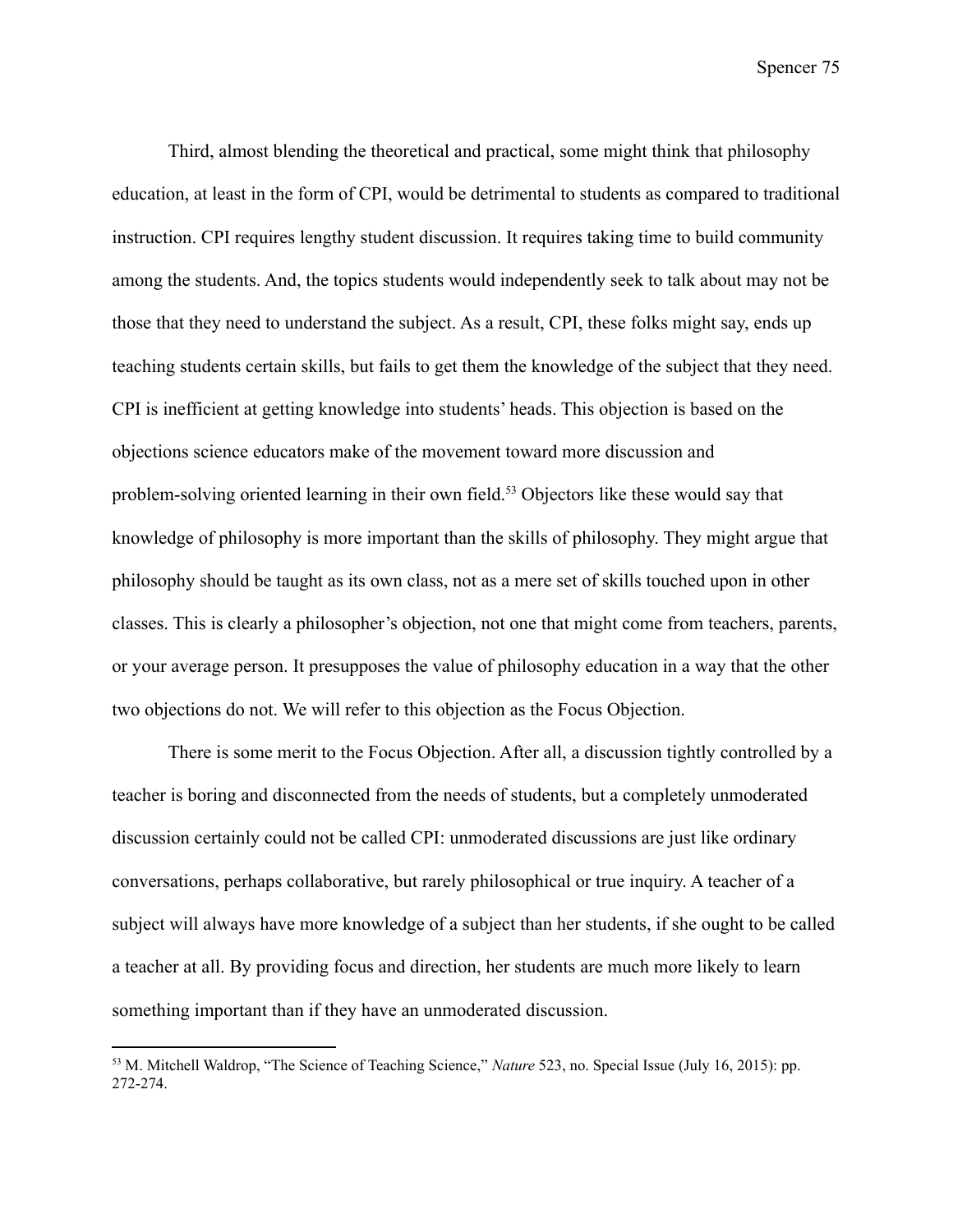But, the Focus Objection can go further than this. Why bother with CPI at all? If the teacher is more of an expert than the students, why not simply present the information to her students, asking them questions only to check their understanding? The extreme position here, that students are simply vessels into which knowledge from the teacher can be poured, is archaic. But, a moderate position might have something to it. No humble philosopher would claim that philosophy is a set of true beliefs that can simply be taught to students. Learning the skills of philosophy has some importance. But, philosophy is also about opening people's minds to the possibilities.

The strongest version of the Focus Objection is the claim that there is greater value in exposing students to the history of ideas, i.e. the history of philosophy, than in teaching students philosophical skills through CPI. Doing so helps students see the origin of their foundational, cultural beliefs. Why, after all, do we all think as a background, cultural belief, that liberal democracy is the only effective, legitimate form of government, and the endpoint of human development? By teaching the history of philosophy, we can see a path from people justifying monarchy in medieval times, to finding flaws in its effectiveness and legitimacy, to outright criticism from some Enlightenment and then modern philosophers, followed by Hegel saying that liberal democracy is the end of history. Learning the histories of beliefs like these reveals something important: sometimes, beliefs we have that we never even thought to question, almost like "the sky is blue" are not based on argument, but tradition, or cultural inertia. Of course, there are reasons for believing things like the legitimacy of democracy, or other background cultural beliefs we have, but those reasons are often not the reasons we actually believe them. Rather, we were just taught them either directly, or indirectly, e.g. by media exposure. Seeing that vacuum of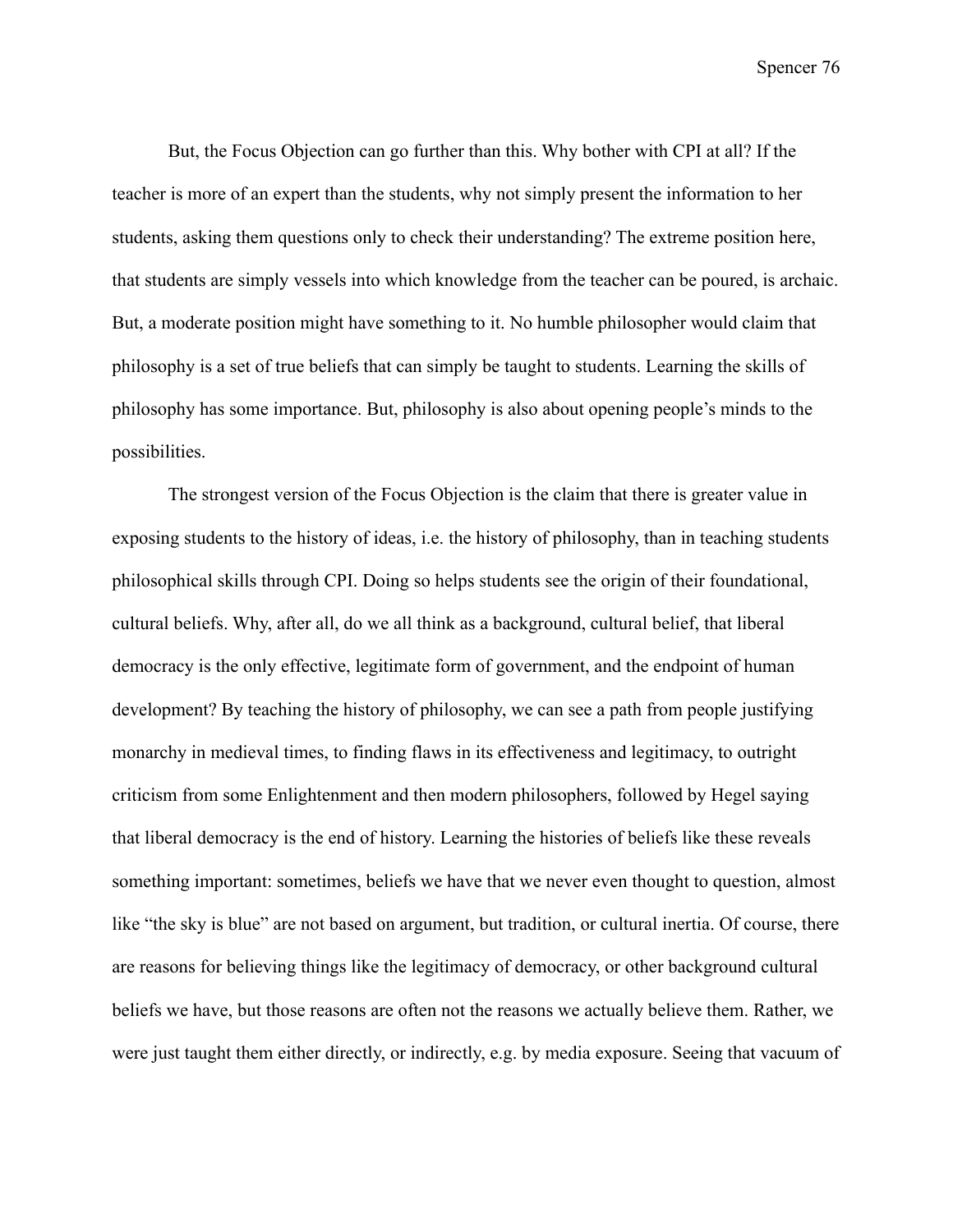argument and justification is powerful, and can spur people to question much of what they thought they knew, to the effect that they may sizably change their beliefs, and thus their actions.

Broadly speaking, then, teaching the history of ideas gives students philosophical choices they might never have thought they had. If CPI is, as we discussed earlier on, a mode of philosophy aimed primarily at making ethical choices in the course of one's life, then it is vital to know what all the choices are. For example, students may be naive moral relativists: they might think what is right is right according to a particular culture and context. They might think, as many do, the only grounding for an objective, universal system of right and wrong lies in religion. But, upon exposure to Immanuel Kant or to John Stuart Mill, they may judge (as those philosophers did, though in very different ways) that it is possible to judge right and wrong objectively and universally without reference to God. On the other hand, students may be devoutly religious and think that atheists just hate God. Seeing real arguments to the nonexistence of God could drastically change how they see the world and what they think they ought to do. CPI may be aimed at helping people make ethical decisions, but, from the argument here, it seems like teaching the history of ideas might achieve that aim more readily.

# *Responding to the Focus Objection*

In response to the Focus Objection, I would argue that the preferred aim of those who pose this objection, i.e. knowledge of the subject, is the improper goal for *philosophy* education. Unlike science, whence this objection comes, philosophy does not possess a body of knowledge that simply needs to be dispersed. Certainly, there are some places where philosophy has given us sure enough conclusions that it can be taught like a science: logic is the most obvious example. But, usually once a domain of philosophy has become certain enough to be called a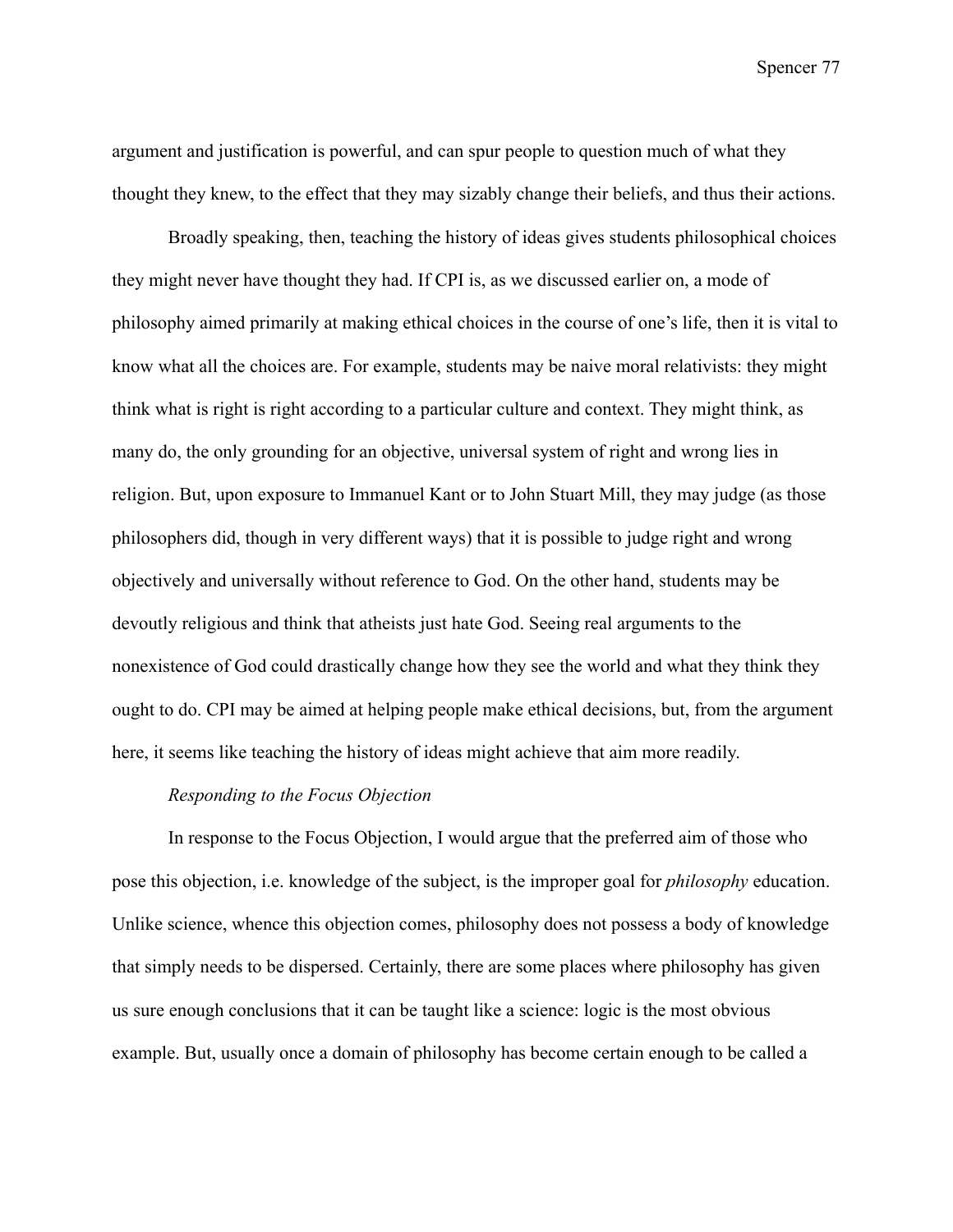science, it ceases to be taught as philosophy. Philosophy, understood as what is left beyond the bounds of high certainty, provides more questions than answers. Thus, students best learn philosophy when they learn how to ask questions and practice CPI. Learning the ideas of past philosophers is valuable, but not the most important focus of philosophy education. As I demonstrated with my imagined classroom discussion at the beginning of this paper, these ideas can and should be brought in. An exploration of the ideas of the Stoics can shake up students' views on suicide, views they may have taken for granted as universal and common-sense. But, the point of CPI is to help students develop certain skills, like critical thinking and reasoning. As we have seen, there is empirical evidence backing up the idea that CPI improves students' reasoning abilities. But, this just doesn't exist for the teaching of the history of philosophy. The proponent of the Focus Objection would need to explain why the knowledge of the history of ideas is more important than the development of these skills, a conclusion which is not obviously justified.

The proponent of the Focus Objection justifies a historical approach to philosophy education over CPI by arguing that students' views are often historically contingent, and so ought to learn the history of the ideas that they hold as fundamental. I would argue that the larger fact that all ideas are historically contingent means that there is no reason we ought to privilege the philosophical views that have been expressed historically. Even less should we privilege the historical philosophical views that were *popular*. A historical approach can be enlightening, but also limiting. In fact, a historical approach would be outright *impossible* given the way we have been talking about CPI. We have been talking about CPI as a new way of having discussions in classes that are not otherwise centered on philosophy. Even if learning the history of philosophy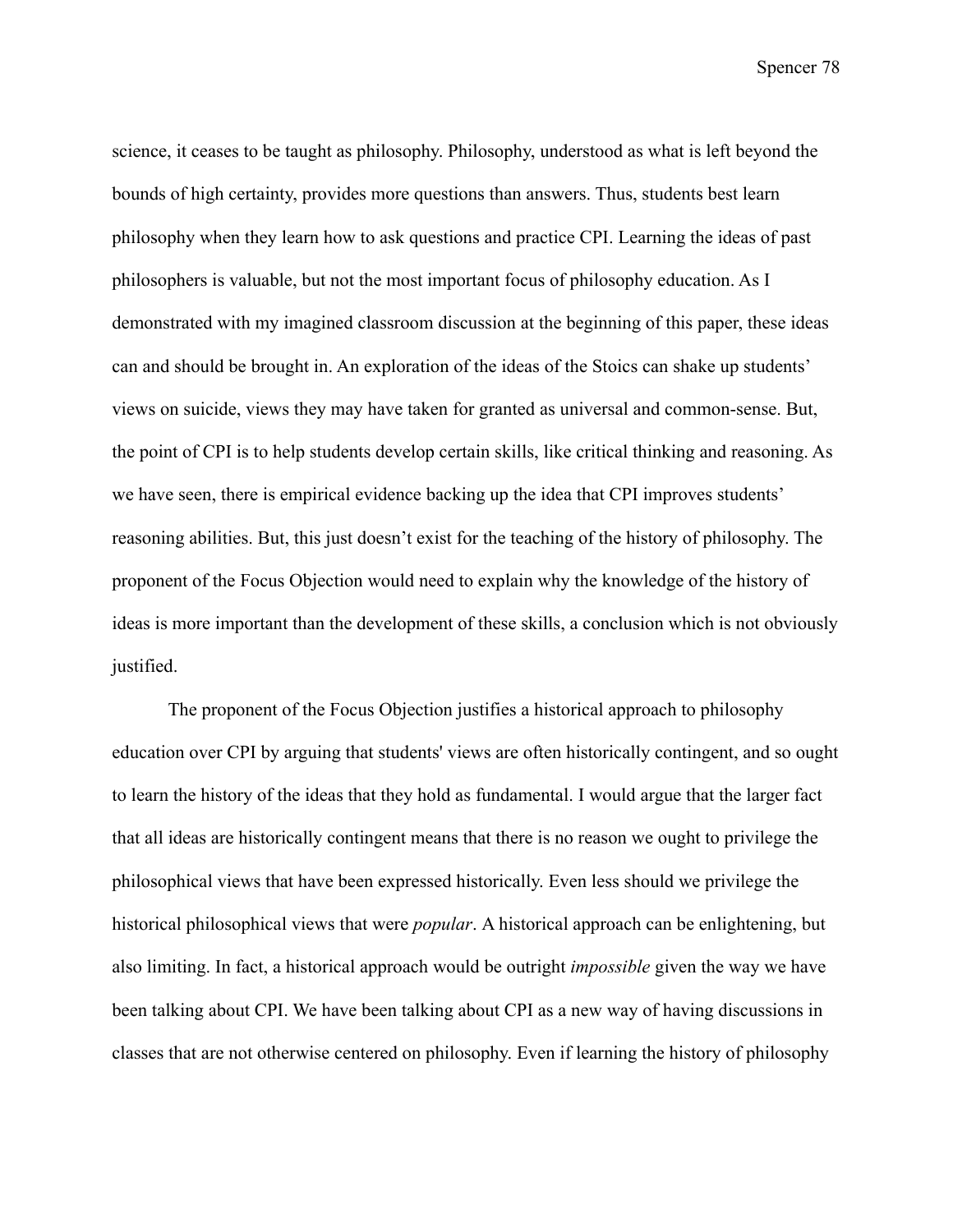were important (and it very well may be!), it could not be a direct alternative to CPI because it would not fit into English, history, and science classes, among others, in the way that CPI can.

This objection and our response to it helps to clarify how CPI ought to be taught. Though I have argued that a historical approach to philosophy education can be limiting, it is possible that an ahistorical approach could be even more limiting: without referring to historical thinkers, people may not go far beyond their culturally inculcated presumptions. Bringing in a historical thinker is like bringing in a foreign exchange student: both are likely to have quite a different way of thinking about things, and so both offer unique perspectives that enrich discussions. If philosophy could be taught with great certainty, the proponents of the Focus Objection might be wholly right. Unfortunately, philosophy is not like science. Proponents of CPI should keep this fact in the back of their minds.

# **Conclusion**

Bringing philosophy into American high schools will be hard. In some cases, it will scarcely be possible. In some cases, we will have compelling objections to the whole enterprise. Nonetheless, I hope that this paper has been persuasive in its central thesis: philosophy education in the form of CPI is a vital part of the future of American education, if it is to progress. Like each individual student, as they progress from the basics of their education, to mastery of complex skills, I think American education is on a path of progress. In its early days, the point of education was just to get students basic literacy. Nowadays, we teach students a lot more, though some still struggle with the basics because of material deprivation. And, I think we can go even further so that every student has the opportunity to practice philosophy, a discipline once reserved for only the most astute, most educated of all.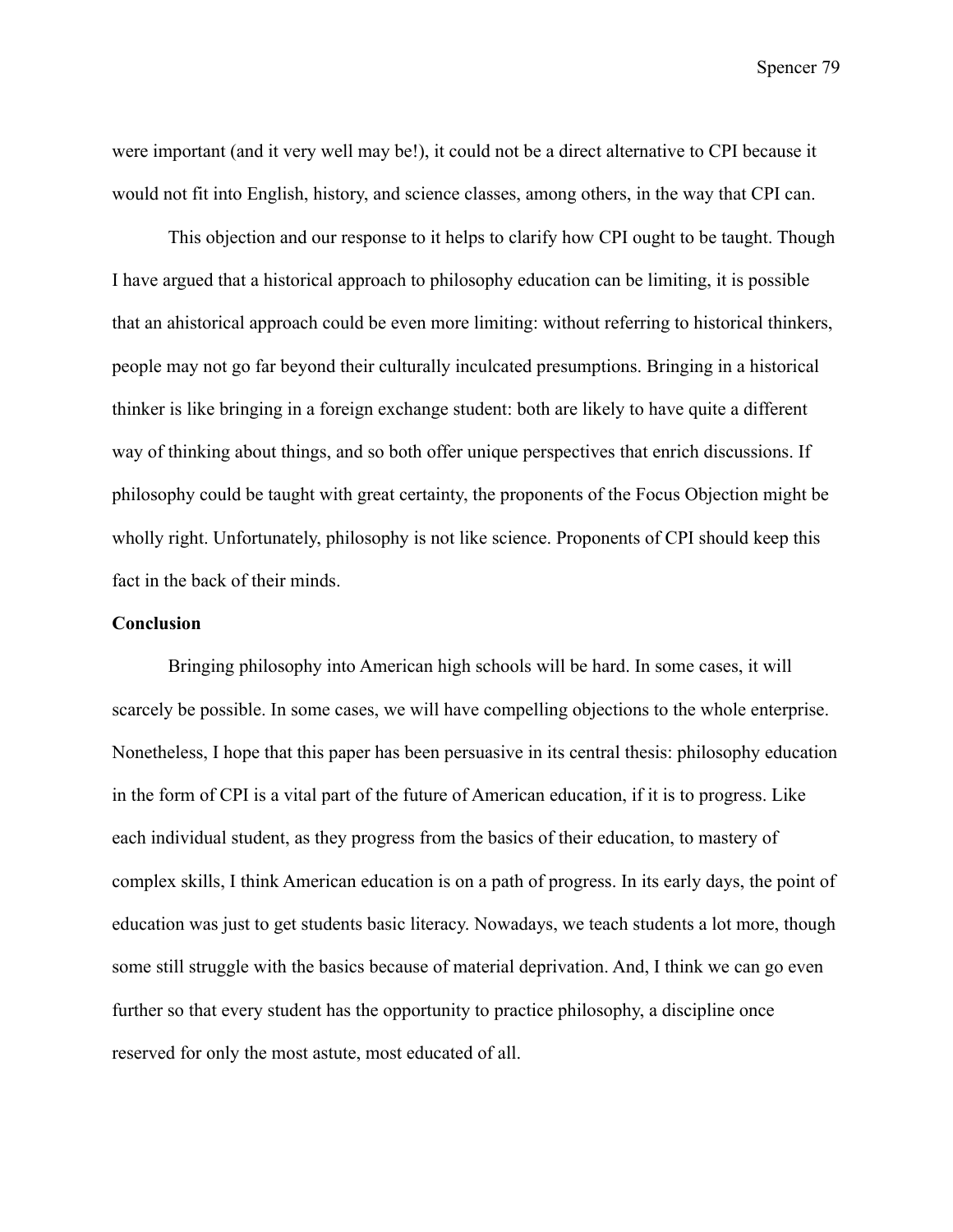I think this paper has made a case that this is possible. I have given a detailed picture of collaborative philosophical inquiry and its clear benefits, cognitive, social, and political. Through illustration of CPI in day-to-day practice, and through response to practical and theoretical problems for CPI, I have shown how CPI *can* be done and why it *should* be done in the way I have explained. Any proponent of CPI will have to take seriously how difficult it will be to make CPI common in American schools given the reality of poverty, the difficulty of getting buy-in from administrators, teachers, and students, and the ideological opposition they may face in some districts. Any proponent of CPI will have to recognize and understand how to respond to the serious objections that can be levied against the whole enterprise of CPI, objections to the utility of CPI, to its ability to effectively criticize unjust social structures, and to its ahistorical focus. With this paper, I hope to have given anyone interested in promoting CPI in their school district the basic tools to do so.

Nonetheless, this paper is not the final word. It cannot be. No paper trying to advocate an educational policy nationwide can be. For any school district, there are myriad unique factors contingent to just that district that will have to be carefully considered in pursuing CPI in that district. Much of what I have said in this paper may ring especially true or completely fall short when applied to these highly localized endeavors. Even so, I hope to have provided enough tools, enough consideration of the variety of social contexts where CPI may be pursued that any advocate for CPI knows what basic direction their advocacy for local change should take. This paper says "Go North" but you should never go in the direction of true north. North-west, or north-north-east or west-north-west, etc. might be the right direction to take. And, as long as I have done enough to instill in you that American schools desperately *need* philosophy, I have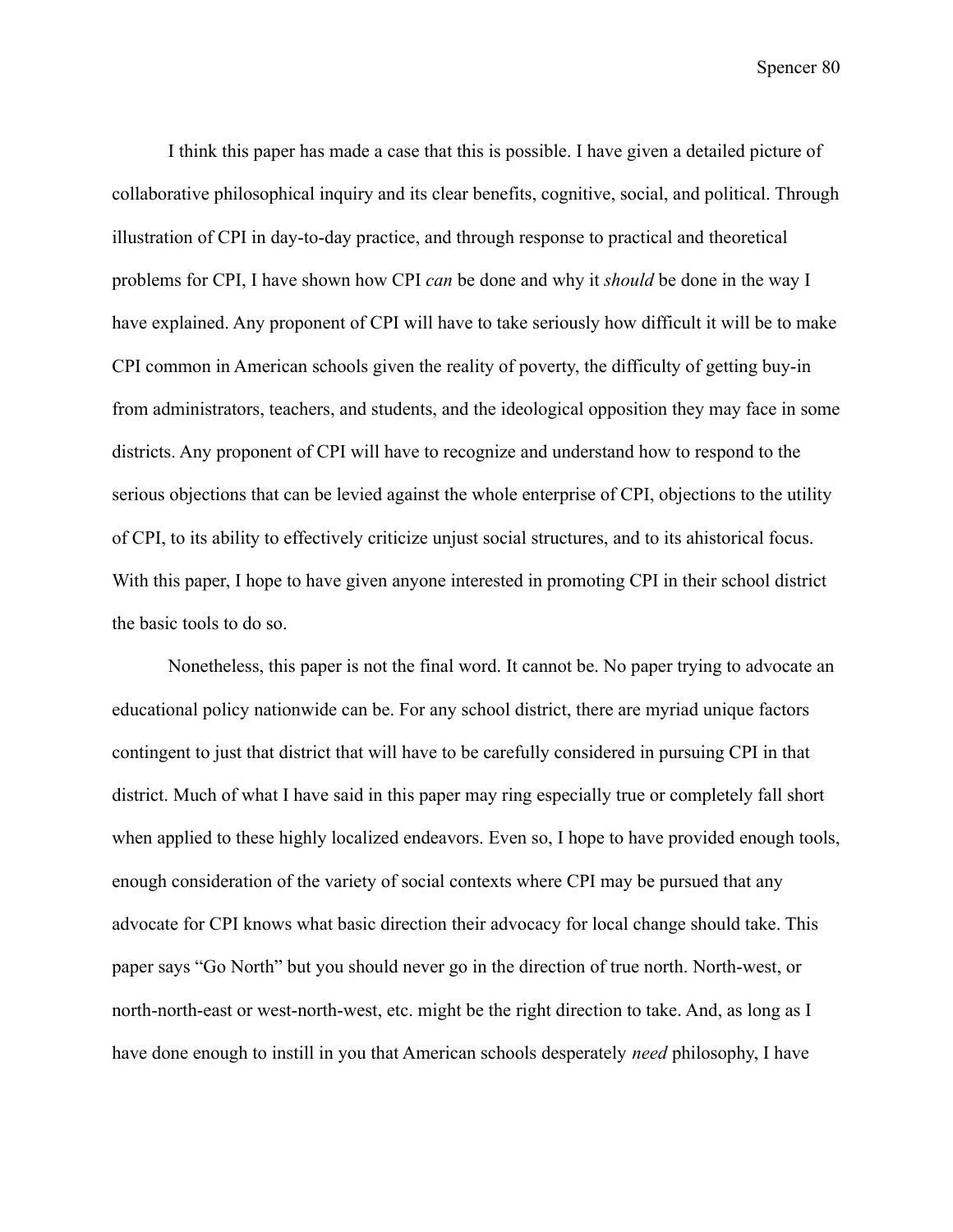faith that you can figure out for yourself what needs to be done to make that happen in your community. To you, I can only say thank you for reading and good luck!<sup>54</sup>

<sup>&</sup>lt;sup>54</sup> For much, *much* more reading, you may read some of the articles I have cited in my own bibliography or you may consult the very thorough bibliography of articles on philosophy for children collected here: Maughn Gregory, "Etats-Unis D'Amérique : Thirty Years of Philosophical and Empirical Research in Philosophy for Children: an Overview," Diotime, July 2007, https://diotime.lafabriquephilosophique.be/numeros/034/017/.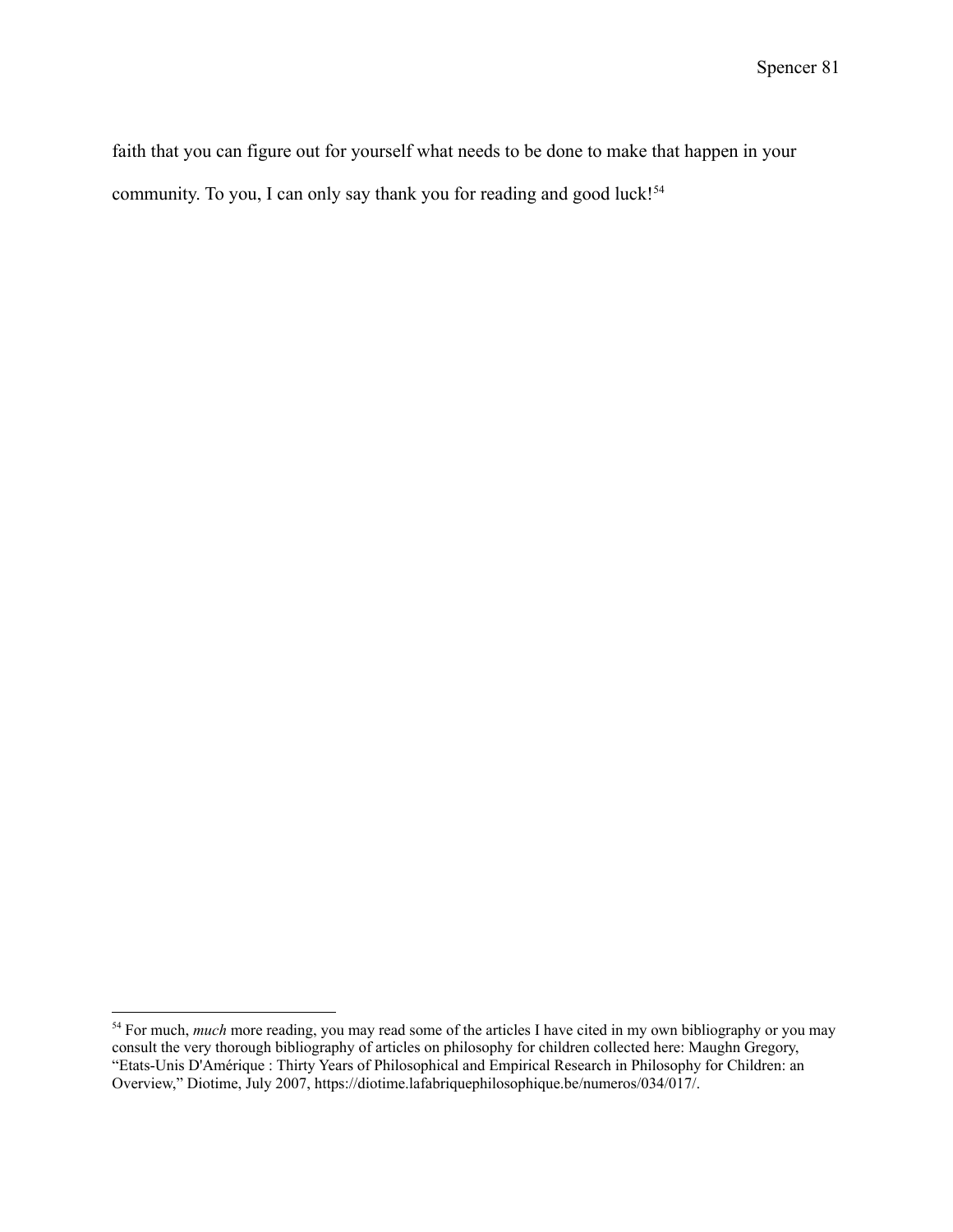#### Bibliography

- Adler, Shawn. "Teachers Assemble: Sample Lesson Plan for Philosophy in High School English." Blog of the APA. The American Philosophical Association, May 11, 2021. https://blog.apaonline.org/2020/01/15/teachers-assemble-sample-lesson-plan-for-philosop hy-in-high-school-english/.
- Adler, Shawn. "Teachers Assemble: The Case for High School Philosophy across Disciplines." Blog of the APA. The American Philosophical Association, January 15, 2020. https://blog.apaonline.org/2020/01/08/teachers-assemble-the-case-for-high-school-philos ophy-across-disciplines/.

Apple, Michael. *Ideology and Curriculum*. 4th ed. New York, NY: Routledge, 2019.

- Bartlett, Steve G., and Diana Burton. "Introduction." Essay. In *Education Studies: Essential Issues*. London: SAGE, 2003.
- Briggle, Adam. "Dialogue and next Generation Philosophy." *Precollege Philosophy and Public Practice* 1 (2019): 75–88. https://doi.org/10.5840/p420181256.
- Cammarano, Cristina. "On Philosophizing as Education." *Precollege Philosophy and Public Practice* 3 (2021): 5–20. https://doi.org/10.5840/p420214716.
- Center on Rural Education and Communities. "Poverty, Housing Insecurity and Student Transiency in Rural Areas." PSU College of Education. Penn State College of Education. Accessed April 4, 2022. https://ed.psu.edu/academics/departments/department-education-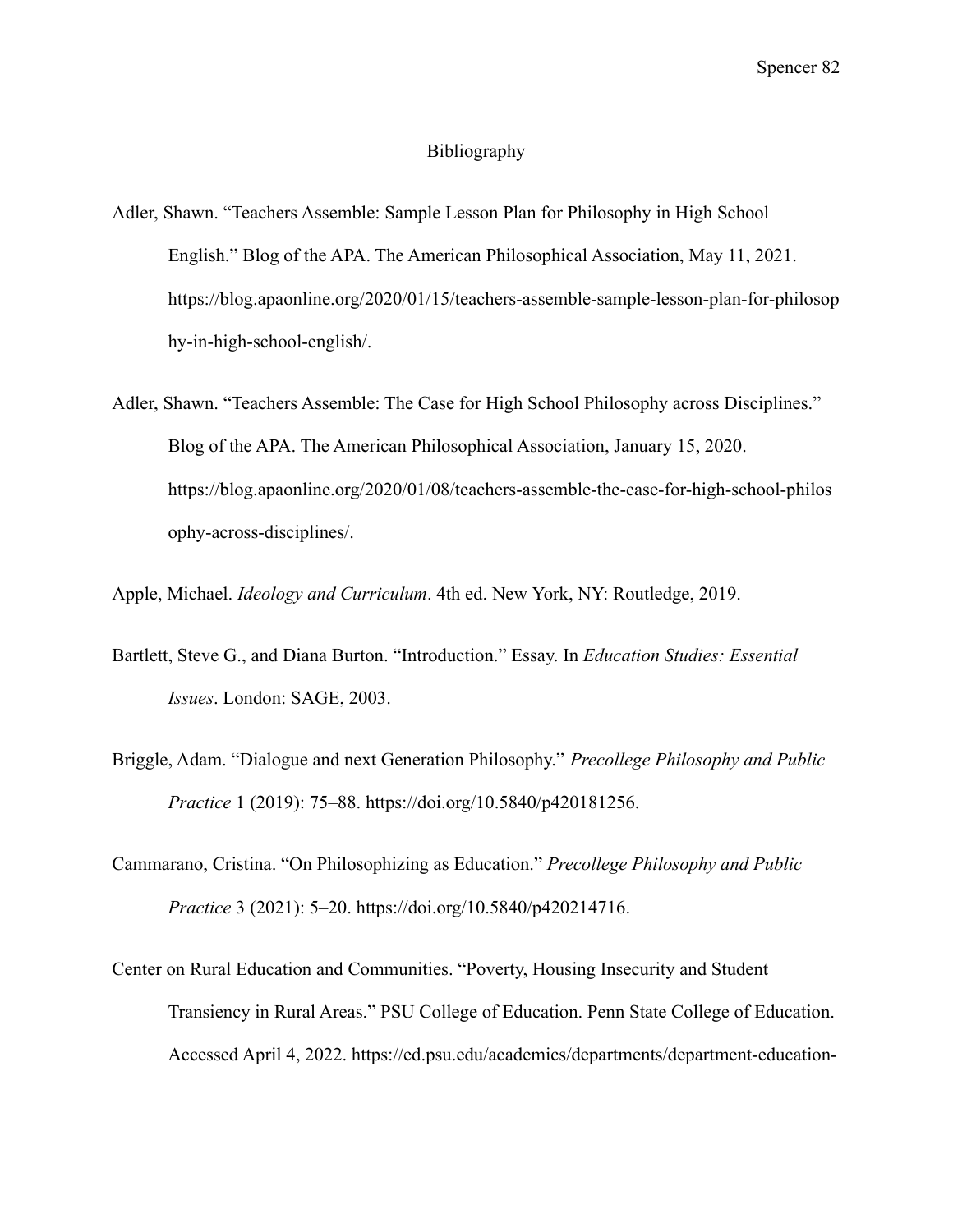policy-studies/eps-centers-councils-and-journals/center-rural-education-communities/pov erty-housing-insecurity-and-student-transiency-rural-areas.

- Chen, Erika. "K-12 School Spending up 4.7% in 2019 from Previous Year." Census.gov. United States Census Bureau, May 18, 2021. https://www.census.gov/library/stories/2021/05/ united-states-spending-on-public-schools-in-2019-highest-since-2008.html.
- Chokshi, Niraj. "The Religious States of America, in 22 Maps (3. White Evangelical Protestant)." The Washington Post. WP Company, December 6, 2021. https://www.washingtonpost.com/blogs/govbeat/wp/2015/02/26/the-religious-states-of-a merica-in-22-maps/.

Dewey, John. *Education and Democracy*. Pennsylvania State University, 1916.

- Gerson, Michael. "The Last Temptation." The Atlantic. Atlantic Media Company, March 11, 2018. https://www.theatlantic.com/magazine/archive/2018/04/the-last-temptation/ 554066/.
- Gregory, Maughn. "Etats-Unis D'Amérique : Thirty Years of Philosophical and Empirical Research in Philosophy for Children: an Overview." Diotime, July 2007. https://diotime.lafabriquephilosophique.be/numeros/034/017/.
- Gould, Elise. "State of Working America Wages 2019." Economic Policy Institute. Economic Policy Institute, February 20, 2020. https://www.epi.org/publication/swa-wages-2019/.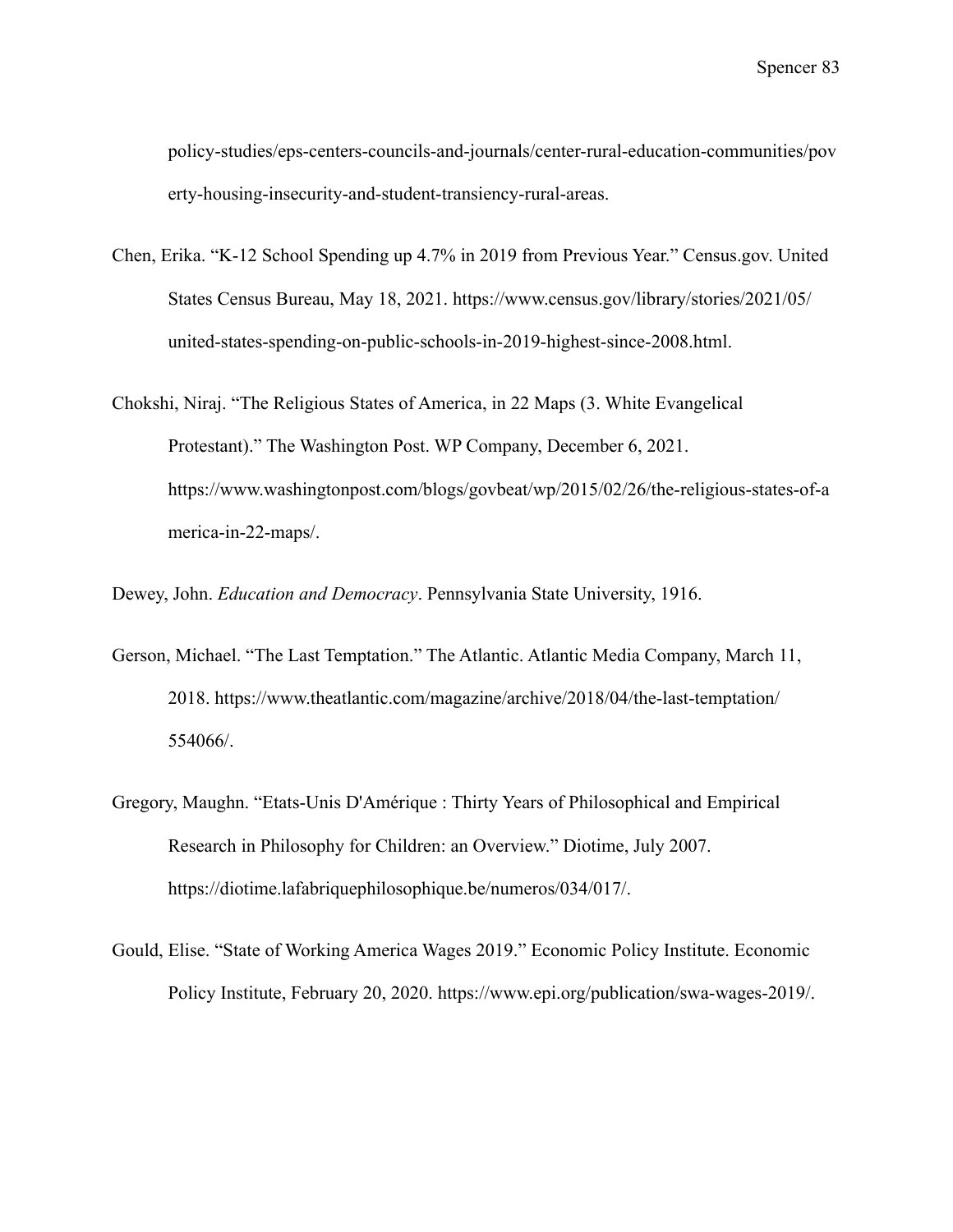- Hamilton, Rashea, D. Betsy McCoach, M. Shane Tutwiler, Del Siegle, E. Jean Gubbins, Carolyn M. Callahan, Annalissa V. Brodersen, and Rachel U. Mun. "Disentangling the Roles of Institutional and Individual Poverty in the Identification of Gifted Students." *Gifted Child Quarterly* 62, no. 1 (2017): 6–24. https://doi.org/10.1177/0016986217738053.
- Jefferson, Thomas. "Thomas Jefferson on Educating the People ." Edited by Reid Cornwell. The Center for Internet Research. Accessed March 21, 2022. https://tcfir.org/opinion/ Thomas%20Jefferson%20on%20Educating%20the%20People.pdf.
- Kienstra, Natascha, Jeroen Imants, Machiel Karskens, and Peter G. M. van der Heijden. "Doing Philosophy Effectively: Student Learning in Classroom Teaching." *PLOS ONE* 10, no. 9 (September 17, 2015): 1–23. https://doi.org/10.1371/journal.pone.0137590.
- Kienstra, Natascha, Machiel Karskens, and Jeroen Imants. "Three Approaches to Doing Philosophy: A Proposal for Grouping Philosophical Exercises in Classroom Teaching." *Metaphilosophy* 45, no. 2 (April 2014): 288–318. https://doi.org/10.1111/meta.12085.
- Millett, Stephan, and Alan Tapper. "Benefits of Collaborative Philosophical Inquiry in Schools." *Educational Philosophy and Theory* 44, no. 5 (July 2012): 546–67. https://doi.org/10.1111/j.1469-5812.2010.00727.x.
- McGrew, Will. "U.S. School Segregation in the 21st Century." Washington Center for Equitable Growth. Washington Center for Equitable Growth, March 7, 2022. https://equitablegrowth.org/research-paper/u-s-school-segregation-in-the-21st-century/?lo ngform=true.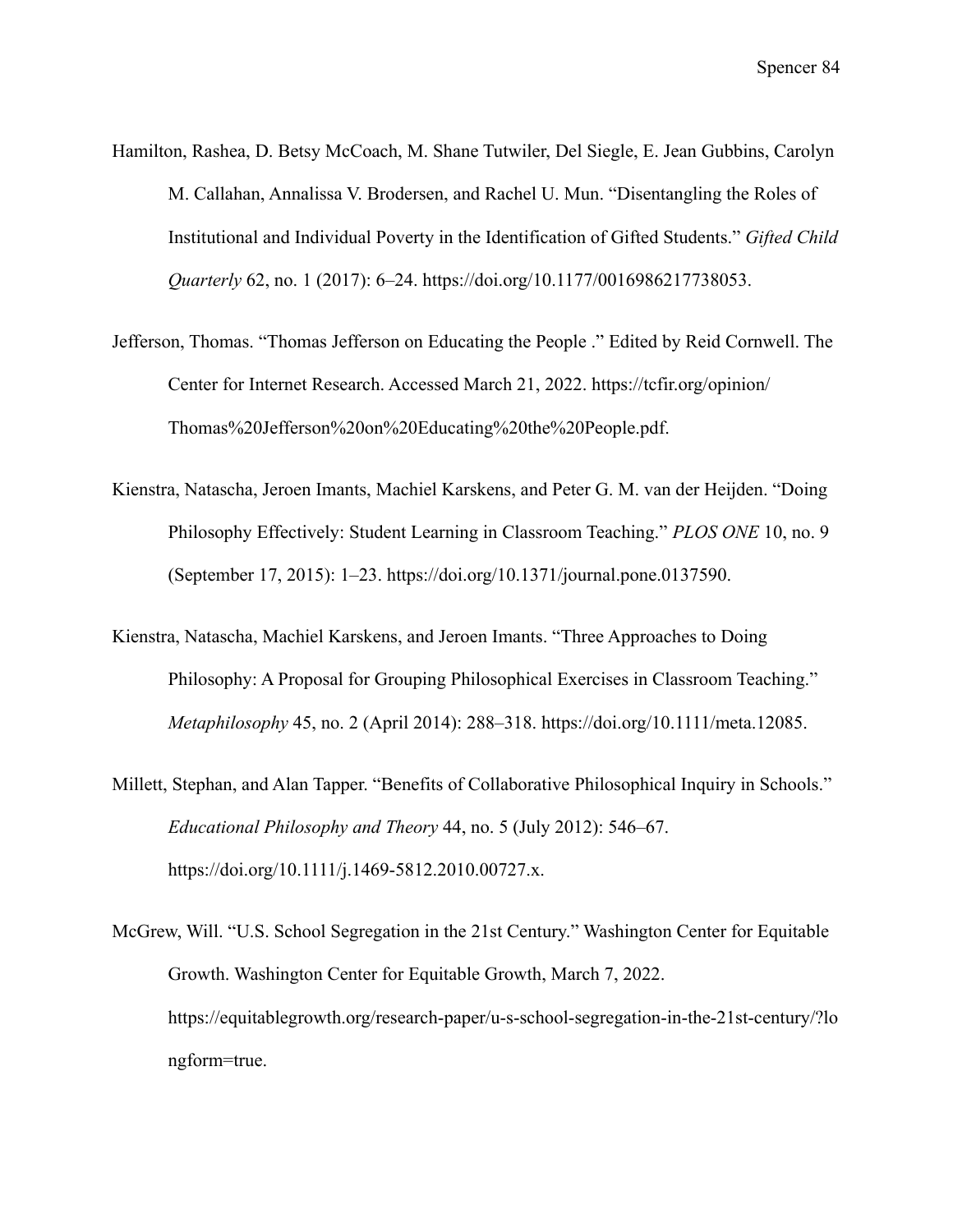- Noriega, Margarita. "What US States Look like Based on Their Economic Size, Mapped." Vox. Vox, June 15, 2015. https://www.vox.com/2015/6/15/8780669/US-state-GDP-growth.
- Rea, Amy. "How Serious Is America's Literacy Problem?" Library Journal. MSI, April 29, 2020. https://www.libraryjournal.com/story/How-Serious-Is-Americas-Literacy-Problem.
- Reardon, Sean, Demetra Kalogrides, Erin Fahle, Kenneth Shores, and Benjamin Shear. "Map Mean Test Scores, in Grade Equivalents." Stanford Center for Education Policy Analysis. Stanford University, 2016. https://cepa.stanford.edu/seda/map1.
- Schwartz, Sarah. "Map: Where Critical Race Theory Is under Attack." Education Week. Education Week, March 16, 2022. https://www.edweek.org/policy-politics/map-wherecritical-race-theory-is-under-attack/2021/06.
- "So You Want to Teach Pre-College Philosophy." American Philosophical Association. The American Philosophical Association. Accessed September 26, 2021. https://www.apaonline.org/page/precollege.
- "Statement on the Teaching of Philosophy." American Philosophical Association. American Philosophical Association, 1995. https://www.apaonline.org/page/teaching.
- Topping, K. J., and S. Trickey. "Collaborative Philosophical Enquiry for School Children: Cognitive Effects at 10-12 Years." *British Journal of Educational Psychology* 77, no. 2 (2007): 271–88. https://doi.org/10.1348/000709906x105328.